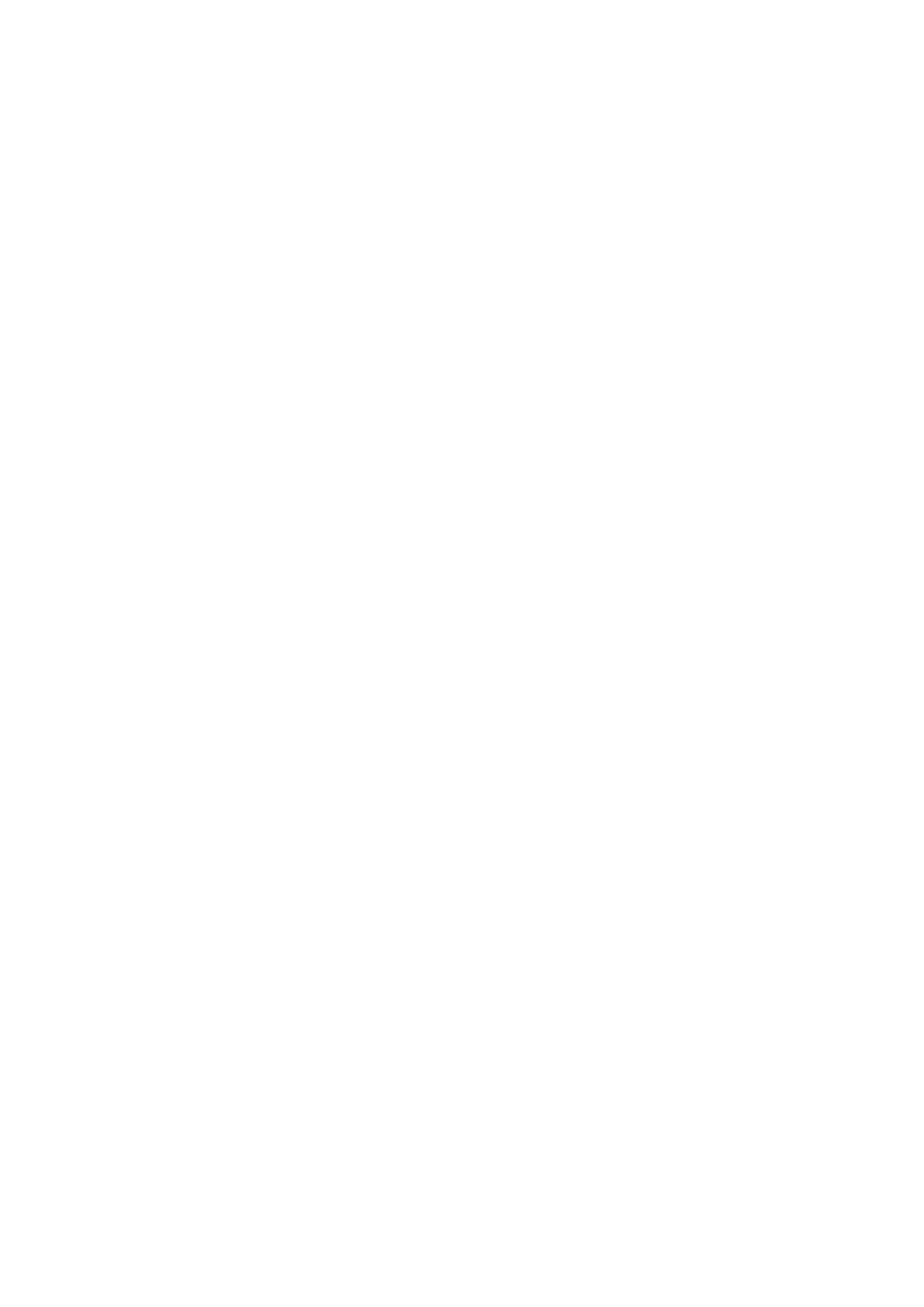# **University teaching about the Holocaust in Germany**

Translated into English by Roderick Miller

Project leader: Nicolas Apostolopoulos Academic advisor: Johannes Tuchel Data gathering assistant: Belinda Nüssel Translator: Roderick Miller Editor (German text): Karolin Nedelmann Design: Center for Digital Systems

January 2018 Freie Universität Berlin ISBN 978-3-96110-170-2 http://doi.org/10.17169/refubium-253

Thanks to the interviewed experts Frank Bajohr, Wolfgang Benz, Nicolas Berg, Christina Brüning, Sascha Feuchert, Norbert Frei, Susanne Heim, Peter Klein, Andrea Löw, Martin Lücke, Cornelia Siebeck, Stefanie Schüler-Springorum and Susanne Rohr for their time, patience, and openness.

Thanks to Nicolas Apostolopoulos, Wiebke von Bernstorff, Sören Carlson, Anna Maria Droumpouki, Elvira Glück, Klaus Herrmann, Denise Klinge, Peter Kompiel, Carla MacDougall, Roderick Miller, Andreas Nachama, Cord Pagenstecher, Marco Pardemann, Doris Tausendfreund, Johannes Tuchel, and Dorothee Wein for their support.

Sponsored by: The Conference on Jewish Material Claims Against Germany und der Freien Universität Berlin

Claims Conference<br>The Conference on Jewish Material Claims Against Germany

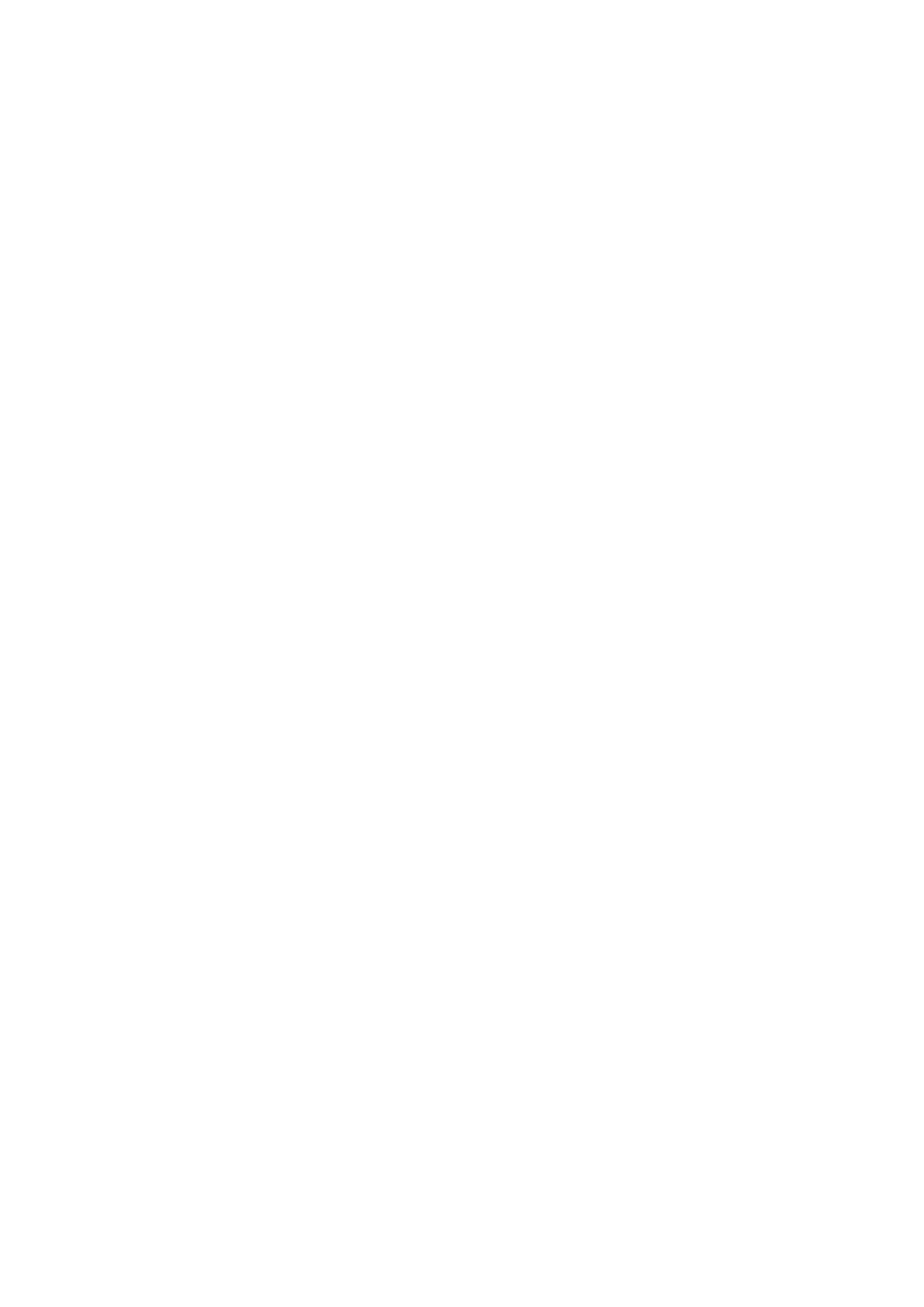# **Contents**

| 2.1.1 From the Humboldt Model of Higher Education to the Internationalization of the University System 9 |  |
|----------------------------------------------------------------------------------------------------------|--|
|                                                                                                          |  |
|                                                                                                          |  |
|                                                                                                          |  |
|                                                                                                          |  |
|                                                                                                          |  |
|                                                                                                          |  |
|                                                                                                          |  |
|                                                                                                          |  |
|                                                                                                          |  |
|                                                                                                          |  |
|                                                                                                          |  |
|                                                                                                          |  |
|                                                                                                          |  |
|                                                                                                          |  |
|                                                                                                          |  |
|                                                                                                          |  |
|                                                                                                          |  |
|                                                                                                          |  |
|                                                                                                          |  |
|                                                                                                          |  |
|                                                                                                          |  |
|                                                                                                          |  |
|                                                                                                          |  |
|                                                                                                          |  |
|                                                                                                          |  |
|                                                                                                          |  |
|                                                                                                          |  |
|                                                                                                          |  |
|                                                                                                          |  |
| 4.2.1. The Research Center on Anti-Semitism at Technische Universität Berlin (1982)  39                  |  |
|                                                                                                          |  |
| 4.2.3 Research Unit for the Study of Holocaust Literature at Justus Liebig University Giessen (1998) 41  |  |
|                                                                                                          |  |
|                                                                                                          |  |
| 4.2.6 M.A. Study Program "Holocaust Communication and Tolerance" at Touro College Berlin (2007) 44       |  |
| 4.2.7 Center for Holocaust Studies at the Institute for Contemporary History in Munich (2013)  45        |  |
| 4.2.8 Graduate School "Visualizations: Representations of the Shoah in a Comparative Perspective"        |  |
|                                                                                                          |  |
|                                                                                                          |  |
|                                                                                                          |  |
|                                                                                                          |  |
|                                                                                                          |  |
|                                                                                                          |  |
|                                                                                                          |  |
|                                                                                                          |  |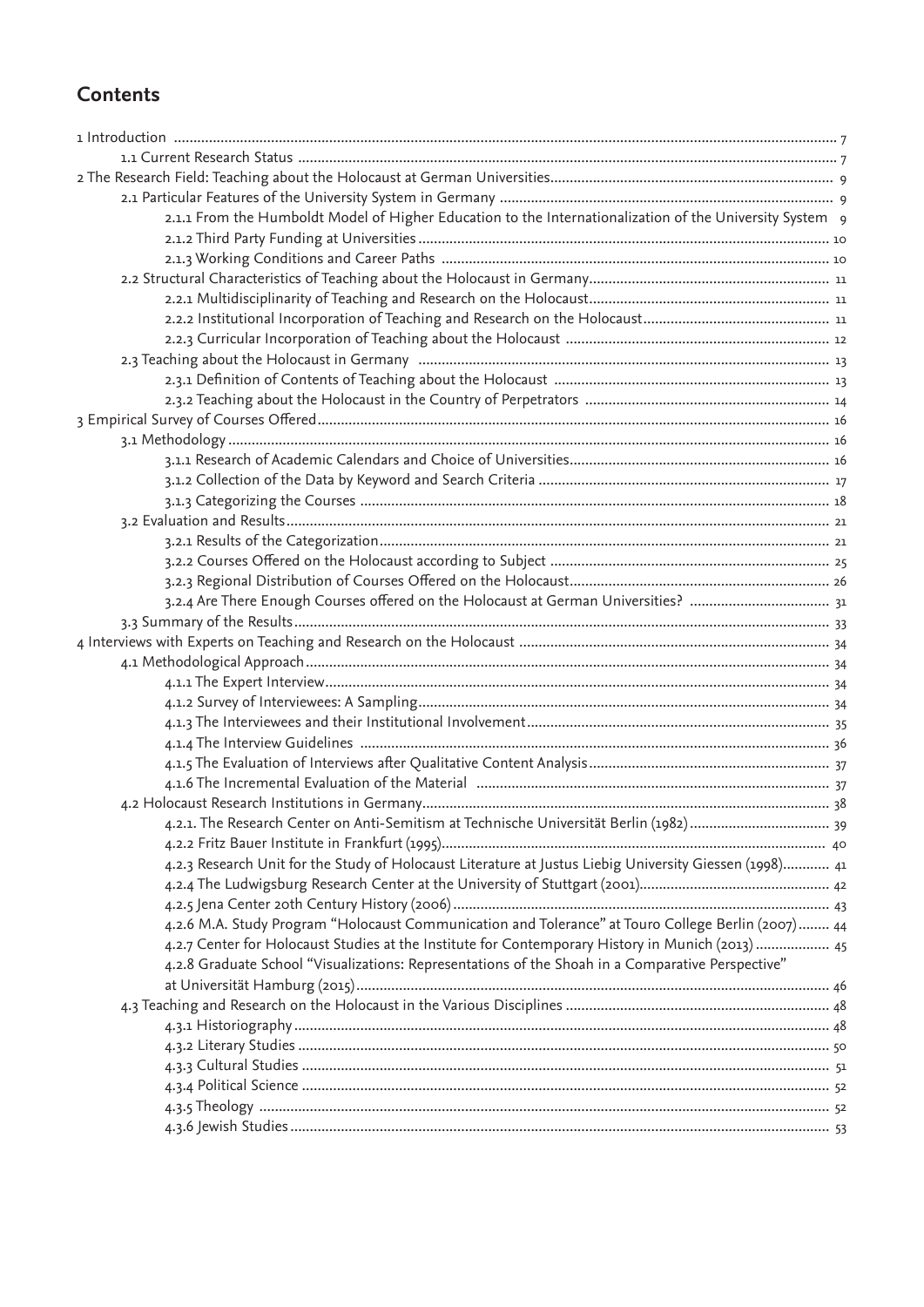| 4.4.1 Assessment of Study Opportunities and Career Prospects in the Field of Holocaust Research  55 |  |
|-----------------------------------------------------------------------------------------------------|--|
|                                                                                                     |  |
|                                                                                                     |  |
|                                                                                                     |  |
|                                                                                                     |  |
|                                                                                                     |  |
|                                                                                                     |  |
|                                                                                                     |  |
|                                                                                                     |  |
|                                                                                                     |  |
| 4.5.2 Publications as an Example of the Development of Holocaust Research in Germany                |  |
| 4.5.3 The Importance of Concentration Camp Memorial Sites for Holocaust Research in Germany  78     |  |
|                                                                                                     |  |
| 4.5.5 The Relationship of Research on Actual History to Aftermath and Impact History 81             |  |
|                                                                                                     |  |
|                                                                                                     |  |
|                                                                                                     |  |
|                                                                                                     |  |
|                                                                                                     |  |
|                                                                                                     |  |
|                                                                                                     |  |
|                                                                                                     |  |
|                                                                                                     |  |
|                                                                                                     |  |
|                                                                                                     |  |
|                                                                                                     |  |
|                                                                                                     |  |
|                                                                                                     |  |
|                                                                                                     |  |
|                                                                                                     |  |
|                                                                                                     |  |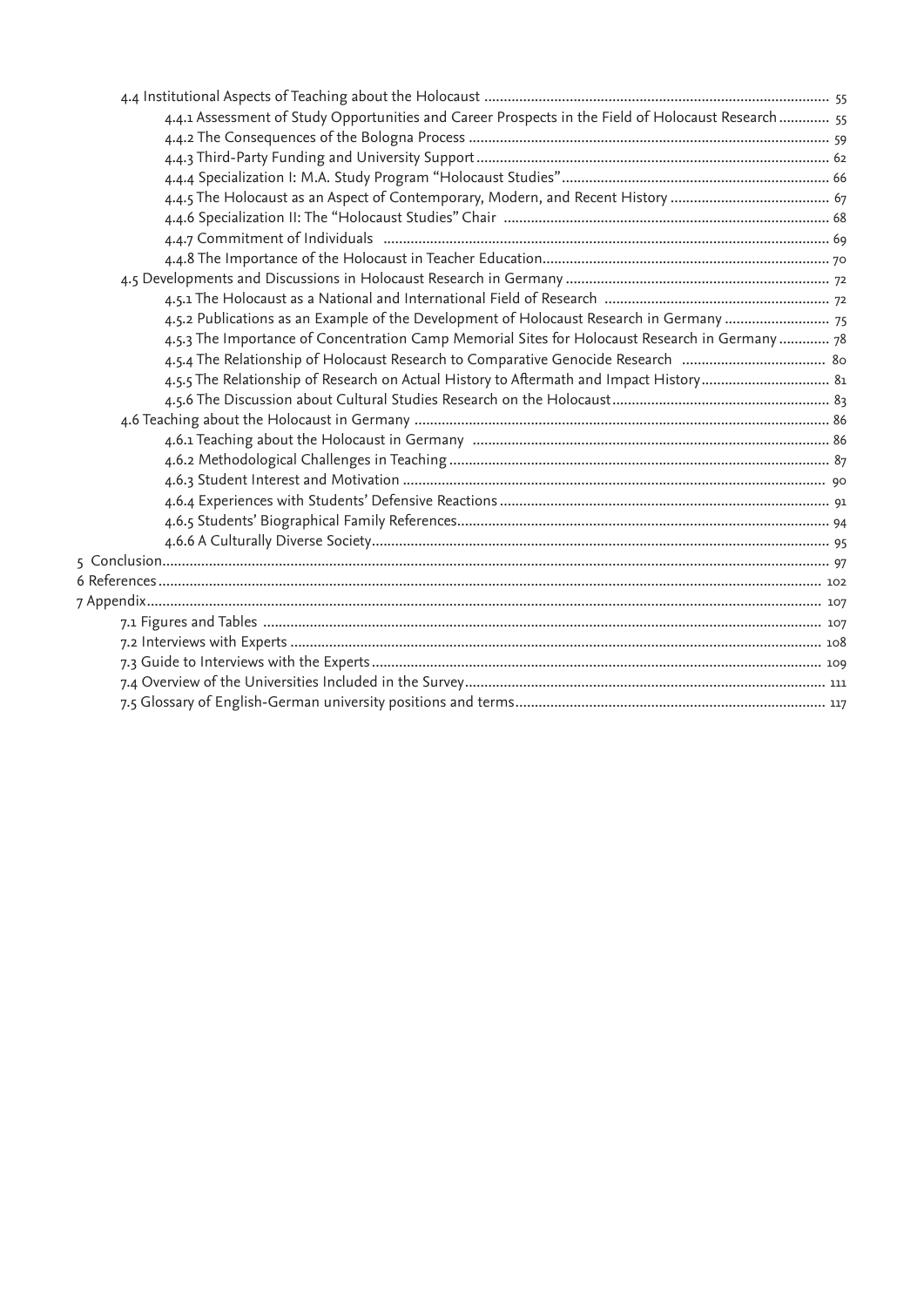# **1 Introduction**

With over 72 years having elapsed since the liberation of the Nazi concentration and extermination camps, what is the current status of teaching about the Holocaust<sup>1</sup> at German universities? What do students, within the framework of their studies, experience about the Holocaust and its aftermath? To what extent and in which disciplines is the topic taught? What special challenges arise from German responsibility for the Holocaust? Does the higher education system in Germany have any special features that affect the way of teaching?

Up till now there have been no comprehensive studies of all these questions. Unlike the status and development of Holocaust education at secondary schools in Germany, teaching at German universities on the subject has rarely been a topic of academic research.

The present study, which is the result of a joint project sponsored by the Conference on Jewish Material Claims Against Germany and Freie Universität Berlin and conducted by the Center for Digital Systems at Freie Universität Berlin,<sup>2</sup> dintends to close this gap.3

The aim of the project is to ascertain, describe, and point out special features and trends in the actual state of affairs of teaching about the Holocaust at universities in Germany. By means of a two-stage survey procedure, combining an empirical evaluation of academic calendars with a content analysis of interviews with experts, the status quo will be quantitatively and qualitatively described, thus creating a differentiated picture of academic teaching about the Holocaust in Germany.

# 1.1 Current Research Status

In Germany, the independent academic discipline of history didactics has been in existence since the 1970s, and is dedicated to historical learning—theoretically, empirically, and pragmatically—with a focus on history teaching and teacher training (cf. i.a. 2000, Barricelli/Lücke, 2012, Pandel, 2013). The questions as to how the history of National Socialism and the Holocaust can and should be conveyed in education and whether—or respectively how—lessons can be learned from the past, are still central not only in history didactics (cf. i.a. Rathenow et al., 2013, Gautschi et al., 2013, Brumlik, 2004), but also in extracurricular historical-political education and memorial education (cf. i.a. Gryglewski et al., 2015, Thimm et al., 2010).

Accordingly, there are numerous studies on various aspects of school and extracurricular teaching about the Holocaust in Germany. Examples include the empirical study by Meik Zülsdorf-Kersting on the historical-cultural socialization of young people in Germany (cf. Zülsdorf-Kersting, 2007), the works of Viola B. Georgi on the historical views of young immigrants in Germany (cf. Georgi, 2004) and Rosa Fava's discourse analysis on education in immigrant society after Auschwitz (cf. Fava, 2015). In addition, there are studies and recommendations from the Standing Conference of the Ministers of Education of the Länder (KMK) for incorporating discussions about the Holocaust in secondary schools (cf. KMK, 1997, 2005, and 2014) and state-wide reports from the German delegation of the International Holocaust Remembrance Alliance (IHRA),<sup>4</sup> which give a brief overview of the developmental status of dealing with the Holocaust in research, memorial culture, and education (cf. Task Force, 2006, IHRA, 2012).

<sup>1</sup> In the context of this research, the term "Holocaust" is used to denote the murder and extermination of European Jews and other victim groups under National Socialism. Nonetheless, we refer here to the problem of the generally synonymous terms "Holocaust" and "Shoah." Like the Hebrew term "Shoah" (meaning "great catastrophe"), which refers to a meaningless calamity, the term "Holocaust," derived from the Greek *holókaustos* ("completely burnt"), is only conditionally fair for describing the historical events of the Nazi extermination of the Jews (cf. i.a. Claussen, 1995, Agamben 2003).

<sup>2</sup> Cf. Center for Digital Systems (CeDiS): www.cedis.fu-berlin.de/, May 30, 2018.

<sup>3</sup> The project was led by Nicolas Apostolopoulos, the director of the Center for Digital Systems at Freie Universität Berlin, academically supervised by Johannes Tuchel, and conducted by Verena Nägel and Lena Kahle with the support of Belinda Nüssel. The Topography of Terror Foundation was a cooperation partner in the project.

<sup>4</sup> Cf. www.holocaustremembrance.com, May 30, 2018.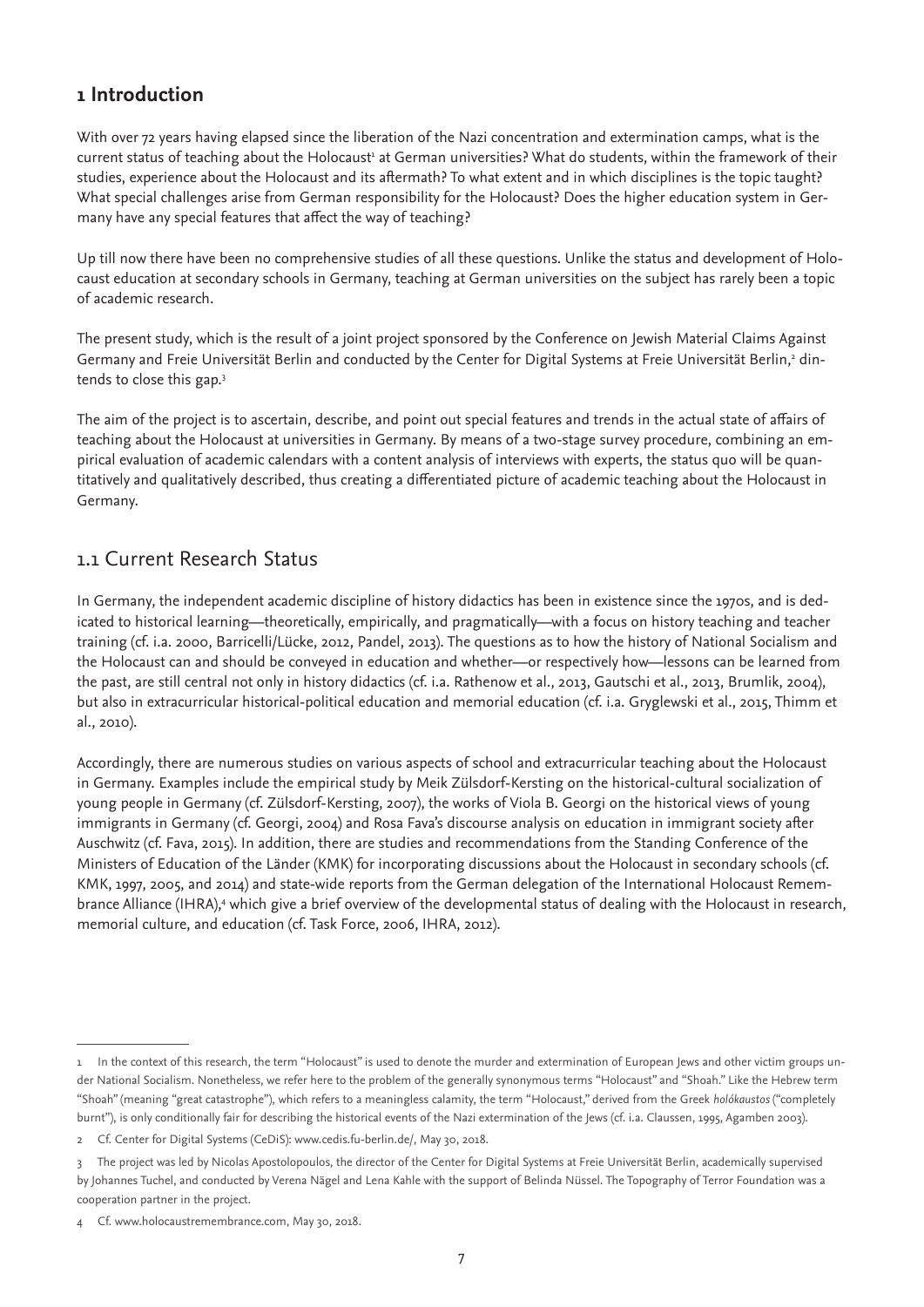In contrast to the relatively extensive academic engagement with teaching about the Holocaust in secondary schools, teaching about the Holocaust at the university level has thus far received little attention. Historical-didactic works on the contents and concepts of teacher education are an exception (cf. i.a. Rathenow, 2005). In 2014, the institution Erinnern.at conducted a systematic study of Holocaust education in teacher training at Austrian universities and pedagogic colleges (cf. Greussig, 2014). Despite the focus on teacher education and the different country of research, the study is of interest due to its similarly formulated questions and methodological approach. The courses offered at five selected universities were surveyed and interviews with experts were conducted (cf. ibid. 7 f). The study comes to the conclusion that teachers and B.A./M.A. history students in Austria have the option of bypassing the topic of National Socialism and Holocaust in their studies. The thematization is ultimately dependent on the "personal interests and semester planning" (ibid.: 49) or on the research priorities of the instructors (cf. ibid.: 48).

In Germany, the systematic investigation of the subject is limited to a study conducted by Andreas Wirsching in 2012, in which the count and content of all courses on the Holocaust and National Socialism in historical scholarship at universities in Bavaria and Baden-Württemberg from 1995 to 2011 were investigated (see Wirsching, 2012: 73 f.). The results were, among others, that in the investigation period, a quantitative increase in courses on National Socialism was registered (see ibid.: 74) and that "topics that dealt explicitly with the history of the Jews and the Holocaust" (ibid.: 75) were far rarer: 101 out of 936. An evaluation of the course topics showed that many of them were overview courses, and that a large number of the courses dealt with classic topics of research on National Socialism, such as the analysis of the system of power or Hitler's rise and so-called seizure of power (cf. ibid.: 74 f.). Only 8.6 percent of courses on National Socialism dealt explicitly with the Holocaust and extermination policies (see ibid.: 76). The results of the investigation were presented in October 2011 at the 12th Dachau Symposium on Contemporary History and were published in the conference transcript "Der Holocaust in der deutschsprachigen Geschichtswissenschaft" ("The Holocaust in German-Speaking Historiography"), edited by Michael Brenner and Maximilian Strnad. (Brenner/Strnad 2012). The other contributions documented in the conference transcript also take stock of Holocaust-related teaching and research in Germany and call for its institutionalization (cf. ibid.: 14). With the founding of the Center for Holocaust Studies at the Institute of Contemporary History, this institutionalization was taken into account for the first time—more than 65 years after the mass murder of European Jews (cf. Bajohr, 2016).

In July 2015, the Jack, Joseph, and Morton Mandel Center for Advanced Holocaust Studies at the United States Holocaust Memorial Museum (USHMM), together with the Center for Holocaust Studies at the Institute of Contemporary History Munich (IfZ), held the Summit on Teaching the Holocaust at German Universities.5 FTwelve faculty members from various disciplines who teach about the Holocaust at German universities were invited to discuss the status quo and the challenges they experience in teaching their courses. In preparation for the summit, the Mandel Center for Advanced Holocaust Studies browsed the course catalogs of 67 universities for the 2014/2015 winter semester for courses dealing with National Socialism and/or the Holocaust. Around 25% (74) of a total of 319 courses had a title that suggested a connection to the Holocaust. In contrast to a study by Andreas Wirsching, the Mandel Center for Advanced Holocaust Studies also looked at courses offered outside of history or history-related departments.

The present study builds on this work and uses it as a methodological starting point. In the following second chapter, the relevant presuppositions and research-related questions for the epistemic interests and approaches of the study are conducted. This is followed by the two central parts of the study: The empirical evaluation of lecture lists (Chapter 3) makes it possible to depict the current state of knowledge teaching at German universities on the subject. With the systematic survey of all courses on the Holocaust that were offered in Germany over a period of four semesters, however, not only was the number of courses ascertained, but also their central thematic priorities.

The second central part of the study (Chapter  $4$ ) extends the results of the quantitative survey of the courses with the expertise and experiential knowledge of 13 proven experts. The evaluation of these interviews makes it possible to present a differentiated picture of the current state of teachings about the Holocaust at German universities and to describe the institutional conditions and trends that are significant for the topic.

<sup>5</sup> Cf. www.ifz-muenchen.de/aktuelles/themen/zentrum-fuer-holocaust-studien/konferenzen/ sowie www.ushmm.org/research/competitive-academic-programs/summit-on-teaching-the-holocaust-at-german-universities, November 15, 2017.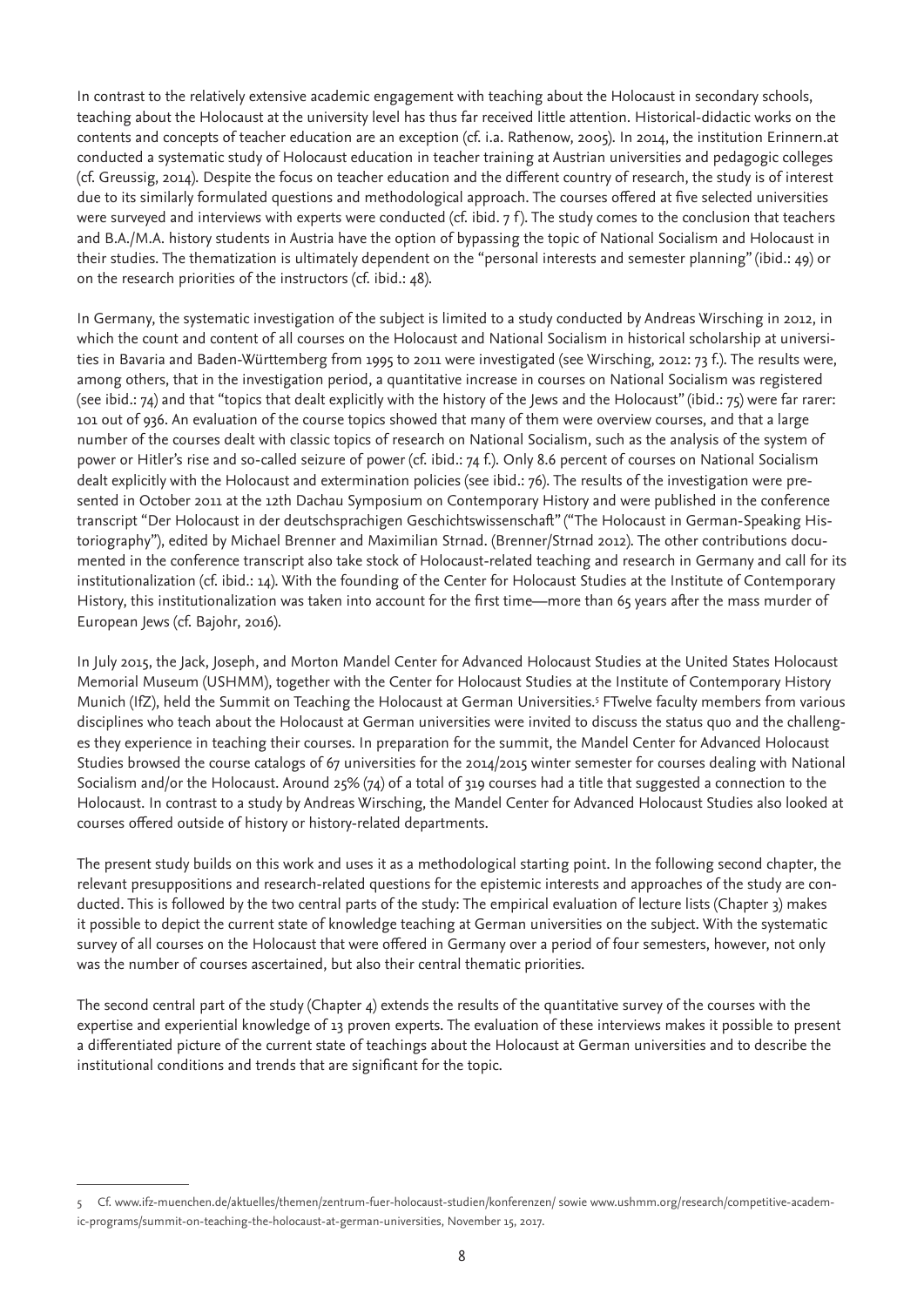# **2 The Research Field: Teaching about the Holocaust at German Universities**

The following chapter presents the presuppositions and research-related questions that are relevant to the study's epistemic interests and approach. The first subchapter (2.1) outlines the general characteristics of the higher education system in Germany and develops the questions that arise from teaching about the Holocaust. The second subchapter (2.2) deals more specifically with the institutional and structural incorporation of academic teaching of the Holocaust in Germany. In the third subchapter (2.3), substantive specifications for teaching about the Holocaust are finally made and particular features, derived from German responsibility for the Holocaust, are implemented.

# 2.1 Particular Features of the University System in Germany

Based on the assumption that university teaching about the Holocaust cannot be considered independently of general learning, teaching, and working conditions at German universities, some of the particular features of the higher education system in Germany are explained below.

## 2.1.1 From the Humboldt Model of Higher Education to the Internationalization of the University System

In his 1810 memoir, the former Prussian Section Director for Culture and Education in the Ministry of the Interior, Wilhelm von Humboldt, developed a model of higher education with which the German university system is still closely linked. His basic principles, the unity of research, teaching and the freedom of science (cf. Humboldt, 1810), are still—at least ideally—shaping the perception of the higher education system in Germany. At the same time they contradict, to some extent, today's demands for competitiveness and efficiency.

Since the 1999 signing of the Bologna Declaration (cf. Bologna Declaration, 1999), a fundamental study structural reform has taken place in Germany, including in particular the conversion of the study system to the two-level system of professional bachelor's and master's degrees, and the use of transparency instruments, such as the European Credit Transfer and Accumulation System, ECTS. (cf. European Commission: 2009). This structural reform, named the "Bologna Process" after the 1999 declaration, aims at the creation of mobility as well as international competitiveness and employability, following the core idea of the internationalization of studies or the creation of a "European Higher Education Area".<sup>6</sup>

This process has grave consequences for university teaching: according to the common national structural guidelines for the accreditation of Bachelor's and Master's degree programs, the new study programs have to be modularized. The modularization means that the study contents and courses are grouped into superordinate content modules. Each of these modules must be completed with a test. The modularization of the range of courses means that the offered courses must be able to be integrated into the prescribed compulsory structure. This in turn means that teachers have less freedom in selecting and designing the subject topics, and there are more overview lectures and recurring standard seminars. As a result, the contents of teaching are more detached from those of research (cf. Terhard, 2007: 142).

Without a doubt, university teaching about the Holocaust in Germany must be viewed against the background of these developments. One of the guiding principles for the present study is therefore the assumption that it shifts within this tension between the still effective Humboldt model of higher education and the practical requirements of teaching in the modularized study programs.

<sup>6</sup> Cf. European Higher Education Area, www.ehea.info/, May 30, 2018.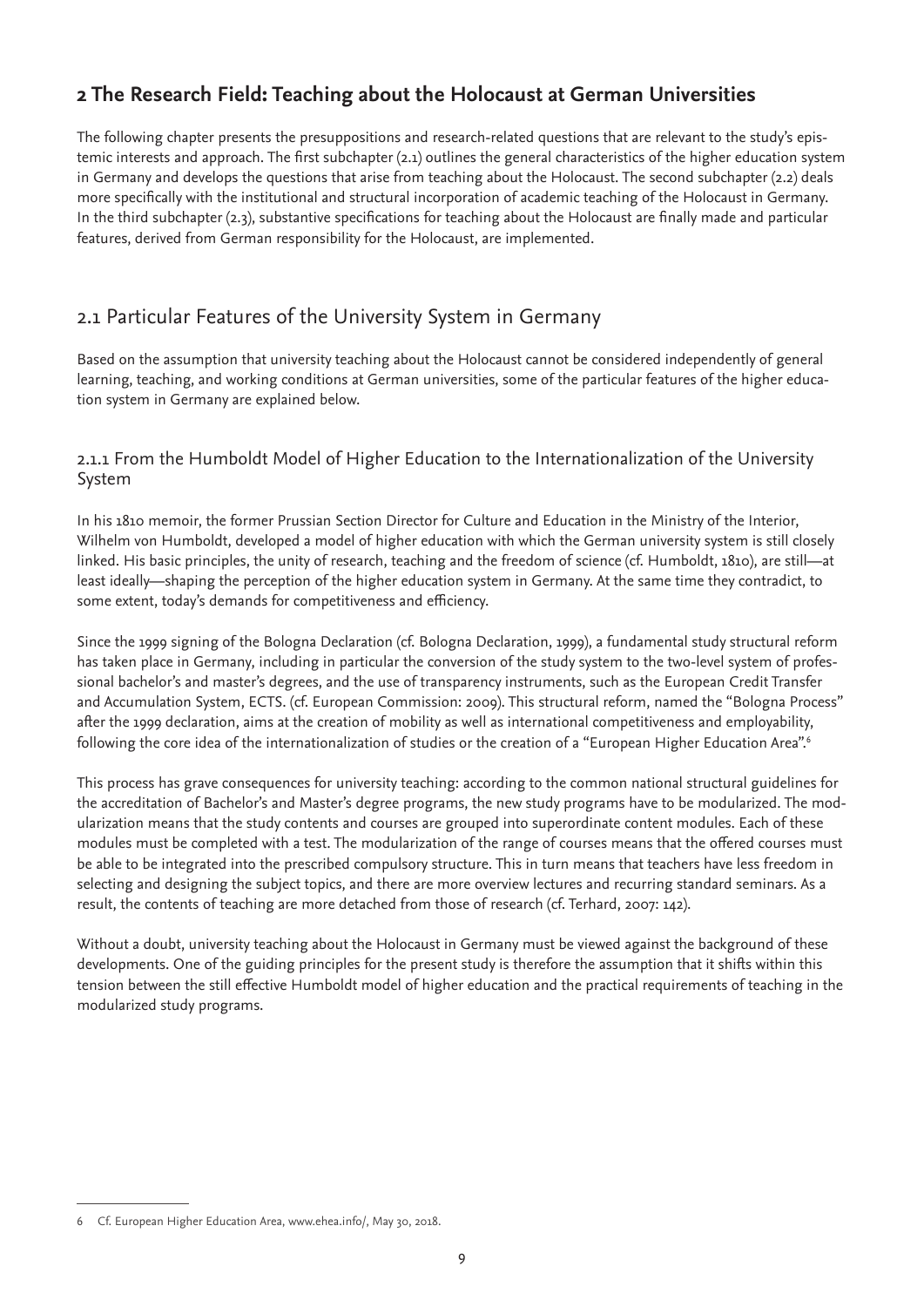It can be assumed that it is a challenge to fit teaching about the Holocaust into the prescribed compulsory structure in certain subjects. The likelihood that an overview lecture or a recurring standard seminar on the subject of the Holocaust can be offered in subjects such as political science or educational science is rather low. For the survey of courses, this could mean that courses that address the Holocaust are sometimes difficult to identify as such because they only carry a general module title. On the other hand, in the course of this development, new specialized master programs such as the "Public History Master" at Freie Universität Berlin and the "Master Jewish Studies" at the University of Potsdam have been developed, as well as programs from private universities such as the "Holocaust Communication and Tolerance" program of Touro College, where it can be assumed that the Holocaust is at least one of the emphasized topics.

## 2.1.2 Third Party Funding at Universities

Another aspect to consider is the budget available for research and teaching. A change over the past decades may be observed here. While basic university funding stagnated, the proportion of third-party funds in university budgets between 1992 and 2011 increased disproportionately from 12 to 23 percent (Wissenschaftsrat [German Council of Science and Humanities], 2013: 56). Since third-party funds are raised for research projects, the field of teaching relies on available basic resources (cf. Marquardt, 2011: 2). "This makes it more difficult for universities to fulfill one of their core businesses: imparting knowledge and producing a new generation of academics" (ibid.). The universities are therefore confronted with a variety of requirements due to the increasing numbers of students, the increasing competitive pressure of third-party funding, and the changes described by the study reform. In this context, it is a matter of concern in this study to see to what extent research on the Holocaust in Germany relies on third-party funding and if this also has an influence on teaching at universities.

## 2.1.3 Working Conditions and Career Paths

Working conditions in academia are sometimes much worse than in the private sector. Academic positions are usually bound to professorship, and promotion and career options are linear and hierarchical. The personnel structure is divided into two areas: In most cases, only professors have non-terminable civil servant positions; among the academic staff, fixed-term employment contracts are the rule and reliable professional perspectives are not available (cf. GEW, 2010). At many universities, a considerable portion of (compulsory) teaching is provided by contractual lecturers. For reasons of further qualification, junior researchers undertake teaching and examination assignments—either free of charge or for a small allowance—before, during, and after their doctorate. Despite the introduction of junior professorships, the German university teacher's career, especially in humanities subjects, is still largely linked to habilitation. Due to the lack of tenure track positions that would allow them to stay permanently at the universities, most of the postdoctoral fellowships have no reliable career prospects (cf. ibid.).

For the present study, the question arises as to what extent inadequate career options, not least in the area of Holocaust research, hamper the training of junior academics. In 2012, Jürgen Matthäus formulated thus: "Academics specializing in the Holocaust are no longer blocking their careers by choosing their area of focus, but it is usually tolerated academically only as a stopover on the path to professional qualification" (Matthäus, 2012: 35).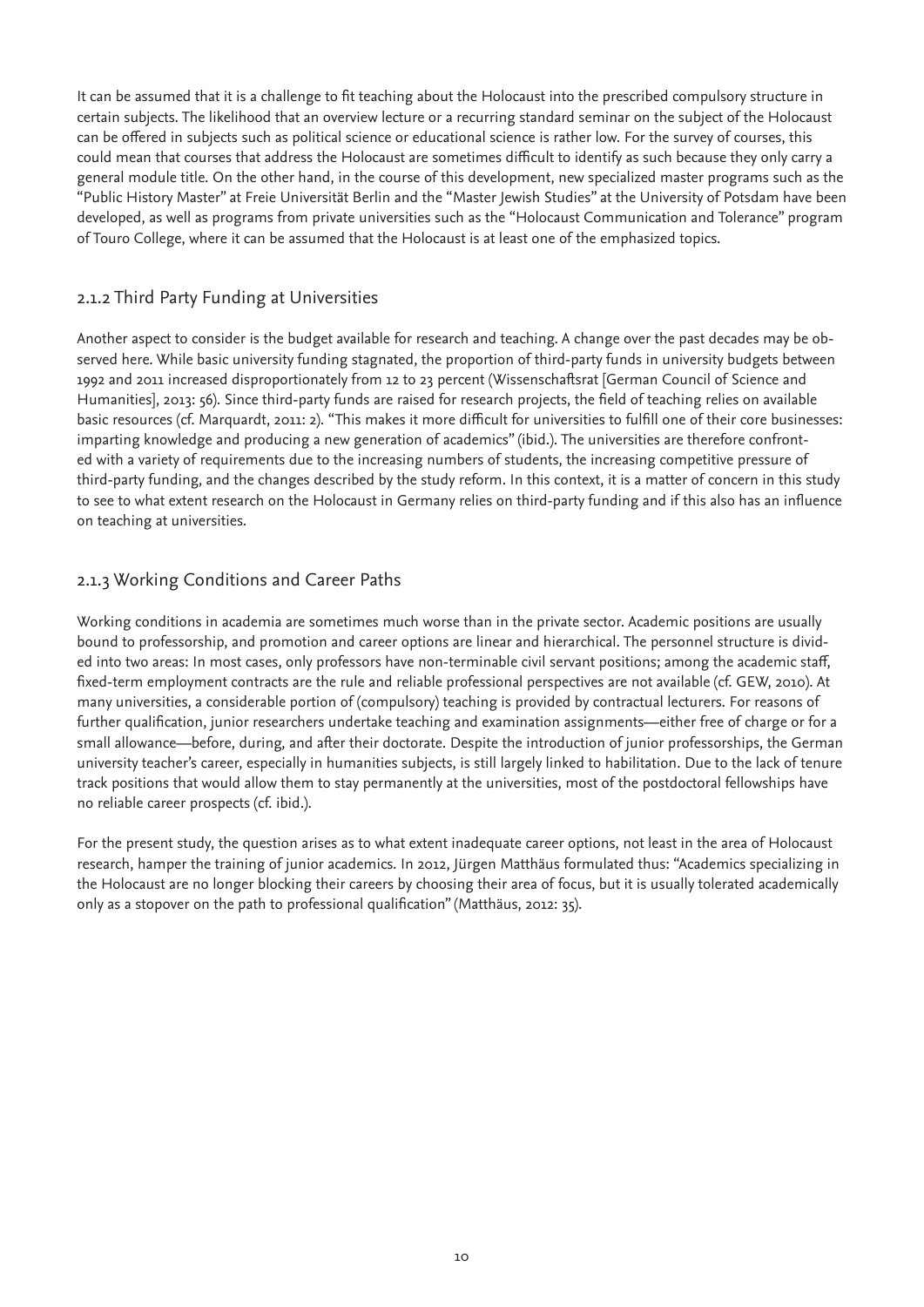# 2.2 Structural Characteristics of Teaching about the Holocaust in Germany

In the following, central institutional and structural aspects are emphasized that characterize the academic teaching of the Holocaust in Germany and are therefore a key topic of the investigation.

## 2.2.1 Multidisciplinarity of Teaching and Research on the Holocaust

Based on the idea that Holocaust research is an interdisciplinary field, the present study assumes that the Holocaust is the subject of teaching and study in numerous disciplines. Furthermore, the increase in academic examinations of the history of the Holocaust's aftermath and impact (cf. i.a. Reichel, 2001) and questions about its representation in the media and the culture of remembrance (cf. i.a. Assmann, 2013), also speak in favor of placing these fields in the study of academic teaching. Especially literature studies, the various philological and cultural studies, social sciences, and religious studies must therefore be considered, in addition to courses in history. Furthermore, teacher education courses are of particular importance.

## 2.2.2 Institutional Incorporation of Teaching and Research on the Holocaust

Teaching and research on the subject of the Holocaust are less institutionalized in Germany than in the US and Israel, or even in countries such as Australia (cf. Lower, 2012: 51). In contrast to the US, where there are numerous M.A. and even B.A. programs in Holocaust Studies, the subject "Holocaust Studies" does not actually exist in Germany. The only exception is the interdisciplinary M.A. program "Holocaust Communication and Tolerance" at Touro College in Berlin. This does not mean, however, that there is no teaching about the Holocaust—just that it is not institutionalized in the form of a specific field of study, but rather takes place in various disciplines. While there are endowed professorships for Holocaust Studies at numerous universities in the US (cf. ibid.: 50), the "Professorship for the Study of the History and Impact of the Holocaust," which is expected to be formed on May 1, 2017 at the History Department of Johann Wolfgang Goethe University in Frankfurt am Main, will be the first of its kind in Germany (c.f. HMWK, 2017).

It's a similar picture in the field of historiography. There are numerous habilitated historians whose research interests are in the field of National Socialist or Holocaust research, but there is only one chair in Germany that bears this emphasis in the title: Prof. Dr. Michael Wildt chaired "German History in the 20th Century with a focus on the National Socialist period" at Humboldt University in Berlin.

In the field of research, with the Center for Research on Anti-Semitism in Berlin and the Fritz Bauer Institute in Frankfurt am Main being the only research institutions on the Holocaust in Germany for decades, something has changed in recent years. With the founding of the Center for Holocaust Studies at the Institute for Contemporary History in Munich, there is now another research center on the topic.

For the present study, it is interesting to investigate if this lack of institutional incorporation, so often criticized in the past, persists, and if this impression was created solely by the various higher education systems and cultures, or if a real gap could now closed by the above-mentioned new establishments and vocations. In addition, besides the examination of the range of courses and the conducting of expert interviews, a systematic list of existing institutions will be part of this study. One of the research questions is if the range of courses offered in certain places and universities where there is institutional incorporation, such as Berlin, Frankfurt am Main, and Munich, is actually significantly greater than at other university locations.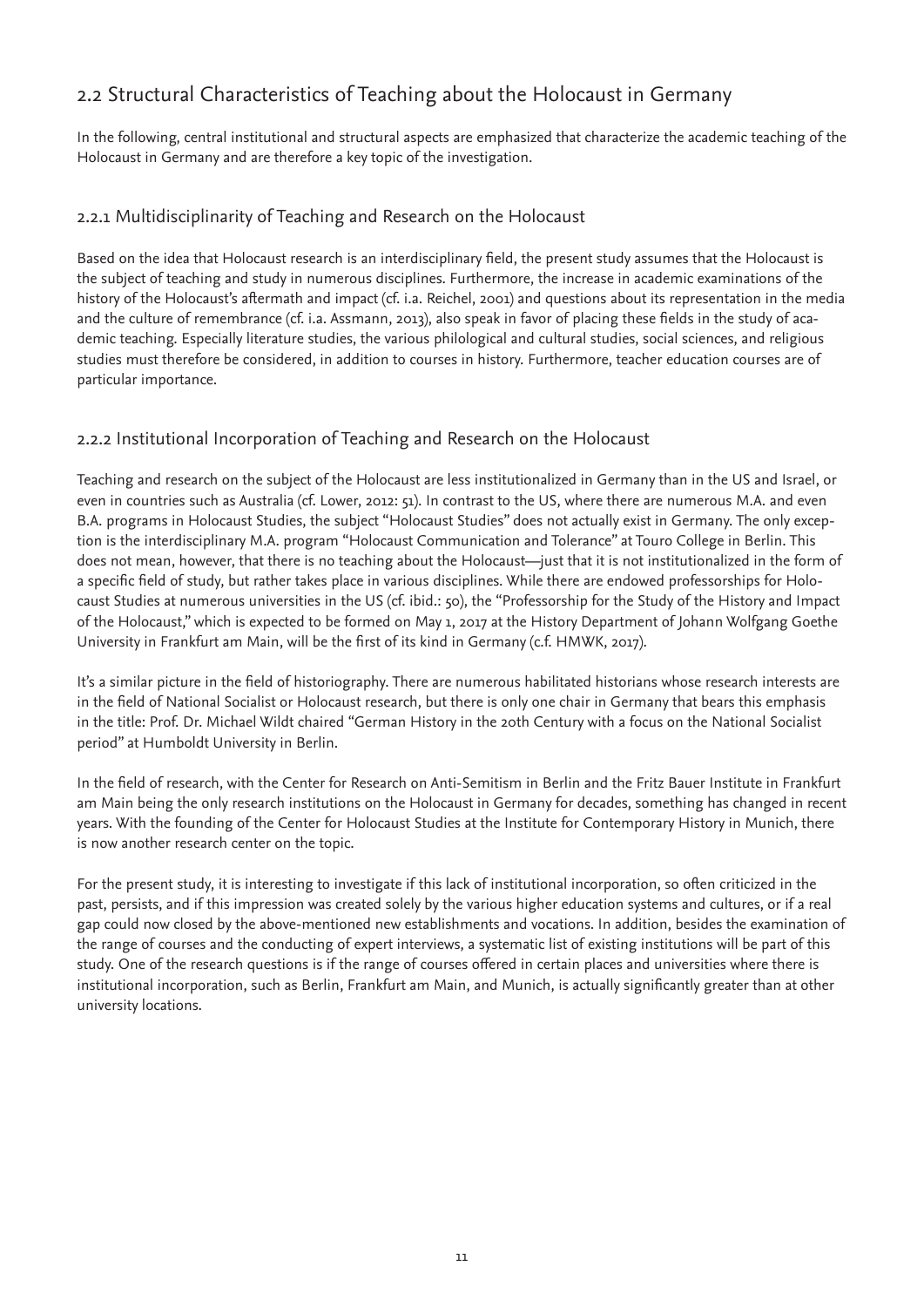## 2.2.3 Curricular Incorporation of Teaching about the Holocaust

One of the central questions in dealing with the teaching about the Holocaust is if pupils in secondary schools and students at universities learn enough about the history of National Socialism and the Holocaust. This "enough" is a normative quantity and cannot therefore be conclusively defined. However, representative surveys—such as those recently conducted by Klaus Schroeder and others (cf. Schroeder et al., 2012)—regularly lead to disappointing results.

The present study does not aim to evaluate the success of teaching about the Holocaust, but rather to examine the existing curriculum. Since there is no separate higher education curriculum in Germany on the history of the Holocaust, the individual universities or faculties themselves decide whether they will offer overview lectures on the subject or whether they see the purpose of higher education as being to equip students with the academic tools of the trade so they can work on topics themselves.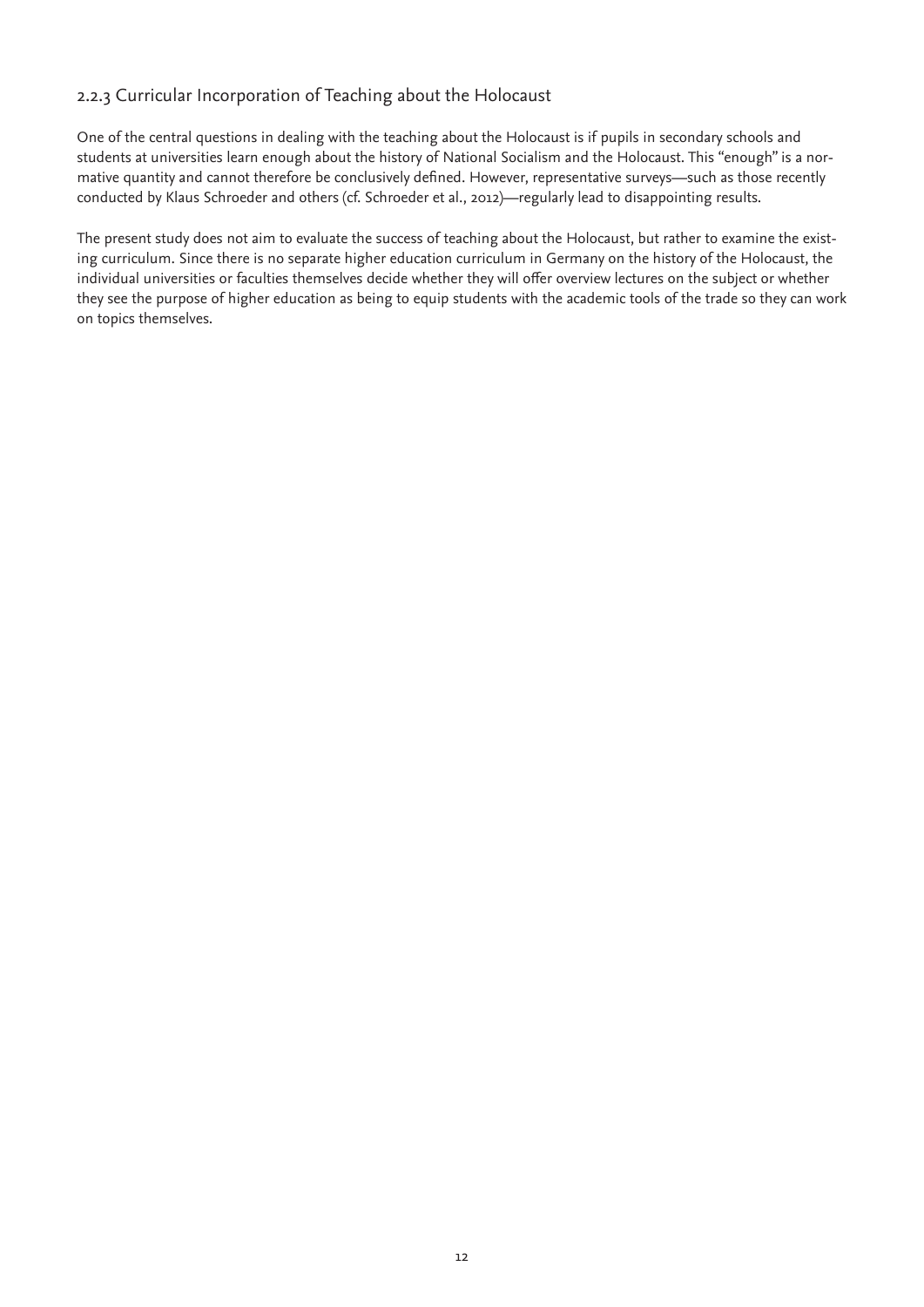# 2.3 Teaching about the Holocaust in Germany

The following chapter focuses on central content-related aspects of teaching about the Holocaust at German universities, a key research topic for the study. The text explicitly makes no claim to presenting<sup>7</sup> sthe central topics of Holocaust research in Germany, but rather to outlining the issues relevant to the object of the study—teaching about the Holocaust in Germany.

# 2.3.1 Definition of Contents of Teaching about the Holocaust

This research focuses on teaching about the Holocaust. In view of the problem of the term Holocaust (cf. footnote 1), it will be specified once again how this term will be used in the study.

The term "Holocaust" refers to the systematic murder and extermination of European Jews under National Socialism. In this study, it is understood as part of the National Socialist policy of violence and extermination, which was also directed against other groups of victims, such as Sinti and Romani and patients of health and care institutions. In addition to the systematic annihilation in the years 1941 to 1945, the gradual disenfranchisement and exclusion of these groups in 1930s Germany and in the occupied territories from the beginning of the war in 1939 are the subject of this investigation.

In terms of academic teaching, it is interesting to focus on whether the Holocaust is addressed in teaching as an aspect of a general history of National Socialism and its system of rule, or is taught in isolation. This study focuses on teaching that explicitly deals with the Holocaust. The thematic separation of these fields is, of course, artificial, for it is self-evident that the Holocaust can only be understood in its historical and socio-political context. As the study by Andreas Wirsching has shown, however, there are already numerous course topics in history studies about National Socialism that do not necessarily include a thematization of the Holocaust (cf. Wirsching, 2012: 76). It can be assumed that this is the same in other fields of study. For the present study, it follows that teaching about the topic of National Socialism is at least included in a comparative perspective.

Another question of importance to the study is that of defining the scope of the topic of the Holocaust and, consequently, of the significance of post-Holocaust history and impact, as well as its literary treatment and media representation. An example is the broadcast of the miniseries Holocaust, which was of central importance for the societal perception of the topic in the 1980s. For Peter Reichel, it marks "the beginning of the willingness of a mass audience to deal with the Nazi past at all" (Reichel, 2007: 253), and thus represents a milestone in the historical mindset of the Federal Republic of Germany (cf. ibid.). At the same time, it is a TV series, that is, a pop-culture, fictitious presentation, whose reception may say something about society in the Federal Republic of Germany in the 1980s, but not about the Holocaust itself. Therefore, the question arises as to whether or not courses on such topics should be included in teaching about the Holocaust. Due to the high societal and political relevance of the topic—72 years after the end of National Socialism—and the decision to focus on the teaching of various disciplines, the study includes courses on these topics. It asks accordingly about the relationship of courses about the real historical events of the Holocaust to courses about its impact, reappraisal and media presentation.

An additional question concerns the relationship between teaching about the Holocaust and Holocaust research. For example, after the opening of the Eastern European archives in the 1990s, numerous academic works on the Holocaust in Eastern Europe appeared, thus increasing the European dimension of the Holocaust as part of historical Holocaust research (cf. Löw/Bajohr, 2015: 14 ff.). Projects such as the European Holocaust Research Infrastructure project, $^{\text{s}}$  funded by the European Union, in the framework of which a digital list of all European archives on the Holocaust is to be developed, and the publishing project "The Persecution and Murder of the European Jews by Nazi Germany 1933-1945"<sup>,</sup> simplify researchers' access to central, but hitherto difficult-to-access sources about the Holocaust, and thus facilitate the internationalization of Holocaust research. For the present study, the question arises as to if and how such developments in research find their way into teaching.

<sup>7</sup> For just such an up-to-date overview, please refer to the publication by Frank Bajohr and Andrea Löw (cf. Löw/Bajohr, 2015).

<sup>8</sup> European Holocaust Research Infrastructure (EHRI), www.ehri-project.eu/, May 30, 2018.

<sup>9</sup> Edition project: The persecution and murder of the European Jews by Nazi Germany, 1933-1945 (VEJ), www.edition-judenverfolgung.de/, May 30, 2018..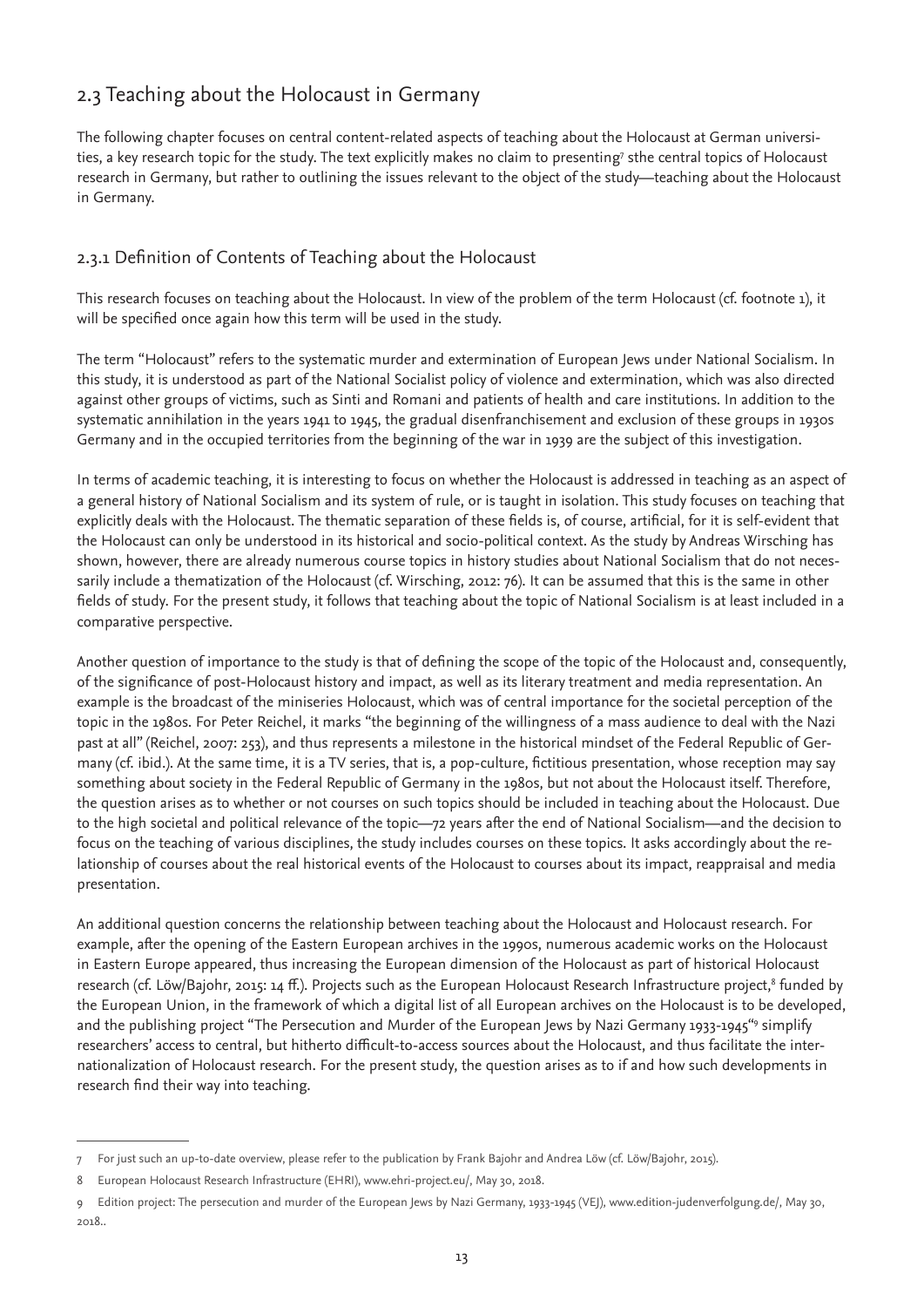# 2.3.2 Teaching about the Holocaust in the Country of Perpetrators

As an unprecedented universal crime, the Holocaust is an essential socio-political reference point in many countries of the world. Its memory has become a "standard for humanistic and universal identifications" (Levy/Sznaider, 2001). In Germany, the country that bears a significant responsibility for the persecution and systematic destruction of more than six million Jews and other victims of racist persecution, as well as the innumerable victims of the Second World War, this socio-political relevance is of particular importance. The memory of National Socialist crimes has a major impact on politics and culture. The topographical traces of National Socialism are omnipresent. In his study *The Holocaust and West German historians*, Nicolas Berg presented the conflict of German postwar historiography with the Holocaust, and criticized the focus on perpetrators in Holocaust research in Germany (cf. Berg, 2003). The issues described in the study show the extent to which contemporary historical academic activity has been shaped by memorial controversies.

On the assumption that teaching the history of National Socialism and the Holocaust in the country of the perpetrators faces particular challenges, some of these particular features are formulated as presuppositions below:

The question of how the Nazi past can be "managed" or processed is still of central importance in Germany today. The collective memory and national identity in Germany are still shaped by how we deal with this responsibility. The emphasis on the suffering of the German population during the Second World War, the relativization of German guilt and responsibility, as well as the recurring attempts to put an end to the past, reflect the desire to be part of a "normal, good" nation (cf. i.a. Klundt et al., 2007). At the same time, the remembrance of National Socialism has become increasingly institutionalized and ritualized since the 1990s (cf. i.a. Jureit/Schneider, 2010). The topic receives a high level of media attention and is thematized in schools in different subjects. This leads students to a paradoxical concurrence of an articulated oversaturation on the one hand, and an empirically proven lack of historical knowledge on the other hand (cf. i.a., Zülsdorf-Kersting, 2007).

Since university students, unlike secondary school pupils, can choose their topics of study more freely, they can be expected to articulate less of a feeling of oversaturation than students. As part of the expert interviews, university students are also asked about their reactions.

- The traces of National Socialist rule and its crimes are difficult to ignore in Germany: people live in the houses from which Jews were deported, they use the railway stations where the deportation trains started, they are taught in school buildings where forced laborers were accommodated during the Second World War, and use roads that were built by prisoners of war (cf. i.a. Heesch/Braun, 2006). The traces of National Socialism are even visible at many universities. In addition, there is a memorial with its own pedagogical offering at each large former concentration camp in Germany (cf. Puvogel/Stankowski, 1995 & 2000). The connection of teaching with local or regional historical references or "searching for traces" is correspondingly close. As part of the examination of the courses, the present study looks at the extent to which such regional references and excursions to memorial sites actually form part of university teaching.
- In the past, encounters with survivors have played an important role in educational and historical-political educational work on National Socialism in Germany. In the meantime, fewer and fewer witnesses are able to pass on their personal memories directly. This makes recorded oral history interviews increasingly important. They have become a central element of public history about the Holocaust. But Holocaust research also increasingly uses survivors' reports as a source. Video interviews, in particular, seem to be suitable for academic teaching (cf. Nägel, 2012). This assumption will be examined as part of the evaluation of the lecture lists.
- Due to various migration processes, the structure of German society has changed considerably since the end of the Second World War. Even though West German society has denied this reality for decades, today's Germany is, in fact, a country of immigration. In the year 2014, 20.4 percent of the population had a so-called migration background (cf. German Federal Statistical Office, 2015: 7). Since then, this number has certainly continued to rise as a result of the current refugee movements. The teaching of Nazi crimes must therefore take into account the fact that some of today's students may themselves have had experiences of war, expulsion and escape, but have no direct family connection to the Holocaust. In the field of school teaching, various papers have appeared dealing with this situation (cf. e.g. Georgi, 2004; Gryglewski, 2013; Fava 2015). In the context of this study's expert interviews, it's interesting to ask if the migrant background of the students plays a role in the day-to-day life of the interviewees.
- Despite the changed population structure, it can be assumed that about 70 percent of young people between the ages of 20 and 30 do not have a migration background (cf. German Federal Statistical Office, 2015) and are thus connected to the Nazi past via their family biographies. The question is, 72 years after the end of the Second World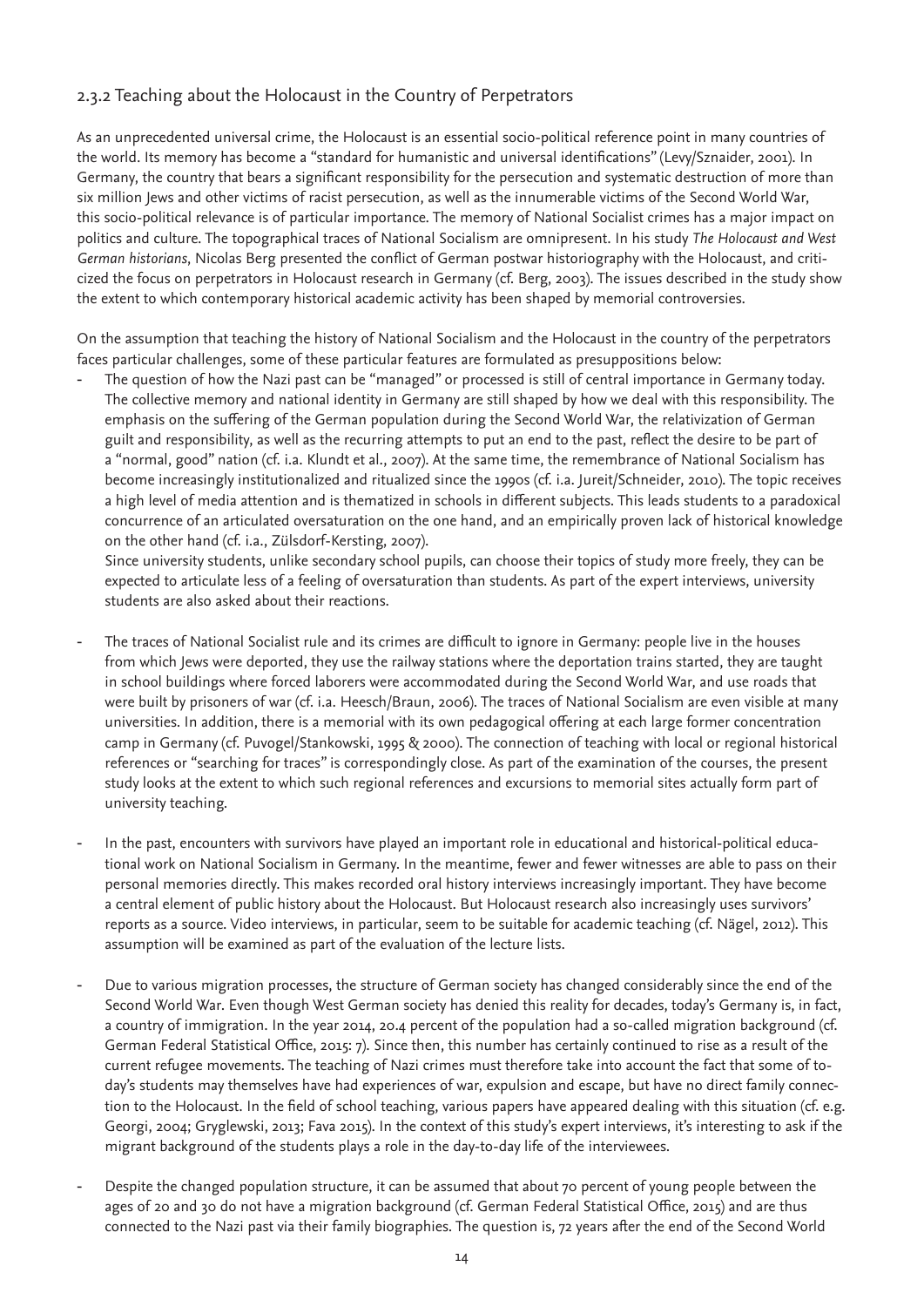War what role do these family biographies still play? In the 2002 study Opa war kein Nazi ("Grandpa was not a Nazi"), Harald Welzer, Sabine Moller and Karoline Tschugnall investigated what "normal Germans" remember from the Nazi past, how they talk about it and what was passed on to the children and generations of grandchildren by way of communicative transmission.(Welzer et al., 2002: 11). The authors came to the conclusion that the memories of contemporary witnesses change in the family conversation, that they themselves are updated and adapted by the listeners, i.e. the children and grandchildren, and that in the end, two-thirds of family narratives consist of stories of victims or heroes (see ibid .: 54). Assuming that current students were born between 1994 and 2004, and are accordingly familially associated with the so-called wartime generation only in the third or even fourth generation, there is little likelihood that many of them will have had personal contact with people who had consciously experienced the National Socialist period. This does not mean, however, that the familial transmission of this narrative no longer has any meaning. The study will not be able to answer this question, but it can use the expert interviews to inquire if students in the courses have broached the issue of biographical references.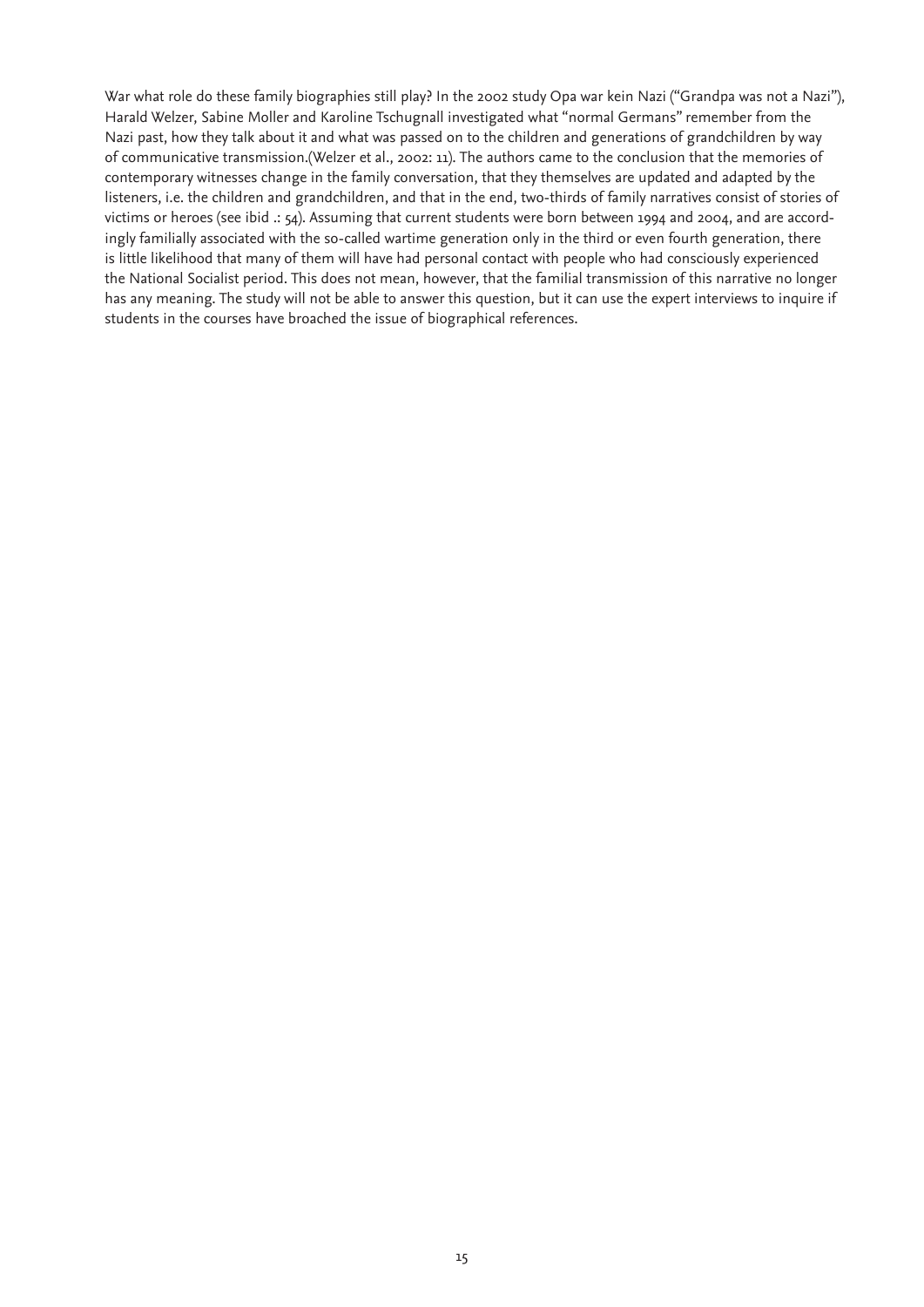# **3 Empirical Survey of Courses Offered**

For this survey, academic calendars available online from 79 institutions of higher education were searched for courses offered on the Holocaust. To obtain a representative data pool illustrating the current status of teaching about the Holocaust in German institutions of higher education, we collected information on courses offered over a period of four consecutive semesters between 2014 and 2016.10 On the basis of selective criteria, all courses on the Holocaust and National Socialism were recorded for the survey.

In the following, the methodological procedure, the evaluation, and the results of this survey are presented.

# 3.1 Methodology

The data collection took place in three central steps: After first deciding which data corpus should form the basis of the survey (see Chapter 3.1.1), search terms were developed in order to record the courses relevant for the survey (see Chapter 3.1. 2). After that, categories were formed and in the end the data was evaluated in a quantitative matter (see Chapter 3.1.3).

The relevant aspects of the study were elaborated upon on the basis of the research-related questions from the set of all characteristics that mark the object under investigation — courses about the Holocaust at German universities (cf. Bortz/ Döring 2005, 139).

In order to assess both quantitative and qualitative aspects of the data, we used the method of content analysis for the qualitative empirical survey on courses offered on the Holocaust. In addition to frequency, the topics of the courses on the Holocaust were also recorded. The qualitative content analysis is a method of data collection through which the aspects of a text—in our case the course title and content of courses—are assigned to categories (cf. ibid, 149). The system of categories that is derived from theoretical assumptions is then reassessed and specified with the material (cf. Gläser/ Laudel 2004, 192-93, Mayring 2002, 114). Phillipp Mayring has identified three basic steps to this analysis: (1.) The summarization: reducing the amount of material while maintaining the essential content. (2.) The further explanation that allows the researcher to draw on additional material when uncertainty or questions arise. (3.) Structuring the material filtered from the compiled classification criteria by way of particular aspects that allows for a generalization of the material (cf. Mayring 2002, 115).

## 3.1.1 Research of Academic Calendars and Choice of Universities

The data was collected from the academic calendars and student management systems available online. The selection arose from the fact that most universities and colleges now only publish digital instead of print academic calendars. Due to varying formats and structure, there is no systematic collection of all academic calendars.<sup>11</sup>

<sup>10</sup> The period of investigation covered the summer semester 2014, winter semester 2014-15, summer semester 2015 as well as the winter semester 2015-16. A period of four semesters allowed a minimal comparability and included courses that were offered annually, that is, every 2 semesters.

<sup>11</sup> The German Rectors' Conference library has archived the printed academic calendars of all German universities since 1945. According to the library's employees, the change to digital academic calendars in the beginning of the 2000s has meant that this collection can no longer be systematically carried out. The reason is that the data in the digital formats is too inconsistent. The evaluation of the academic calendars available online was difficult due to these inconsistencies. There are big discrepancies in the availability and structure of the data, and the search functions of the various online platforms of the universities also varied. Thus it was difficult to collect standardized data. In some cases, it was possible to research the course title but not the course description or syllabus. In a few cases it was not even possible to ascertain information about the instructor. On the basis of this non-standardized data availability, we could not be sure that we covered every relevant course. Nevertheless, we could collect a reliable dataset from which we could deduce the status quo on teaching the Holocaust as well as establish and interpret central themes and trends (https://www.hrk.de/hrk/bibliothek, May 30, 2018).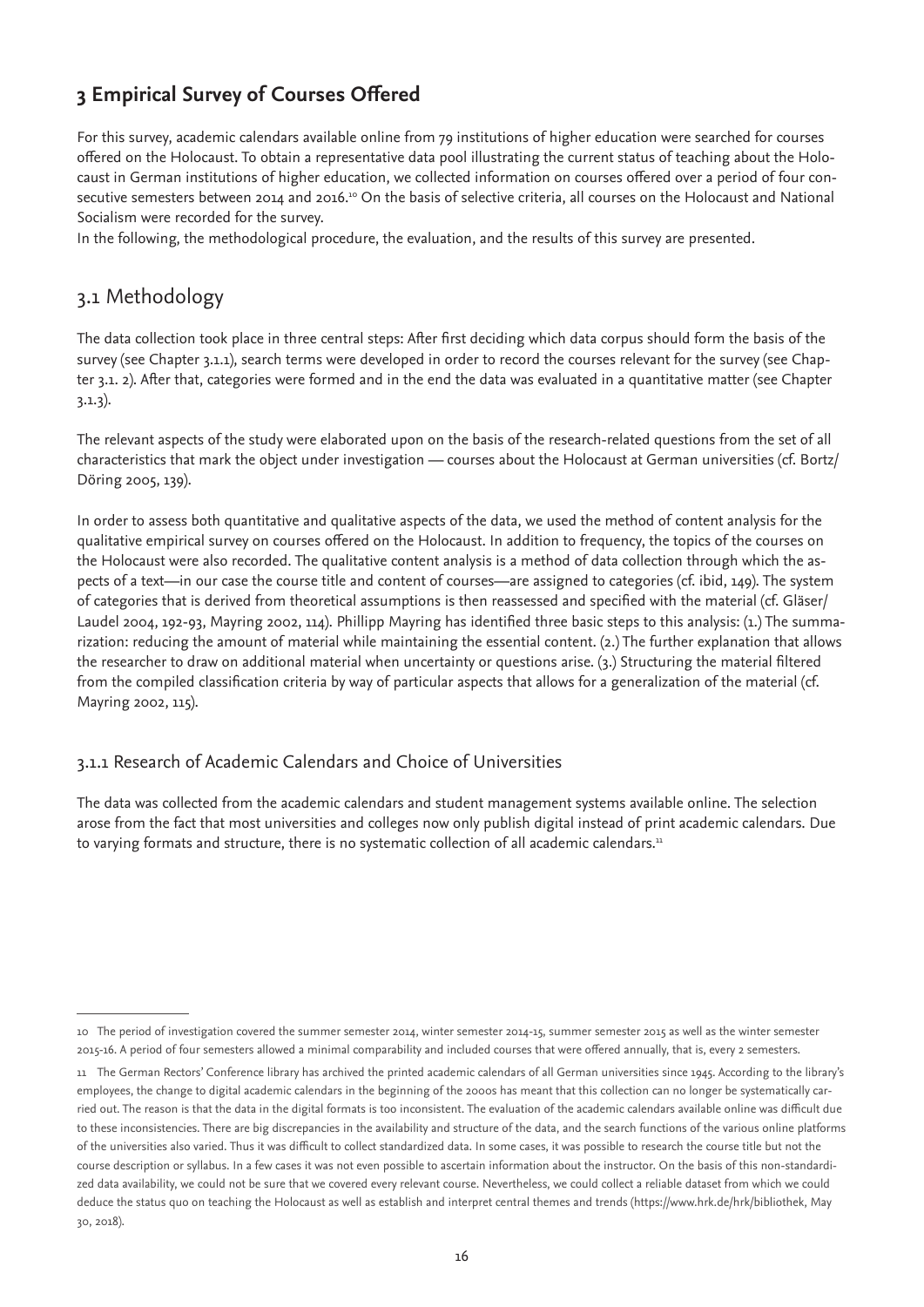Thus, the basis for the selection is the "Higher Education Compass" of the German Rectors' Conference. This databank contains authorized information on all state and state-accredited universities in Germany.12 From the 401 institutions of higher education listed in the "Higher Education Compass," we compiled a sample of 79 relevant universities. For this purpose, the range of studies and subjects was examined and those institutions were chosen which, due to the range subjects offered, were expected to offer courses on the Holocaust.<sup>13</sup>

The sample is comprised of 74 of 110 universities in Germany, of which 72 are public universities including the six universities of education in Baden-Württemberg. Additionally incorporated were the ecclesial, state-accredited Catholic University of Eichstätt-Ingolstadt, because of its B.A. and M.A. interdisciplinary programs<sup>14</sup> with transferable subjects for an education degree, and the private, state-accredited Witten/Herdecke University, with its study program Philosophy, Cultural Reflection, and Cultural Praxis. The 36 universities with a main focus on medicine, technology, theology, management or economics were not included in the survey.

In addition, five colleges<sup>15</sup> were selected for the sample: the private, state-accredited Touro College Berlin, whose M.A. in "Holocaust Communication and Tolerance" offers the only degree explicitly dealing with the Holocaust; the private, state-accredited Center for Jewish Studies (Hochschule für Jüdische Studien) in Heidelberg, which offers several B.A. and M.A. programs; the public Koblenz University of Applied Sciences, offering a B.A. as well as an M.A. in "Teaching at Vocational Schools" in general subjects; the Freie Hochschule Stuttgart Seminar für Waldorfpädagogik, a state-accredited Waldorf teacher-training college with an M.A. for high school teachers; and finally, Bard College Berlin, which offers a B.A. in Liberal Arts. Thus only the universities of applied sciences that offer degree programs leading to teacher accreditation or those taken on the basis that likely offer courses on the Holocaust were selected. The 58 art schools and music conservatories, which offer programs, for example, in the visual arts, drama, design, and architecture were not included in the sample.<sup>16</sup>

## 3.1.2 Collection of the Data by Keyword and Search Criteria

The next step in the analysis was to identify relevant courses for our survey. Defining keywords enabled the systematic search of courses offered. Presuppositions and prior knowledge of the Holocaust and National Socialism helped define the search criteria. In addition, preliminary research revealed that our search should go beyond the field of history and related programs to include other disciplines. The search criteria were chosen in such a way so that all possible courses on the Holocaust and National Socialism could be incorporated. Included in the search criteria were terms that reference the Holocaust, such as "Auschwitz," "Shoah," or "Einsatzgruppen." In order to document the courses that deal with the postwar period, including processes of dealing with the past, terms such as "politics of memory," "memorials," and "reparations" were also used.

By using search terms such as "Third Reich," "National Socialism," "Hitler," and the "Second World War," additional courses on National Socialism could be incorporated. The data on these courses are useful for a comparison and are selectively included in the analysis. A comparison is explained when needed. The following search terms were worked out and defined (listed here in alphabetical order):

*1933/1936/1939, 1941/1942/1945, Aktion Reinhard (Operation Reinhard), Antisemitism, Auschwitz, Deportation/deported, Concentration Camp/KZ, Contemporary witnesses, Crimes of violence, Einsatzgruppe (mobile killing units), Extermination, Final Solution, Forced Labor, Memory culture, Euthanasia, Fascism, Genocide, Ghetto, Hitler, Holocaust, Jews/Jewish, Memorials, National Socialism/National Socialist/NS, Perpetrator research, Restitution, Reparations, Resistance, Second World War/WW2/WWII, Shoah/Shoa, Sinti and Roma, Survivors, Third Reich, Trials, Volksgemeinschaft (people's community), Wannsee Conference.*

<sup>12 &</sup>quot;Higher Education Compass" of the German Rectors' Conference, https://www.hochschulkompass.de/home.html, May 30, 2018.

<sup>13</sup> The data pool is the German Rectors' Conference list of all universities in Germany (http://www.hs-kompass2.de/kompass/xml/download/hs\_liste.txt, May 30, 2018). .

<sup>14</sup> Interdisciplinary bachelor and master's programs at the Catholic University Eichstätt – Ingolstadt (http://www.ku.de/studiengaenge/flexis/ueberblick/ May 30, 2018).

<sup>15</sup> For reasons of simplicity for the international reader, the remainder of the survey will refer to universities but this term includes these five universities of applied sciences (Fachhochschulen).

<sup>16</sup> Information on the German university system (in German) (https://www.hrk.de/uploads/media/Das\_Hochschulsystem\_In\_DEUTSCHLAND.pdf, May 30, 2018).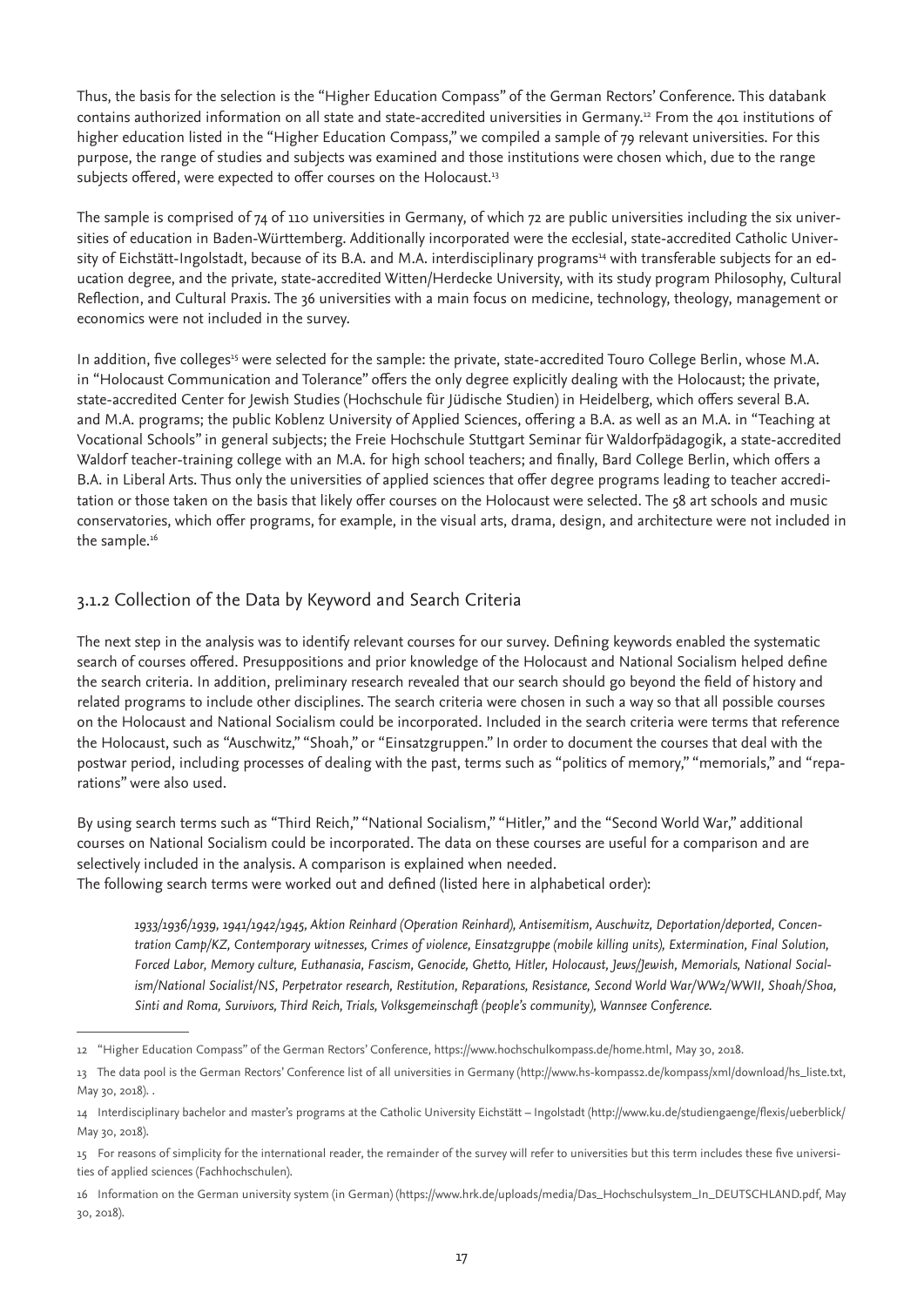As previously mentioned, alongside course titles and descriptions we assessed other variables that were of interest to the analysis.

The following course variables were recorded:

*University, federal state, website, academic calendar or PDF, subject/discipline, program of study / degree, name, gender and title of instructor, type, title and course description, bibliographic references.*

Using the search criteria and an additional content check of the collected data, 994 courses over a period of four semesters were identified as the dataset.<sup>17</sup>

From this, various aspects of the status quo on teaching the Holocaust at German universities could be defined and are presented and discussed in Chapter 3.2.

# 3.1.3 Categorizing the Courses

During the survey it was necessary to reduce the material at hand and summarize the information to identify categories from the material. Information was "extracted" from the text, evaluated methodologically, and categories were assigned (cf. Gläser/Laudel 2004, 193). Using the keywords, courses on the Holocaust and on National Socialism could be identified. In order to carry out a useful evaluation of the courses, we divided them into two categories. In the first category we determined whether the course dealt with the Holocaust or National Socialism. This differentiation was made based on the content of the seminar. Practically all courses on the Holocaust address National Socialism, yet not all courses on National Socialism necessarily address the Holocaust. For example, we found courses that address the debates on the Volksgemeinschaft or the relationship between National Socialism and the church. In the first step of the categorization we assigned these courses to the category "National Socialism" since the Holocaust only plays a marginal role.

The second category we defined to categorize the courses determined the thematic focus of the courses on the Holocaust or National Socialism. The third step was to define and evaluate the variables that provide additional information on the courses. This third step refers to the courses' methodological references specific to Holocaust research and teaching, for example field trips to memorials or conversations with contemporary witnesses and survivors.

#### **The First Level of Categorization**

The first category identified whether the course dealt with the Holocaust or National Socialism. The following definitions were established for these categories:

#### - **Holocaust**

Courses that deal with the Holocaust, its legacy in the postwar period, and its reception. Included in the term "Holocaust" is the entire spectrum of the National Socialist policy of annihilation, i.e. persecution and murder of European Jews and Roma and Sinti, as well as the murder of patients in state hospitals and care facilities. The category includes not only the systematic extermination from 1941, but also the gradual disenfranchisement and marginalization of German Jews in the 1930s and in the occupied territories at the beginning of the war in 1939.

#### - **National Socialism**

Courses that focus on National Socialism, its aftermath and impact history. The Holocaust plays a minor role in the course titles or descriptions. Instead, the political and social circumstances of National Socialism are addressed.

<sup>17</sup> An internet search with terms resulted in an initial base of 1331 courses. Subsequently, all courses identified were examined for content. Of the 1331, there were 40 individual courses that were not included in the evaluation, either because they were evening courses or public lectures. From the remaining 1291, we culled all the courses in which the Holocaust or National Socialism were not centrally addressed. This is how we came up with our dataset of 994 courses.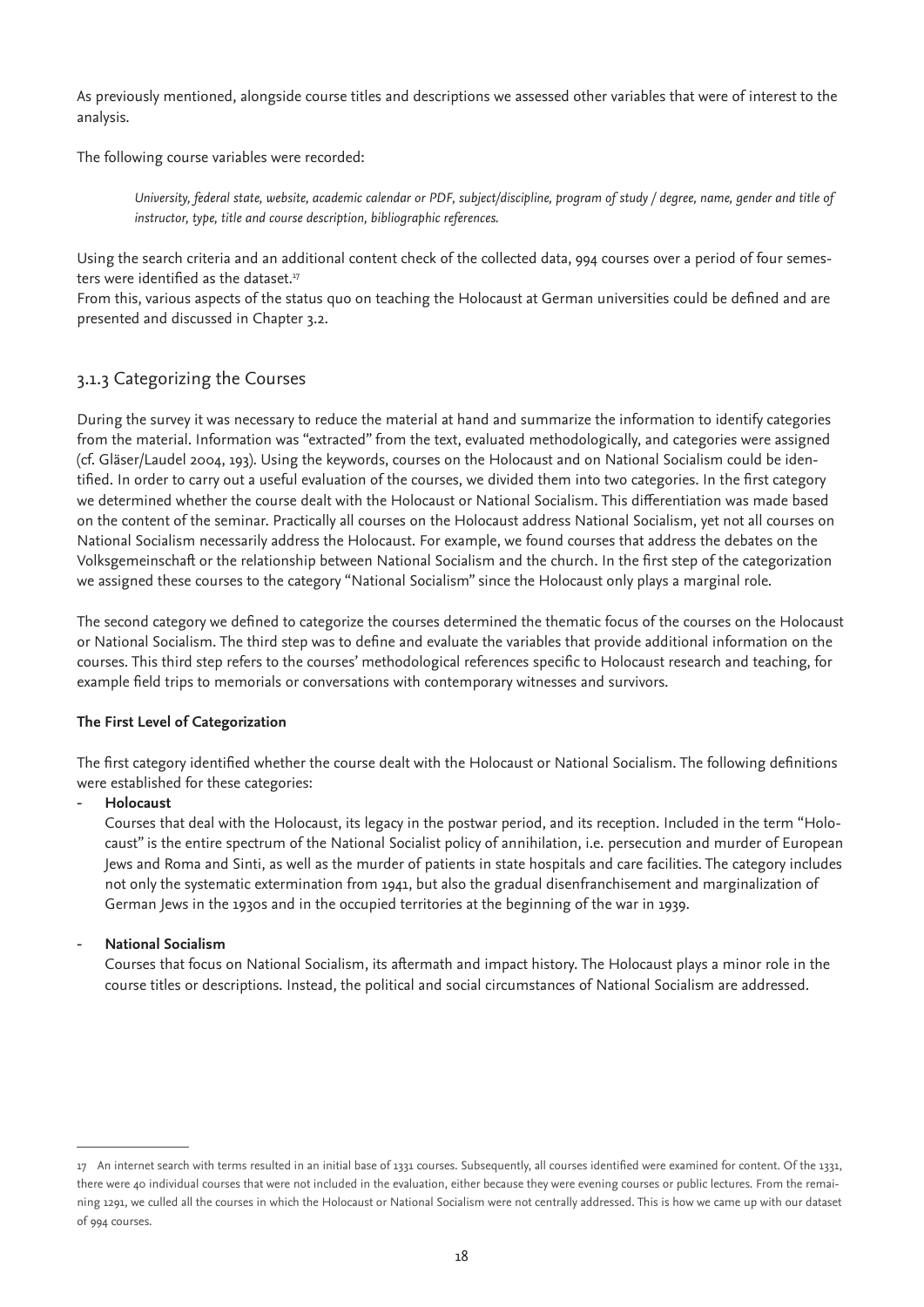#### **The Second Level of Categorization**

A second step was to define sub-categories to further specify the courses placed in the two main categories. The development of the categories was done inductively on the material and deductively by incorporating theoretical assumptions and theses on the contents of Holocaust teaching into the process of formulating the categories.

Here we made distinctions between the following categories:

#### - **Historical Events**

The category "Actual Historical Events" was assigned to courses that focused on the actual historical events from 1933 to the liberation of the camps and the end of the Second World War in 1945.

#### - **Social and Political Processes of Coming to Terms with the Past**

The category "Social and Political Processes of Coming to Terms with the Past" was assigned to courses that dealt with the legal and political and/or social processes of coming to terms with the past in the postwar period. The category covered contemporary topics such as denazification, the legal reappraisal (war crime trials), as well as the politics of reparations and restitution. Also assigned to this category were topics on memory and culture, such as public historical-political debates, how victims have been treated and their testimonies, and the public presentation of the topic in monuments, memorials, and museums. In these courses explicitly no media-related forms of coming to terms with the past were addressed.

#### - **Literary Representation**

The category "Literary Representation" was assigned to courses that focus on the literary representation of National Socialism and/or the Holocaust. This comprises contemporary literature such as camp, ghetto and exile writings, as well as autobiographical literature by contemporary witnesses and fictional treatment of the topic. It also includes theater, philological, and linguistic aspects as ways to address the legacy of the Holocaust and National Socialism.

#### - **Media Representation**

The category "Media Representation" was assigned to courses that were dedicated to exploring media representations and the visualization of National Socialism and/or the Holocaust. Most of the courses addressed representations in film and television, but also other forms of media such as the internet, graphic novels, and works of art.

#### - **Education**

The category "Education and Pedagogy" was assigned to courses that focus mainly on historical-political education work on the topics of National Socialism and the Holocaust in and outside of schools. This includes historical-didactic courses as well as memorial pedagogy and Holocaust education.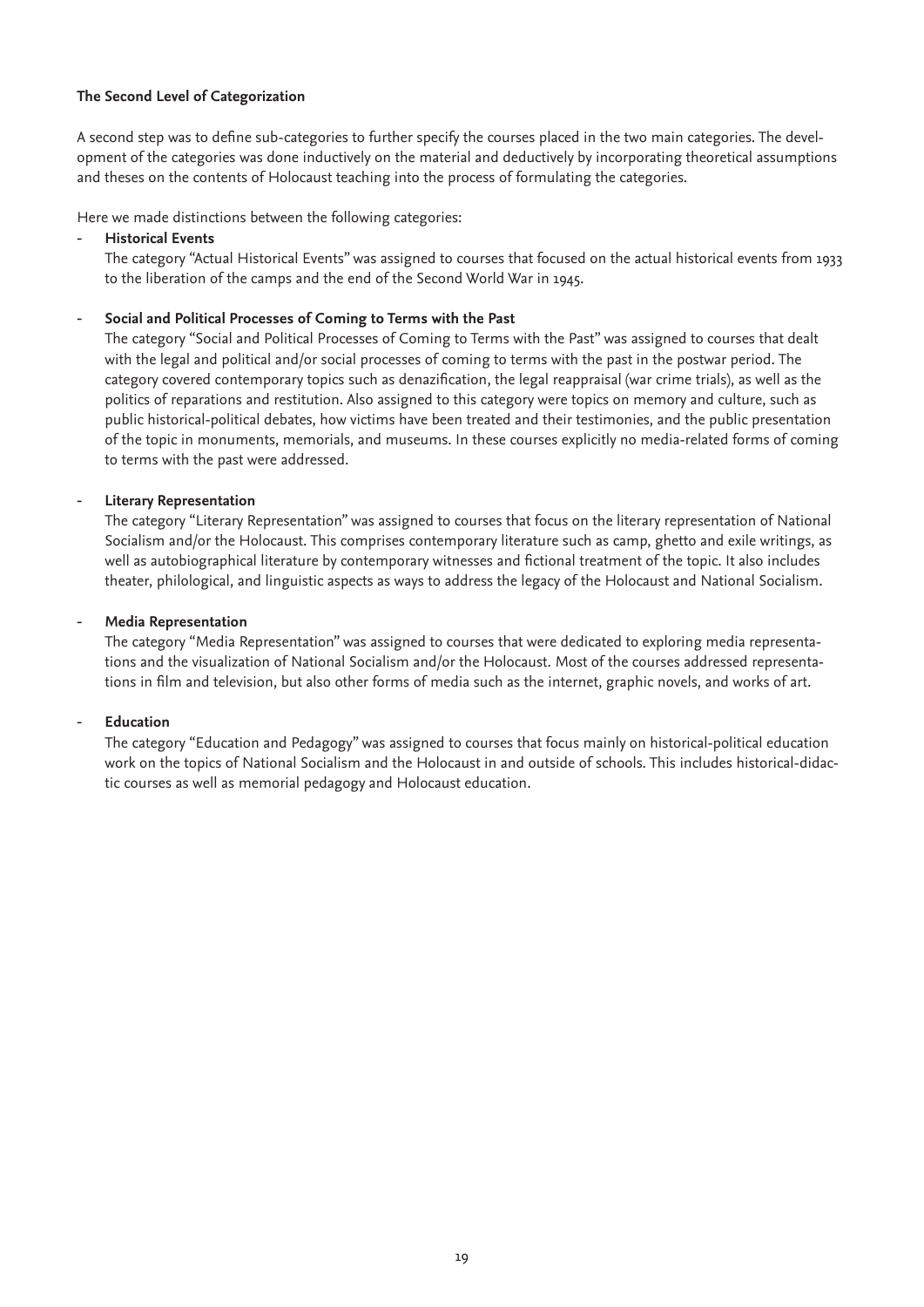The following table shows how the categorization was carried out:

| Course title                    | Course description                                      | Category 1         | Category 2               |
|---------------------------------|---------------------------------------------------------|--------------------|--------------------------|
| History of National Social-     | In this colloquium new research on National So-         | National Socialism | <b>Historical Events</b> |
| ism                             | cialism will be introduced and discussed.               |                    |                          |
| Persecution of Jews by Na-      | This survey lecture course on the persecution of        | Holocaust          | <b>Historical Events</b> |
| tional Socialists 1933-1945     | Jews under National Socialism in Germany and            |                    |                          |
|                                 | occupied Europe gives a factual introduction to the     |                    |                          |
|                                 | process of the persecution and extermination of         |                    |                          |
|                                 | European Jews in the German sphere of influence.        |                    |                          |
|                                 | ()                                                      |                    |                          |
| Holocaust Denial and His-       | () In this class, the historical, legal, political      | Holocaust          | Social and Political     |
| toriography                     | and also educational dimensions of the topic are        |                    | Processes of Coming to   |
|                                 | addressed. The development, methodology, and            |                    | Terms with the Past      |
|                                 | results of Holocaust research and Holocaust denial      |                    |                          |
|                                 | will be presented in detail and critically assessed.    |                    |                          |
|                                 | ()                                                      |                    |                          |
| National Socialism in Histo-    | Learning about the National Socialist dictatorship      | National Socialism | Education                |
| ry Lessons - with a field trip  | ranks as one of the most important tasks in teach-      |                    |                          |
|                                 | ing history for two reasons: firstly, to underscore     |                    |                          |
|                                 | the need and importance of freedom, democracy,          |                    |                          |
|                                 | and human rights; secondly, to raise awareness          |                    |                          |
|                                 | for what is probably most significant chapter in        |                    |                          |
|                                 | German history. Yet the treatment of this topic         |                    |                          |
|                                 | comes up against resistance from school students        |                    |                          |
|                                 | who claim that they are confronted "too often" with     |                    |                          |
|                                 | this topic or say they "already know everything" or     |                    |                          |
|                                 | that they don't feel they should be "burdened with      |                    |                          |
|                                 | the guilt" of the German Nazi past. The objective of    |                    |                          |
|                                 | this class is to analyze the topic's didactic potential |                    |                          |
|                                 | while considering the latest research, as well as       |                    |                          |
|                                 | becoming acquainted with a variety of methodol-         |                    |                          |
|                                 | ogies. ()                                               |                    |                          |
| Holocaust - The Story of the    | The US American miniseries (4 parts, broadcasted        | Holocaust          | Media Representation     |
| Family Weiss (USA 1978/         | in the third channel in West Germany in January         |                    |                          |
| FRG 1979). The US Ameri-        | 1979) plays an important role in the discourse of       |                    |                          |
| can four-part TV series seen    | German culture of remembrance: The compelling           |                    |                          |
| in a critical light: Authentic- | miniseries is attributed with providing a way for a     |                    |                          |
| ity, Aesthetic, and Reception   | wide spectrum of Germans to emotionally engage          |                    |                          |
| in Germany                      | with the Nazi genocide of European Jews. The            |                    |                          |
|                                 | seminar, that will include an excursion to the Flos-    |                    |                          |
|                                 | senbürg concentration camp memorial, will focus         |                    |                          |
|                                 | on three aspects of the film: authenticity, aesthetic,  |                    |                          |
|                                 | and impact.                                             |                    |                          |
|                                 |                                                         |                    |                          |
|                                 |                                                         |                    |                          |
|                                 |                                                         |                    |                          |

*Table1: Exemplary categorization of the courses*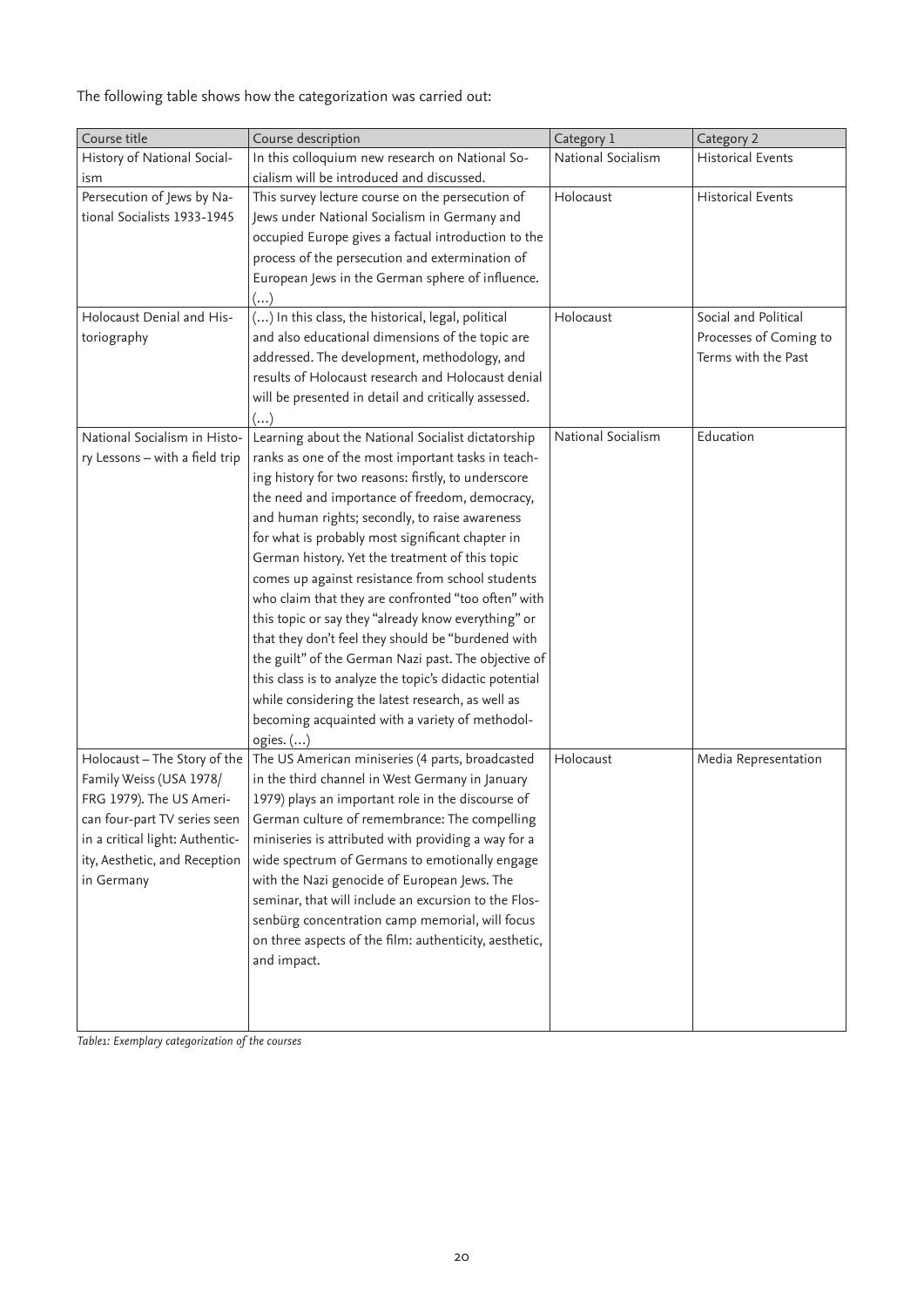#### **Consideration of Methodological Aspects**

While defining the categories, a number of other variables were collected and could be matched to a course. With these variables we recorded relevant methodological aspects of the courses for our survey. We explored the following research-specific methods on courses on the Holocaust and National Socialism.

#### - **Field Trip**

The keyword "field trip" was assigned to all courses that included a field trip in the course plan. For the most part, these excursions were to concentration camp memorials, but not exclusively. There were also visits to museums, documentation centers, or longer trips to particular cities (e.g. Berlin) or regions.

#### - **Encounter with Survivor**

This keyword was assigned to all courses that included encounters with survivors.

#### - **Recorded Testimony**

The keyword "Recorded Testimony" was assigned to all courses that worked with audio and video interviews with survivors.

#### - **Regional Reference**

This keyword was assigned to all courses that had a regional focus (city or state). Usually this was connected to the location of the university.

#### - **Comparative Aspects**

This keyword was assigned to all courses that discussed the Holocaust in the context of comparative genocide research.

# 3.2 Evaluation and Results

In this section the results compiled from the quantitative survey and the evaluation of the data are presented.

## 3.2.1 Results of the Categorization

This chapter outlines the results of the three level categorization.

#### **Level 1**

Using the defined search criteria, 994 courses in the evaluation period could be determined as the data set. This data set included 468 courses on the Holocaust as well as 526 courses on National Socialism.

| Courses on the Holocaust over four se- | Courses on National Socialism over four | -Total number of courses over four semes |  |
|----------------------------------------|-----------------------------------------|------------------------------------------|--|
| mesters                                | I semesters                             | ters                                     |  |
| 468                                    | 526                                     | 994                                      |  |

*Table 2: Number of courses on the Holocaust and National Socialism throughout the entire period of investigation.*

Throughout the investigation period, an average of 117 courses on the Holocaust was taught per semester. In every university investigated, an average of 1.5 courses on the Holocaust were offered each semester and 1.7 courses on National Socialism, or a collective total average of 3.1 courses on the Holocaust and National Socialism offered each semester.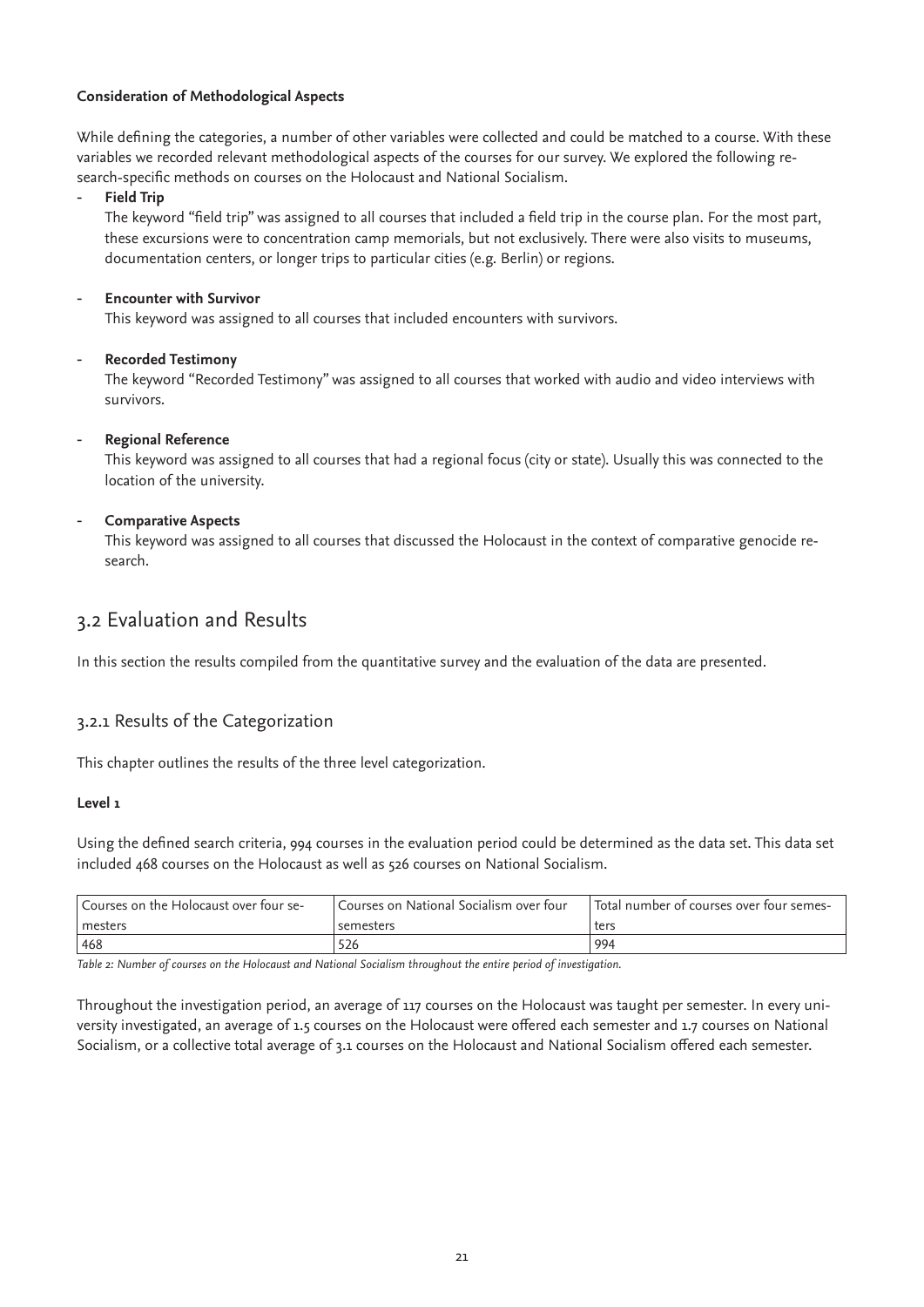#### **Level 2**

The collection of data over four semesters points to a quantitatively similar distribution of courses on the Holocaust and courses on National Socialism. Yet in all four semesters, the number of courses offered on National Socialism was slightly higher. The number of courses across the period examined is relativly constant.<sup>18</sup>

| Topics/         | <b>Historical Events</b> | Social and Political | Education | Literary       | Media          |
|-----------------|--------------------------|----------------------|-----------|----------------|----------------|
| Semester        |                          | Processes of         |           | Representation | Representation |
|                 |                          | Coming to terms      |           |                |                |
|                 |                          | with the past        |           |                |                |
| Summer semester | 26                       | 25                   | 19        | 20             | 16             |
| 2014            |                          |                      |           |                |                |
| Winter semester | 41                       | 23                   | 21        | 15             | 11             |
| 2014/15         |                          |                      |           |                |                |
| Summer semester | 37                       | 33                   | 21        | 16             | 10             |
| 2015            |                          |                      |           |                |                |
| Winter semester | 49                       | 22                   | 23        | 22             | 18             |
| 2015/16         |                          |                      |           |                |                |
| Total           | 153                      | 103                  | 84        | 73             | 55             |

*Table 3: Thematic focus of the courses on the Holocaust over four semesters.*

As Table 3 shows, there were predominantly courses offered on the "Actual Historical Events" of the Holocaust over the four semesters, followed by courses on the "social and political processes of coming to terms with the past" and the categories "Education," "Literary Representation," and "Media Representation." The individual list by semester reveals that the distribution of the thematic focus in the individual semesters is relatively constant. The themes listed above, applied to the 468 courses on the Holocaust, can be read in the following graph.



*Fig. 1: Content-related focus of the courses on the Holocaust in the entire period of investigation. (N = 468).*

Figure 1 shows that only a third (33 percent) of the total number of courses (468) on the Holocaust over four semesters focused on the actual historical events. Whereas courses that address the social and political processes of coming to terms with the past (22 percent), literary representation (15 percent), and media representation (12 percent), or more generally questions of historical relevance for the remembrance and reappraisal of the Holocaust, made up over half of the courses. 18 percent of the 468 courses contained an educational aspect. Almost half of the courses on the Holocaust (49 percent) dealt with questions such as coming to terms with the past, legacy and reception, or representation.

<sup>18</sup> In every semester there are more courses offered on National Socialism. In the summer semester 2014 there were 106 courses offered on the Holocaust and 109 on National Socialism. In the winter semester 2014/2015 there were 111 courses on the Holocaust and 125 courses offered on National Socialism. In the summer semester 2015 the discrepancy is greater with 117 courses offered on the Holocaust compared to 156 courses on National Socialism. In the winter semester 2015/2016 the difference between the number of courses is at its lowest: 134 courses on the Holocaust compared to 136 courses on National Socialism. Overall one can discern a slight increase in total number of courses offered.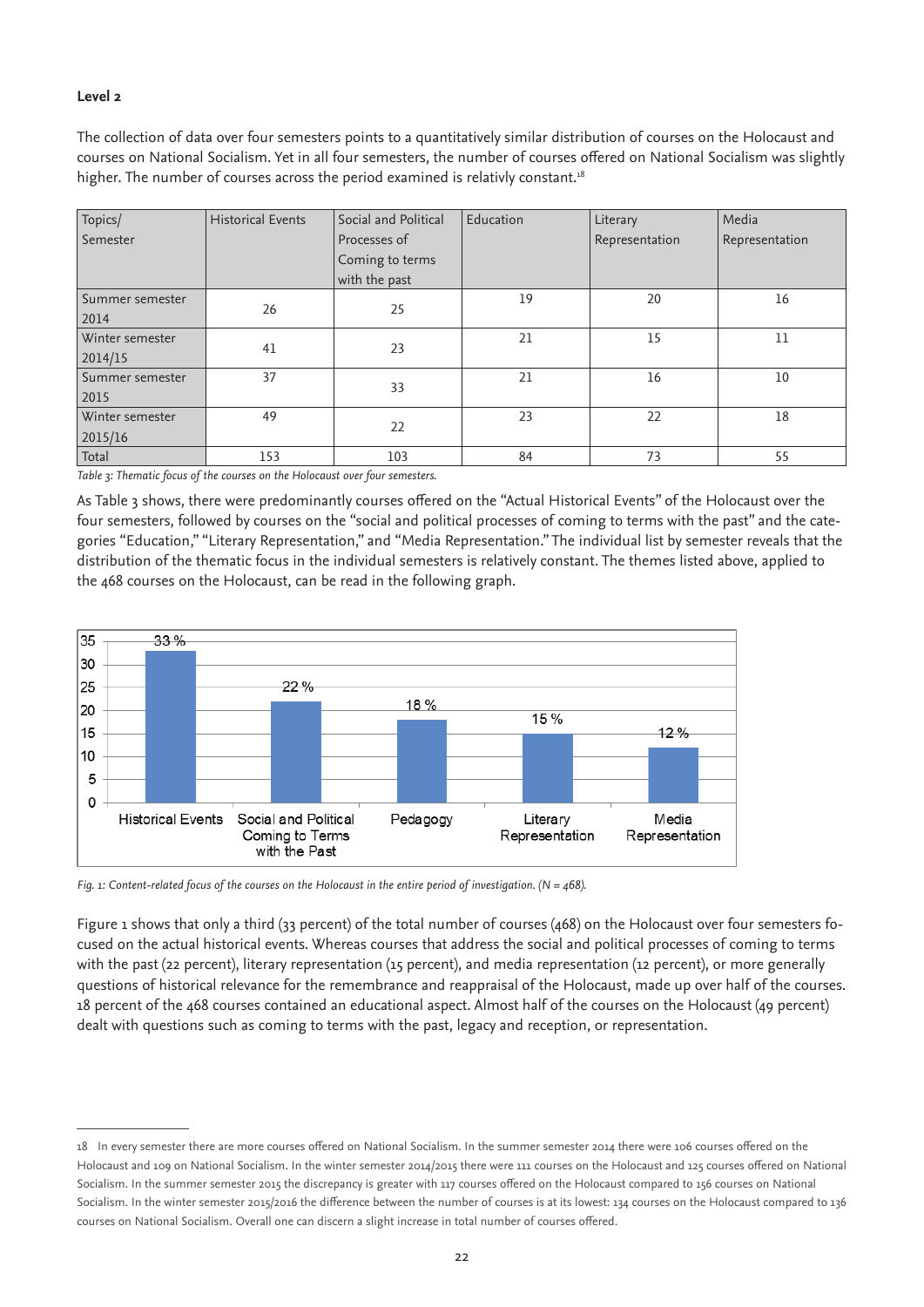The small number of courses that dealt with the history of the Holocaust (153) points to a clear lack. In average, at each of the 79 universities investigated, only one half of a course per semester was offered about the history of the Holocaust. Although this average number does not say much about the distribution itself, it can be deduced that many universities do not teach their students a basic knowledge about the history of the Holocaust. This finding will be taken up and discussed again in the course of the results.



*Fig. 2: Comparison of the content-related focus of the courses on the Holocaust and National Socialism over four semesters.*

When one compares this to the percentage distribution of courses on National Socialism (Fig. 2), there is a considerable difference to the courses on the historical events. The courses on the Holocaust dealt mainly with questions of legacy and the processes of coming to terms with the past. The comparison to the courses on National Socialism shows that more courses address the historical events. While one third (153 of 468 courses) of the courses on the Holocaust focus on the historical events, over two-thirds (70 percent or 356 of 526 courses) on National Socialism dealt with the historical events. It is clear that the courses on the Holocaust have a stronger focus on postwar history and the aftermath of the Holocaust. An interesting aspect of the comparison is that there are more courses offered on the Holocaust in the field of education and pedagogy (18 percent compared to 8 percent of the courses).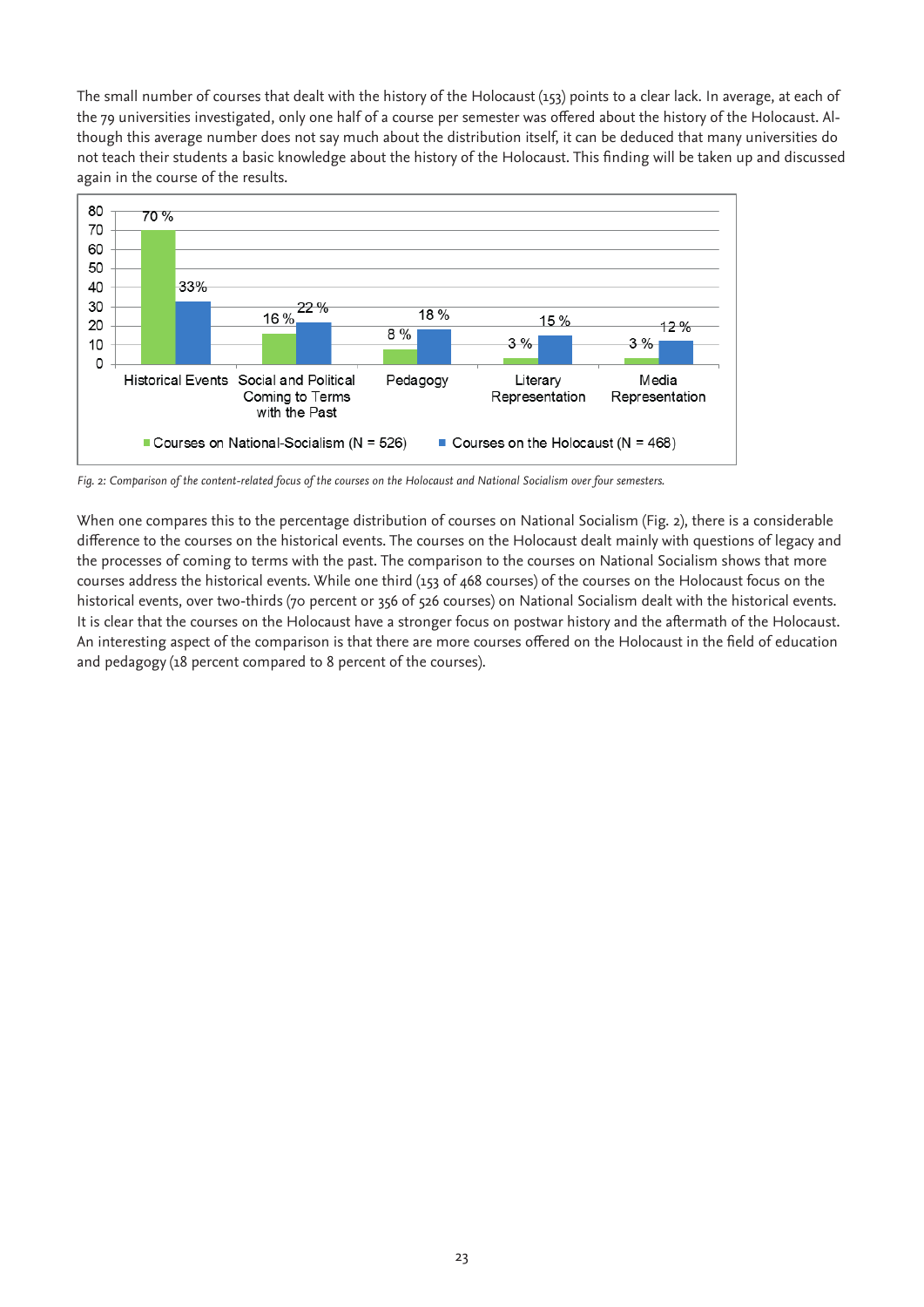#### **Research-Specific Teaching Methods**



The information collected on particular teaching methods is presented in Figure 3.

*Fig. 3: Research-specific teaching methods in the courses on the Holocaust in the entire period of investigation (N = 468).*

#### *a) Regional (Local) References – Sites of Terror*

The analysis of the data has shown the meaning of local references and visits to historical places in teaching the events of the Holocaust and National Socialism at German universities. Of a total of 468 courses on the Holocaust, 101 or one quarter in all four semesters offered a field trip. Most of the visits were to memorials at former concentration camps. In some cases there were field trips to cities with historical significance. Furthermore, field trips were most often found on the course syllabi for historical-didactic courses or in courses that offered job perspectives for future historians. In addition, we identified another 16 courses with an explicitly regional reference; for example, courses that addressed the deportation of Jews in the city or the history of the university under National Socialism.

#### *b) Encounters with Survivors – Using Recorded Interviews with Survivors*

IIn only five of the courses on the Holocaust did students meet survivors. Yet far more recorded testimonies were used in exploring the topic; the course descriptions of twenty-one courses indicated the use of oral history interviews as a source.

#### *c) Comparative Aspects*

Using the keyword "Comparative Aspects" we identified 17 courses over four semesters. Of the 17, only 4 focused on the Holocaust and its comparison to other genocides. We included these 4 courses in our data set of 994 courses. This finding shows that comparative genocide research as a topic in the course syllabi did not appear frequently. One could also posit that comparative genocide research in Germany is not particularly established or widespread. There is only one research connection identified at the Ruhr-Universität Bochum, the Institute for Diaspora and Genocide Research, which offers courses on the subject.<sup>19</sup>

<sup>19</sup> The institute's website: https://www.ruhr-uni-bochum.de/idg/ and references to courses: https://www.ruhr-uni-bochum.de/idg/unterseiten/veranstaltungenRub.html (May 30, 2018).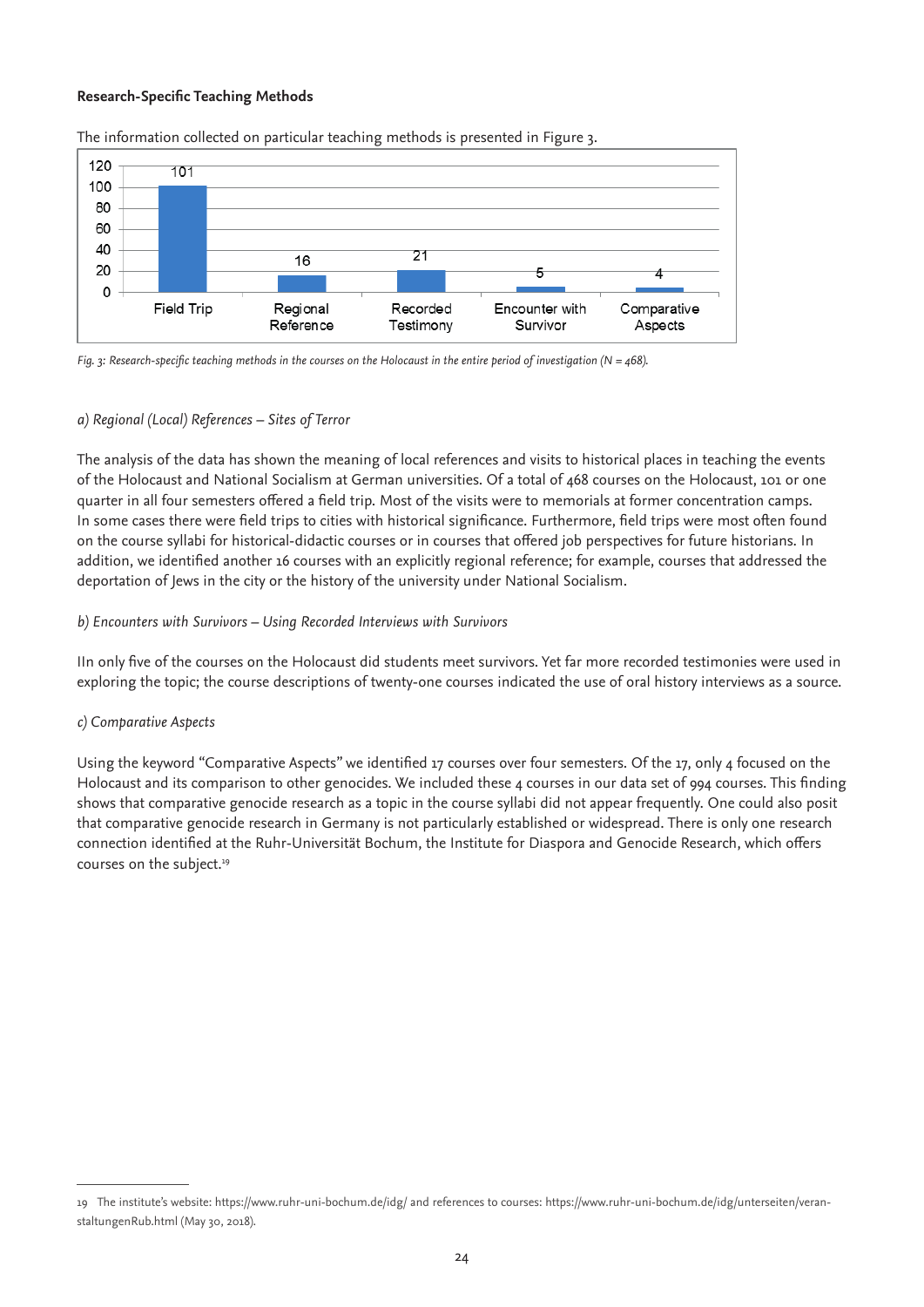## 3.2.2 Courses Offered on the Holocaust according to Subject

Given that the Holocaust is the subject of teaching and research across multiple disciplines, we did not restrict our search to the academic calendars of history departments, but instead included the entire range of a university's academic calendar for the survey. The courses were offered as part of modules in diverse programs of study. We summarized the programs of study according to disciplinary emphasis so that the term "history" would encompass, for example, a bachelor's program "History for Teacher Training" as well as a master's program in "Public History." Subjects in which fewer than five courses were offered in four semesters are summarized in Figure 4 under "Other (Humanities)" or "Other (Life Sciences)."*<sup>20</sup>*

The following figure presents the number of courses offered on the Holocaust and National Socialism over four semesters according to the disciplines in which the courses were taught.*<sup>21</sup>*



*Fig. 4: Comparison of the disciplines that offered courses on the Holocaust and National Socialism over four semesters.*

Figure 4 clearly shows that courses offered on the Holocaust, following history (196) departments, are particularly high in literary studies and German literature (80), cultural studies (45), as well as education and pedagogy departments (45).

If we look at the courses on National Socialism, it is apparent that most of the courses offered are concentrated in history departments (323), whereas courses on the Holocaust were also taught across disciplines.

<sup>20 19</sup> courses offered in cross-disciplinary special programs, such as General Studies for university beginners or senior citizens as well as special courses offered for international students, were not considered. Also not included are courses offered as part of the interdisciplinary M.A. program "Holocaust Communication and Tolerance" at Touro College in Berlin. With so few students per semester (max. 15) in relation to the number of courses on the Holocaust, the college cannot be compared to other universities.

<sup>21</sup> Regarding the distribution of courses, it should be considered that, at many universities, courses are designed for students in different programs of study and disciplines. As a result, one can see in Figure 6 that 25 courses on the Holocaust and 15 courses on National Socialism were assigned twice.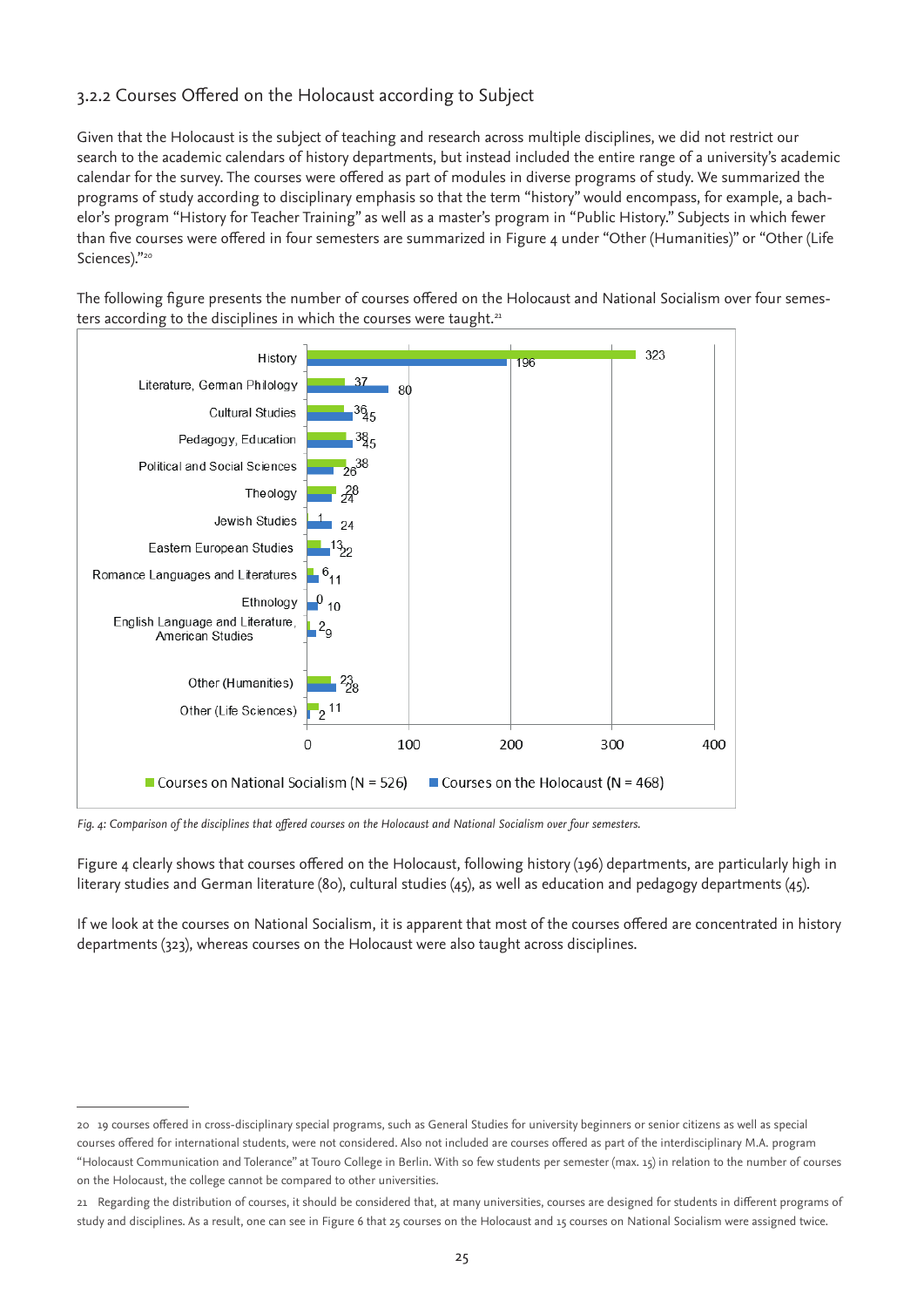## 3.2.3 Regional Distribution of Courses Offered on the Holocaust

As mentioned in Chapter 2, there are specific features to teaching the Holocaust in Germany that should be taken into consideration while collecting and evaluating the data. One of these features is the institutional setting in which teaching is based at research institutes and chairs at universities. The following results give insight into the regional and quantitative distribution of courses.

Figure 5 depicts the number of Holocaust related courses in each federal state. It also provides information on the number of universities and student numbers in the respective state.<sup>22</sup>



*Fig. 5: Courses on the Holocaust according to state, (including the number of universities and students in the respective state (N = 468).*

To assess the courses offered in the different states, the numbers should be compared. For example, the most populous state of North Rhine-Westphalia also offers the highest number of courses on the Holocaust. If you compare the number of courses to the number of universities in North Rhine-Westphalia (14) included in this study to the total amount of students of around 480,000, the impression is a very different one. In comparison, the amount of courses offered in North Rhine Westphalia is not much higher than in Schleswig-Holstein, where six courses were taught in the examined period at only two universities with a total of 30,497 students. In this comparative rendering, the states with the highest number of courses were Berlin, with 76 courses at five universities and 102,135 students, and Thuringia, with 15 courses taught on the Holocaust and a total of 23,489 students.

<sup>22</sup> The total number of students is based on the information provided by the German Rectors' Conference for the universities examined in this survey for the winter semester 2015/16 (see http://www.hochschulkompass.de/. The number of universities per state refers to the 79 universities included in this study.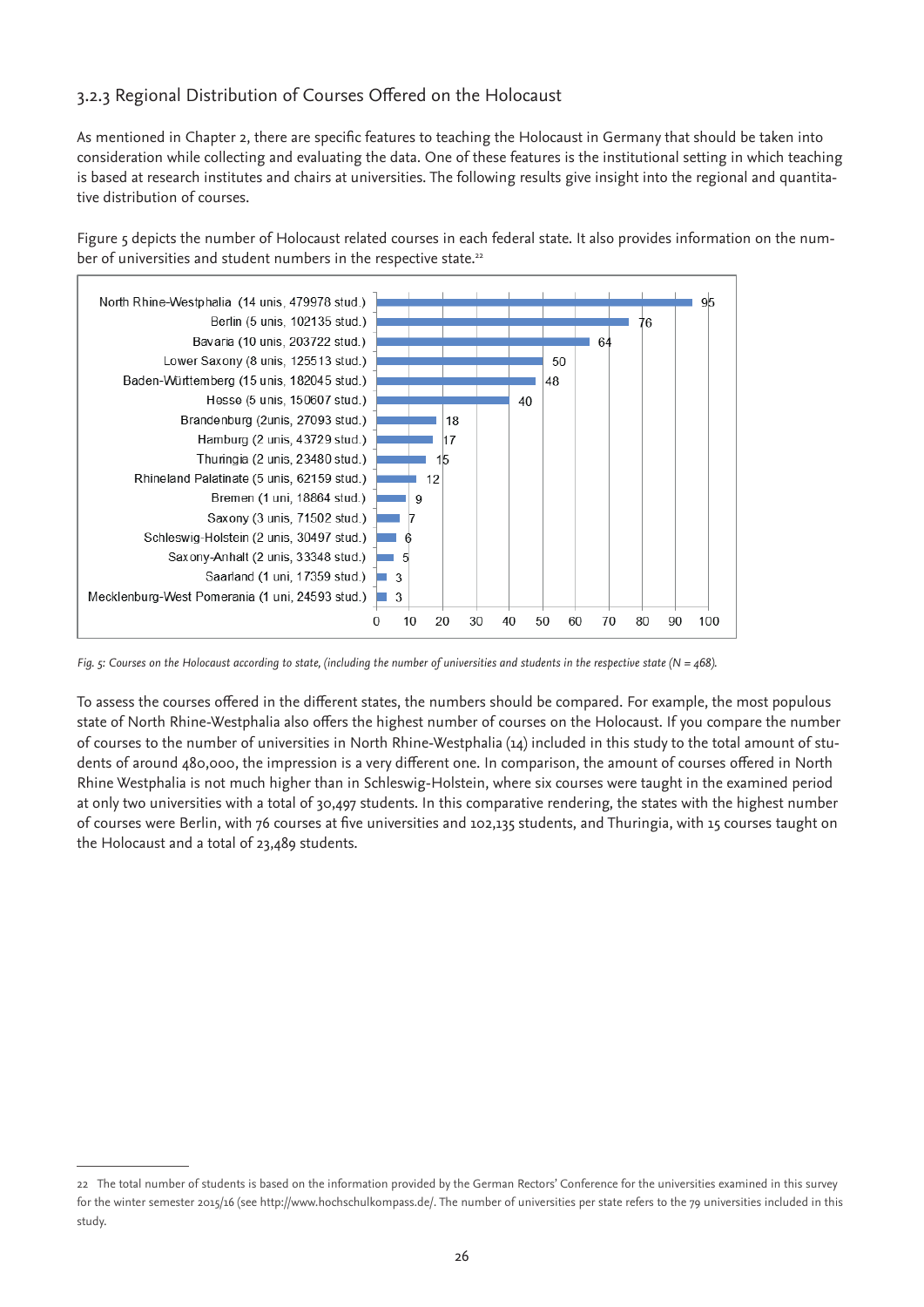Accordingly, very different results can be gleaned when the average number of courses on the Holocaust per university is calculated from the data.



*Fig. 6: Average number of courses by state on the Holocaust per university in the entire period of investigation (N=468).*

It is noteworthy that the states of Berlin (15.2), Brandenburg, Bremen (9.0), Hamburg (8.5), and Hesse (8) offer the highest number of courses on the Holocaust per university. In contrast the average number of courses on the Holocaust is particularly low in the states of Mecklenburg-Western Pomerania (1.5), Rhineland-Palatinate (2.4), and Saxony-Anhalt (2.3). It should be noted that this is the number of courses over a four-semester period covered in this survey. Thus, on average, in seven of the sixteen federal states, a course on the Holocaust is not offered in every semester. The following table (Table 4) compares the average number of courses and the number of universities in the respective states and also depicts the average number of students per university. It includes not only the number of courses dealing with the Holocaust, but also those courses dealing with the actual historical events of the Holocaust, and allows for a comparison with other courses on the topic of National Socialism. Thus the depiction also provides information on the average number of courses on the Holocaust in the individual states.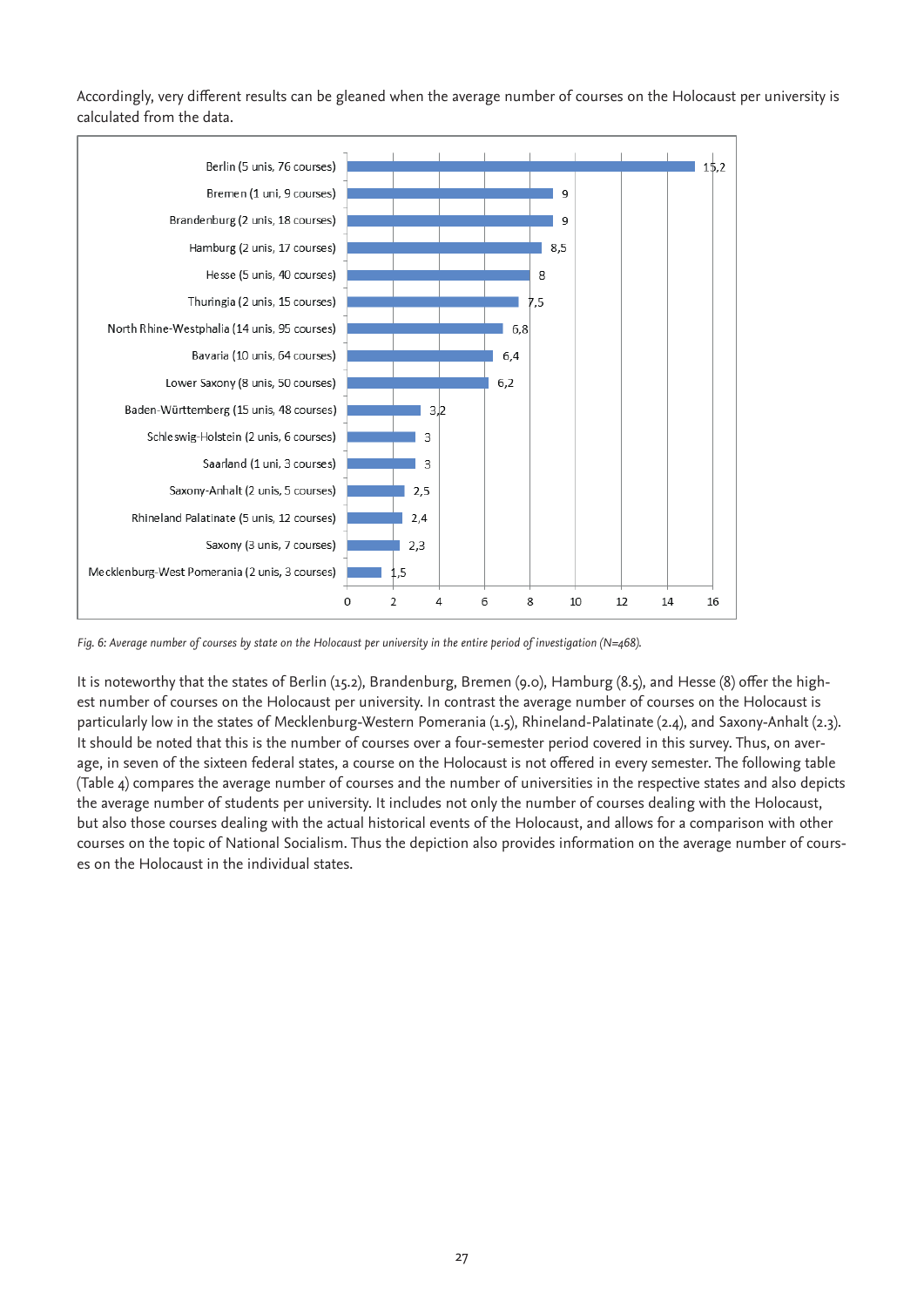| Federal State                  | Number of<br>Students | Number of<br>Universities | Ø Courses on<br>the Holocaust | Ø Courses on<br>National<br>Socialism | Ø Courses on the<br>History of the<br>Holocaust | Ø Courses on the<br>History of<br>National<br>Socialism |
|--------------------------------|-----------------------|---------------------------|-------------------------------|---------------------------------------|-------------------------------------------------|---------------------------------------------------------|
| <b>Berlin</b>                  | 20,400                | 5                         | 15.2                          | 6.2                                   | 6.4                                             | 3.4                                                     |
| Brandenburg                    | 13,500                | $\overline{2}$            | 9                             | 3                                     | 2.5                                             | 2.5                                                     |
| <b>Bremen</b>                  | 18,800                | $\!1$                     | 9                             | 10                                    | 3                                               | 9                                                       |
| Hamburg                        | 21,864                | $\overline{2}$            | 8.5                           | 7.5                                   | $\overline{3}$                                  | 6.5                                                     |
| Hesse                          | 30,121                | 5                         | 8                             | 8.8                                   | 1.6                                             | 5.4                                                     |
| Thuringia                      | 11,740                | $\overline{2}$            | 7.5                           | 10                                    | 3                                               | 6                                                       |
| North Rhine-<br>Westphalia     | 34,000                | 14                        | 6.8                           | 8.2                                   | 1.8                                             | 5.3                                                     |
| <b>Bavaria</b>                 | 20,300                | 10                        | 6.4                           | 7                                     | 1.3                                             | 4.8                                                     |
| Lower Saxony                   | 15,700                | 8                         | 6.2                           | 8.7                                   | 2.7                                             | 6                                                       |
| Baden-<br>Württemberg          | 12,136                | 15                        | 3.2                           | 4.2                                   | 1                                               | 3.1                                                     |
| Saarland                       | 17,359                | 1                         | 3                             | 8                                     | 1                                               | 7                                                       |
| Schleswig-<br>Holstein         | 15,248                | $\overline{2}$            | $\overline{3}$                | 3.5                                   | $\overline{2}$                                  | 2                                                       |
| Saxony-Anhalt                  | 16,674                | $\overline{2}$            | 2.5                           | 7                                     | $\mathbf{0}$                                    | 6                                                       |
| Rhineland<br>Palatinate        | 12,431                | 5                         | 2.4                           | 3.4                                   | 0.8                                             | 3                                                       |
| Saxony                         | 23,834                | 3                         | 2.3                           | 6.6                                   | 0.3                                             | 5.6                                                     |
| Mecklenburg-<br>West Pomerania | 12,296                | $\overline{2}$            | 1.5                           | 8                                     | $\mathbf{0}$                                    | 6.5                                                     |
| National Average               |                       | 79                        | 5.9                           | 6.6                                   | 1.9                                             | 4.7                                                     |

*Table 4: Average number of courses per university by state in the entire research period.* 

#### **National Average**

When considering the national average at the bottom of the chart, the results discussed previously are reflected in regards to the relationship of courses on the Holocaust and those on National Socialism (see Table 2) and the subject specific courses (see Figure 4). In the entire research period 5.9 courses on the Holocaust were taught on average at the universities. In contrast, only 1.9 courses were offered that dealt with the historical events of the Holocaust. When comparing the courses on National Socialism more generally and those on historical events of National Socialism the difference is smaller (6.6 to 4.7).

#### **Regional Comparison of Courses on the Holocaust and National Socialism**

The picture changes when you differentiate the numbers by state. Comparing the average number of courses on the Holocaust per university in a state with the number of courses on National Socialism points to clear differences. Though there are large differences regarding courses on the Holocaust between the individual states, on average 15.2 courses in Berlin in contrast to 1.5 in Mecklenburg-West Pomerania or 2.3 in Saxony (see Table 4) the differences in the number of courses taught on National Socialism per university are not as striking. The states of Bremen and Thuringia offered, on average, 10 courses per university during the entire research period. In about half of the states the average number of courses on National Socialism ranged between 7-9 courses. The states with the lowest number of courses per university are Brandenburg (3.0) and Rhineland Palatinate (3.4). One can glean from this that courses on National Socialism are not as unevenly distributed as those on the Holocaust, where clear regional differences can be observed.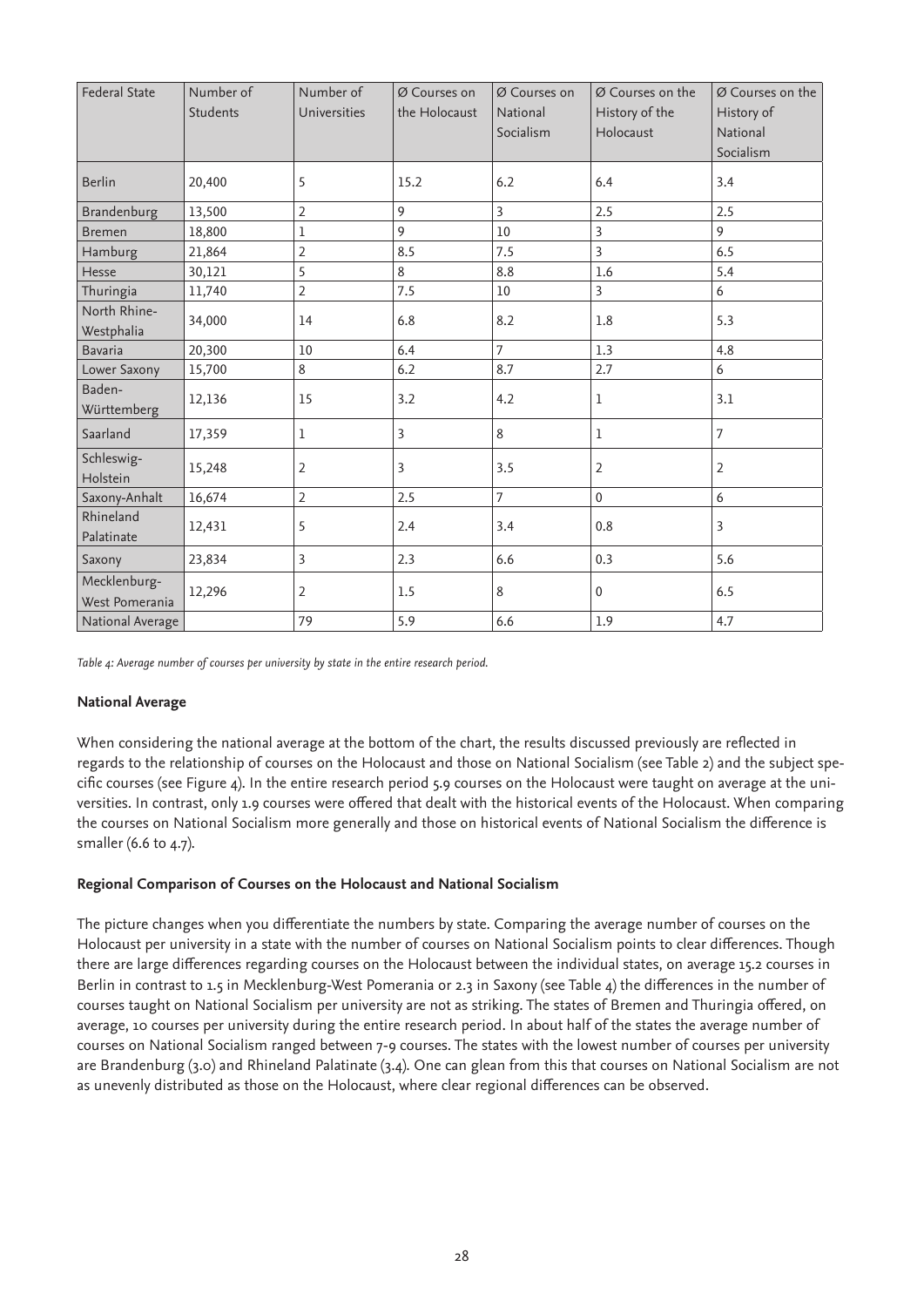#### **Regional Comparison of Courses dealing with the Historical Events of the Holocaust and National Socialism**

Comparing the overall average on the number of courses dealing with the historical events of the Holocaust (1.9) and National Socialism (4.7) reveals that the number of courses on the historical events of the Holocaust is lower than those on the historical events of National Socialism. The above average number of courses on the historical events of National Socialism in Berlin (6.4) is noteworthy. In addition, there are six other states where the average number of courses was above the federal average of 1.9 compared with nine states that were below the federal average. In Saxony-Anhalt and Mecklenburg-West Pomerania, no courses were offered in the entire period of investigation. It should be noted that in Saxony-Anhalt there was a relatively high number of courses on the historical events of National Socialism. The comparison to the number of courses on the historical events of National Socialism shows, as mentioned earlier, that more courses are offered on National Socialism than on the Holocaust. More than half of the states (11 of 16) were above the national average of 4.7 courses per state, and only five were under the national average. Schleswig-Holstein offered on average two courses on the historical events of National Socialism, which was the lowest number offered. In contrast to the courses offered on the historical events of the Holocaust, in which two states did not offer any courses, every state offers courses on the historical events of National Socialism. .

#### **Universities with the Highest Number of Courses on the Holocaust**

A consideration of the regional distribution reveals an important picture and differentiates the results of the thematic and subject-specific distribution of the courses. For this reason, the following table depicts the universities with the highest number of courses over four semesters.



*Fig. 7: Universities with the highest number of courses in the period of investigation (total = 468).*

Figure 7 shows the universities where 10 or more courses were offered on the Holocaust in the entire research period. Four of those universities are in Berlin. The highest number of courses could be found at the Ludwig-Maximilians-Universität in Munich and Freie Universität Berlin (each with 23 courses respectively).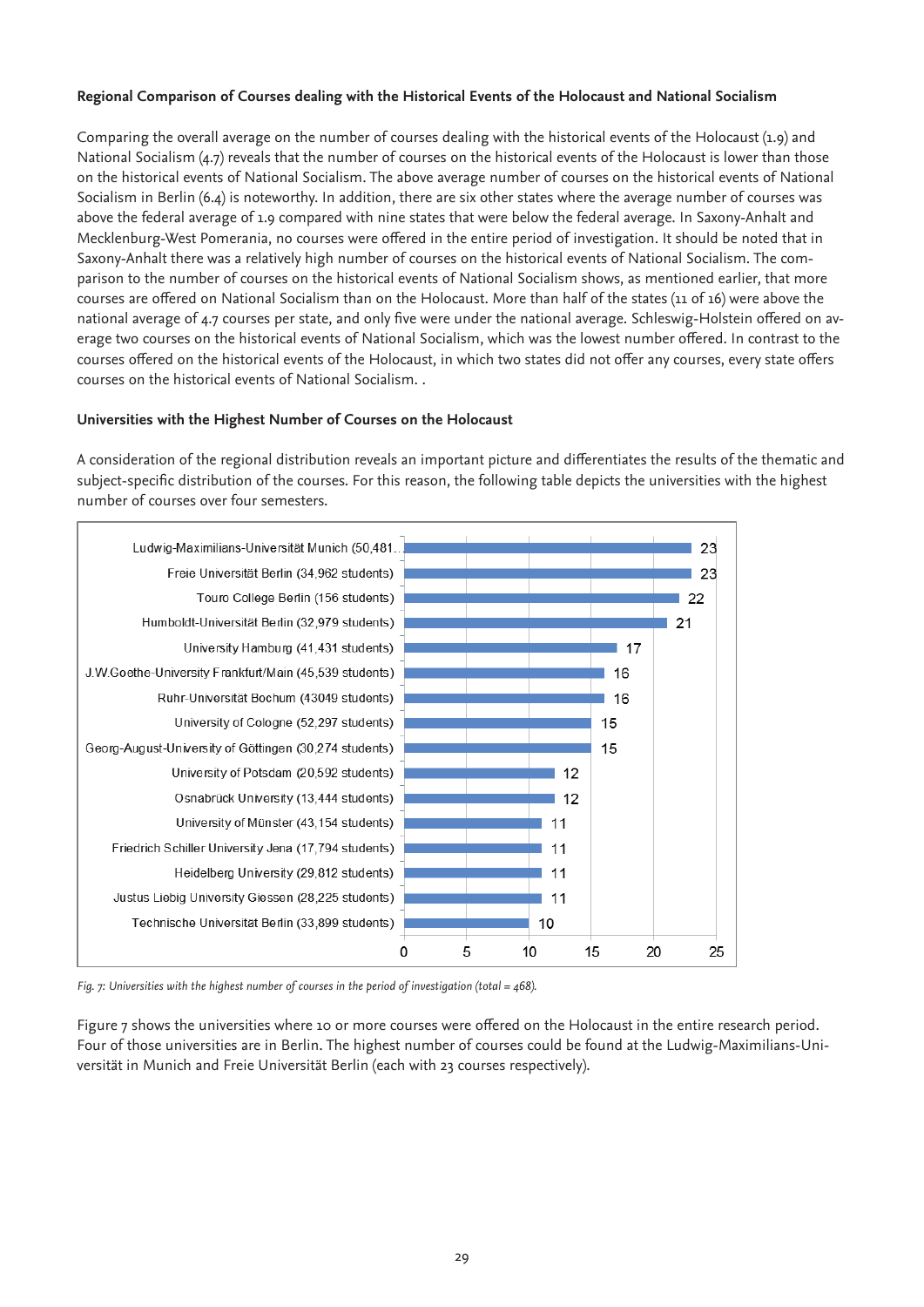If you look more closely at the range of courses offered at the universities, the correlation between institutional incorporation of the Holocaust topic and a high number of corresponding courses is obvious: Ludwig-Maximilians-Universität in Munich (23 courses) is, together with the Institute of Contemporary History and the affiliated Center for Holocaust Studies, one of the most important research institutions on the topic in Germany. Touro College in Berlin (22 courses) offers Germany's only M.A. program on the Holocaust. Humboldt-Universität in Berlin (21 courses) has the institute German History in the 20th Century, which is the only history chair with a denominated focus on the period of National Socialism (Prof. Dr. Michael Wildt). The Fritz Bauer Institute is affiliated with Goethe University in Frankfurt am Main (16 courses). At Universität Hamburg (17 courses), the graduate school "Visualizations: Representations of the Shoah in a Comparative Perspective" took place from 2015 to 2017. There is the Research Unit for the Study of Holocaust Literature at the Justus Liebig University in Giessen (11 courses) as well as the Research Center on Anti-Semitism (ZfA) at the Technische Universität Berlin (10 courses). It is clear that the range of courses offered depends heavily on the institutional involvement and the commitment of individual teachers. Friedrich Schiller University in Jena is another example of this. At this comparatively small university (17,794 students), 11 Holocaust courses were held during the period of this survey. For the most part, these courses were offered at the historical institute with the chairs of Prof. Dr. Norbert Frei and Prof. Dr. Volkhard Knigge.

Nevertheless, there are also universities where there is no institutionally incorporated research focus on the subject, but which offer a comparatively large range of courses on the Holocaust. The most striking example is certainly Freie Universität Berlin: With 23 courses, it is one of two universities with the most courses on the Holocaust in Germany. If you look more closely at the courses here, it is noticeable that the range of courses was distributed among comparatively many different subjects, and that many of the courses offered were interdisciplinary. This finding fits in with the fact that it is a university with a wide range of humanities subjects. A similar structure was also found in other universities with a relatively large range of courses, such as the universities in Göttingen (15 courses), Cologne (15 courses), and Heidelberg (11 courses).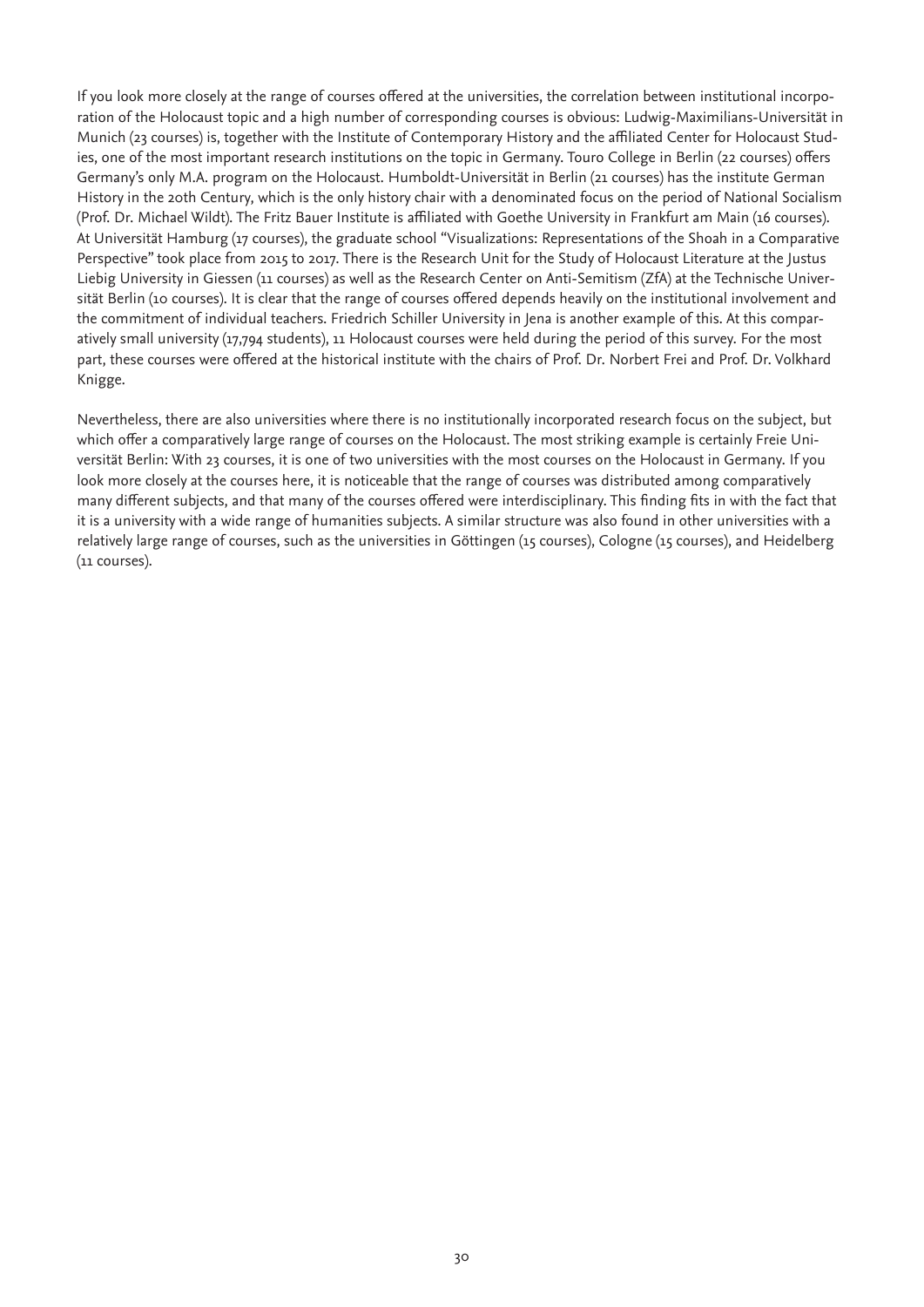# 3.2.4 Are There Enough Courses offered on the Holocaust at German Universities?

The data in the previous chapters described the status quo of teaching on the Holocaust in Germany. The chapters described the quantitative scope of courses, and the emphasis as well as regional and discipline-specific features were presented. The question as to if the number of courses on the Holocaust in Germany is sufficient has not yet been answered. The answer to this question can only be assessed with a certain criterion. Therefore, we took the students' perspective and investigated how many of the universities included in the survey offer at least one course on the Holocaust per semester.



*Fig. 8: Courses on the Holocaust in the period of investigation (total = 79).*

At 23 of the 79 universities examined, courses on the Holocaust were offered in each of the given semesters. In 37 universities at least in two semesters courses were offered. In eight universities, only in one of four semesters were courses offered, whereas eleven universities did not offer a single course on the Holocaust.

A more narrow perspective on courses offered specifically on the historical events of the Holocaust itself (see figure 12) suggests an even more problematic observation::



*Fig. 9: Courses on the History of the Holocaust over four semesters (total = 79).*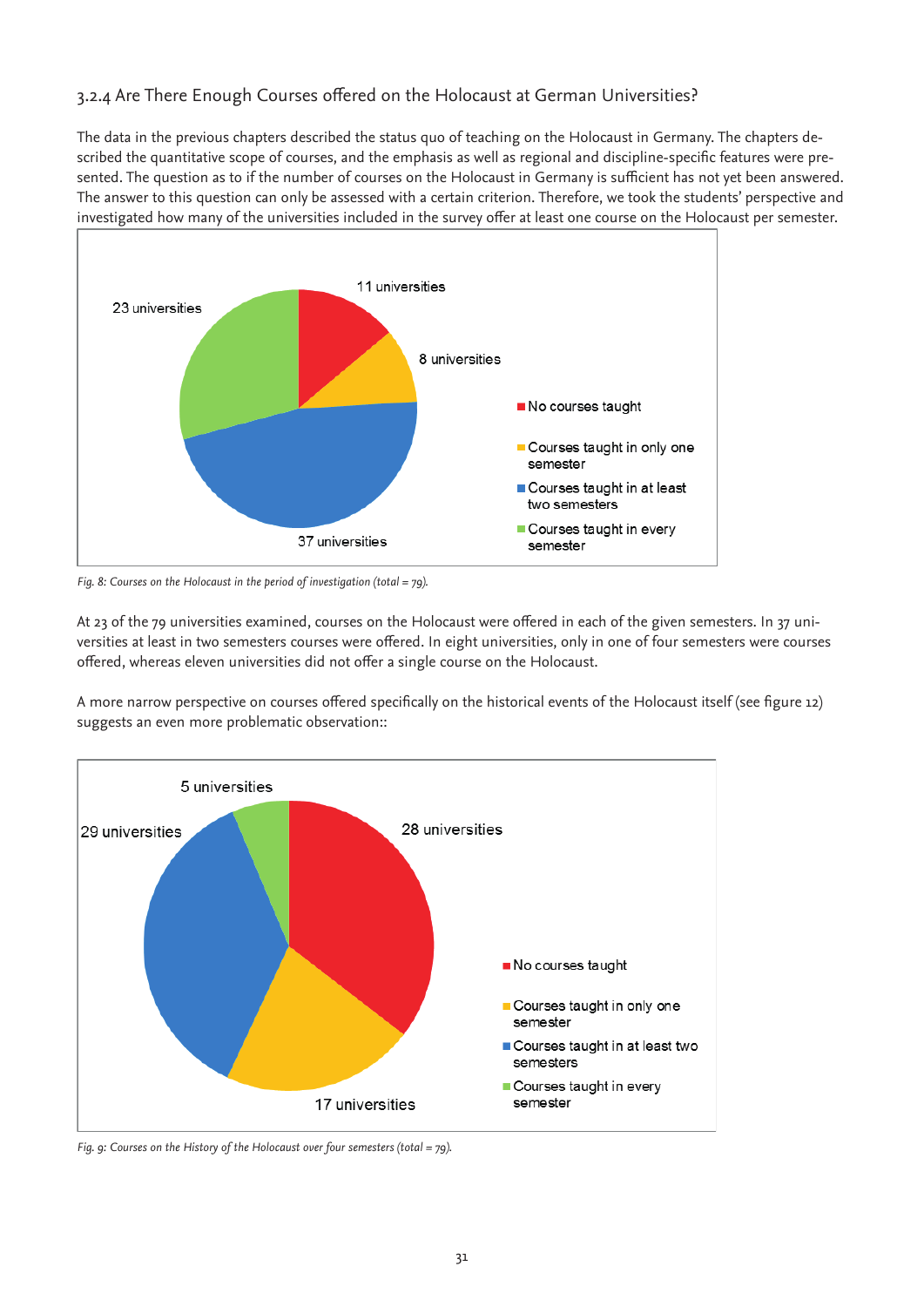Only five of the universities under examination were able to offer courses on the historical events of the Holocaust each semester. At 29 universities it was possible to choose a course in two or three of the four semesters. But 45 of the 79 universities offered one or no course at all on the history of the Holocaust over four semesters.

This seems problematic, especially for aspiring teachers who intend to teach the history of the Holocaust once finished with their degrees. .



The result improves slightly if we also include courses dealing with the history of National Socialism.

*Fig. 10: Comparison of the courses offered on the historical events of the Holocaust and National Socialism in the research period (N=79).*

Figure 10 clearly shows that there are far more courses offered on the historical events of National Socialism over the course of the four semesters. Only eight universities did not offer any courses on the historical events of National Socialism, compared to 28 universities that did not offer any courses on the historical events of the Holocaust. At 27 of the universities in this survey, courses were offered in each semester on the history of National Socialism.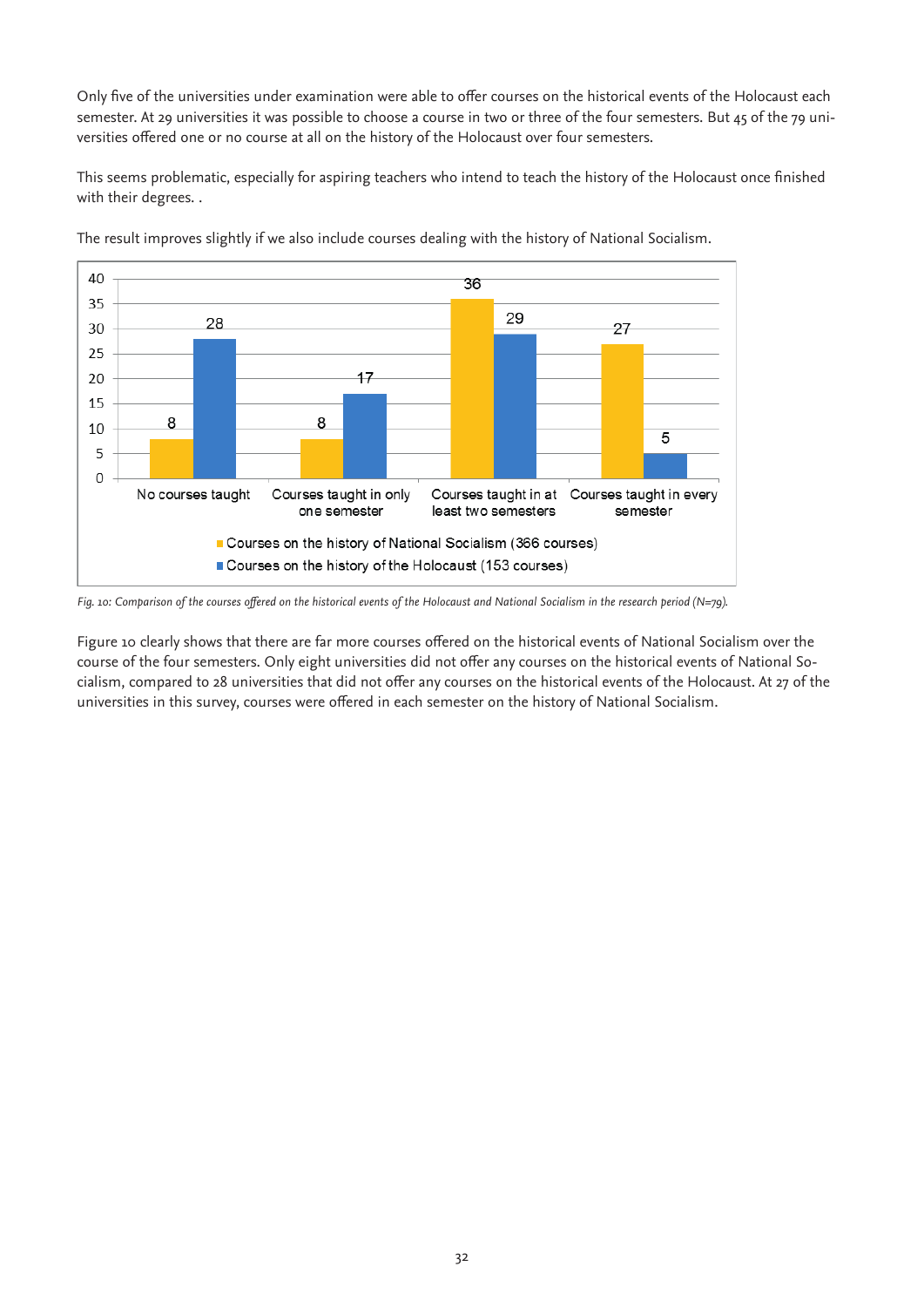# 3.3 Summary of the Results

By summarizing the results of the empirical study on the courses, the following conclusions can be drawn about courses offered on the Holocaust at German universities:

The 468 identified courses on the Holocaust are relatively evenly distributed throughout the four semesters. The data can be interpreted in such a way that at the 79 universities in this survey an average of 1.5 courses on the Holocaust and 1.7 courses on the National Socialism were offered each semester.

A closer look at the content of the 468 courses on the Holocaust shows that the focus is on questions of reception and the social, political, literary and media processes of coming to terms with the past (total of 49 percent). Only one third (33 percent), i.e. 153 courses, dealt with the historical events of the Holocaust over the course of four semesters. This result is also reflected in the distribution of the courses across different disciplines: The courses identified are spread across different disciplines. Following history departments, most courses were offered in literary studies, German literature, and cultural studies.

The small number of courses that dealt with the actual history of the Holocaust (153) makes one shortcoming clear: The survey shows that many universities do not teach basic knowledge about the history of the Holocaust.

The leading research question of if the range of courses offered in certain places and universities where there is an institutional incorporation is significantly greater than at other university locations can clearly be answered positively.

The examination of the number of universities in the study where it would have been possible for students to complete at least one course on the Holocaust each semester shows a clear shortcoming: Only 23 of the 79 universities examined offered courses on the Holocaust each semester. There were no courses at a total of eleven of the universities examined. The courses on the actual history of the Holocaust have an even greater shortcoming: At 45 of the 79 universities studied, it was possible for students in none or only one of the four semesters to attend an appropriate course.

In the following, these and other content-related questions will be further investigated in connection with the qualitative evaluation of the expert interviews.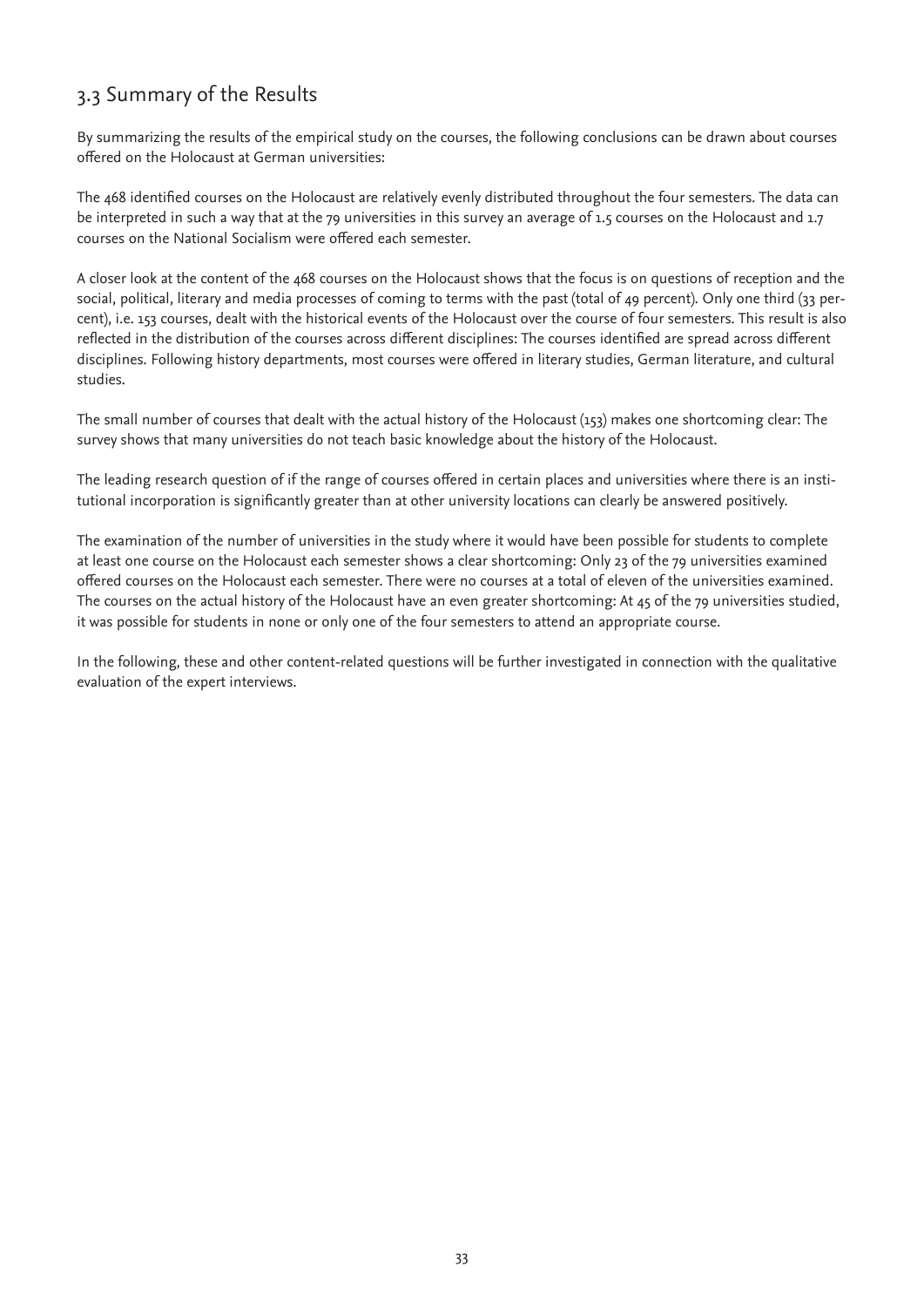# **4 Interviews with Experts on Teaching and Research on the Holocaust**

This second part of the study makes it possible to discuss and augment, with the expert and experiential knowledge of experts, the results of the quantitative survey of the courses. On the basis of the interviews, it is possible to draw a differentiated picture of the current state of teaching about the Holocaust at German universities and to describe topic-relevant structural and institutional conditions and changes.

# 4.1 Methodological Approach

In the following chapter, the methodological approach is explained, as well as the preparation of the interview samples and the procedures for the survey and evaluation.

## 4.1.1 The Expert Interview

The main objective of conducting the expert interviews was to obtain further information on the state of academic teaching about the Holocaust. Beyond establishing of a factual basis, the evaluation of the interviews also offers the opportunity for further analyses.<sup>23</sup>

Methodologically, the study follows the open guideline-based interview technique of Jochen Gläser and Grit Laudel, in which the open questions underlying the interview are based upon the epistemic interest of the research (cf. Gläser/Laudel 2004, 107 f.).

the epistemic interest of the research (cf. Gläser/Laudel 2004, 107 f.).

The interviews conducted during the study focused on the specialist and experiential knowledge of experts in teaching and research on the Holocaust. The main reason for the selection of the interviewees was their specific knowledge as experts on the topic of the study (cf. ibid., 9). Because of their own active positions in the field of teaching and research on the Holocaust, it can be assumed that they accurately reflect on the development and status quo of teaching about the Holocaust in the context of German memorialization policy and international research (cf. ibid., 44). They appear as epistemically interested witnesses and are themselves, in terms of their experiential knowledge, part of the investigation.

# 4.1.2 Survey of Interviewees: A Sampling

The sampling of the interviewees exemplifies the field of teaching and research on the Holocaust in Germany. As part of the preliminary research on the study and based on the survey of the courses, an overview of the institutions particularly relevant for university teaching of the topic was compiled. Most of the interviewees are representatives of these Holocaust research-relevant institutions. The following were interviewed, for example: the head and deputy director of the Center for Holocaust Studies in Munich; the holder of the visiting professorship for Interdisciplinary Holocaust Research for the 2015/2016 Winter semester at the Fritz Bauer Institute; the Dean of the MA program "Holocaust Communication and Tolerance" at Touro College Berlin; the former as well as current director of the Research Center for Anti-Semitism in Berlin; the head of the Research Unit for the Study of Holocaust Literature in Giessen; and the spokesperson for the "Visualizations: Comparative perspectives on the Shoah" graduate school in Hamburg. We endeavored to achieve a balanced regional distribution. In addition, the sample depicts different academic positions or status groups and disciplines as well as a relatively balanced gender distribution in the interviews. In addition to chair holders, we interviewed a habilitated academic who teaches as an associate professor, post-doctoral researchers, a tenured lecturer, and a junior researcher in the doctoral phase, who works as a freelance lecturer. In order to do justice to the interdisciplinary nature of Holocaust research, representatives from literary studies, political science, American studies and didactics of history were also interviewed, not only historians.

<sup>23</sup> The anthology of Bogner, Littig and Menz (2009), in which problems, challenges, and areas of application are discussed, provides information on the methodological content of the expert interview.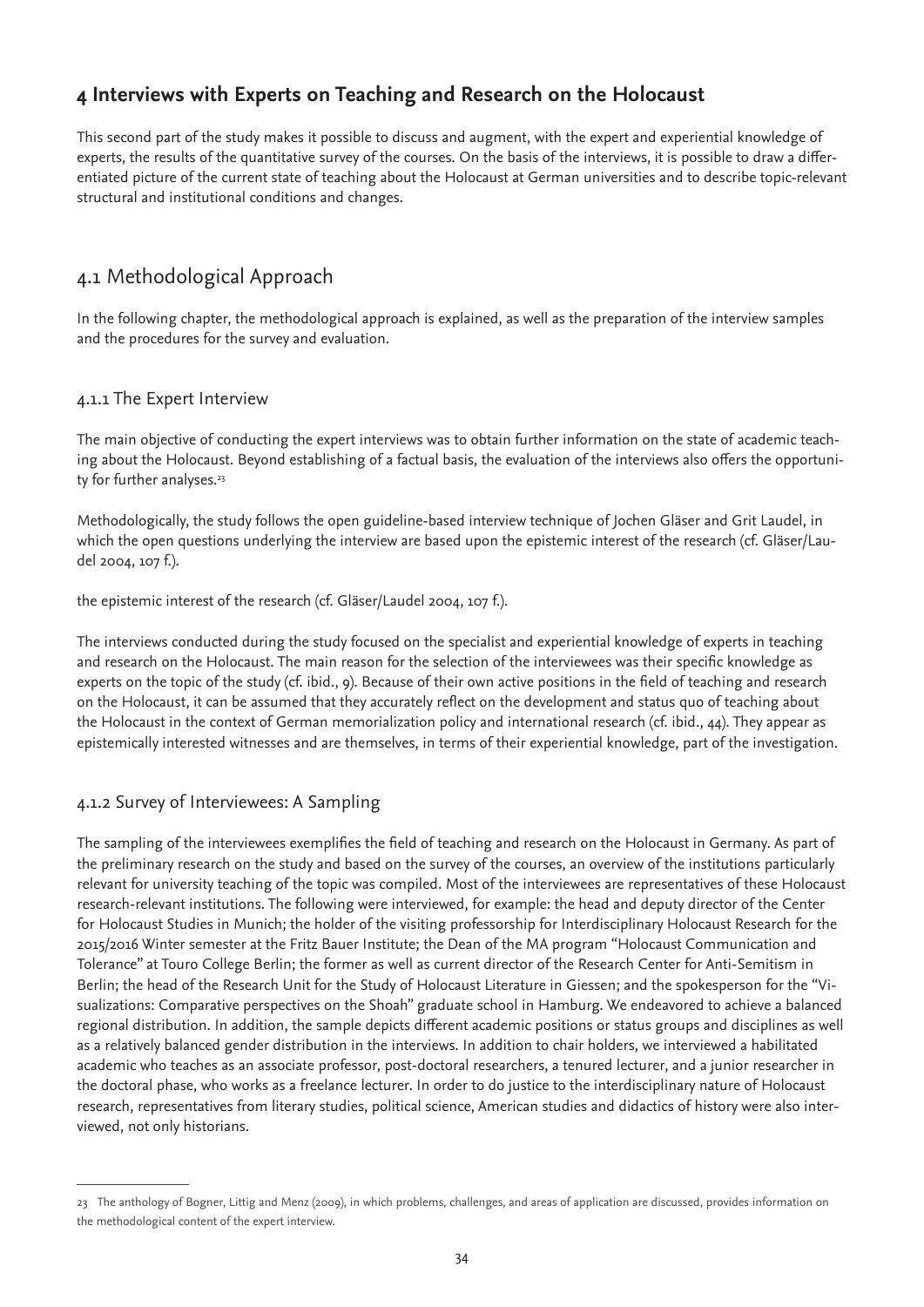As the study of the lecture lists has shown, questions about the social and political reappraisal of National Socialism and the Holocaust, such as discussions on historical-political debates and the public presentations of the topic in monuments, memorials and museums, are important aspects of teaching. Accordingly, an expert with a research and publication focus in this area was deliberately included in the sample. Cornelia Siebeck researches and teaches on the history and present of public memory of the Nazi past and its representation in public space, among other topics. Her lectures deal with general cultural memory and historical issues. The analysis and reflection of social negotiation processes for the "correct" handling of the Nazi past are an integral part of her seminar programs.

In summary, the selection of experts resulted from the following criteria: The experts cover the main research institutions for the Holocaust in Germany. They are academics and teach and research in different disciplines on different topics. The interviewees are at various points in their academic careers and teach in a variety of employment and working conditions at different locations in Germany.

## 4.1.3 The Interviewees and their Institutional Involvement

The experts were contacted personally, and when a positive response was given, an interview appointment was arranged. Interviews were conducted with 13 of 15 respondents during the period from February to April 2016. The interviewees have authorized their interview passages and agreed to their names being published.<sup>24</sup>

**Prof. Dr. Frank Bajohr** is a historian with a focus on contemporary history. He heads the Center for Holocaust Studies, founded in 2014 at the Institute of Contemporary History in Munich. Since 2016 he has been an adjunct professor at the History Department of Ludwig-Maximilians-Universität in Munich, where he regularly teaches.

**Prof. Dr. em. Wolfgang Benz** has been an emeritus historian since 2011, specializing in Modern and Contemporary History. He headed the Research Center on Anti-Semitism (ZfA) at the Technische Universität Berlin from 1990 to 2011. During this time, he regularly taught history at the Technische Universität Berlin.

**Dr. Nicolas Berg** is a historian and researcher at the Simon Dubnow Institute in Leipzig. At the time of the interview, he held the visiting professorship for Interdisciplinary Holocaust Research at the Fritz Bauer Institute in Frankfurt am Main, where he offered courses at Johann Wolfgang Goethe University. He teaches regularly at the University of Leipzig.

**Christina Brüning** is a lecturer of English and History, and at the time of the interview was an academic assistant at the Pädagogische Hochschule Freiburg. She earned her doctorate in 2016 at the Selma Stern Center for Jewish Studies Berlin-Brandenburg and taught Didactics of History at the Pädagogische Hochschule Freiburg. She now works and teaches at the Institute of Didactics of History and Public History at the University of Tübingen.

**Prof. Dr. Sascha Feuchert** is a literary scholar. He occupies the chair of Modern German Literature with a focus on Holocaust and camp literature and its didactics at the Institute of German Studies at Justus Liebig University Giessen. In addition, he directs the Research Unit for the Study of Holocaust Literature there. Sascha Feuchert regularly offers courses in Modern German Literature and Literary Didactics.

**Prof. Dr. Norbert Frei** is a historian specializing in Modern and Contemporary History. He occupies the chair of Modern and Contemporary History and is head of Jena Center 20th Century History at the Friedrich Schiller University in Jena. Norbert Frei teaches regularly at the Historical Institute there.

**PD Dr. Susanne Heim** is a political scientist. She is currently coordinating the publication project *The Persecution and Destruction of European Jews, 1933-1945*. As a associate professor, she teaches regularly at the Otto Suhr Institute of Political Science at Freie Universität Berlin.

<sup>24</sup> The expert interviews conducted within the framework of the study were deliberately not anonymized, as many of the interviewees were selected as experts due to their functions in certain institutions. This decision had a great influence on the evaluation of the interviews, because an authorization was obtained for each quoted interview statement. This approach led to a greater influence of the experts on the results of the study, which emerged in a working alliance between the interviewees and the interviewers.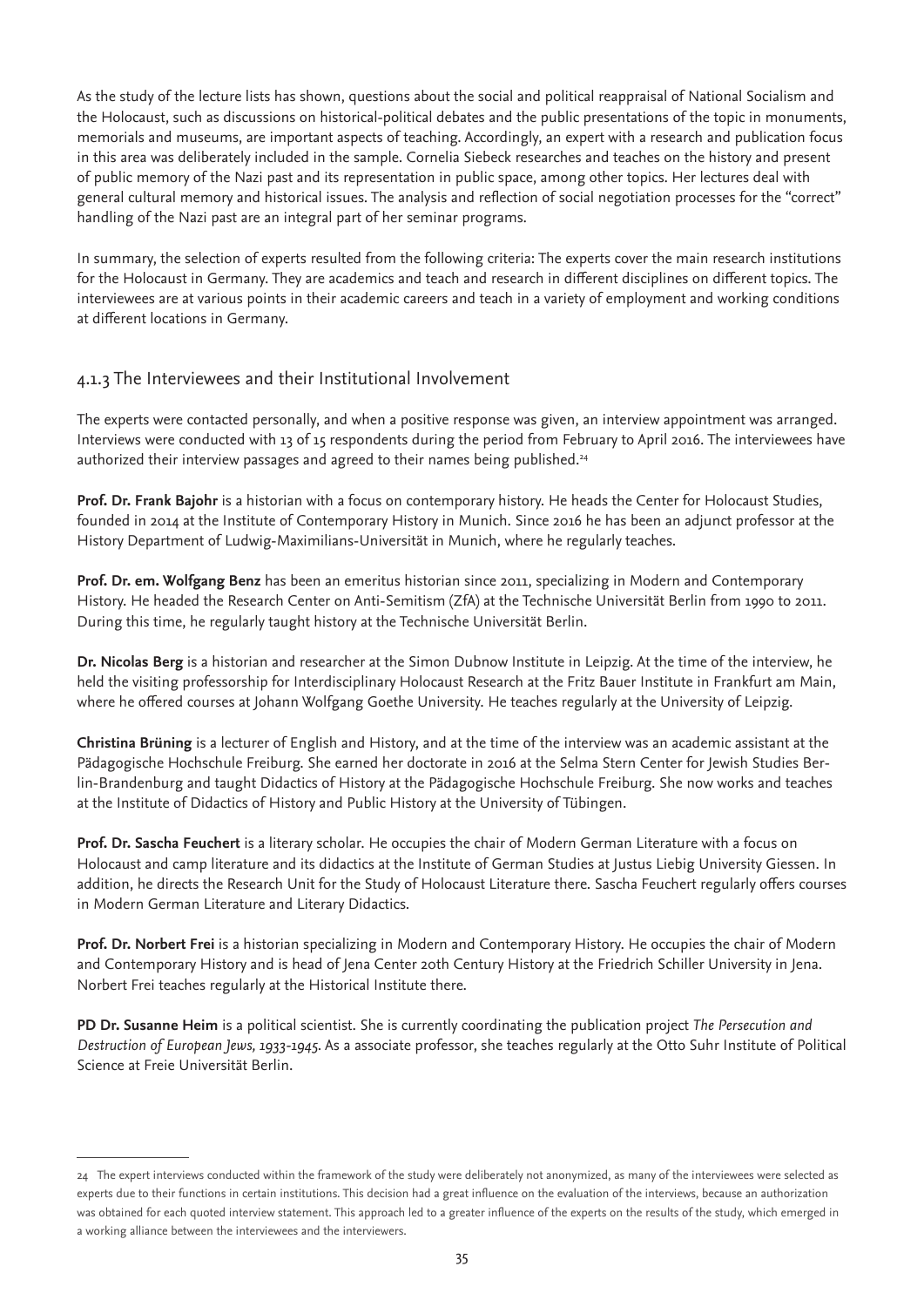**Prof. Dr. Peter Klein** is a historian. He is a professor and dean of the M.A. study course "Holocaust Communication and Tolerance" at Touro College Berlin, where he regularly teaches.

**Dr. Andrea Löw** is a historian and deputy director of the Center for Holocaust Studies at the Institute for Contemporary History in Munich. She coordinated Summer Schools and Methodological Seminars through Summer 2017 as part of the European Holocaust Research Infrastructure (EHRI) project. In this context, she continues to perform regular teaching duties.

**Prof. Dr. Martin Lücke** is a historian and occupies the chair for Didactics of History at Freie Universität Berlin. He regularly teaches the courses "Didactics of History" and "Public History" at the Friedrich-Meinecke-Institut of Freie Universität Berlin.

**Mag. Cornelia Siebeck** is a historian. At the time of the survey, she worked as a freelance historian, publicist and consultant in historical and political education. She has held numerous teaching assignments in recent years, in particular at the Department of Social Theory and Psychology at Ruhr-Universität Bochum and at the chair of Modern and Contemporary History at Humboldt-Universität in Berlin.

**Prof. Dr. Stefanie Schüler-Springorum** is a historian. She is the director of the Research Center on Anti-Semitism (ZfA) at the Technical University of Berlin and has held this position since 2012 in the Directorate of the Selma Stern Center for Jewish Studies Berlin-Brandenburg. She regularly teaches at the Technical University as part of the M.A. program "Interdisciplinary Anti-Semitism Research."

**Prof. Dr. Susanne Rohr** is a professor of American Literature and Culture at Universität Hamburg. She is the spokesperson for the 2015–2017 postgraduate program "Recollections: Representations of the Shoah in a Comparative Perspective."

## 4.1.4 The Interview Guidelines

Assuming that even experts' knowledge is structured by experiences that cannot be captured easily by a fixed questionnaire, an open guideline-based interview technique was chosen as the survey method (cf. Meuser/Nagel 2009, 51). Guideline-based interviewing should ensure that the interviews are fair to both the research interest of the experts and the expert status of the interviewees. The open interview allowed the experts to contribute topics and thus help shape the thematic direction of the interviews. With the help of the guide<sup>25</sup> developed for the study, key information was identified as relevant to the epistemic interests of the study.

The guide divided the interviews into three central thematic blocks: (a) professional biography and institutional connectivity, (b) the development of Holocaust research in Germany, and (c) experience in teaching about the Holocaust.

#### **a) The Professional Biography and Institutional Connectivity of the Experts**

The first part of the interview focused on the interviewees' occupational biographies and/or academic careers as well as their current research topics. However, we also asked about the founding history, the academic priorities, and the financial resources of the respective institutions in which the experts are active. This first section of the interviews was adapted individually to the persons interviewed.

## **b) The Development of Holocaust Research in Germany**

The second part of the interviews included questions about the development of Holocaust research in Germany. The introductory question of this block focused on a presentation of Holocaust research and its recent development. This made it possible to work out different perspectives in the various disciplines and subjects. The findings, determined during the evaluation of the courses, that courses on the Holocaust deal to a large extent (49 percent in total) with questions of processing, impact and representation (see Chapter 3.2.1), were taken up in the expert interviews. We inquired specifically if an increase in corresponding research topics was perceived and how the interviewees evaluate this prioritizing. Some questions in this part of the interviews varied due to the different disciplinary expertise of the interviewees.

<sup>25</sup> An exemplary interview guide can be found in the study's appendix.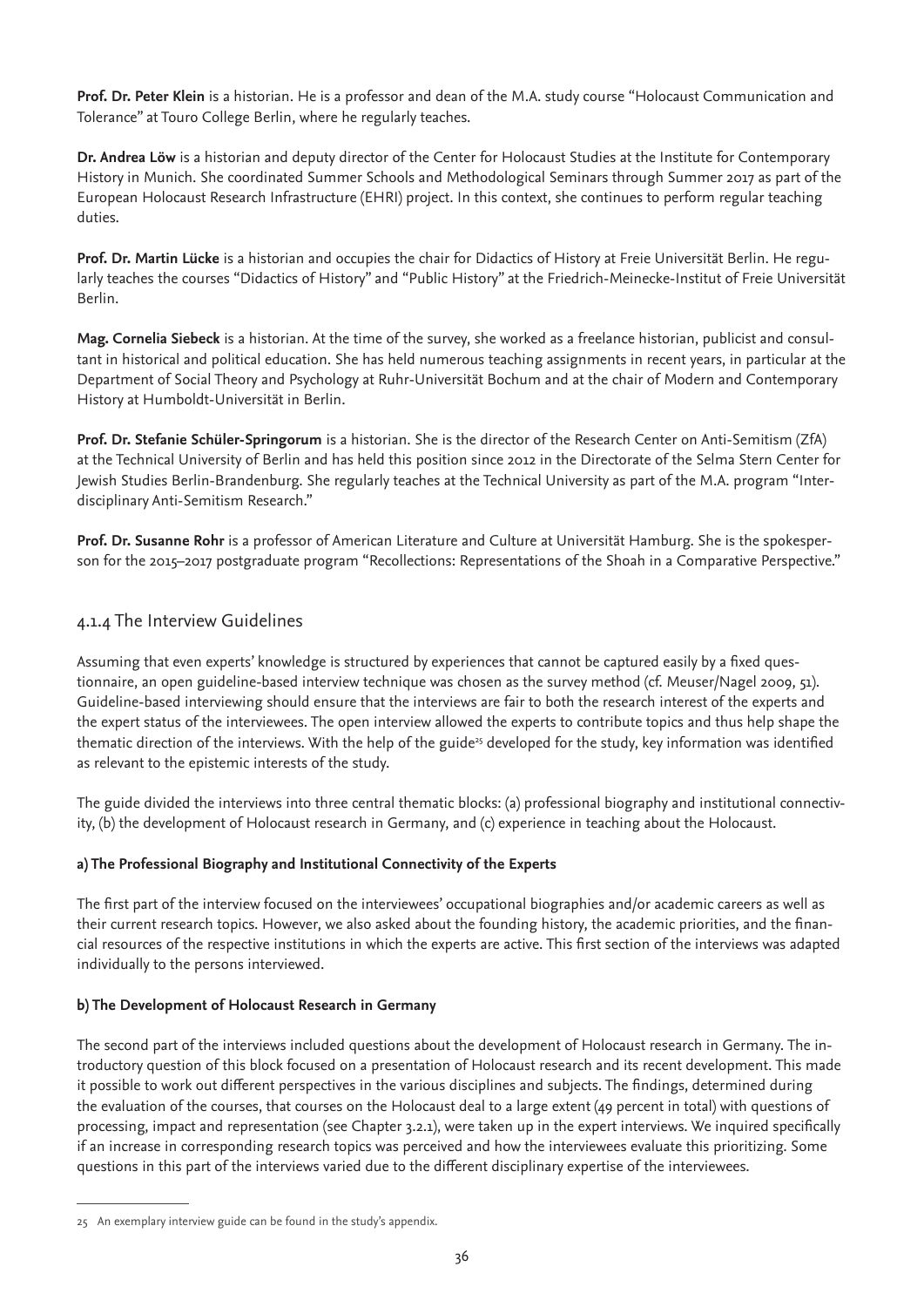#### **c) Experiences with Teaching about the Holocaust**

The third part of the interview focused on teaching about the Holocaust. As an introduction, we asked about the last course they taught on the topic. Further questions focused on the motivation of the students as well as experiences with defensive reactions. In addition,

we asked about their perception of distinctive features that are revealed at courses on the Holocaust in Germany. In this part of the interviews, we also asked about the interviewees' experiences with the consequences of the restructuring of the German university system as part of the Bologna Process.

# 4.1.5 The Evaluation of Interviews after Qualitative Content Analysis

In order to evaluate the interviews, 13 audio recordings, averaging 60 to 90 minutes each, were completely transcribed. The resulting transcriptions were evaluated with the qualitative content analysis method.

The qualitative content analysis method is a "systematic, intersubjectively comprehensible description of content and formal features of statements" (Früh, 2007: 27), which deals with the formal description of these characteristics as well as the "academic analysis of communication processes by means of statement and medium" (ibid.: 43).

During the 1980s, Phillip Mayring further developed the hitherto exclusively quantitative content analysis method into a more qualitatively-oriented method. It is not the frequency with which certain information occurs that is of interest, but rather its content (cf. Gläser/Laudel 2004 192 f.; Mayring 2002, 114). The fundamental aim of such a content analysis is a summary and reduction of the material that also preserves the essential content. In addition, the material is structured by filtering out important aspects on the basis of an established order criteria (cf. Mayring 2002, 115).

### 4.1.6 The Incremental Evaluation of the Material

The evaluation of the expert interviews was essentially made according to the qualitative content analysis method of Gläser and Laudel, which is a modified version of the method developed by Mayring (cf. Gläser/Laudel 2004). The interviews were analyzed in the following two central evaluation steps:

#### **a) Extraktion thematischer Felder**

In the first step, central thematic fields were extracted. In the extraction process, information is taken from the text and evaluated methodically (cf. ibid., 193): The extraction "occurs by means of a search grid constructed on the basis of theoretical considerations" (ibid.: 194). In principle, all parts of the text that are relevant for the investigation are extracted.

In our case, this search grid was already pre-structured by the topics given in the guideline (deductive extraction). In addition, topics were covered inductively that were not covered by theoretical considerations and were not explicitly queried via the guideline. These inductively extracted topics include, for example, aspects such as "the significance of perpetrator research in Germany" and "the increasing internationalization of Holocaust research."

#### **b) Categorization and Interpretation**

The elaborated thematic fields are assigned to categories that were produced from theoretical considerations and extracted information. After extraction, the material is condensed into categories and the contentually-related parts of the text are evaluated (cf. Meuser/Nagel 2009, 56). The various statements that are assigned to a category reflect the nature of the topic and indicate controversies or important aspects of the respective topic that appear in the various interviews. The selected parts of the text are analyzed, interpreted, and combined into a general information base (cf. Gläser/Laudel 2004, 194 ff.).

In this specific case, this means that thematic categories extracted in the first step were used in the second step to identify essential thematic categories, controversies, and information. This information made it possible to get an overview of the current teaching and research on the Holocaust in Germany, with its controversies, challenges, and distinctive features.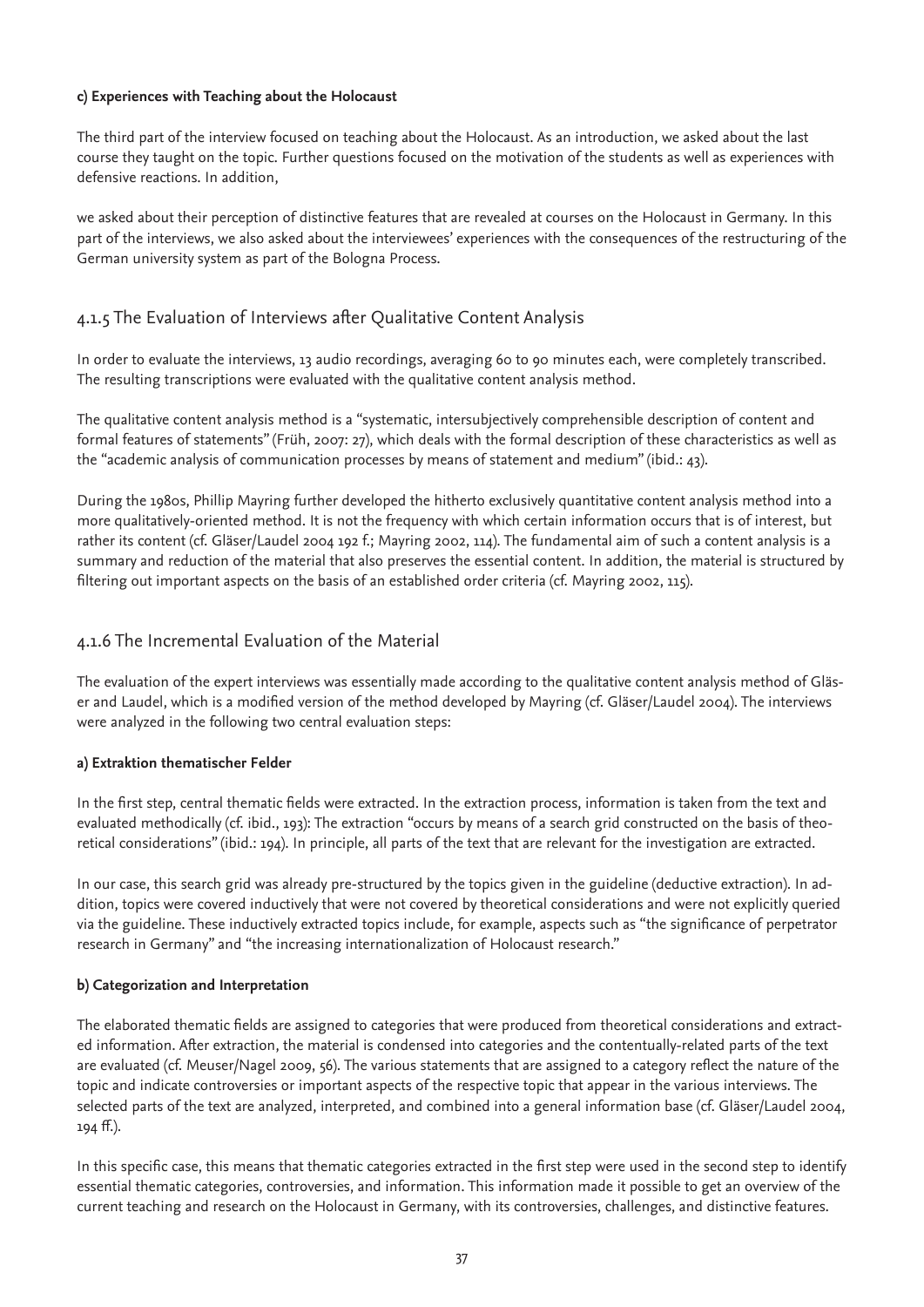# 4.2 Holocaust Research Institutions in Germany

For a long time, there have been complaints about the insufficient institutionalization of research and teaching about National Socialism and the Holocaust in Germany. For example in the late 1960s, Jewish scholar and Auschwitz survivor Joseph Wulf attempted in vain to establish a documentation center and an institute for the study of National Socialism at the Wannsee Villa in Berlin (cf. Berg 2003, 451 ff.; Tuchel 1992, 150 ff.). Only about 25 years later, in 1992, was the current memorial and education site founded, accordingly with a memorial and educational focus—but not as a research institution.

For many years the Research Center on Anti-Semitism (ZfA), founded in 1982 at the Technische Universität Berlin, acted as "the secret Holocaust research center in Germany" (Schüler-Springorum Interview 2016, 1). It has been dedicated, especially in the 1990s under Wolfgang Benz, to the study of the history of concentration camps, but also to the publication of reports of Jewish survivors (cf. Benz/Thistle 2005-2009).

Nevertheless, the lack of an official German research institution on the Holocaust remained apparent.

*In the 1990s, this deficit, of which one could still speak at that time, had become so obvious that after a visit to the Yad Vashem research and memorial site in Israel, everyone actually came back with the question: Why is something like this only there, and why we don't have something like this here in Germany too? (Berg Interview 2016, 4)*

Since the end of the 1980s, there had subsequently been a semi-public discussion about a potential Holocaust Learning and Documentation Center in Frankfurt am Main, which led to the 1995 establishment of the Fritz Bauer Institute (cf. Loewy 1992). After many years of wrangling and the interim solution of third-party funded visiting professorships, the first German professorship on the Holocaust has been filled by Sybille Steinbacher for the summer semester 2017 at Johann Wolfgang Goethe University in Frankfurt am Main (cf. Fritz Bauer Institute 2016).

Even after the establishment of the Fritz Bauer Institute, the lack of academic infrastructure in the field of Holocaust research in Germany continued to be a topic of complaint, especially abroad. Germany lacks an institution comparable to the Center for Advanced Holocaust Studies at the United States Holocaust Memorial Museum (USHMM) in Washington D.C. or the International Institute for Holocaust Research at Yad Vashem in Jerusalem (cf. Brenner/Strnad 2012; Bajohr 2016). At the "12th Dachau Symposium on Contemporary History" in October, 2011, an analysis was made of the current state of teaching and research on the Holocaust in Germany, again strengthening the demand for institutionalization (cf. Brenner/Strnad 2012).

In 2013, the Institute for Contemporary History in Munich took these demands into account and founded the Center for Holocaust Studies. In his interview, Frank Bajohr reports:

*A major impetus for the founding of this center came from abroad, especially from the USA but also in part from Israel, because the institutions working there in the field of Holocaust research felt that they lacked an institutional contact. They were worried that there could be no lasting academic talent due to the lack of institutional incorporation of this subject, not only at German universities, but at research institutions as well. (Bajohr Interview 2016, 1)*

Peter Klein also describes the development of the foundation of the Munich Center for Holocaust Studies as a result of a long-term development

*Of course, this is not the expression of a spontaneous intuition, but a very long-term trend that has developed and has led to a certain pressure in the Federal Republic of Germany to act, namely the globalization of this topic. After all, it's not the case that there are no German specialists who appear at international conferences—on the contrary. But there was no institutional response, and because of that pressure, and the fact that a new generation has moved into junior researcher' positions, this has been articulated aloud. It came to the attention of the Institute of Contemporary History that if they didn't want to get stuck in a certain provincial perspective, then they needed, as a relevant German research institution, a workplace or a center for Holocaust studies. At least they had to create something like a kind of relay station, where certain people based in Munich can create networks to link initiatives and institutions together. (Klein Interview 2016, 12)*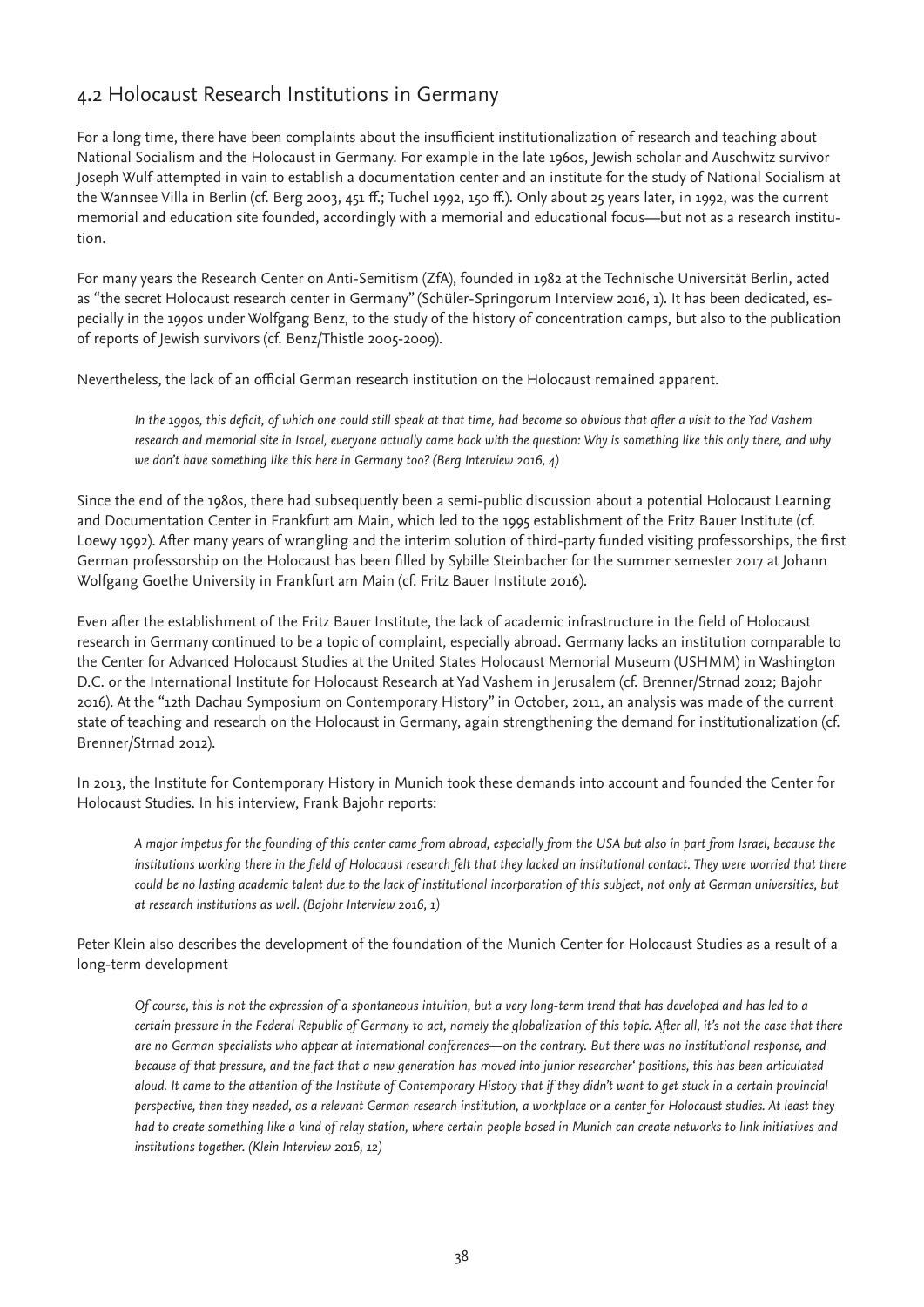With the institutionalization of the Center for Holocaust Studies at the Institute for Contemporary History (IfZ) in Munich and the new occupation of Holocaust professorships in Frankfurt am Main and Giessen, the institutional incorporation of Holocaust research in Germany in 2017 is better than ever before.

Norbert Frei summarizes the state of the institutionalization of Holocaust research as follows::

*I think we've achieved quite a good mix in Germany: the Fritz Bauer Institute, with which I was very much connected in its beginnings; the Research Center on Anti-Semitism; the Institute for the History of the German Jews in Hamburg; the Institute for Contemporary History in its former form; and the Research Centre for Contemporary History in Hamburg. There have always been research activities. And now with the Holocaust research center at the Institute for Contemporary History in Munich, and first setting up of a Holocaust professorship in Frankfurt, something has been added. In other words, there are institutional cores, but there are also many individuals at universities who research this topic substantially and well. The infrastructure for this topic is no worse than for any other. I would rather say that it's still a bit better, because there is a certain amount of social interest. (Frei Interview 2016, 6)*

The following overview of the central institutions of teaching and research on the Holocaust in Germany summarizes the current state of institutionalization of the subject at German universities. The institutions described are exclusively institutions with a university connection that are also active in teaching. Expert interviews were conducted with representatives from eight of the nine institutions presented. The general information on the institutions was supplemented by citations from the interviews with representatives of the respective institutions, with information on the history and development of the institutions, as well as information on the institutions' key areas of activity.<sup>26</sup>

# 4.2.1. The Research Center on Anti-Semitism at Technische Universität Berlin (1982)

The Research Center on Anti-Semitism (ZfA), founded in 1982 at Technische Universität Berlin,<sup>27</sup> is dedicated to interdisciplinary basic research on current and historical anti-Semitism. It is one of the few institutions worldwide with this special focus, and is the institution in Germany that provides academic policy advice on the topic of anti-Semitism.28 Despite its emphasis on anti-Semitism research, the center's central focus was on research of the history of the Holocaust and German-Jewish history.

The Research Center on Anti-Semitism was directed from 1982 to 1990 by Prof. Dr. Herbert A. Strauss, from 1990 to 2011 by Prof. Dr. Wolfgang Benz, and has been led by Prof. Dr. Stefanie Schüler-Springorum since 2011. In addition, there is a second professorship that was occupied from 1986 to 1994 by Prof. Dr. Wolfgang Scheffler, and from 1994 to 2016 by Prof. Dr. Werner Bergmann. The staff members of the Research Center on Anti-Semitism regularly give lectures at Technische Universität Berlin. Since winter semester 2014/2015, the center has offered its own M.A. degree program "Interdisciplinary Research on Anti-Semitism," which also includes modules on historical anti-Semitism and the Holocaust.<sup>29</sup> Stefanie Schüler-Springorum and Wolfgang Benz were interviewed as experts in this study.

The systematic study of the Holocaust, and especially the Nazi camp system, has been a major focus of the Research Center for Anti-Semitism, especially in the 1990s under Wolfgang Benz. In addition, they produced extensive overview works, such as the nine-volume series Der Ort des Terrors ("The Place of Terror"). This history of the National Socialist concentration camps (cf. Benz/Thistle 2005-2009) has also been especially dedicated to the publication and popularization of eyewitness accounts of Jewish victims and the Holocaust in Eastern Europe.

<sup>26</sup> The selection of institutions is based on the orientation of the study on university teaching, and is not intended to emphasize the importance of other institutions relevant to research or pedagogical work on the subject of the Holocaust, such as remembrance and memorial sites (http://www. bpb.de/die-bpb/138852/federal-agency-for-civic-education, May 30, 2018) or the International Tracing Service (www.its-arolsen.org, May 30, 2018). The presentation of the institutions follows a temporal chronology. Thus it starts with the longest-existing one and ends with the last one founded.

<sup>27</sup> Cf. www.tu-berlin.de/fakultaet\_i/zentrum\_fuer\_antisemitismusforschung, May 30, 2018.

<sup>28</sup> Cf. the assessment of the Research Center on Anti-Semitism at the end of 2016 on the seminar "The social situation of the young people in Palestine" at the University of Applied Sciences and Arts in Hildesheim (see www.hawk-hhg.de/aktuell/ default\_215613.php, May 30, 2018) as well as the mandate to Wolfgang Benz in January 2017 to make a report on allegations of anti-Semitism against a lecturer at the Otto Suhr Institute of Freie Universität Berlin (cf. Institute Council of the Otto Suhr Institute 2017, 2).

<sup>29</sup> See www.tu-berlin.de/fakultaet\_i/zentrum\_fuer\_antisemitismusforschung/menue/studium\_und\_lehre/m\_a\_studiengang, May 30, 2018.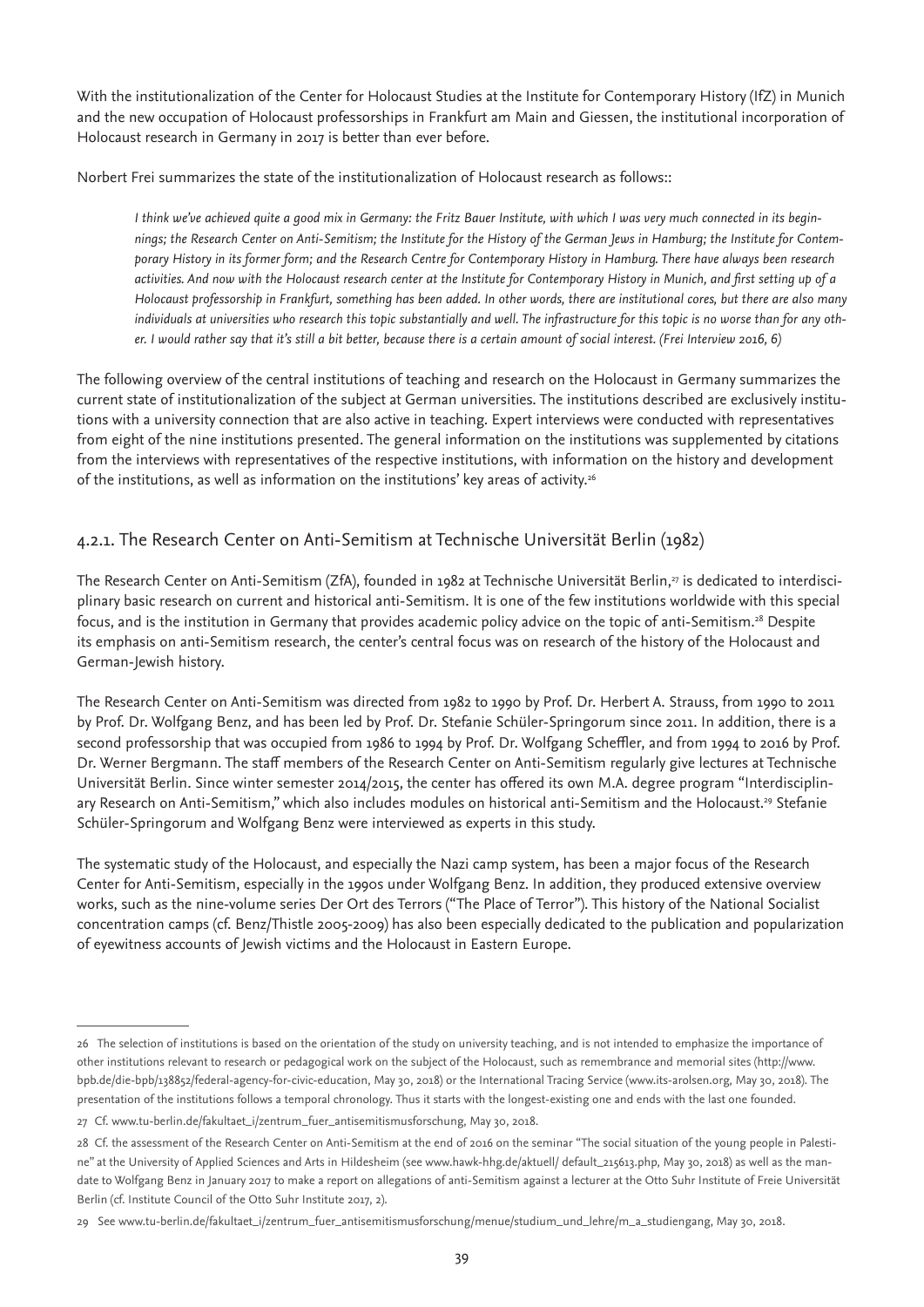Wolfgang Benz describes it thus: "We explored the individual locations of the Holocaust: the Holocaust in Romania, Hungary, Lithuania, and Latvia. These were the topics. At that time, at least for the German public, these were largely blank spots on the map." (Benz Interview 2016, 2). The Research Center for Anti-Semitism was, at that time, the only research institute in the world "dedicated exclusively to anti-Semitism in all its facets and effects." (ibid.) Under Wolfgang Benz, it followed a very broad understanding of anti-Semitism research as a general research on prejudice. "I have tried to see anti-Semitism as a paradigm and to harness it for research on general prejudice. In my term of office, that was the focus, the interest, and the core value" (ibid.).<sup>30</sup> Furthermore, the Research Center on Anti-Semitism under Wolfgang Benz was an institution that pursued a strategy of taking a stand in political controversies and acting in an advisory capacity.

Since taking over the direction of the center in 2011, Stefanie Schüler-Springorum has put a stronger focus on anti-Semitism research than on historical Holocaust research. She explains "limiting ourselves to the core topic" pragmatically, referencing the existence of the Fritz Bauer Institute and the Center for Holocaust Studies in Munich (Schüler-Springorum Interview 2016, 1).

She also intends to direct the Research Center on Anti-Semitism closer to research and further away from the direction of popularizing the research: "I see the Research Center on Anti-Semitism as an academic institution: a university, research, and teaching institution, and less as an institution for adult education"(ibid.).

Since 2012 Stefanie Schüler-Springorum has represented Technische Universität in the directorate of the Zentrum Jüdische Studien Berlin-Brandenburg.<sup>31</sup>

# 4.2.2 Fritz Bauer Institute in Frankfurt (1995)

The Fritz Bauer Institute*32* is an interdisciplinary and independent research, documentation and educational institution that is dedicated to the history and impact of the Holocaust. The research focus of the institute is in the legal, political and cultural examination of crimes in post-war Germany up to the current day. Another focus is the educational work on the topics of National Socialism and the Holocaust. Thus the Fritz Bauer Institute, in cooperation with the Jewish Museum Frankfurt, operates the Pedagogical Center Frankfurt am Main.33 For the present study an interview was conducted with Nicolas Berg, the holder of the visiting professorship for Interdisciplinary Holocaust Research in winter semester 2015/2016. He describes the focus of the institute as follows:

*Of course, the legal reappraisal of the Third Reich and its crimes is a central building block for the work here: by means of the biography of Fritz Bauer, the publication of his writings, and the publication of the Auschwitz Trial transcripts. Frankfurt is special in that the first major Auschwitz trial took place here in the 1960s, which had an immense effect in all areas of the German public sphere. (Berg Interview 2016, 5)* 

The Fritz Bauer Institute was founded in 1995 by the state of Hesse, the city of Frankfurt am Main, and the Förderverein Fritz Bauer Institut e.V. as a foundation under civil law. Since 2000 it has been an associate affiliated institute of Goethe University in Frankfurt am Main.

The Institute was led from 1995 to 2000 by Dr. Hanno Loewy, who already played a key role in the conception and implementation of the institute as preparatory director from 1992 to 1995. The directors of the Fritz Bauer Institute were Prof. Dr. Micha Brumlik (2000–2005), Prof. Dr. Dietfrid Krause-Vilmar (2005–2007) and Prof. Dr. Raphael Gross (2007–2015). In 2017 Prof. Dr. Sybille Steinbacher took charge of the institute.<sup>34</sup>

The visiting professorship for interdisciplinary Holocaust research at the Fritz Bauer Institute, established in 2001, is the first professorship in Germany dedicated solely to the history and impact of the Holocaust. The visiting professorship has since been held, with the exception of two hiatuses 2006–2008 and 2012–2015, on a regular rotational basis. Between

<sup>30</sup> The broad term "anti-Semitism" described was expressed, for example, in the comparison between anti-Muslim racism or "Islamophobia" and anti-Semitism, which led to a controversy (cf. Botsch 2012).

<sup>31</sup> Cf. www.zentrum-juedische-studien.de, May 30, 2018.

<sup>32</sup> Cf. www.fritz-bauer-institut.de, May 30, 2018.

<sup>33</sup> Cf. www.pz-ffm.de, May 30, 2018.

<sup>34</sup> Cf. www.fritz-bauer-institut.de/gruendungsgeschichte.html?&L=0, May 30, 2018.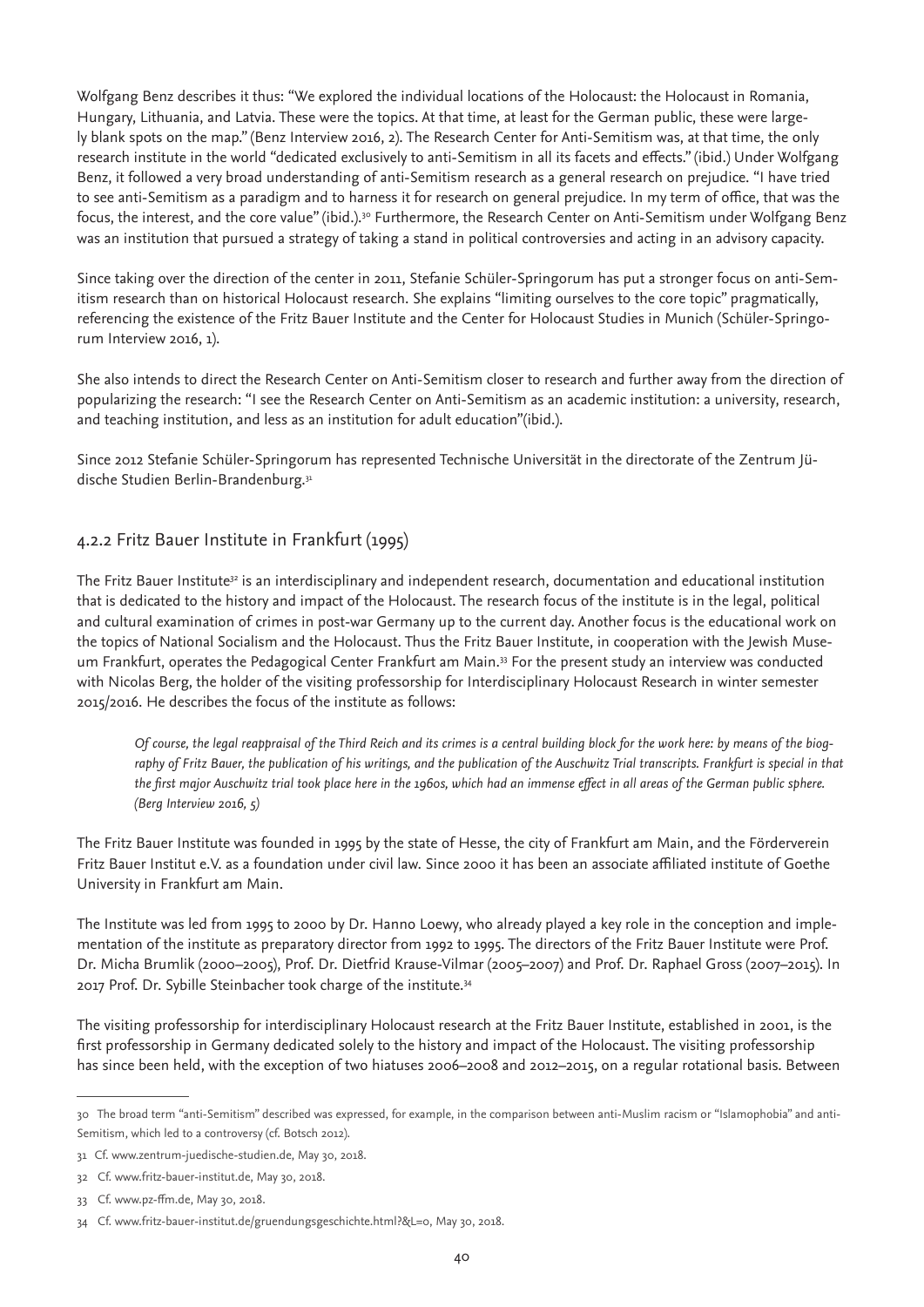2001 and 2015 it was occupied by a total of twelve academics from various disciplines. The visiting professorship was and is made possible jointly by the Fritz Bauer Institute and various other cooperation partners and funding agencies (Frankfurt University, the Jewish Museum Frankfurt, the state of Hesse, and private donors).<sup>35</sup>

The visiting professorship was extended to 2017 with the establishment of the first Holocaust-specialized Holocaust Studies Department. Its establishment is made possible by the commitment of the state of Hesse to finance the professorship with 150,000 euros annually. Prof. Dr. Sybille Steinbacher was appointed to the professorship on May 1, 2017. In addition to her and the visiting professors, who each offer two courses on their respective research topics, other staff members of the Fritz Bauer Institute also assume teaching duties at the History Seminar and the Seminar for Didactics of History at Goethe University.

In cooperation with the Evangelische Akademie Frankfurt, the Fritz Bauer Institute has offered a special seminar eight times, in which doctoral students have the opportunity to exchange and discuss their work on questions of the history and impact of the Holocaust. In September 2017 this event took place for the ninth time.<sup>36</sup>

Nicolas Berg describes the path from civic engagement via the foundation of the Fritz Bauer Institute to the establishment of the chair for Holocaust Research in Frankfurt am Main as follows:

*You were familiar with the name, you knew of the reference figure, the well-known Attorney General Fritz Bauer, and everything together then led to the establishment of a workplace for the history and impact of the Holocaust under the first director, Hanno Loewy. That was in the mid-1990s, I can still remember the first events. This was sustained by civic involvement. It was something like a grassroots movement that quickly resonated with city and state politics. So it was not founded as a brainchild, in that sense, but*  rather out of accordingly strong necessity. We're talking about the 1990s — this is the time when the truly spectacular 50th anniver*sary demanded an accounting, so to speak, of public awareness in the Federal Republic of Germany. (Berg Interview 2016, 4)*

He describes the development from guest professorships to the establishment of a professorship at Goethe University as follows:

*The visiting professorship at the Fritz Bauer Institute is basically a second consideration. After some initiatives here in Frankfurt to establish a Holocaust professorship failed to be quickly realized, it was easier and better to make appointments for a temporary visiting professorship with alternating prospects. So you could thus quasi directly connect people like Götz Aly, Philippe Burin, or Peter Longerich to the institute for one or two semesters. But the real goal has always been that which is coming up soon. Namely that now, after the integration of the Fritz Bauer Institute into Goethe University a few years ago, we actually managed to establish a professorship institutionally with the participants. The appointments have been made Fand the professorship will begin early next year. This means that there will then be a professorship for Holocaust research at Goethe University Frankfurt within the framework of the historical seminar there, which will be occupied jointly by the directorate of the Fritz Bauer Institute. (Berg Interview 2016, 2)*

### 4.2.3 Research Unit for the Study of Holocaust Literature at Justus Liebig University Giessen (1998)

The Research Unit for the Study of Holocaust Literature<sup>37</sup> was founded in 1998 at the Institute of German Studies of Justus Liebig University in Giessen as an interdisciplinary institution, dealing with literary studies and literary didactics of texts from Holocaust and camp literature. It is "the only institution in the Federal Republic of Germany that really specializes in Holocaust and camp literature" (Feuchert Interview 2016, 9).

The three main focuses of the Research Unit are the literary-academic publication of source texts of victims of National Socialism, the exploration of Holocaust literature in general, and the teaching of the topic in terms of higher education and subject-related didactics. The Research Unit for the Study of Holocaust Literature is led by Prof. Dr. Sascha Feuchert, with Dr. Markus Roth as his deputy. There are additionally other permanent, project-associated, and volunteer employees.

<sup>35</sup> Cf. www.fritz-bauer-institut.de/gastprofessur.html?&Fsize=0%3F%3F&L=0, May 30, 2018.

<sup>36</sup> Cf. www.fritz-bauer-institut.de/doktoranden-seminar.html, May 30, 2018.

<sup>37</sup> Cf. www.holocaustliteratur.de, May 30, 2018..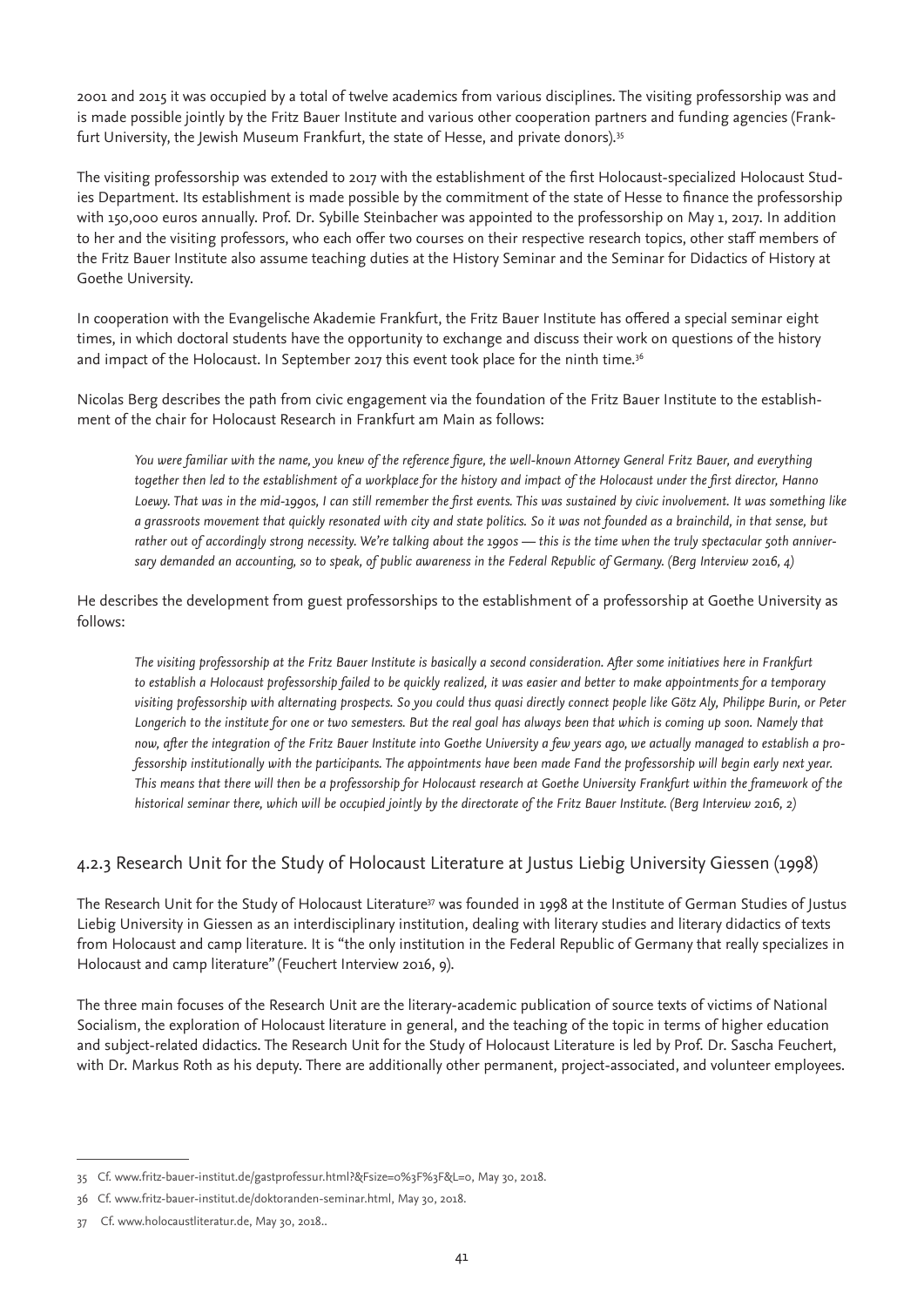As part of the present study, Sascha Feuchert was interviewed as an expert. He describes the focal points of the Research Unit as follows:

*We have three fundaments here at the Research Unit. One is publication, which mainly refers to victims' source texts or sources. Our largest publication so far is the chronicle of the Lodz-Litzmannstadt Ghetto.38 These consist of about 3,000 posthumous pages that were written in Litzmannstadt Ghetto by victims—a kind of daily newspaper without readers. We have completely edited these, in a very long and time-consuming process, for the first time. The second fundament is the exploration of Holocaust literature as a whole. This means that we are currently occupied very much with early writings. By early texts, we mean texts that have been published up till 1949, until the founding of the two German states. We have just completed a major research project funded by the German Federal Ministry of Education and Research (BMBF), namely a database with bibliographies of these early texts, secondary texts, and a compilation of author biographies.39 The third fundament is didactics, both for higher as well as general education. We invest a lot of time conceptualizing university courses. (Feuchert Interview 2016, 1)* 

In 2016 the Research Unit for the Study of Holocaust Literature was provided with a five-year special budget by the Hesse Ministry for Science and the Arts (HMWK) in the amount of about one million euros. In return, in October 2016 Justus Liebig University in Giessen set up a W2 professorship for modern German literature with a focus on Holocaust and camp literature and its didactics, occupied by Sascha Feuchert. He describes the development from the founding of the Research Unit up to the present situation of relatively secure institutional incorporation and substantive establishment as follows:

*The founding of the Research Unit was, to put it mildly, not without resistance. There was a certain discomfort with the topic, and the question, "What does that actually have to do with literary studies?" was often asked too. "Aren't these, if anything, rather non-literary texts?" This could be rebutted relatively quickly, since autobiographies—the majority of the memoirs are victims' autobiographies—have always been within the scope of literary studies. But here with a special focus. It was still very difficult at the beginning, and it took a while to be established and accepted. In the meantime this has completely changed. Today it is something at the university that is not only very well-regarded, but also majorly supported. There could be no funding from the Hesse Ministry for Science and the Arts without the support of the department and the executive board. At the beginning, they considered us to be quite exotic because of the Holocaust literature genre. We've put a lot of effort into making it plausible that these texts can be seen together as a specific genre. We asked: What do the texts have in common, and how can a specific genre be made more plausible from an epistemic viewpoint than if Holocaust survivor memoirs are viewed only as a general autobiographical genre? In this respect, it's certainly a content-related consolidation. (Feuchert Interview 2016, 1)*

# 4.2.4 The Ludwigsburg Research Center at the University of Stuttgart (2001)

The Ludwigsburg Research Center, which since 2001 has been based in the Central Office of the State Justice Administrations for the Investigation of National Socialist Crimes,<sup>40</sup> ihas been assigned to the chair of Modern History at the University of Stuttgart. The Central Office, established in 1958, probably has the world's most comprehensive collection of records on the history of Nazi injustice and the activities of the German judiciary in connection with Nazi crimes. A large part of the dossiers, the document collection, and the card files were acquired in the year 2000, from the German Federal Archives. The Ludwigsburg office of the German Federal Archives has the task of securing the documents of the Central Office and making them available for historical research. In this context, the establishment of the University of Stuttgart's Research Center on Nazi history in Ludwigsburg was arranged with the German Federal Archives, whose goal is the academic processing of the materials archived there.

Prof. Dr. Wolfram Pyta has been the director of the Research Center since 2001. Martin Cüppers is the academic director. Both teach on the topic at the University of Stuttgart's Historical Institute.

<sup>38</sup> Cf. Feuchert et al. 2007.

<sup>39</sup> Cf. the research project "A Virtual Atlas and Online Bibliography of Early Holocaust and Camp Literature", www.geobib.info, May 30, 2018.

<sup>40</sup> Cf. www.uni-stuttgart.de/hing/forschung/ludwigsburg, May 30, 2018.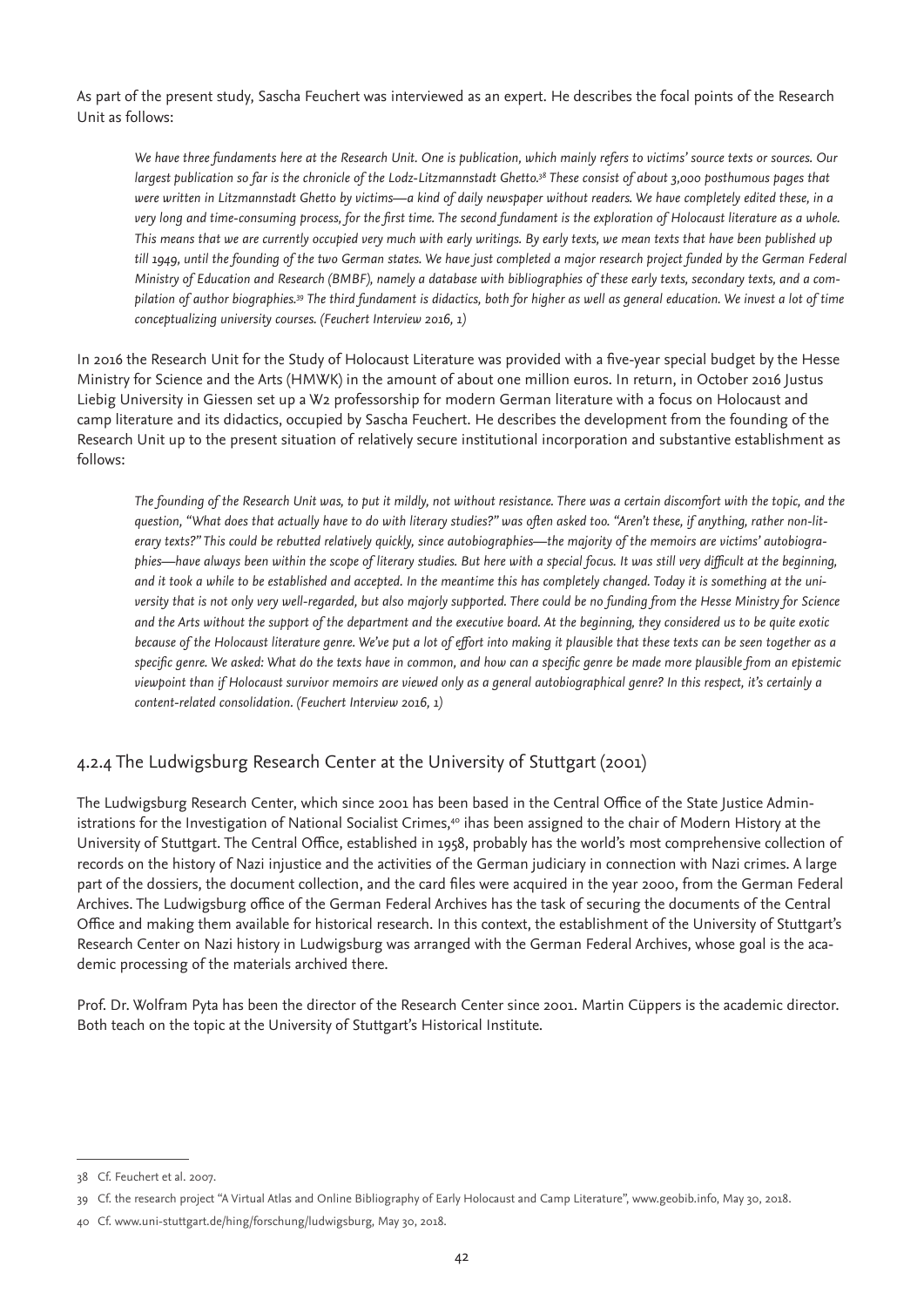### 4.2.5 Jena Center 20th Century History (2006)

The Jena Center 20th Century History<sup>41</sup> is an institution at the Historical Institute of Friedrich Schiller University in Jena. The topical focus of the center is to connect various historical interpretive approaches and research perspectives on the history of the 20th century. There is a special focus on the history of National Socialism and its impact.

It is headed by the holder of the chair of the Department of Modern and Contemporary History of Friedrich Schiller University in Jena, Prof. Dr. Norbert Frei. His deputy is historian PD Dr. Annette Weinke. The chair of Modern and Contemporary History in Jena was founded in 1990 as part of the reorganization of historical departments of the former GDR. Prof. Dr. Lutz Niethammer held the chair from 1990 until his retirement in 2005. In 2005 Norbert Frei, who until then had held a chair of the same designation in Bochum, was appointed to Jena. In 2006 the Jena Center 20th Century History was founded on the basis of a private donation from Dr. Christiane Weickart and Dr. Nicolaus-Jürgen Weickart.

The Jena Center has a visiting professorship, to which renowned academics from all over the world who are researching 20th century history are invited for one semester each. It also has a graduate school where doctoral students can benefit from regular courses and conferences. The center also offers funding opportunities for visiting scholars and initial funding for the preparation of doctoral projects.

The Jena Center is not thematically oriented only on the history of National Socialism and the Holocaust, but rather has a deliberately broader focus. Due to the research profile of Norbert Frei, however, there is currently a working focus on Nazi and postwar history. Thus the Jena Center, with its focus on research, teaching, and in particular the promotion of young researchers in the field of Holocaust research, is of great importance. For this reason it is listed here and an expert interview was conducted with Norbert Frei.

Norbert Frei describes the concept of the Jena Center as follows:

*The program is determined by the people who are here and their research interests. It is also defined by visiting professors who teach in our graduate program. This graduate program does not have the goal of acting in the sense of a graduate college, that is, very tightly bound thematically, but rather brings people together who work on different aspects of 20th century history—differing both methodically and in perspectives. With the seminar days and high-ranking visiting scholars, we offer them the opportunity to further educate themselves, increase their range of interests, and further develop beyond their own research topic in the area of contemporary history or 20th century history while they work on their specific topic. The concept is to counteract overspecialization. That's why, soon after the founding of Jena Center, we founded the master's program "History and Politics of the 20th Century," which we've reinforced with political science and modules from sociology and Jewish history (Frei Interview 2016, 2).*

<sup>41</sup> See www.jenacenter.uni-jena.de, May 30, 2018.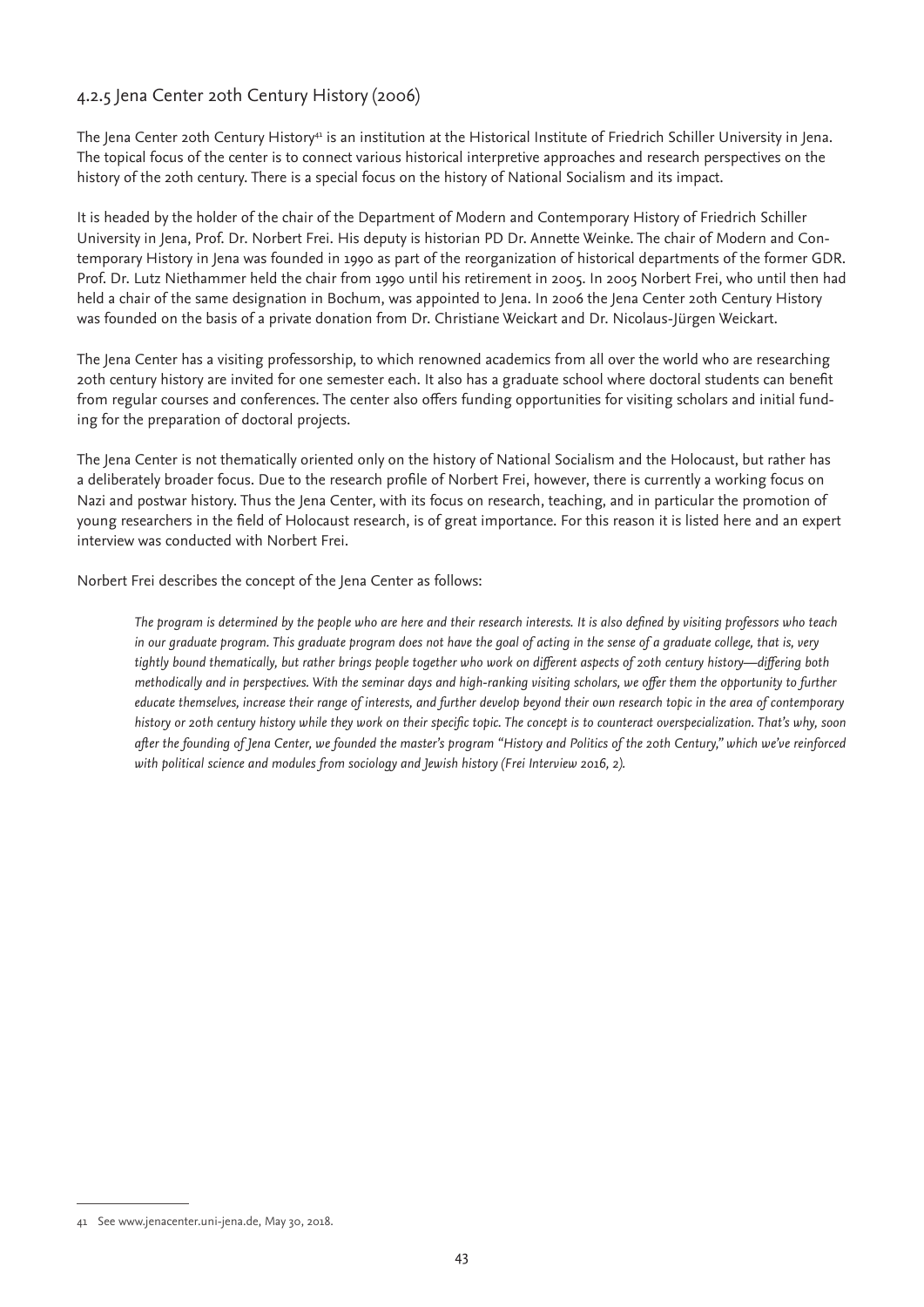# 4.2.6 M.A. Study Program "Holocaust Communication and Tolerance" at Touro College Berlin (2007)

In 2007, the state-recognized private university Touro College Berlin introduced "Holocaust Communication and Tolerance,".<sup>42</sup> Dthe first M.A. study program on the Holocaust in Germany. Touro College Berlin is part of the American-Jewish Touro University network,43 which opened branches in Jerusalem, Moscow, and Berlin in the early 2000s.

*In 2001–2002, the suggestion was made here at Touro College in Berlin that in addition to the economics program, which had only been previously available for undergraduate students, another course of study could be offered on the topic of the Holocaust—precisely because Berlin was one of the centers of National Socialism where decisions to carry out the Holocaust were made. (Klein Interview, 2016, 2)*

The fee-based M.A. program does not allow for more than twelve students per year. It combines study content from Holocaust studies, Jewish studies, and the public history of National Socialism and the Holocaust. Under the direction of founding dean Andreas Nachama, an M.A. degree program was designed that meets American expectations for a Jewish and Holocaust studies program, and fulfills the requirements of a German university of applied sciences as well. (see Klein Interview 2016, 2).

Prof. Dr. Peter Klein has been dean of the college since 2013. In addition, Prof. Dr. Stephan Lehnstaedt occupies a professorship in the program, and a third professorship has recently been taken by Prof. Dr. Gideon Reuveni. Furthermore, Prof. Dr. Johannes Tuchel teaches regularly as a visiting professor. Since 2009, Touro College has cooperated with the Institute of Jewish Studies at Freie Universität Berlin as part of its M.A. program, offering the M.A. program "Judaism in Historical Context."44 On the basis of this cooperation, students of both programs attend courses at both institutions. Peter Klein was interviewed as an expert for this study.

As a college of applied sciences degree program, the M.A. has a much more practical orientation and pursues the goal that its graduates "can research academically, prepare pedagogically, act as influencers for the media, and work as consultants or editors" (ibid.). The title "Holocaust Communication and Tolerance" refers to the three main content components of the program. In the course of the four study semesters, the students should first acquire a specific expertise about the fate of German and European Jews in the years 1933 to 1945. Furthermore, the aftermath history is covered, which is referred to by the term "communication" in the title. Peter Klein summarizes: "That which has long been called '´coping with the past,' that is, all major national and international debates about the Holocaust as a fact of historical scholarship" (ibid.). The third aspect concerns the philosophical approach to human rights and tolerance discussions:

*Teaching tolerance and human rights does not have a grand tradition in the Federal Republic of Germany. In the US, this is an integral component of the liberal arts. We're doing this in cooperation with the Institute of Jewish Studies at Freie Universität Berlin. That introduces specifically Jewish philosophy, discussions about tolerance since the French Revolution, as well as human rights discussions since the founding of the United Nations and the establishment of the concept of genocide into the debate. (Klein Interview, 2016, 2)*

<sup>42</sup> Cf. http://touroberlin.com/academics/degree-programs/ma-holocaust-communication.html, May 30, 2018.

<sup>43</sup> Cf. http://www.touro.edu, May 30, 2018.

<sup>44</sup> Cf. www.geschkult.fu-berlin.de/e/judaistik/Studium/Masterstudienstudgang-\_Judaism-in-Historical-Context\_/index.html, May 30, 2018. Note: The M.A. program "Judaism in Historical Context" is currently under revision. The cooperation between the Institute of Jewish Studies at Freie Universität Berlin and Touro College continues.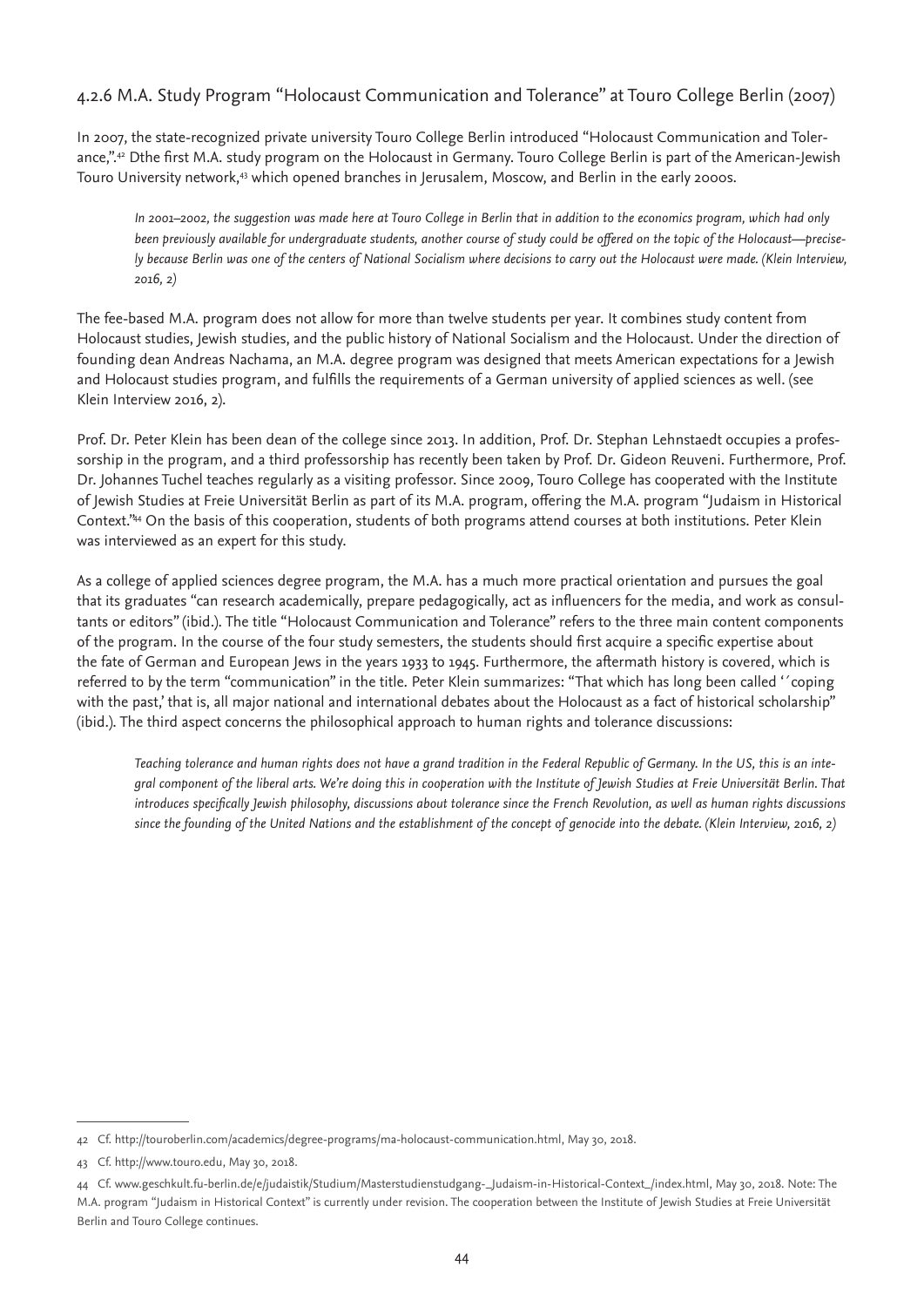# 4.2.7 Center for Holocaust Studies at the Institute for Contemporary History in Munich (2013)

The Center for Holocaust Studies,45 afounded in 2013 at the Institute for Contemporary History in Munich, aims to serve as a competence and communication center for the empirical research of the Holocaust and as a forum for international Holocaust research. The Center is headed by Prof. Dr. Frank Bajohr and Dr. Andrea Löw (deputy). Both were interviewed in the present study.

The Center's thematical focus is on the field of historical research of the actual history of the Holocaust up to 1945, with an emphasis on the Holocaust and societal dynamics in occupied Eastern Europe (cf. Löw Interview 2016, 2).

As described in the introduction, the establishment of the Center for Holocaust Studies is also a response to concerns and criticism expressed by various institutions in the US and Israel due to the lack of institutional incorporation of the topic at German universities and research institutions (cf. Bajohr Interview 2016, 1). The Center was initiated by the Institute for Contemporary History (IfZ, director: Prof. Dr. Andreas Wirsching) in cooperation with the chairs of Modern and Contemporary History (Prof. Margit Szöllösi-Janze) and Jewish History and Culture (Prof. Dr. Michael Brenner ) at Ludwig-Maximilians-Universität (LMU) in Munich. The focus was on the following three goals:

- The Center is to build an internationally attractive research infrastructure with fellowships for visiting academics, thereby offering established researchers, postdocs and doctoral candidates a place to research in Germany.
- It is intended to promote research in Germany on the Holocaust and cooperate closely with international research institutions. Holocaust research in Germany is to be institutionalized and interlinked with global research through an international scholarship program for doctoral students.
- Thirdly, the Center should secure university teaching on the history of the Holocaust at LMU Munich, but also support general teachers via publications and courses by offering courses on the topic at German universities (cf. Bajohr 2016, 140). The book *Der Holocaust: Ergebnisse und neue Fragen der Forschung ("The Holocaust: Conclusions and New Research Questions"), published in 2015 by Frank Bajohr and Andrea Löw, is an example of such an overview publication.* (cf. Bajohr/Löw 2015).

The German Federal Ministry of Education and Research financed the preliminary phase of the Center from 2013 to 2016. The application was made in January 2017 at the German federal and state Joint Science Conference<sup>46</sup> for the construction and consolidation of the Center. As a result, the financing was shifted, analogous to the Leibniz Institutes, to federal and state funding, with half of the funding being provided by the German federal government, 35 percent by the state of Bavaria and 15 percent by other federal states. Frank Bajohr emphasizes that from January 1, 2017, the Center will therefore be able to operate on a much broader institutional basis. In addition, since the summer of 2016 Frank Bajohr's appointment as adjunct professor at the History Seminar has also associated the Center more closely with LMU (cf. Bajohr Interview 2016, 2).

In addition to carrying out its own research projects, such as the publication of Alfred Rosenberg's political diary (cf. Matthew/Bajohr 2015), the Center would like to serve as a bridge and bring researchers from various countries together by hosting international conferences and workshops. Since participation in conferences overseas is barely affordable for young academics from (Eastern) Europe, Bajohr and Löw are planning a European offshoot of the "Lessons and Legacies" conferences that take place every two years in the US, and function to some extent as a conference of Holocaust research historians<sup>47</sup> (cf. Bajohr Interview 2016, 5; Löw Interview 2016, 3).

<sup>45</sup> Cf. www.holocaust-studien.de, May 30, 2018.

<sup>46</sup> Cf. www.gwk-bonn.de, May 30, 2018..

<sup>47</sup> Cf. http://hef.northwestern.edu/lessons-and-legacies-conference/lessons-and-legacies-2016, May 30, 2018.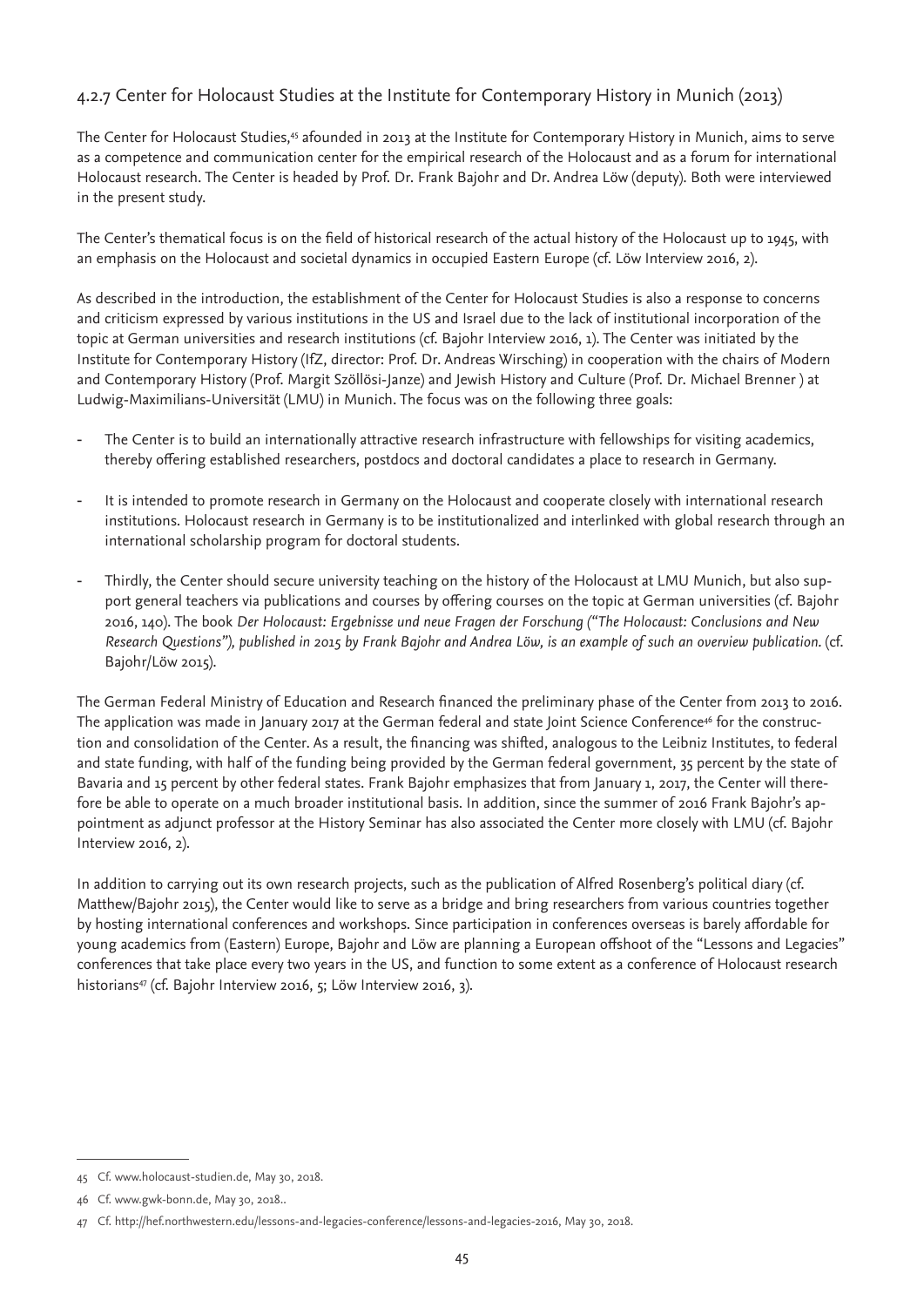In addition, the Center for Holocaust Studies is a key partner in the European EHRI (European Holocaust Research Infrastructure) project.<sup>48</sup> Proposed by 20 research institutes from 13 European countries and Israel, and funded by the European Commission with a total funding of seven million euros, this project aims to create a digital infrastructure to provide an online register of European archival resources on the history of the Holocaust. The Center for Holocaust Studies leads the fields "Work Package 4: Transnational Access to Research Infrastructures" (Work Package Leader: Frank Bajohr) and "Work Package 5: Training" (Work Package Leader until June 2017: Andrea Löw, thenceforth: Anna Ullrich). In addition, a research assistant (Giles Bennet) is working in the project.49

# 4.2.8 Graduate School "Visualizations: Representations of the Shoah in a Comparative Perspective" at Universität Hamburg (2015)

The graduate school "Visualization: Representations of the Shoah in a Comparative Perspective,"<sup>50</sup> set up in 2015 at Universität Hamburg, is a cross-curricular, literary, and cultural-academic doctoral program. The graduate school's spokespersons are American studies professor Dr. Susanne Rohr and as deputy, Slavic studies professor Dr. Anja Tippner. Susanne Rohr was interviewed as an expert in this study.

The graduate school has a three-year initial funding from the Landesforschungsförderung Hamburg ("Research Funding Institution of the Federal State of Hamburg") that ends on 31.12.2017 (cf. Rohr Interview 2016, 1). Due to the lack of follow-up funding, the graduate school was not continued in 2018.

The interdisciplinary graduate school currently offers eleven scholarship holders and seven associates a framework for their humanities dissertation projects that deal with the memory of the Shoah from 1989 onwards. The aim of the graduate school is to qualify the doctoral candidates in academics and research in the field of comparative analyses of artistic representations of the Shoah since 1989. The doctoral candidates have a residence obligation in Hamburg and are obliged within the framework of the graduate school to complete 13 semester hours per week (cf. ibid., The President of Universität Hamburg 2014, 2). The interdisciplinary and comparative orientation as well as the bringing together of doctoral candidates from different disciplines is intended to lead to synergy effects and a networking of different approaches to similar topics. According to Susanne Rohr, this exchange has been taking place successfully (cf. Rohr Interview 2016, 2).

In addition to two historians (Prof. Dr. Birthe Kundrus and Prof. Dr. Joachim Tauber), the ten graduate school members are professors from various humanities and cultural studies disciplines.<sup>51</sup> Accordingly, almost all doctoral projects are devoted to literary and cultural studies topics.<sup>52</sup>

The program of the graduate school is divided into three main topics:

- The topic "Practices of the Visualization of the Shoah" deals with different media practices of processing the Holocaust in literature, film, art, and music. Of further interest here are questions about the practice of memorial-cultural representations of the Holocaust at memorial sites and museums (cf. Rohr Interview 2016, 2).
- The core area "Interdependencies of National and Post-National Narratives" focuses on the dynamics of national and transnational perspectives on Holocaust remembrance and its representation. In view of the fact that research in various disciplines, such as Slavic studies, Romance language studies, and American studies, is strongly related to the respective national perspectives, this core area is devoted to the study of various national memory discourses and their interrelationships. Susanne Rohr refers here to the significance of the respective victim, perpetrator, and bystander contexts, but also to tendencies of universalization (cf. ibid.).

<sup>48</sup> Cf. www.ehri-project.eu, May 30, 2018.

<sup>49</sup> Cf. www.ifz-muenchen.de/forschung/forschungsinfrastruktur/ea/projekt/european-holocaust-research-infrastructure-ehri, May 30, 2018.

<sup>50</sup> Cf. www.gwiss.uni-hamburg.de/einrichtungen/graduiertenschule/vergegenwaertigungen-shoah.html, May 30, 2018.

<sup>51</sup> Cf. www.gwiss.uni-hamburg.de/einrichtungen/graduiertenschule/vergegenwaertigungen-shoah/kollegmitglieder.html, May 30, 2018.

<sup>52</sup> Cf. www.gwiss.uni-hamburg.de/einrichtungen/graduiertenschule/vergegenwaertigungen-shoah/kollegiatinnen.html, May 30, 2018.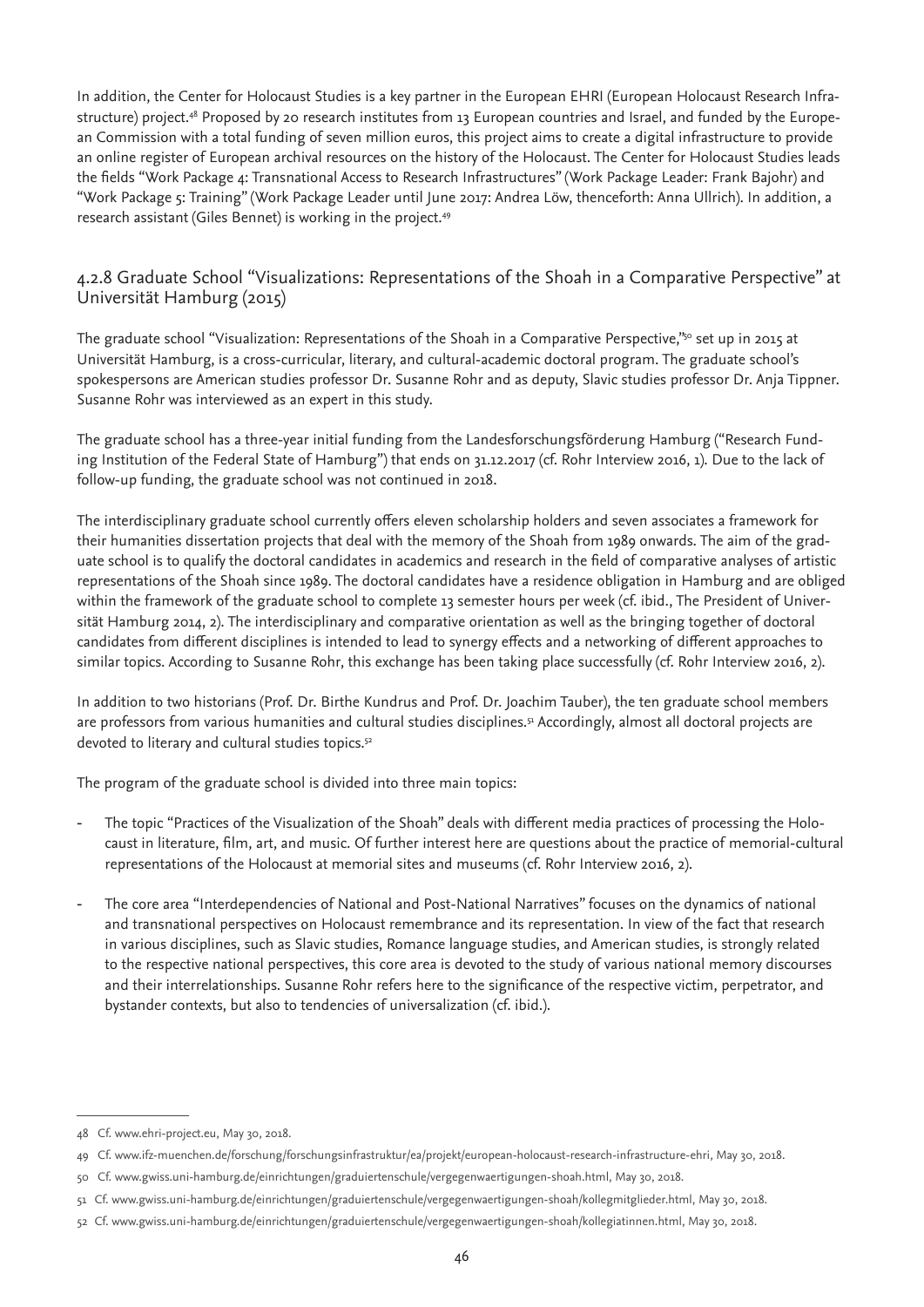- The third central focus is on the study of the "Dynamics of Taboos and the Breach of Taboos," which has become increasingly important in the area of the artistic and cinematic representation of the Holocaust since the 1990s. Susanne Rohr emphasizes that certain forms of representation were dominant for a long time and "there [was] something akin to 'Holocaust etiquette' about how the Holocaust is to be represented in art" (Rohr Interview 2016, 3). From the 1990s onward, so-called "camp comedies" (Žižek 2000) such as the film Life is Beautiful employed the artistic means of breaching taboos to compel memories that are less rigid and predictable" (Rohr Interview 2016, 3). The third core area of the graduate school focuses on the study of these cultural practices.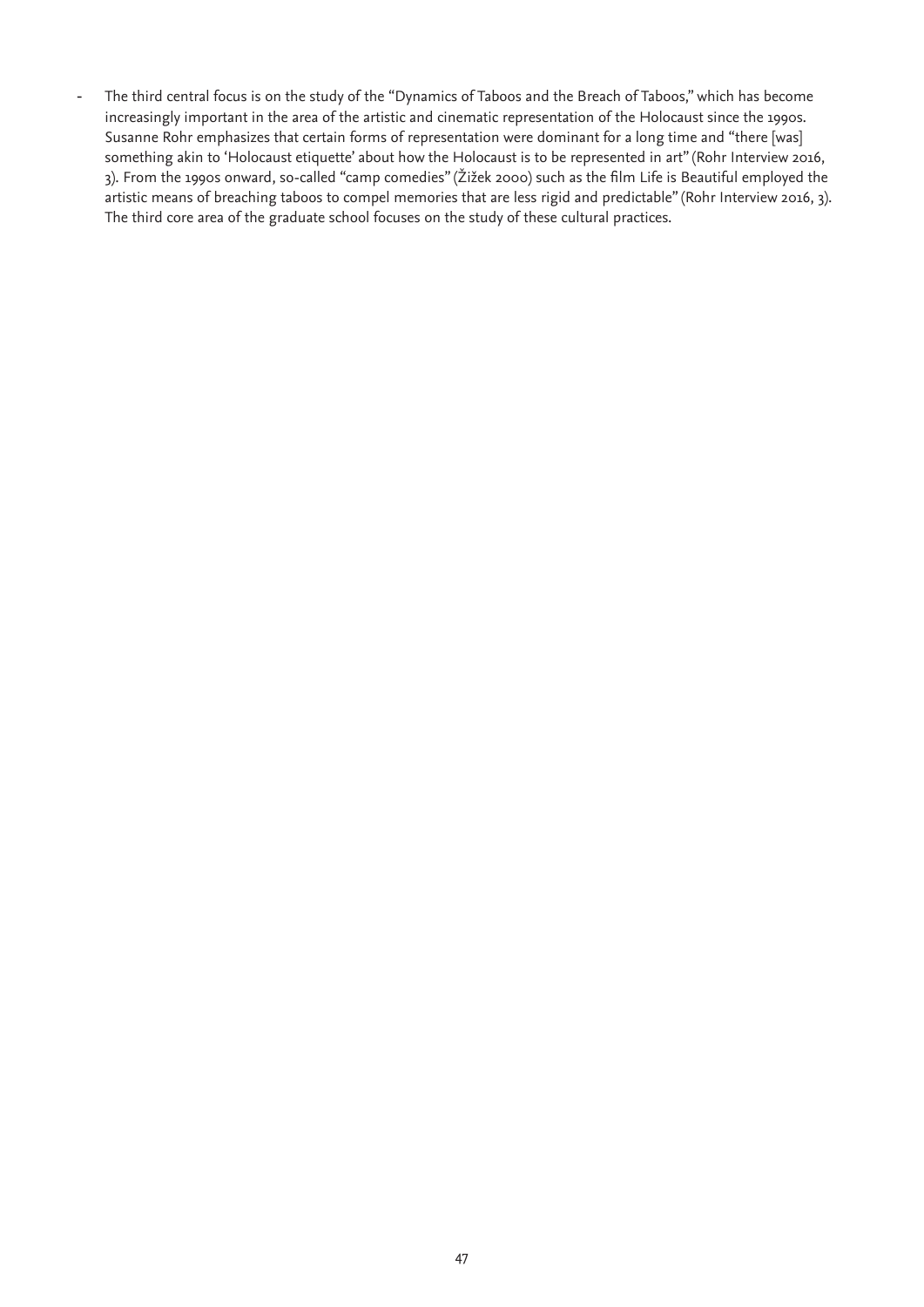# 4.3 Teaching and Research on the Holocaust in the Various Disciplines

In the following, six central disciplines, with their primary teaching and research topics about the Holocaust, are presented. The selection of disciplines was made on the basis of the courses surveyed in the empirical study. Based on the survey and expert interviews, this chapter presents the essential teaching contents and describes the relevant leading chairs and institutions.

# 4.3.1 Historiography

The historical research on the Holocaust is assigned in Germany to the historical epochs of Late Modern and Contemporary History (Neuere und Neueste Geschichte) and belongs, according to the German system of periodization, to Contemporary History (Neueste Geschichte), which covers the period from the Soviet October Revolution and the end of the First World War to the recent past. For this phase, the term Zeitgeschichte ("contemporary history") is also used, which designates "the epoch of the those who lived at the time and the academic approach taken towards them" (Rothfels 1952, 2). According to this understanding, contemporary history is not a conclusively definable epoch. For a long time, contemporary history in Germany was closely linked to research on National Socialism. Thus the Institute of Contemporary History in Munich, founded in 1949, focused at its inception on the study of the history of National Socialism and its immediate pre- and post-history.<sup>53</sup> In the meantime, the Institute of Contemporary History is explicitly dedicated to the research of the entire German history in its European references from the beginning of the 20th century to the present day. This orientation paradigmatically illustrates the temporal shift of the subject of contemporary history.

University historical teaching and research on National Socialism and the Holocaust often take place in Germany at the chairs of Modern and Contemporary History, Zeitgeschichte, or History in the 20th Century. Since chair designations in Germany are relatively broad, the concrete focus of the work is rarely specified. Since 2009, Humboldt-Universität in Berlin has, for the first time, a chair with an explicit focus on National Socialism: Prof. Dr. Michael Wildt's chair "German History of the 20th Century with a Focus on National Socialism."

In addition, research and teaching on the subject takes place at the various regionally specialized historical chairs such as those for European and Eastern European history, but also at Prof. Dr. Sönke Neitzel's chair, the "Military History / Cultural History of Violence" at the University of Potsdam.

More recent historical Holocaust research in Germany is primarily concerned with central event-historical questions using historical-empirical methods. It focuses on the analysis of the role of Nazi perpetrators (perpetrator research), the exploration of the meaning and construction of the Volksgemeinschaft ("national community") as a method of marginalization, the study of everyday life and collaboration in German-occupied countries (especially in Eastern Europe), and the role of certain institutions in the planning and implementation of the Holocaust, among other things. It has an increasingly strong European orientation and is well connected internationally. Other fields of research include legal, social and media reappraisal. Here, particularly in the field of social and media reappraisal, there has been a shift towards questions of cultural history. The empirical study of the courses reflects this picture: by far the largest number of courses on the Holocaust (196), and in particular on National Socialism (323), were offered in historical subjects (cf. Chapter 3.2.2, Figure 4). However, these courses were not exclusively courses on the history of the Holocaust, but rather courses dealing with topics of legal, social, and media reappraisal as well (cf. Chapter 3.2.1, Table 3).

<sup>53</sup> In his book Der Holocaust und die westdeutschen Historiker ("The Holocaust and West German Historians"), Nicolas Berg analyzes the relationship of West German history studies to the Holocaust and criticizes an "extension of perpetrator-oriented explanatory patterns in the historiography of National Socialism and the extermination of the Jews" (Berg 2003, 576). Berg articulates this criticism with special references to the example of a (legal) dispute in the 1960s between the Institute for Contemporary History and Jewish historian Joseph Wulf over the evaluation the role of Wilhelm Hagen, who was responsible for health administration in the Warsaw Ghetto (cf. ibid., 594 ff.).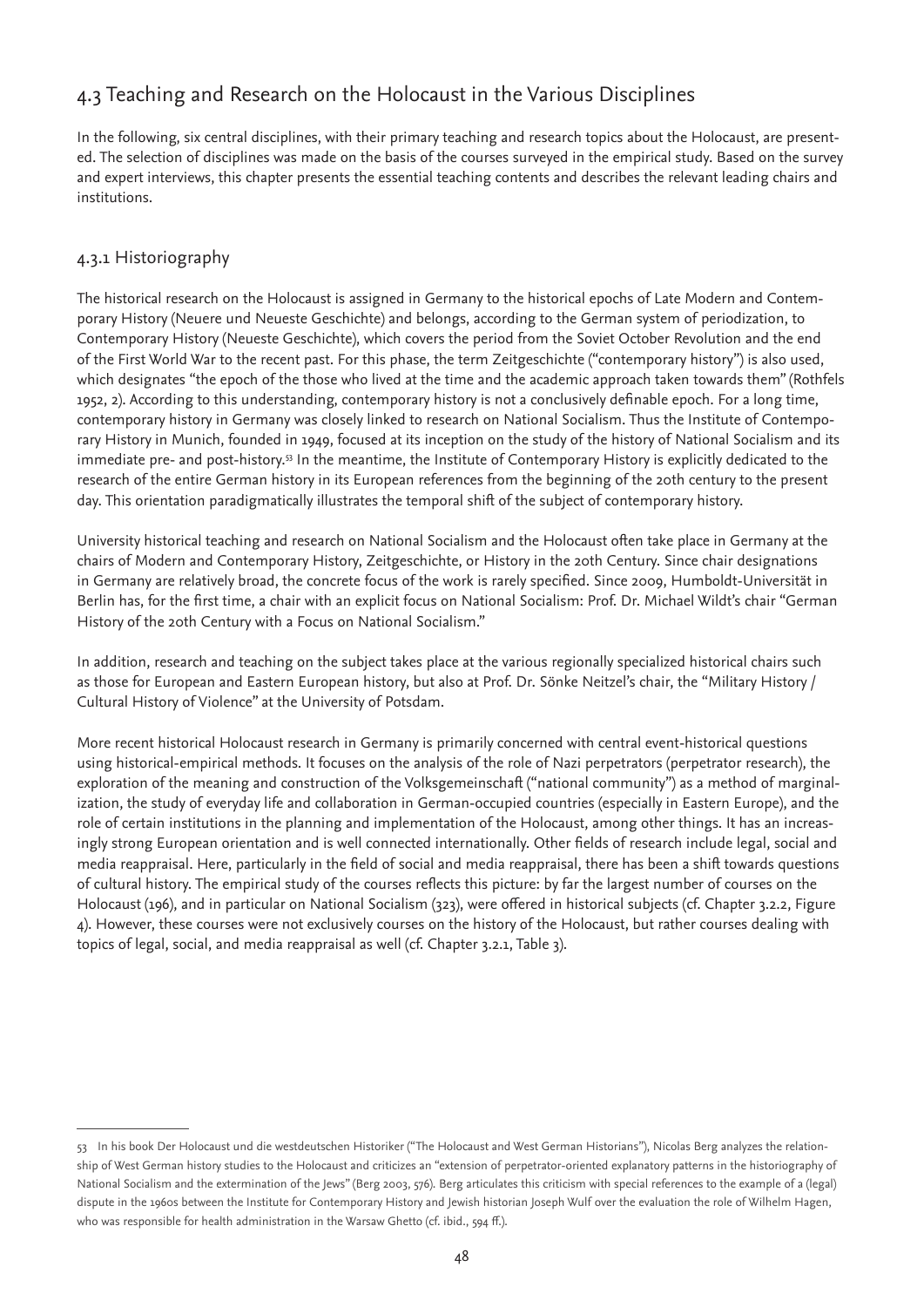Another new field, which is especially important for teaching about National Socialism and the Holocaust, is that of public history. Public history is concerned with the exploration of any form of historical representation that addresses a broad, inexpert public (cf. Zündorf 2016). Accordingly, the public history of National Socialism and the Holocaust addresses the issues of its media and museum representation and reappraisal. There are overlaps with cultural studies, history didactics and memorial-pedagogical approaches. In Germany as well as in other European countries, questions about the conveyance of history in historical places, such as former concentration camps, are particularly important here. Since 2009, Freie Universität Berlin has been offering a master's program in public history.<sup>54</sup> In recent years, junior professorships for public history have been filled in Heidelberg and Cologne, and at both universities history studies focus on public history.<sup>55</sup> Furthermore, similar chairs can be found at Justus Liebig University Giessen (chair of Specialized Journalism History, Prof. Dr. Ulrike Weckel) and at Friedrich Schiller University in Jena (chair of History in the Media and Public, Prof. Dr Volkhard Knigge).<sup>56</sup> The development can be currently be observed that chairs of history didactics on the subject of public history are expanding, as the example of the University of Tübingen shows, where an Institute for History Didactics and Public History was founded in summer semester 2017 under Prof. Bernd-Stefan Grewe.<sup>57</sup>

History didactics is a special area of Holocaust historical study. As the science of historical consciousness in society, it is a discipline of its own, but it is additionally dedicated to history teaching in schools and teacher education. Historical didactics investigates historical learning theoretically, empirically, and pragmatically (cf. i.a. Bergmann 2000; Barricelli/ Gap 2012; Pandel 2013). The question of how the history of National Socialism and the Holocaust should be conveyed in school and extracurricular education, if and how lessons can be learned from the past, and how this teaching practice—also in society—is changing are central topics in history didactics (cf. i.a. Rathenow et al. 2013; Gautschi et al. 2013; Brumlik 2004). In Germany, important topics of the historical-didactic examination of the Holocaust include discussions about the historical consciousness and the challenges of how to support its development as well as the meaning of empathy and the "awareness of others" in this context (cf. i.a. Borries 2006). Thus international concepts such as human rights education and Holocaust education are also critically discussed (cf. Plessow 2013). Major areas of research are the education after Auschwitz in an immigration society (cf. Fava 2015), the importance of extra-curricular places of learning such as memorial sites (cf. Gryglewski et al. 2015), as well as the importance of various source categories such as historical documents, photographs, and survivor testimonies (cf. Brüning 2013).

<sup>54</sup> Cf. www.geschkult.fu-berlin.de/e/phm, May 30, 2018.

<sup>55</sup> Cf. www.uni-heidelberg.de/fakultaeten/philosophie/zegk/histsem/forschung/publichistory.html and histinst.phil-fak.uni-koeln.de/index. php?id=1072, May 30, 2018.

<sup>56</sup> Cf. www.uni-giessen.de/fbz/fb04/institute/geschichte/fachjournalistik and www.gmoe.uni-jena.de, May 30, 2018.

<sup>57</sup> Cf. www.uni-tuebingen.de/fakultaeten/philosophische-fakultaet/fachbereiche/geschichtswissenschaft/seminareinstitute/geschichtsdidaktik-und-public-history/startseite.html, May 30, 2018.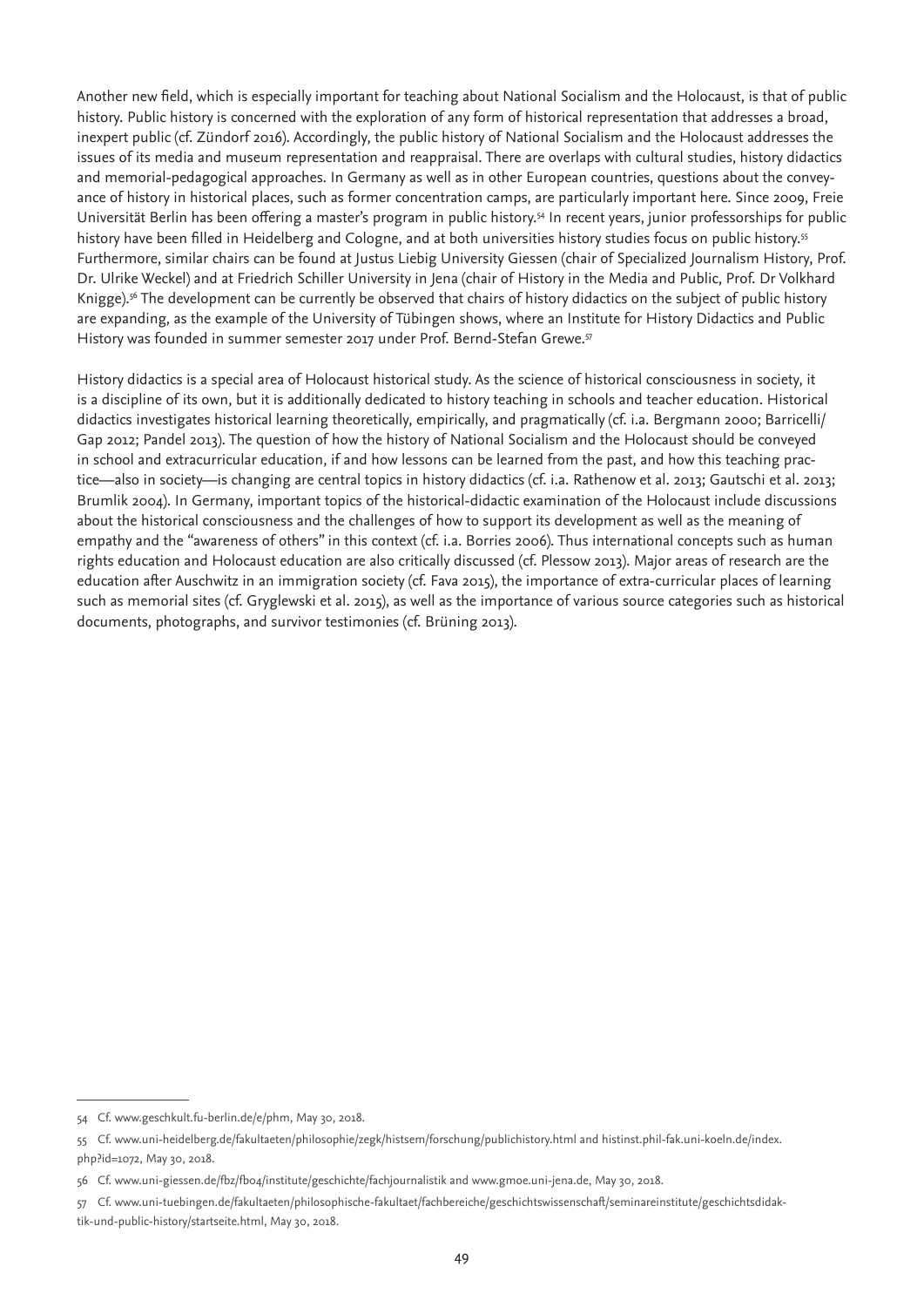### 4.3.2 Literary Studies

The literary examination of the Holocaust is an important field of literary research in Germany. An understanding of the genre "Holocaust literature" as defined by the Research Unit for the Study of Holocaust Literature in Giessen<sup>58</sup> can serve as an orientation for the main areas of research. All literary works that treat the Holocaust as a central topic are included in this genre. This includes contemporary accounts such as diaries or chronicles, as well as post-Holocaust memoirs, but also fictional works such as novels, poetry, and dramas that were written during or after the Holocaust. In addition to works by victims and survivors, there are also works by perpetrators, by those born in the second and third generation, and by those not personally affected (cf. Feuchert 2000, 22 f.).

Research into the literary reappraisal of National Socialism, the Second World War, and the Holocaust by authors of the war generation in West and East German postwar literature is another central literary research topic. In the 1970s and 1980s, the field of relevant German-language reappraisal literature was expanded to include so-called *Väterliteratur* ("fathers' literature), in which authors of the "second generation" deal with their relationships with their fathers and their fathers' Nazi past (cf. Vogt 1998). Since the 1990s, this has been followed up with a so-called *Enkelliteratur* ("grandchildrens' literature"), in which the authors literarily process their family histories from the perspective of grandchildren of the war generation (cf. i.a. Forkel 2015).

The central difference between literary studies of the Holocaust and historical studies is their relationship to historical facts. While historians ask about the "what," the literary-academic interest focuses more on how these facts are—possibly even incorrectly—remembered and linguistically staged, and what the consequences these stagings are (cf. Feuchert Interview 2016, 8).

Courses on topics that are part of this field are offered in the study of general and comparative literature, modern German literature, and particularly in German didactics. Since, in school education, the topic of the Holocaust often appears in German lessons as well as in history lessons, the subject is of interest in German didactics. The topic is also researched and taught in various so-called foreign language philologies such as American studies, Romance language studies, and Slavic studies. The empirical study of the courses determined that courses about the Holocaust were offered in literary study fields in 80 of the total 468 courses (cf. Chapter 3.2.2, Figure 4). An additional 20 events in foreign language philologies can be counted. There are overlaps with cultural studies, especially with the latter subject.

The above-mentioned Research Unit for the Study of Holocaust Literature at Justus Liebig University Giessen is the central institution in Germany in research and in the field of teaching. Its director, Sascha Feuchert, holds a professorship for modern German literature with a focus on Holocaust and camp literature and its didactics. Referring to the role of literature on the Holocaust in schools and teacher education, he explains that German language studies have formed a canon of literature about the Holocaust. He cites Ruth Klüger's autobiography weiter leben ("Continue Living") as an example (cf. Klüger 1992) and Jurek Becker's fictionalization of Lodz Ghetto, Jakob the Liar (cf. Becker 1969). Feuchert describes the general significance of Holocaust literature in German didactics as rather marginal (cf. Feuchert Interview 2016, 12). Besides Sascha Feuchert, Prof. Dr. Anja Ballis, who holds the chair of German Didactics at Ludwig-Maximilians-Universität in Munich, is an important representative of academic teaching and research on Holocaust literature and its didactics (cf. Ballis 2012).59

Another literary field in which the Holocaust is the subject of research and teaching is that of German-Jewish literature. The Axel Springer Endowed Chair for German-Jewish Literature and Cultural History, Exile and Migration<sup>60</sup> at the European University Viadrina in Frankfurt (Oder), instituted and chaired since 2012 by Prof. Dr. Kerstin Schoor, and Prof. Dr. Stephan Braese's chair for modern German literature at RWTH Aachen University with the teaching and research field European-Jewish Literature and Cultural History,<sup>61</sup> are noteworthy examples.

<sup>58</sup> Cf. www.holocaustliteratur.de/deutsch/Holocaustliteratur, May 30, 2018.

<sup>59</sup> Cf. www.germanistik.uni-muenchen.de/personal/didaktik/anselm/ballis\_anja/index.html, May 30, 2018.

<sup>60</sup> Cf. www.kuwi.europa-uni.de/de/lehrstuhl/lw/diaspora/index.html, May 30, 2018.

<sup>61</sup> Cf. www.germlit.rwth-aachen.de/index.php?option=com\_content&view=article&id=33&Itemid=127, May 30, 2018.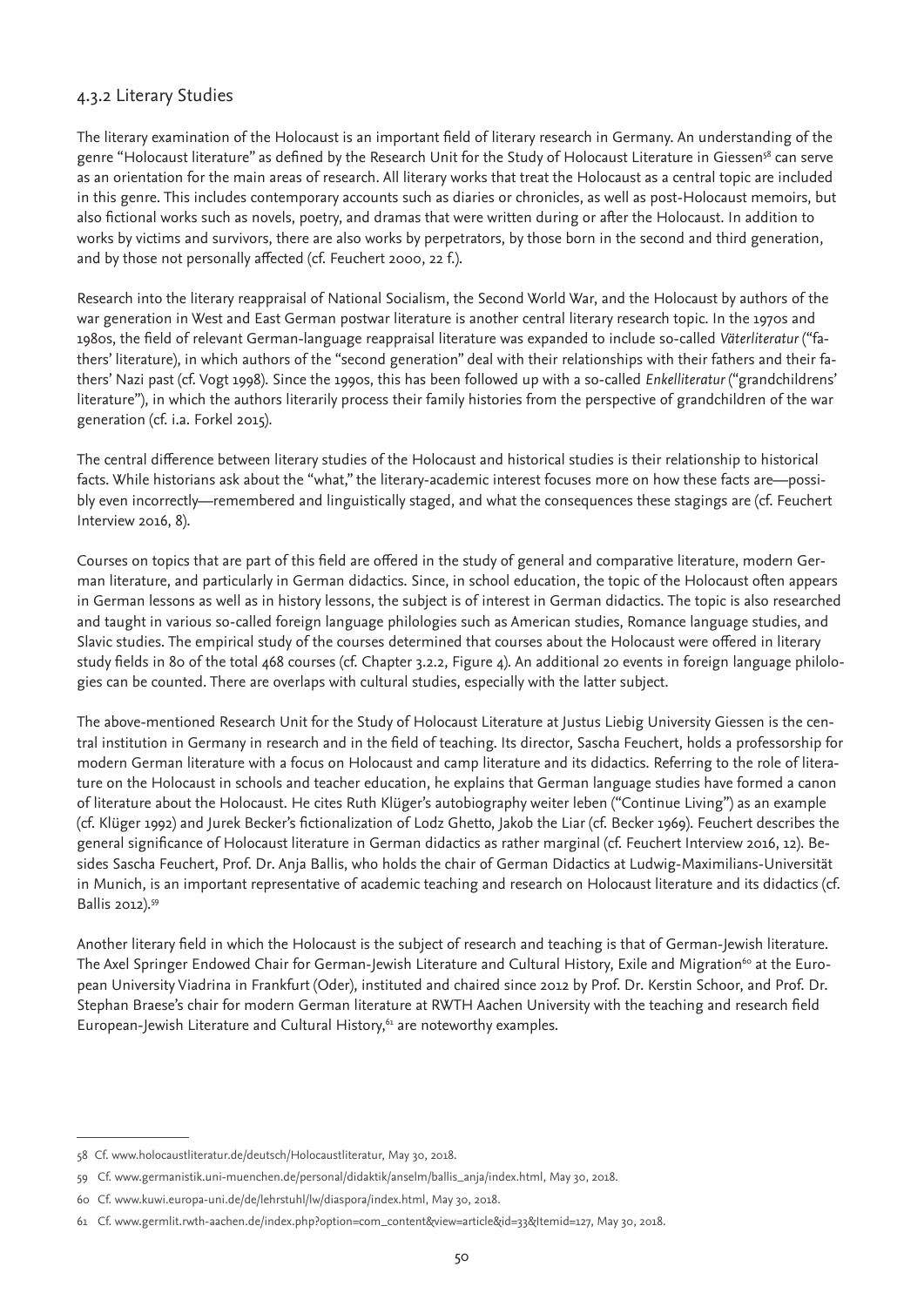# 4.3.3 Cultural Studies

The consideration of societal cultural phenomena is now relevant in almost all humanities and social science disciplines. Cultural studies approaches and methods are used in various disciplines such as anthropology, sociology, art and musicology, literature studies, media and communication studies, and film and theater studies. In Germany, a distinction is made between the concept of "cultural studies," which is often used by the studies themselves as a comprehensive designation for humanities departments, and cultural studies as an independent academic discipline (cf. Vowinckel 2007, 393). The latter has, in line with the cultural studies approach which emerged in the United Kingdom in the 1950s and American humanities, all areas of culture as the topic of investigation.

Cultural issues are also becoming increasingly important in Holocaust research in Germany. The empirical evaluation of the academic calendars shows that this trend is also reflected in teaching. Almost half of the lectures on the Holocaust had questions of reappraisal, impact, and representation. A large part of these courses focused on topics of media and literary reappraisal (cf. Chapter 3.2.1, Figure 1). Of 468 courses, 45 were offered in cultural studies programs (cf. Chapter 3.2.2, Figure 4).

In addition to cultural-historical research on society during the period of National Socialism and the Holocaust, cultural Holocaust research and teaching focuses on aspects of representation. Even during the Holocaust, people wondered how it could be witnessed and presented—archivally, literarily, and artistically. The question of the forms and limits of the representability of these events has been a current one ever since. The discussion of Adorno's 1951 dictum, "writing poetry after Auschwitz is barbaric" (Adorno 1989, 30), is paradigmatic for this aesthetic discourse. This poetry-related statement is repeated in discussions about works of art, films, museum representations, the internet, and graphic novels (cf. Rohr Interview 2016, 11 f.). From 2015 to 2017, the graduate school "Visualizations: Representations of the Shoah in a Comparative Perspective" in Hamburg had its own doctoral study course in cultural studies, which focused on questions of the representation of the Holocaust (cf. Chapter 4.2.8).

Since the 1990s, the discussion about cultural studies in Germany has been strongly influenced by the memory research and theories of Jan and Aleida Assmann. Aleida Assmann's research on cultural memory and the history of memory after National Socialism are particularly significant. Aleida Assmann is professor emeritus at the University of Konstanz.<sup>62</sup> Other important impulses came from sociologist and social psychologist Harald Welzer, whose research and teaching focus is on issues of memory, among other things.<sup>63</sup>

The research on the culture of remembrance about National Socialism and the Holocaust in Germany cannot be assigned to a discipline, but is rather standing paradigmatically for the increasing importance of questions of cultural studies and methods in all humanities and social science fields.

The same applies to the examination of the written and especially the audiovisual testimonies of survivors. It takes place in different disciplines with different questions, such as those relating to history, literature, psychology, film, didactics and educational sciences. The use of the USC Shoah Foundation's oral history interviews, which have been available since 2006 at Freie Universität Berlin, is a good example of this interdisciplinary use. The digital interview collections, centrally located at the Center for Digital Systems, have been used in 20 different subjects spanning 147 courses over the past eleven years.<sup>64</sup>

<sup>62</sup> Cf. https://cms.uni-konstanz.de/litwiss/fachgruppen/anglistikamerikanistik/personal-ifaculty-and-staffi/detail-seite-angam/assmann-im-ruhestandprof-dr-dr-hc-aleida- 268/10688/8033/, May 30, 2018.

<sup>63</sup> Cf. www.kwi-nrw.de/home/profil-hwelzer.html, May 30, 2018.

<sup>64</sup> Cf. www.vha.fu-berlin.de/fu/lehrveranstaltungen/index.html, May 30, 2018.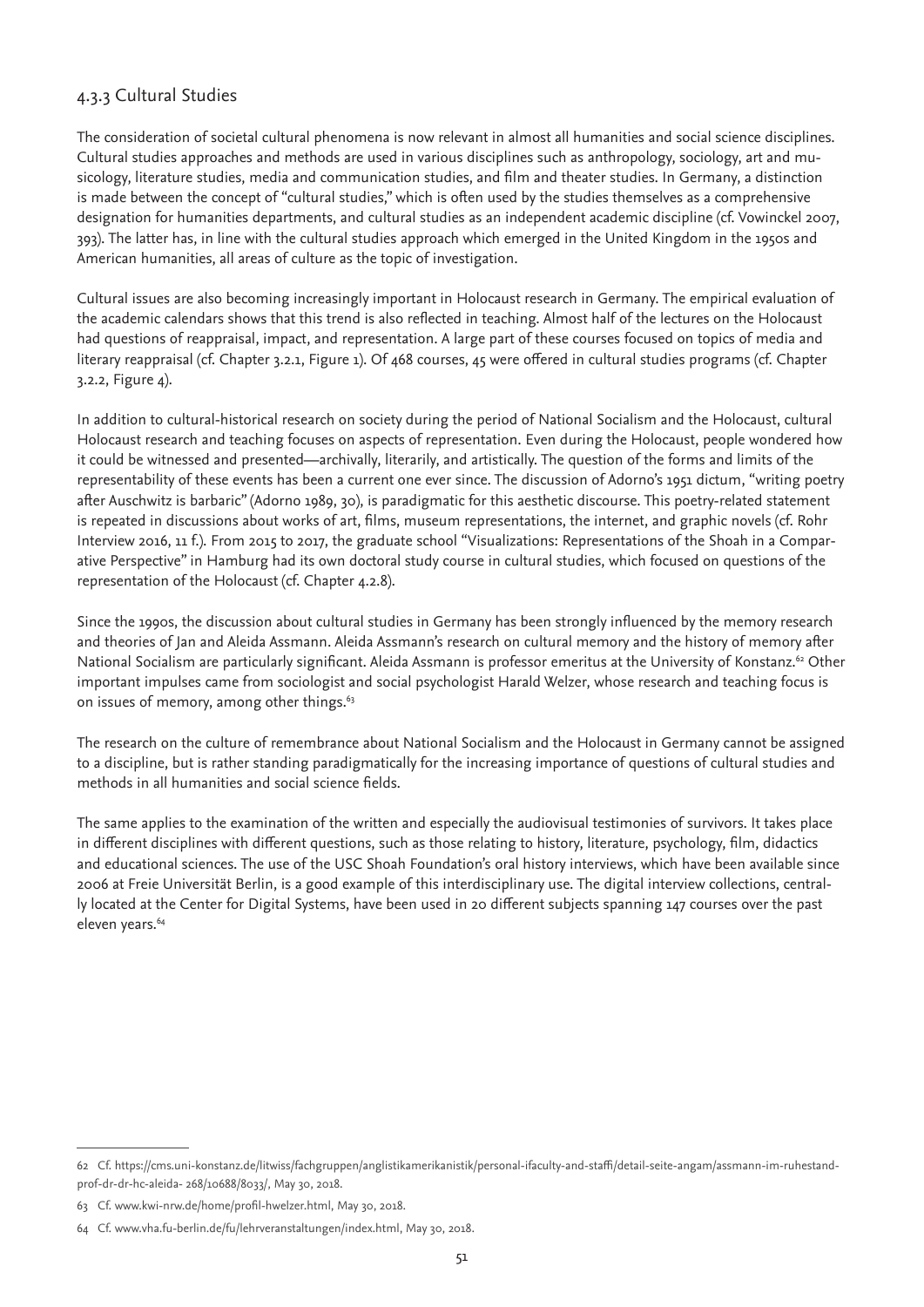# 4.3.4 Political Science

Being revived as part of the postwar American reeducation program after the Second World War, political science in West Germany had a strong self-conception as an element of academic practice in a democracy. The self-evident nature of this was particularly expressed in its content-related profile, in which an examination of the Nazi past and the failure of the Weimar Republic was essential. For a long time, political science in Germany differed accordingly from American political sciences in its ideological and theoretical orientation. This difference has now largely disappeared: Political science in Germany is oriented towards empirical social sciences and geared to practical policy advice (cf. Bleek 2001).

Susanne Heim, who is habilitated at the Otto Suhr Institute (OSI) at Freie Universität Berlin, describes the impact of the changed study of political science from her perspective as a Holocaust researcher: "Although I have always worked on historical topics in my professional life, I liked having this political science background. But the political science I studied is not the one taught today at OSI" (Heim Interview 2016, 14). She describes that despite student demand, Holocaust-related courses are being rejected because they do not fit into the categories envisaged for the curriculum (cf. ibid.).

National Socialism and the Holocaust are no longer an integral part of political science studies, but have become rather marginal topics instead. The empirical study of the courses showed that a total of 26 of the surveyed courses on the Holocaust were political and social science courses. 38 courses on National Socialism were additionally surveyed (cf. Chapter 3.2.2). Most of these political science courses on the Holocaust had judicial reappraisal and post-war politics as topics. Other topics included the politics of Nazi extermination and violence, resistance to National Socialism, and the connection between historical and current anti-Semitism. There were also few courses in the field of political continuing and adult education.

This finding is problematic, especially in the area of political didactics, which deals with the teaching and learning processes for schools and extracurricular political education. In German schools, political education is a subject. The designation and exact content of the subject differs due to educational federalism in the various German states and types of schools (cf. Massing 2007, 63). In many German federal states, politics in elementary and lower secondary education is taught in a subject group along with history, economics, or even geography. So it is quite possible that teachers who teach history in the lower grades did not study history, but rather politics. Especially in these cases, the lack of thematization of National Socialism and the Holocaust in the study of political didactics is a problem for later political or social studies teachers, even if the teaching of the history of National Socialism and Holocaust at school is done in the subject of history. Interdisciplinary study opportunities for teachers in training in the subjects of history and political science would be important here.

# 4.3.5 Theology

As the empirical study of courses showed, there were 24 Holocaust-themed courses in the field of theology during the study period (cf. Chapter 3.2.2). These courses on the Holocaust, as well as on National Socialism, took place in both Catholic and Protestant theology and in religious studies subjects.

A central question on the topic of the Holocaust in the field of theology and religious studies is the position of the church under National Socialism. Above all, the debate on the attitude of the Vatican (or Pope Pius XII) on the Holocaust, which has been ongoing since the premiere of Rolf Hochhut's play The Deputy in 1962 (cf. Hochhut 1963), is of particular relevance (cf. i.a. Rigano 2014; Kühlwein 2013; Feldkamp 2000).

Another focus is the lack of unified Christian resistance to National Socialism and the corresponding importance of individual church representatives and Christian groups in the resistance. Thus Dietrich Bonhoeffer, a theologian and co-conspirator in the July 20, 1944 assassination attempt who was executed by the Nazis in 1944, became the symbol of this minor Christian resistance to National Socialism (cf. i.a. Tietz 2013). Accordingly, the prominence of Bonhoeffer is reflected in the lectures: During the study period, eight courses could be counted which are largely concerned with his life and work. Furthermore, theological-ethical questions on the topic of "God after Auschwitz" are of relevance to the (Jewish as well as Christian) examination of the mass murder of the Jews. These topics, which are often connected with questions about Jewish-Christian relations and dialog after 1945, are also a central subject of religious didactics (cf. i.a. Petersen 1989; Boschki 2001).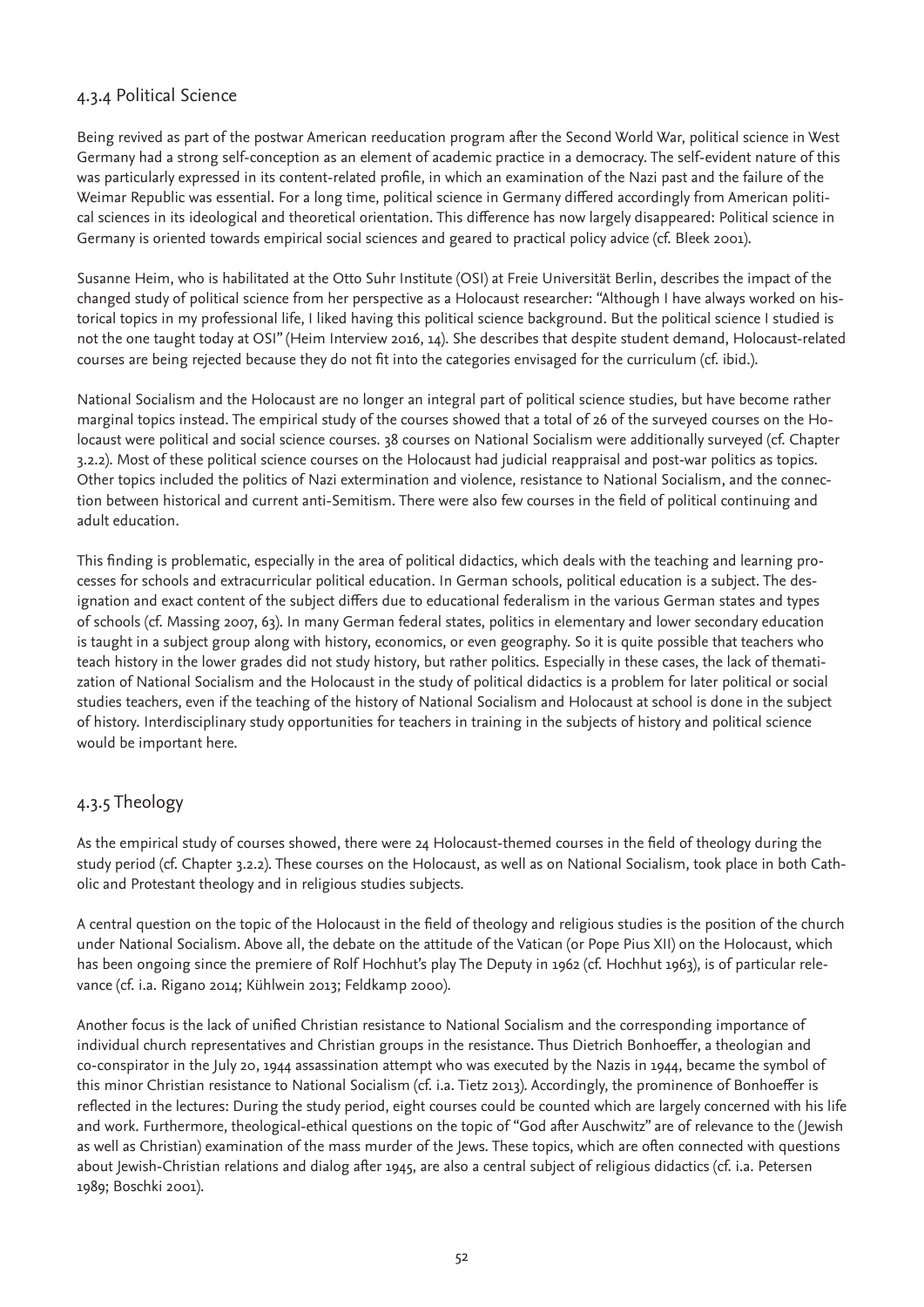### 4.3.6 Jewish Studies

The centers of Jewish Studies in Germany with two or more professorships are located at universities in Berlin (Freie Universität), Dusseldorf, Frankfurt am Main, Halle-Wittenberg, Cologne, Munich, and Potsdam.<sup>65</sup> The Hochschule für Jüdische Studien ("Center for Jewish Studies") in Heidelberg was opened in 1978 on the initiative of the Zentralrat der Juden in Deutschland ("Central Council of Jews in Germany").<sup>66</sup> In 1999, Abraham Geiger College in Potsdam founded the first rabbinical seminary in Central Europe after the Shoah, in which rabbis and cantors are trained for liberal Jewish communities.<sup>67</sup> In 2013, the Zacharias Frankel College followed as a training center for conservative Judaism.<sup>68</sup> There are also affiliated institutes and research centers: the Salomon Ludwig Steinheim Institute at the University of Duisburg-Essen,<sup>69</sup> the Leibniz Institute for Jewish History and Culture – Simon Dubnow at the University of Leipzig,<sup>70</sup> sand the Moses Mendelssohn Center for European-Jewish Studies in Potsdam.<sup>71</sup> The research and teaching focus of all these institutions is on Jewish history, religion, and culture in the various eras, as well as on the Hebrew, Yiddish and Aramaic languages. While the Holocaust is inevitably an important reference point, it is rarely a central focus of research and teaching.

Nicolas Berg describes the state of affairs of Jewish studies on Holocaust research, using the example of the Simon Dubnow Institute under its former director Dan Diner, as follows:

*Dan Diner had a clear idea for the institute in that he did not want to institutionalize what is, in the narrower sense, Holocaust research—mostly perpetrator research and historical events research into the planning and course of the killings and deportations because this is not primarily Jewish history, but belongs rather to the topic of contemporary history. That was his conviction, and certainly not a decision made for reasons of suppression. He therefore asked that we [his colleagues] keep the Holocaust in mind, but that we prioritize our own research into its prehistory and, above all, its postwar history. Not from avoidance or circumvention, but to get concepts with which to understand this event and make it narratable. (Berg Interview 2016, 6)*

This statement is reflected in the results of the empirical study of the courses: There were 24 Jewish studies courses that essentially dealt with the Holocaust (see Chapter 3.2.2). The contents of these courses focused in particular on Jewish life in Germany after the Holocaust and on the work with testimonials of Jewish survivors. Elie Wiesel's work was also subject of several courses.

There is only one degree program in Jewish Studies in Germany that explicitly includes a thematization of the Holocaust. This is the aforementioned M.A. degree program "Judaism in Historical Context" at Freie Universität Berlin, which is offered there in cooperation with Touro College Berlin.<sup>72</sup>

The seven-volume *Encyclopedia of Jewish History and Culture* (Diner 2011–2015), edited by Dan Diner, may be paradigmatic for the relationship of Jewish studies to Holocaust research. It provides a description of Jewish history, but also of contemporary Jewish culture and life in Germany, for which the Holocaust is an indispensable point of reference. However, the *Encyclopedia's* central research subject is not the Holocaust, but its significance for Jewish culture, for example in the numerous literary contributions to Jewish memorial sites (cf. Berg Interview 2016, 6).

The Selma Stern Center for Jewish Studies Berlin-Brandenburg,73 in whose directorate Stefanie Schüler-Springorum represents Technische Universität Berlin, places a clear focus on the cultural and religious history of Judaism. The five central areas of the center's work are devoted to the study of Jewish intellectual history in the 19th and 20th centuries in Berlin and Brandenburg, the religious studies of the relations of Judaism, Christianity, and Islam, the study of Sephardic Judaism, the question of the transnational dimension of the Jewish diaspora, and memorialization after the Shoah.74

<sup>65</sup> For an overview cf. Verband der Judaisten in Deutschland: www.judaistik.eu/judaistik-in-deutschland, May 30, 2018.

<sup>66</sup> Cf. www.hfjs.eu, May 30, 2018.

<sup>67</sup> Cf. www.abraham-geiger-kolleg.de, May 30, 2018.

<sup>68</sup> Cf. zacharias-frankel-college.de, May 30, 20187.

<sup>69</sup> Cf. www.steinheim-institut.de, May 30, 2018.

<sup>70</sup> Cf. www.dubnow.de, May 30, 2018.

<sup>71</sup> Cf. www.mmz-potsdam.de, May 30, 2018.

<sup>72</sup> Cf. www.geschkult.fu-berlin.de/e/judaistik/Studium/Masterstudienstudgang-\_Judaism-in-Historical-Context\_/index.html, May 30, 2018.

<sup>73</sup> Cf. www.zentrum-juedische-studien.de, May 30, 2018.

<sup>74</sup> Cf. http://www.zentrum-juedische-studien.de/juedische-studien/, May 30, 2018.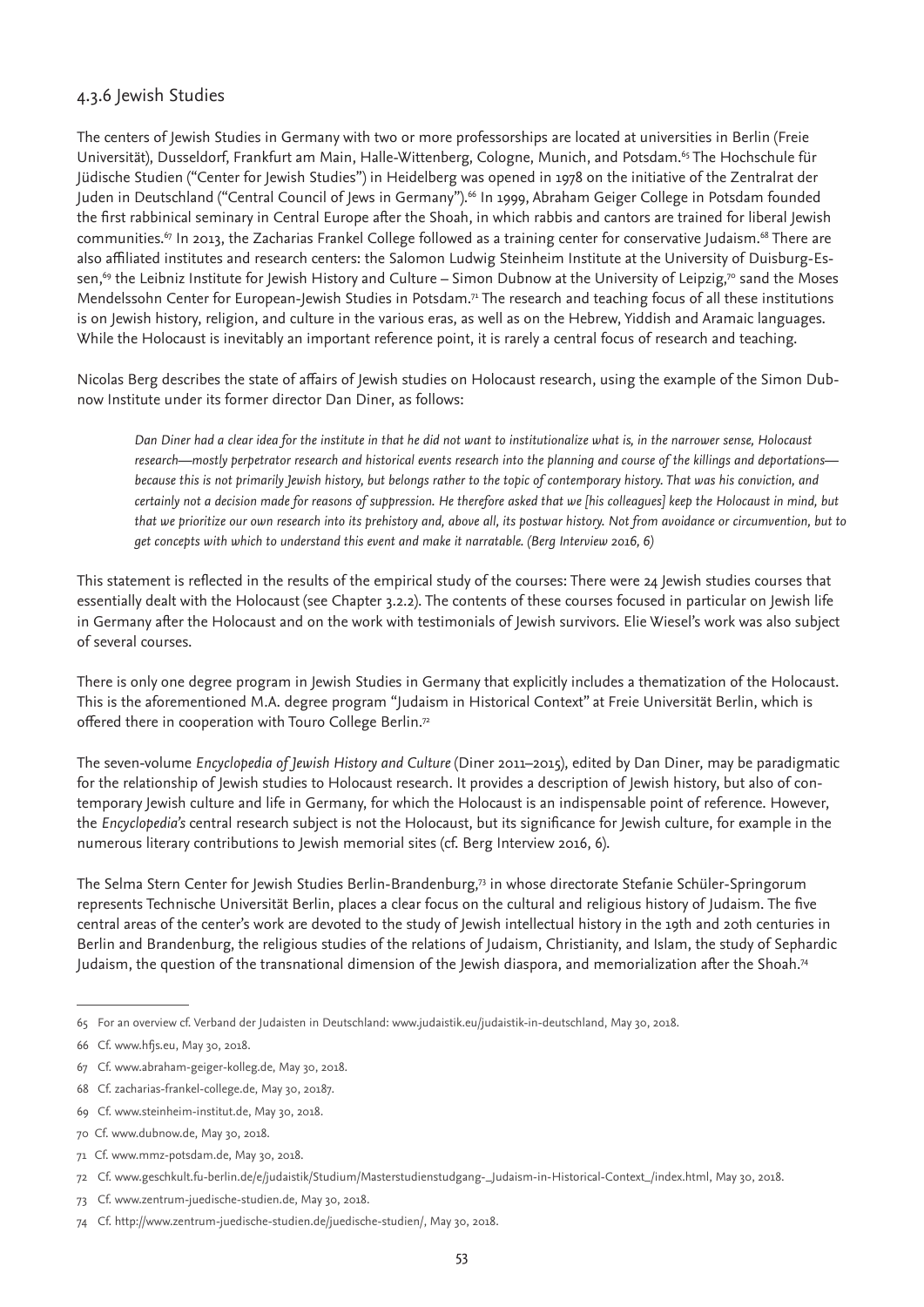The profile of the Zentrum für Jüdische Studien states that the history of the Holocaust is not explicitly a priority. The dissertation and post-doctoral projects of Holocaust research at the center are accordingly dedicated to topics of aftermath history and the history of its impact (cf. Schüler-Springorum Interview 2016: 3).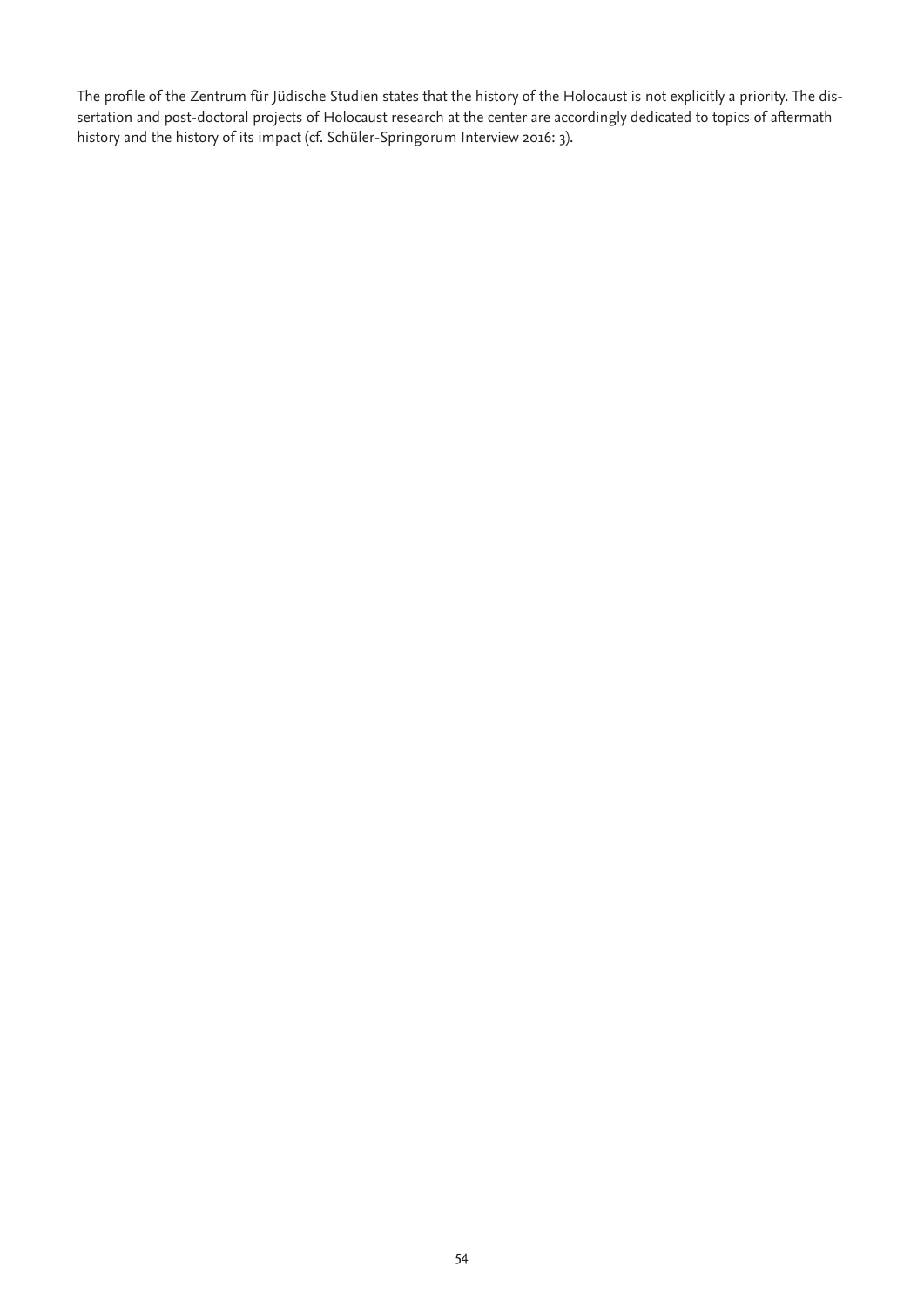# 4.4 Institutional Aspects of Teaching about the Holocaust

How and to what extent German universities are teaching about the Holocaust is dependent upon the particularities of the German higher education system and the teaching and working conditions at the universities, among other things The following chapter describes such institutional aspects and particularities based on the statements of the experts interviewed. In addition to an assessment of study opportunities and career perspectives, as well as changes due to the Bologna Process and individual aspects of financial support, the chapter especially focuses on the discussion on the specialization of Holocaust teaching in the form of specific Holocaust chairs and study programs. In addition, the requirements and challenges of teaching about the Holocaust and National Socialism in teacher education are dealt with separately.

# 4.4.1 Assessment of Study Opportunities and Career Prospects in the Field of Holocaust Research

In assessing the educational and qualification opportunities for Holocaust researchers in Germany, the following will differentiate between (a) opportunities for studying the topic; (b) requirements for doctoral candidates with Holocaust research topics and (c) career perspectives for academics specializing in the topic of the Holocaust.

#### **a) Opportunities in Germany to Study the Holocaust**

BWhen evaluating the opportunities for dealing with the Holocaust in the context of the study, the conclusions of the experts interviewed are divided.

Many of the interviewees—such as Nicolas Berg and Stefanie Schüler-Springorum—emphasize that, compared with the situation in the past, a basic education in the field of teaching about the Holocaust is assured, and evaluate the conditions for study on the topic comparatively positively:

*I have, of course, a peer group, from whom I know that they offer these things in research and teaching. That's why I believe and know the circle of people is not small. I believe that today, you can learn the most important things on this topic anyplace, anytime, and anywhere. And that is, of course, a provision of basic knowledge. You don't have to travel far, you don't have to expend a lot of effort to get the latest expertise, journalistic anyway, but academic too. (Berg Interview 2016, 26)*

*Interview 2016, 26)*

*I think as far as studying is concerned, the opportunities are not so bad. So I would think that at historical seminars in general, at least something is offered on National Socialism. It must be thus in the meantime, but it wasn't the case in the past. If it's always especially about the Holocaust? Probably rather not. But if you really want that, you can very well study it in Frankfurt, in Munich, in Berlin, and also in Hamburg and in Vienna. (Schüler-Springorum Interview 2016, 9)*

Others rate the opportunities to study the Holocaust as definitely in need of improvement. Peter Klein, for example, points out that teaching about the Holocaust is strongly linked to certain persons:

*In the Federal Republic of Germany? Rather bad! If you wanted to do that in Berlin, you would go to Michael Wildt or the Research Center on Anti-Semitism. With Michael Wildt, you can probably get up to a master's on this topic and if it's reasonably approached, even submit a doctorate. But then it's bound very much to the person and is not structurally applicable to the universities. And it's not much different at the Research Center on Anti-Semitism. It's actually bound to Stefanie Schüler-Springorum then, because she's the one there and because she knows it's an interesting topic. (Klein Interview 2016, 10)*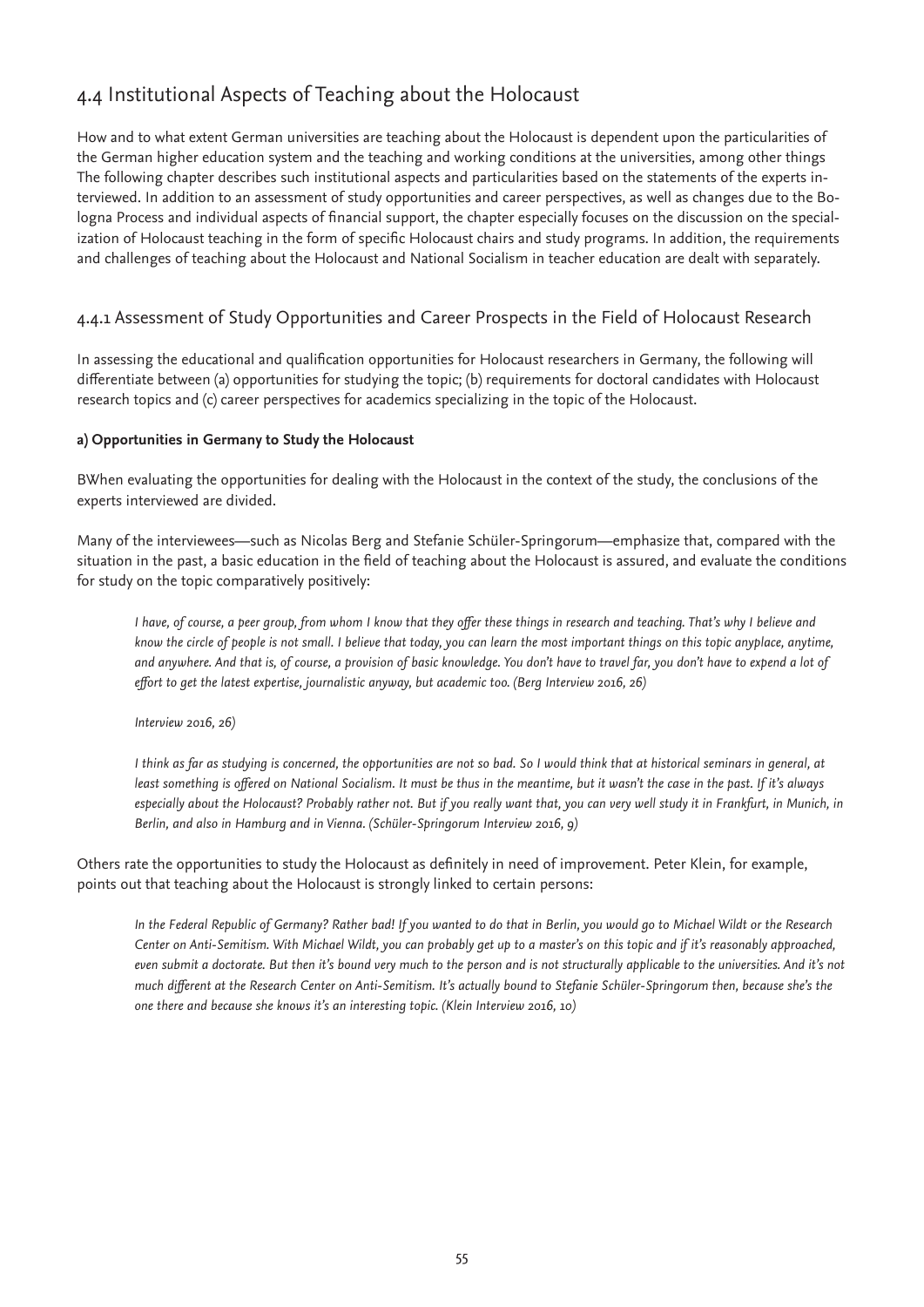Sascha Feuchert also describes how specializing in Holocaust and camp literature in literature studies is not easy and requires dedication on the part of students:

*It's not easy to do that in Germany. To acquire crucial knowledge in the field of Holocaust and camp literature and to obtain a doctorate in Germany requires luck. For example, if you are at a university where somebody is somehow interested in the topic. My impression is that, in the sense of how we are doing that here in Giessen, it's a rather marginal topic in the higher education landscape. (Feuchert Interview 2016, 16)*

With reference to the 2015 survey of courses on the Holocaust and National Socialism in Germany prepared by the Mandel Center for Advanced Holocaust Studies (see Chapter 1: Introduction), Frank Bajohr discusses how an existing offer at relatively many higher education institutions comes along with a lack of institutionalization of the topic. Thus, according to his perception, a large number of the courses are offered by mid-level non-professorial academic staff or additional freelance assistant lecturers who do not occupy permanent positions, and not by established chair holders (cf. Bajohr Interview 2016, 15).

In summary, the interviewees clearly distinguish between the fundamentally improved opportunities in Germany for learning something about the Holocaust as part of students' studies, and the opportunities for Holocaust-specific studies, which are still very limited to certain cities and institutions.

#### **b) Requirements for Doctoral Candidates with Topics of Holocaust Research**

The requirements for doctoral candidates in the field of Holocaust research are also evaluated differently by the interviewees. Christina Brüning points out that there is a great deal of competition for doctoral positions and funding (cf. Brüning Interview 2016, 9). For example, this perception is supported by Sascha Feuchert's statement, where he emphasizes that he has to turn down supervision requests because he has reached the limits of his capacity (cf. Feuchert Interview 2016, 17). Stefanie Schüler-Springorum also stresses that she receives many supervision requests. She explains the reason for high number of requests having to do with the location in Berlin:

*I am very, very overrun with requests concerning the supervision of doctoral theses, but honestly I think that has more to do with Berlin than with me and the topic. I think if I taught in Karlsruhe that wouldn't be the case. That's the "Berlin hype," I'm pretty sure. That wasn't the case even in Hamburg. (Schüler-Springorum Interview 2016, 13)*

Susanne Heim and Martin Lücke, on the other hand, do not consider the opportunities for completing a doctorate on the topic of the Holocaust any worse than those on other topics. Both emphasize the need to be internationally oriented. Susanne Heim says:

*It's important that people acquire language skills so that they can study the sources in their respective countries. [...] Otherwise, I'm not sure if it's that much harder for Holocaust researchers than for other researchers. Of course it's not that easy anyway, but I have the impression that at this time there are more centers to support such research. (Heim Interview 2016, 18)* 

#### Martin Lücke is even more positive in his assessment:

*Very good. And very good indeed especially if you are ready to set up internationally. This is now a generally valid proposition in academia, but I believe that anyone who wants to perform prominent and successful research on the Holocaust should not only rely on the German research landscape, but also take timely note of approaches in the US and Israel as well as networking with institutions like Yad Vashem or museums in the US to get insight into the field. The Second World War, in terms of global history, is taught at universities around the world, making it a large and very attractive field of research internationally. (Lücke Interview 2016, 12)* 

The majority of the interviews have references about the importance of Yad Vashem's fellowship programs in Jerusalem, the United States Holocaust Memorial Museum in Washington D.C. (USHMM), and the Vienna Wiesenthal Institute for Holocaust Studies<sup>75</sup> for the promotion of young researchers.

<sup>75</sup> Cf. www.vwi.ac.at/index.php/forschung/fellows-aktuell, May 30, 2018.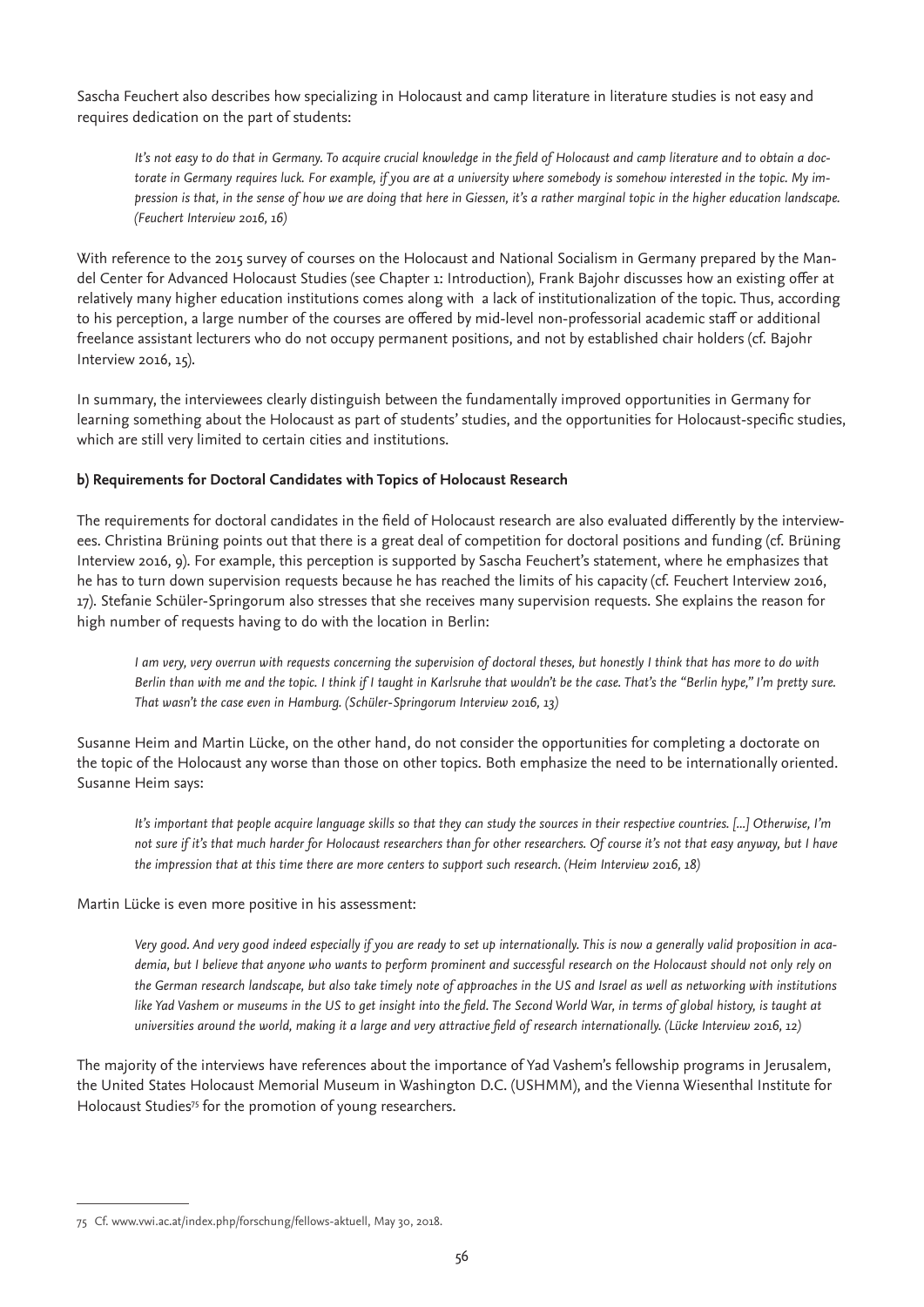In Germany, there is a comparable offer within the framework of the EHRI program (European Holocaust Research Infrastructure) that offers short fellowships for archive research (cf. Bajohr Interview 2016, 15). In addition, the Center for Holocaust Studies in Munich offers such fellowships:

*We have a joint fellowship program with the USHMM in Washington D.C. In each case, a fellowship is awarded for a researcher from Germany who can go to the USHMM for up to four months, and vice versa, a researcher from the US who can come to us for up to four months. Then we have our general fellowship program, where academics, regardless of status—they can be doctoral, they can be post-doctoral—can apply from around the world, including Germany. (Löw Interview 2016, 4)* 

Furthermore, the Fritz Bauer Institute offers an annual doctoral candidates seminar on questions about the history and impact of the Holocaust, for which doctoral candidates of various disciplines can apply.<sup>76</sup>

There are few institutional offers in Germany (graduate schools or centers) with a focus on Holocaust research where doctoral candidates are offered financial as well as academic support and institutional relations. Since 2017, the Center for Holocaust Studies in Munich has been awarding doctoral scholarships that financially support doctoral theses on Holocaust research topics, but which also enable doctoral candidates to be included in a "close discussion context" (Bajohr Interview 2016, 3). From 2015 to 2017, doctoral candidates with topics in humanities and cultural studies on Holocaust research at the "Visualizations: Representations of the Shoah in a Comparative Perspective" graduate school at Universität Hamburg had the opportunity, which was atypical in Germany, to do a very structured doctorate with compulsory courses, attendance, and internships. Susanne Rohr describes these doctoral requirements in Hamburg as follows:

*The doctoral candidates are required to reside in Hamburg, they sit in a room and have conversations. And then there are, of course, many classes that are compulsory. There is a weekly doctoral colloquium during each semester, where the progress of the work is presented and discussed. Then we also have study regulations. The doctoral candidates must attend certain obligatory seminars, and we supervisors have also made it obligatory to always offer sufficient seminars on the topic so that there's also a choice every semester. (Rohr Interview 2016, 4)* 

In conclusion, the interviewees emphasize that topics of Holocaust research are attractive doctoral topics. There is an accordingly high demand for financing as well as supervision offers. The international fellowship programs of Yad Vashem, the USHMM, and the Wiesenthal Institute are evaluated as particularly important for junior researchers in the doctoral phase. In Germany, it is only recently that programs offering doctoral candidates both funding and a specific discussion context for Holocaust research have been established.

#### **c) Perspectives for Junior Researchers in the Doctoral Phase**

As Norbert Frei points out in his interview, qualifications are of great importance for Holocaust research in Germany: "Most empirical progress today is made at universities through essays for academic qualification and through doctorates and habilitations" (Frei Interview 2016, 6). This assessment and the attractiveness of the topic for junior researchers in the doctoral phase as described above is connected to the question of career prospects in the field of Holocaust research in Germany.

A particularity of the German higher education system is its two-part personnel structure: Employed positions are mostly chair-bound and the career opportunities are linear and hierarchical. In contrast to most other countries, university professorships in Germany—especially in humanities subjects—are linked to habilitation. Furthermore, there is the peculiarity in Germany that the postdoctoral thesis, the "second book," is required to be written on a significantly different topic than the doctoral dissertation. Due to the few chairs specializing in research on National Socialism and the Holocaust, many researchers who have written their dissertations on topics of Holocaust research inevitably end up habilitating with other topics. As Jürgen Matthäus puts it, university Holocaust specialization is usually only tolerated as a stopover on the path of professional qualification (cf. Matthäus 2012, 35). The lack of tenure track positions in Germany generally leads to career prospects for academics being precarious after graduation, since there are hardly any opportunities to stay at a university permanently (cf. GEW 2010).

<sup>76</sup> Cf. www.fritz-bauer-institut.de/doktoranden-seminar.html, May 30, 2018.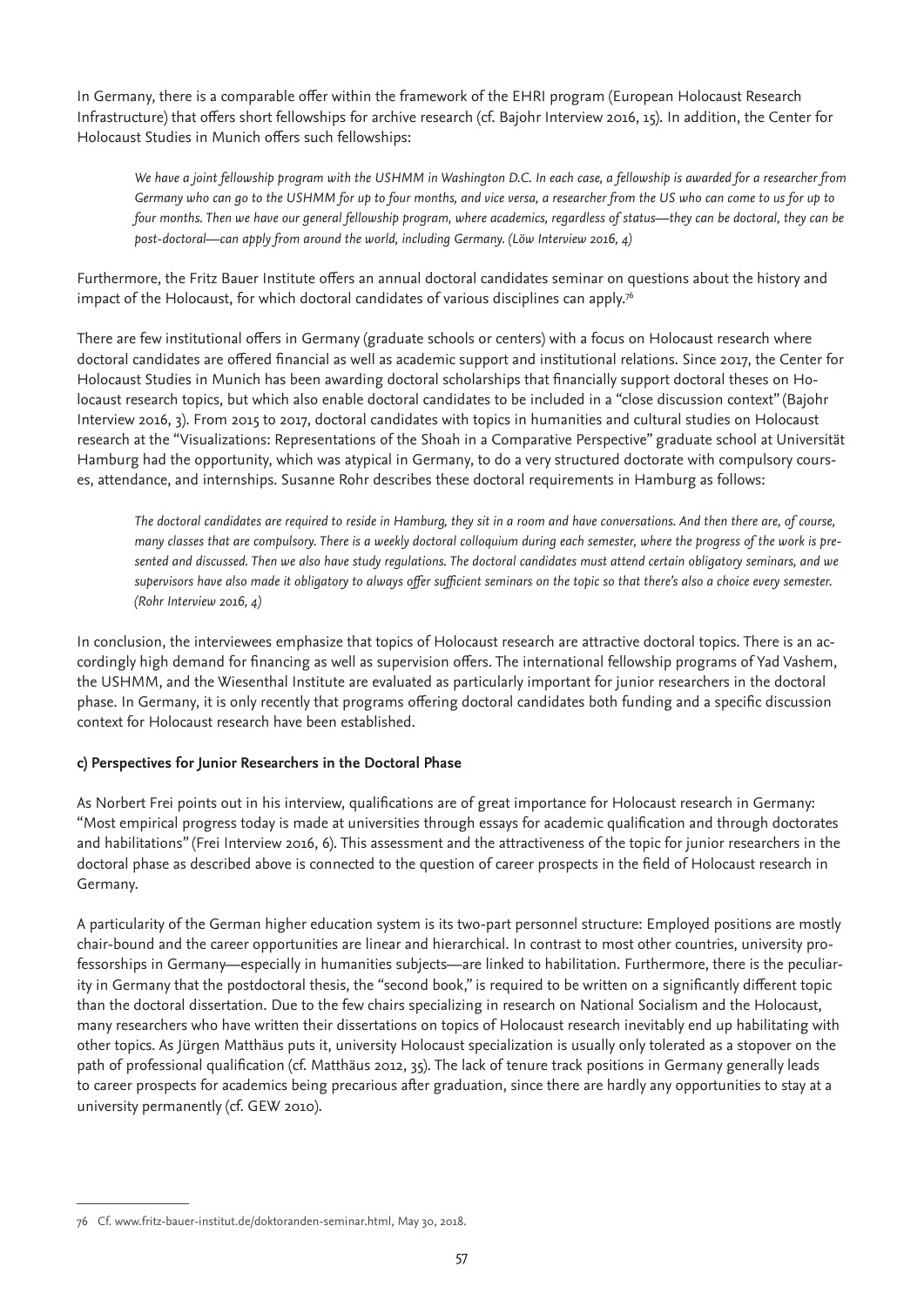Several of the experts describe the impact of this situation on Holocaust research. Two aspects are emphasized here: on the one hand, vocational orientation abroad, and on the other hand, the need to be thematically broad, especially in the field of history, and to not specialize in Holocaust research.

This is how Stefanie Schüler-Springorum describes it: "Most of my doctoral applicants, or those whom I co-supervised, prefer to find positions abroad, for example in England, where German studies consists primarily of Holocaust or National Socialism studies. There are not so many chairs in Germany." (Schüler-Springorum Interview 2016, 10). Norbert Frei describes the occupational orientation of German Holocaust researchers as an expression of international connectivity:

*Even the sheer fact that a whole series of young German researchers who have worked on the topic of the Holocaust are working in England or the US today, for example that the head of research at the USHMM is German, that chairs in England are occupied by Germans, shows that Germans have indeed become very connected in this sense. (Frei Interview 2016, 3)*

#### Susanne Heim comments on career prospects as follows:

*I don't think it's advisable to specialize in the Holocaust if you want to stay at the university, because there are few opportunities. In teaching, you have to cover the 19th and 20th centuries at the very least. That's what our colleagues in Israel and the US always find so scandalous—that there are no specialized Holocaust chairs here [in Germany]. (Heim Interview 2016, 20)* 

Christina Brüning describes the situation from the perspective of a junior researcher in the doctoral phase who would like to specialize in Holocaust research and Holocaust education:

*It's difficult, in perspective, to get a job position with it. And the other thing is, of course, that Didactics of History chairs, which will eventually come into question for me, have no specific administrative description. So it's rare to have a chair solely dedicated to Holocaust education, but if there's a chair of Didactics of History at the university, then they expect you to teach a lot of pragmatics, methodology and the empiricism of the didactics of history, and you aren't able to deal much with the Holocaust. (Brüning Interview 2016, 9)*

In summary, it can be said that due to the particularities of the German higher education system at German universities in the field of Holocaust research, there are few opportunities for junior researchers after their dissertation is completed.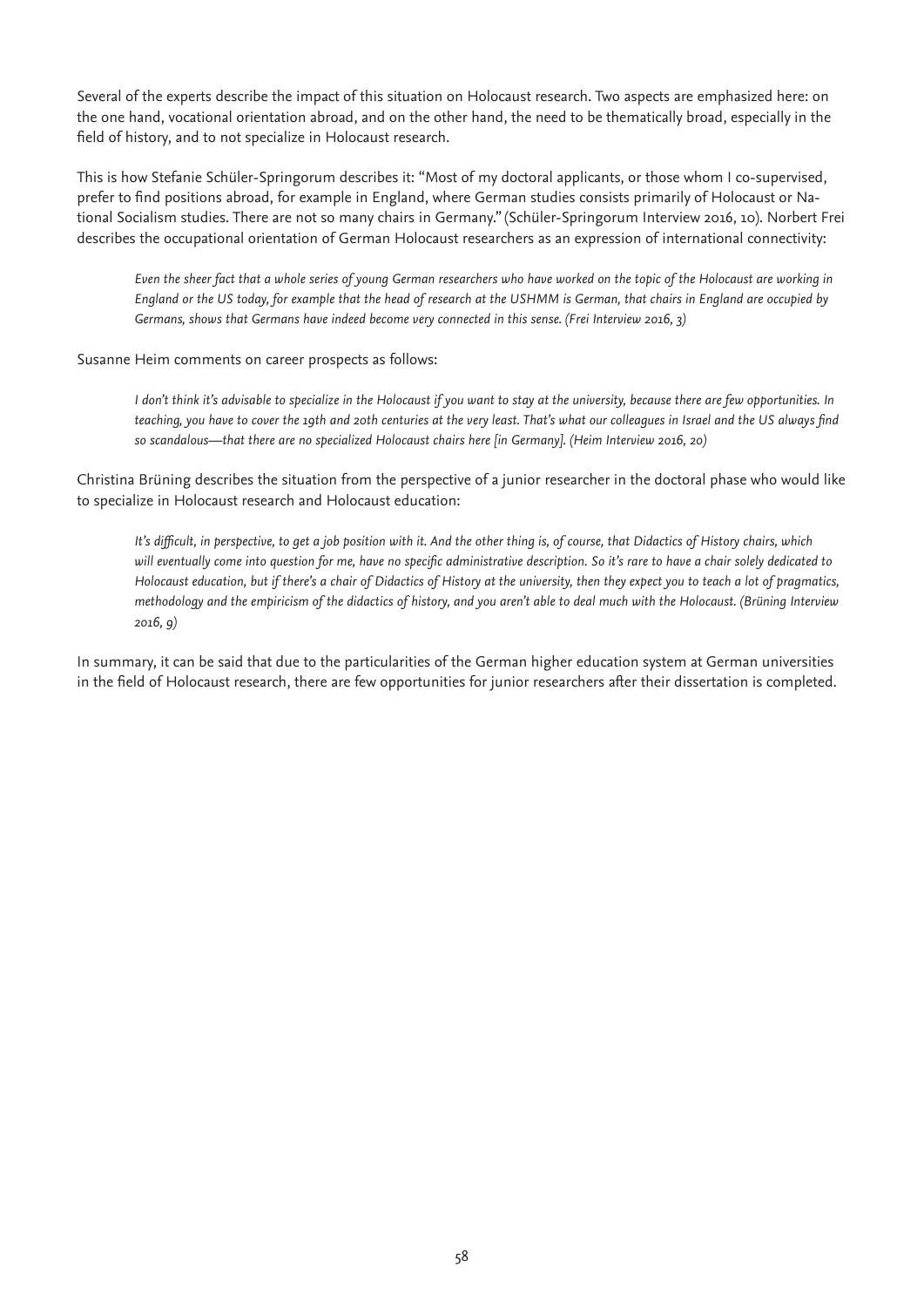# 4.4.2 The Consequences of the Bologna Process

The study structure reform, called the "Bologna Process," with its conversion of the study system to the two-level system of professional bachelor's and master's degrees, the modularization of study content, and the application of the European points and grading system ECTS (cf. European Commission: 2009) had serious consequences for university teaching. The study structure reform was accompanied by a very charged ideological discussion. It has often been regarded as an attack on the Humboldt-based tradition of the German university system and the cultural heritage of academic studies in Germany (cf. Winter 2015). The assumption that the consequences of the structural reform also affect university teaching about the Holocaust was taken up in the expert interviews. Almost all of the interviewees assessed the consequences of the Bologna Process critically. Mostly this criticism was made very explicitly, in a few cases implicitly as well.

#### **a) The Two-Stage Bachelor and Master Studies**

The changeover to the two-stage study system for qualifying Bachelor's and Master's degrees has major consequences for the course of study. After completing the undergraduate bachelor program with a standard six to eight semesters period of study, the students have, with a bachelor's degree, their first career-qualifying university degree. With this they either have the opportunity to start their career earlier or to take up a master program. The master programs are either research or application oriented and last between two and four semesters.

In the interviews, two aspects of this change were particularly criticized. On the one hand, there is an interruption inherent in the two-stage course of study. Many master programs have admission restrictions, so that not every bachelor graduate always finds a master degree course. Either the place of study must be changed or waiting times have to be bridged. Cornelia Siebeck views this interruption very critically and additionally doubts the usefulness of too narrowly defined specializations in the master phase (cf. Siebeck Interview 2016, 10).

The specialization of the master program is addressed in several interviews. In the opinion of several interviewees, the master degree programs, newly created in the course of the Bologna Process, lead to an over-specialization of academic education. Frank Bajohr, for example, formulated it thus:

*There are certainly useful specialized master programs, but I believe that the tendency is for the baby to be thrown out with the bath*  water, and we run the risk of getting into an overspecialization that then sets people up completely unilaterally. The important thing *in studying is not—if you study historical science—to convey historical knowledge in the broader sense, but that historians be qualified at the end of their studies, above all. Namely, to be able to work on very complex topics within a relatively short time. And that would be lost if there is a one-sided specialization at a too early stage. (Bajohr Interview 2016, 14)*

Norbert Frei describes how the study reform led to study programs that are in low demand due to their overspecialization:

There have been exaggerated diversifications after this reform, so now some of these masters that have not been in demand will have *to be withdrawn in the next few years. Because offers have been made there that are, in part—not only in historical science, perhaps there least of all—clearly overspecialized. (Frei Interview 2016, 9)* 

#### Frank Bajohr discusses the repositioning efforts of smaller universities

*... to create specialized master courses, whose staff are unable to offer a subject in its full breadth, but then compensate by specializing. Through this specialization, they throw themselves into an ever increasing field of universities that compete with each other and also have to vie for students. (Bajohr Interview 2016, 13)*

The topic of master programs' specialization has a concrete effect on teaching about the Holocaust. The purpose of setting up "Holocaust Studies" as specialized study program will therefore be discussed later in more detail. In this context, the importance of specialized master programs in the course of the Bologna Process such as "Contemporary History" or "Public History" is also thematized in the context of teaching about the Holocaust.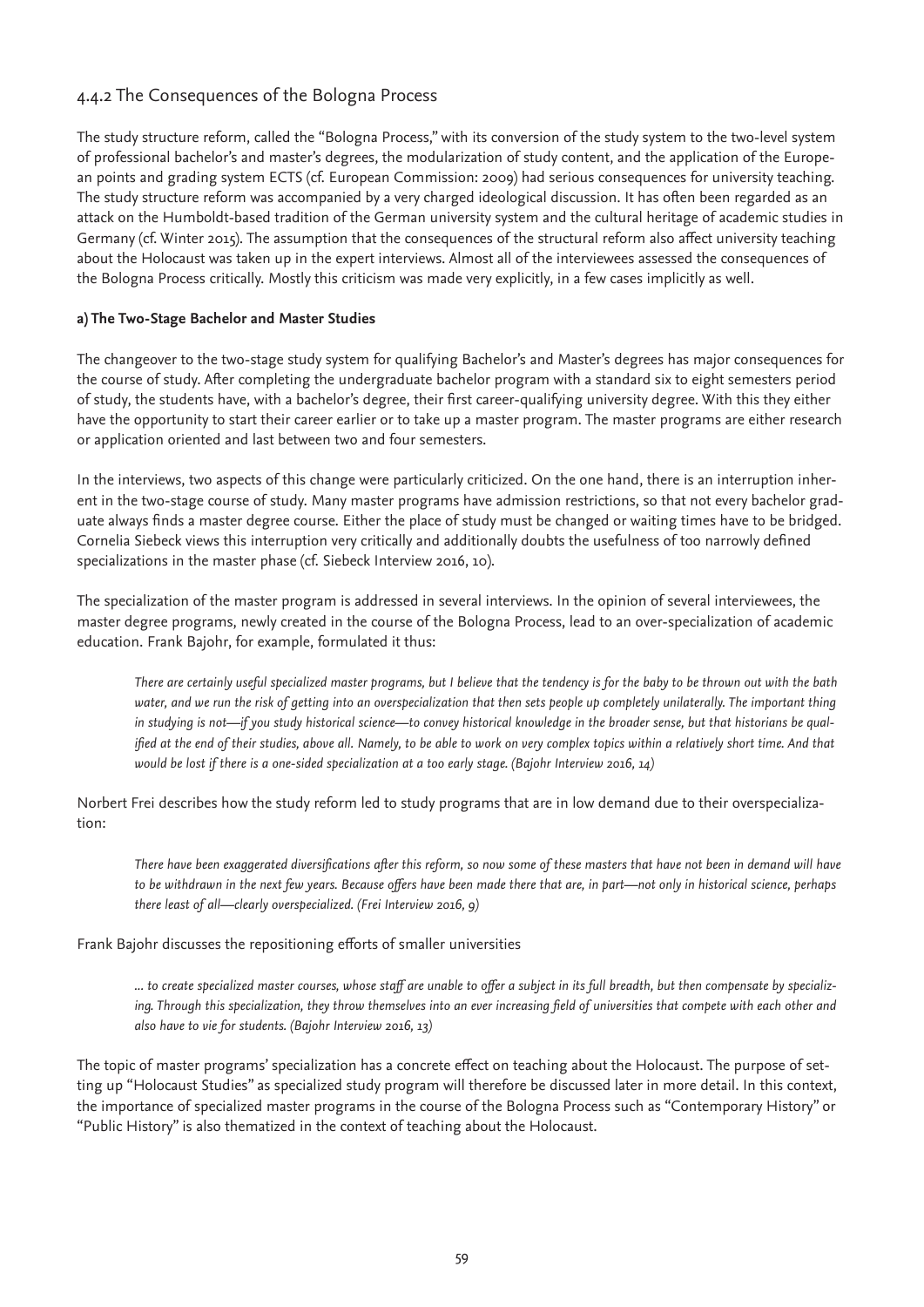Interestingly, the three didactics experts among the interviewees especially pointed out positive changes in the twostage study system. Christina Brüning emphasizes the positive aspects of a Master of Education. She points to the high drop-out rates in state examination teacher training and explains that many of the students started teaching after school without knowing if they really wanted to become teachers—and then had no other option but to complete the state exam.

*Now, with the bachelor's degree option, there's actually the opportunity to say, "I'll do that for six semesters now, then I'll have a regular bachelor's degree and the opportunity to take a master's degree in modern history, a masters degree in political science [... ] or if I realize now what my vocation is, I want to become a teacher, then I'll take a Master of Education." (Brüning Interview 2016, 21)* 

Martin Lücke also welcomes the fact that students study in groups, get to know each other, stay in touch and often work together in groups (cf. Lücke Interview 2016, 22). Sascha Feuchert, who trains future German teachers, emphasizes that the changed study conditions are accompanied by a reduction of complexity, but that the change can also be described in positive terms: "There are other forms of talents and interests that are in the foreground today" (Interview Feuchert 2016, 19).

### **b) Modularization of Teaching**

Modularization is generally referred to as the second major change of study in the course of the Bologna Process. While studying prior to the Bologna Process consisted mainly—within the framework of the requirements of the degree programs—of relatively freely selectable individual lectures, seminars, and exercises, it is now divided into timed and thematically cohesive teaching and learning units or so-called modules. A module consists of several courses and must be completed with an examination. These course-related examinations replace the former final exam at the end of study. Practically, the modularization led to a formalization of study with a higher burden of examinations on the students (cf. Winter 2015).

For the present study, modularization is relevant in two ways. Firstly, we were only able to survey the courses that contained at least one of the specified search terms in the title. In some cases, only the much more general module titles were listed in the online module directories. Secondly, we have assumed that the modularization of study implies a formalization of teaching that has, for example, implications for teaching staffs' choices of subject matter. This hypothesis is only partially confirmed by the statements in the interviews. Many of the interviewees are chair holders who report that they are very free to choose their teaching topics. Only Susanne Heim, who teaches as an associate professor at the Otto Suhr Institute of Political Science at Freie Universität Berlin, reports that topics about the Holocaust that she proposed were not accepted:

*II often have the problem that if I offer a course about the Holocaust, it doesn't fit into the Institute's grid. The sub-discipline "Historical Foundations of Politics" has been phased out. But I can't fit my seminar into governance categories. Thus these topics do not fit into the categories by which study is accordingly organized there. (Heim Interview 2016, 12)* 

Christina Brüning was an academic assistant at Pädagogische Hochschule Freiburg at the time of the interview and has the highest teaching load of the interviewees. She describes her attempts to divide up the ten courses per semester (18 semester hours, plus internship supervision) that she has to lead. In addition to basic compulsory courses such as "Introduction to Historical-Political Learning" or "Introduction to Early Historical Learning in Primary School," she repeatedly offers some courses, but also develops two to three new courses each semester (cf. Brüning Interview 2016, 15).

Here it becomes clear that it is especially mid-level university faculty who, on the one hand, cover a large part of the teaching, and on other hand, are less free to choose teaching content. However, further restriction of freedom of choice in teaching through the modularization of studies was not addressed in the interviews.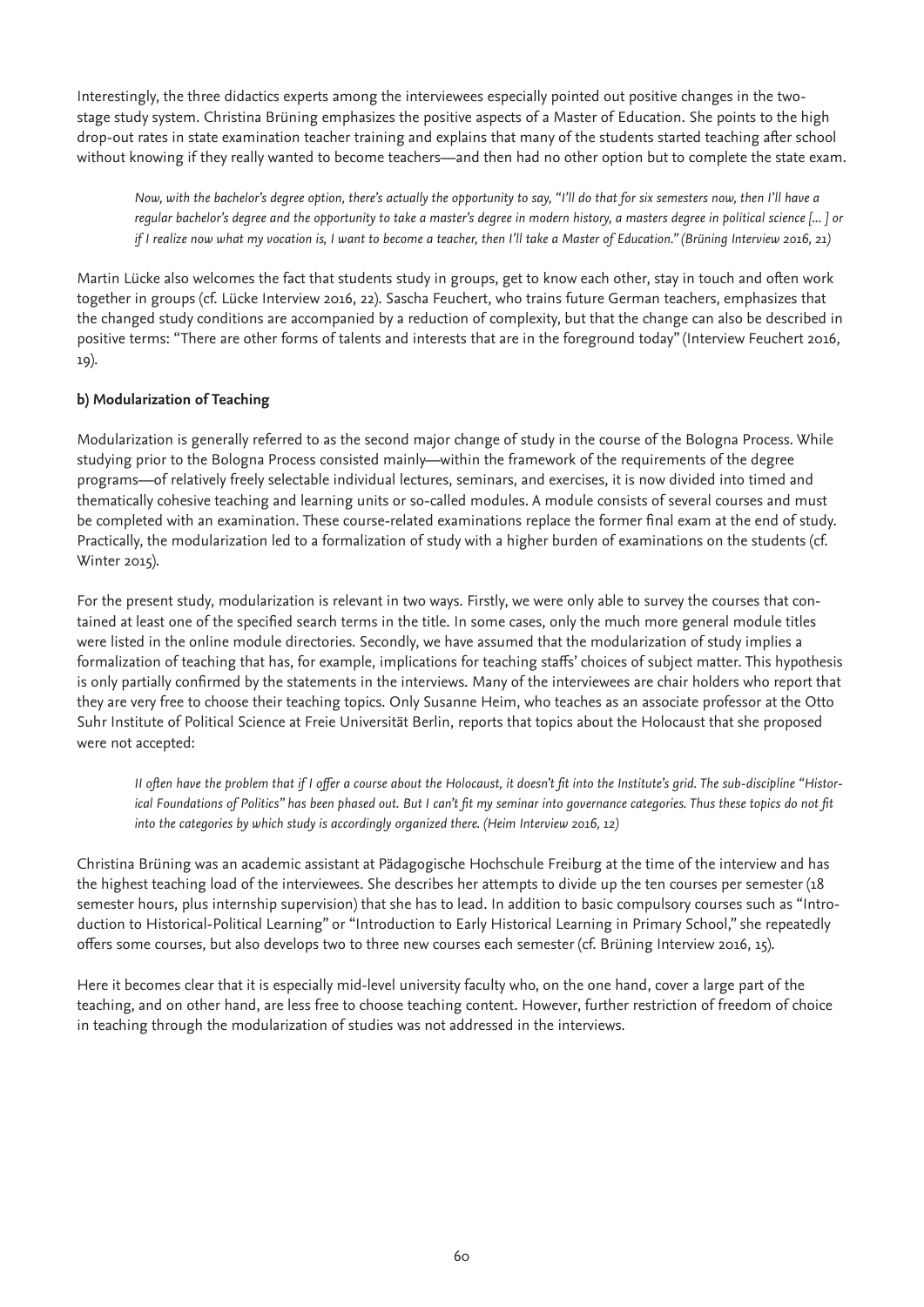It was rather criticized in some interviews that the changes via the framework of the Bologna Process have not generally led to the desired goals. For example, Susanne Rohr criticizes that modularization stands in the way of the goal of internationalization::

*Especially for us, specialists in American and English studies, it's important that our students go abroad. That was previously a matter of course. This is almost impossible now because the module structure and credit point structure are no longer internationally compatible. A better mobility between the various countries and universities, none of it has happened, the opposite is the case. And apart from that, from the bottom to the top levels, modules make it more difficult to teach. They are completely artificial constructs. (Rohr Interview 2016, 27)*

#### **c) Change in Average Age**

Another change noted in several interviews is that students are younger now than previously. In addition to the smaller number of long-term students due to the study structure reform, this is also certainly related to the discontinuation of compulsory military service as of 2011 and the 2000s reduction of the length of time of schooling from 13 to 12 years in almost all federal states. The lower average age of the students combined with a more school-like character of the studies connects to an overall perception of reduced curriculum complexity and more conformist students.

Nicolas Berg describes his observations as follows:

*They are quite young, I realize that too. But they are also a bit more school-like in their expectations. I had the feeling that if I had not methodically circumvented it, my seminar would have become more like attending school. The people were—with a few exceptions very good overall, passive and rather receptive. (Berg Interview 2016, 13)*

#### **d) Regimentation, Efficiency, Pragmatism**

A central consequence of the study structure reform is a more school-based approach to study. This topic has been taken up in numerous interviews. It has been reported how the school-based approach to study leads to students having to attend more compulsory courses and how they have less capacity for attending courses on topics they chose out of interest. Many of the interviewees observe increasing pragmatism amongst students in this regard.

"Something that is very unusual after Bologna is that students volunteer to attend seminars," says Sascha Feuchert (Feuchert Interview 2016, 19). Christina Brüning explains:

*With the system becoming more and more school-based, I have the feeling that students are more and more following the compulsory courses and that they feel that society, the university, and maybe their parents too are putting more pressure on them than we had earlier. This subjective perception then leads them to look for where they can get these ECTS points together and then study those things. So anything that is not a compulsory module is harder to get through with the students. This is, however not a problem specific to education about the Holocaust. (Brüning, Interview 2016, 21)* 

Susanne Heim was also able to observe a changed economy of time among the students:

*I have the impression that students pay close attention to the fact that can they get through the studies quickly, and pragmatically choose their seminars and homework topics. That doesn't mean that they treat everything superficially, but you can tell that they spend a certain amount of time doing it and they don't have more time in their schedule. (Heim Interview 2016, 24)*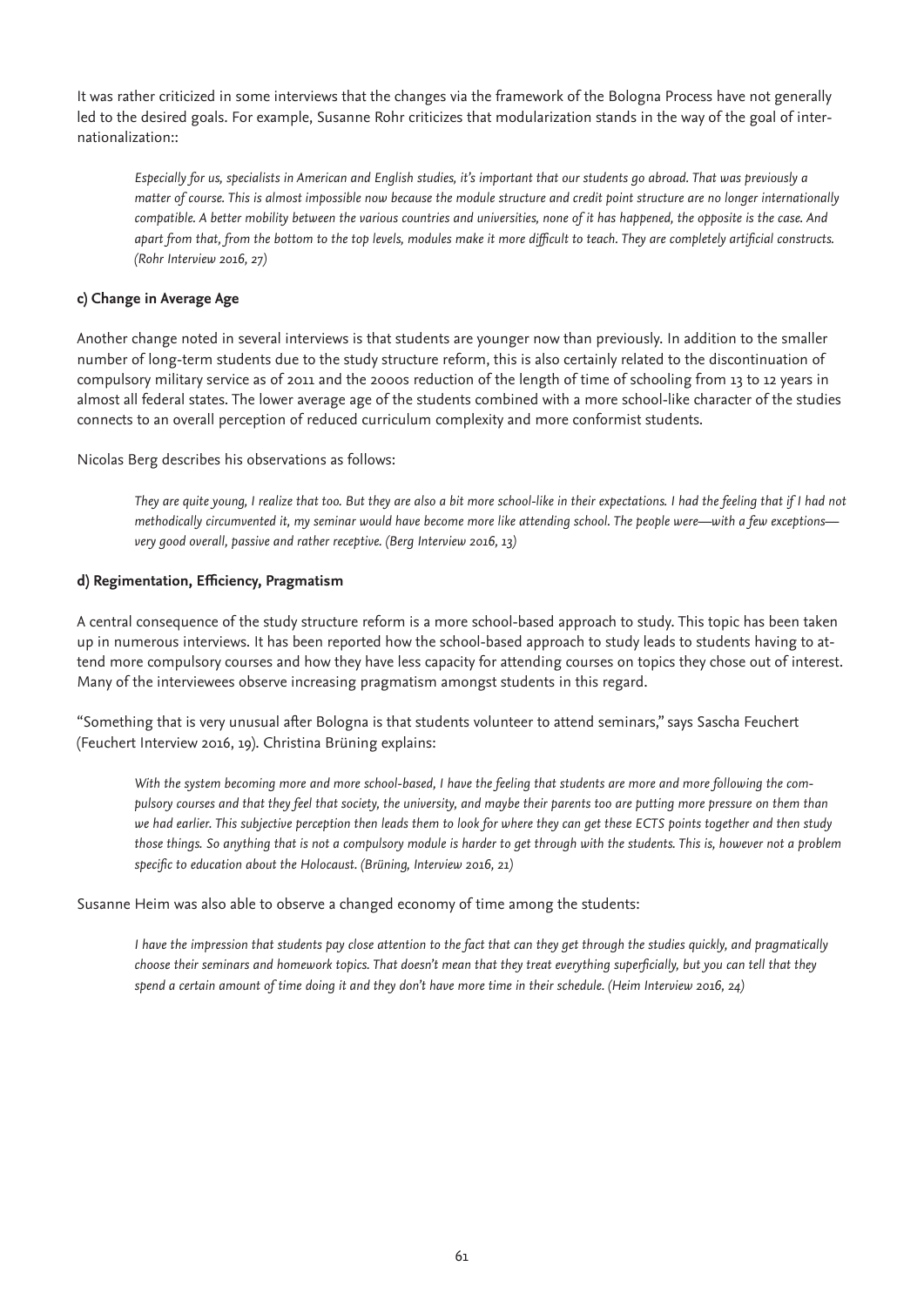Martin Lücke describes the change as follows:

It has essentially changed in that students actually treat their study as a workload concept and also outwardly describe and convey it *thus. That is, they say very clearly if what they are doing is too much or if it's not too much, and they have greater expectations from us lecturers regarding our timely evaluation of their performance. Unfortunately, they're always satisfied when their performance is registered with the campus management, and are then very rarely interested in the content of assignments if you don't make the discussions obligatory. Thematically, it has actually changed that the bachelor, at least in terms of methods, has become more schoolbased. (Lücke Interview 2016, 22)*

For Cornelia Siebeck, it's not only "the pace of the tasks they have to accomplish, almost all of which are also included in the final grades" which is responsible for the increased pressure that the students are under, but also the fact "that many more students have to work in addition to their studies to ensure their means of subsistence" (Siebeck Interview 2016, 10).

These aspects are not limited to teaching about the Holocaust. Nevertheless, it is certainly to be noted that the topic of the Holocaust and its impact, at least in non-historical subjects, is only occasionally taught in the compulsory modules that pragmatic students seem to limit themselves to. The reduction of free electives and the increase in economic and time pressure can therefore have an effect on how courses on the Holocaust are perceived.

# **4.4.3 Third-Party Funding and University Support**

For decades, third-party funding has become increasingly important for funding universities in Germany. Third-party funding refers to all funds which universities, in addition to their basic resources, have to attract from public or private donors to promote research and teaching. The third-party funds are awarded by state institutions such as the German Federal Ministry of Education and Research (BMBF), individual German states, and the European Union, but also by business enterprises, private foundations, and individuals. According to the German Federal Statistical Office, third-party income made up 16.5 percent of total university expenditures in 2013 and therefore represented an important financial factor (cf. German Federal Statistical Office 2016, 42). Due to the constant shortage of basic university resources, there is not only increased pressure to raise funds from third parties, but also increased competition for funding (cf. Wissenschaftsrat 2013, 55 ff.).

Based on the assumption that research and teaching on the Holocaust is also subject to these conditions, we asked the experts about their experiences with the acquisition of third-party funds and an evaluation of the funding practice. This resulted in three central topics: the funding of research and teaching on the Holocaust in Germany through (a) public funds, (b) private donations, and (c) the funding conditions for junior researchers in the doctoral and postdoctoral phase.

### **a) Public Funding**

Institutions for Holocaust research and teaching, as well as individual research projects on the topic, receive third-party funding from the ministries responsible for education at state and federal level (the German Federal Ministry of Education and Research, BMBF), the German Research Foundation (DFG), or the European Union. There are numerous various financing concepts. In the following, some financing examples relevant to teaching and research on the Holocaust are presented.

The Center for Holocaust Studies in Munich is funded by German federal and state government resources. This form of financing was preceded by a political debate, as a result of which the funds for the center were first applied for at the German Federal Ministry of Education and Research (BMBF) by the Institute for Contemporary History. After a three-anda-half-year BMBF-funded preliminary phase, a joint funding application for the Center for 2017 from state and federal funds was made at the Joint Science Conference of the Federal Government and the Länder (GWK), which has meanwhile been approved. According to Frank Bajohr, half the costs will, analogous to the Leibniz Institutes, be borne by the German federal government, 35 percent by the state of Bavaria, and 15 percent by the other German federal states (cf. Bajohr Interview 2016, 2). The founding of the center is therefore the result of a political decision-making process, which is reflected by public funding from the federal and state governments.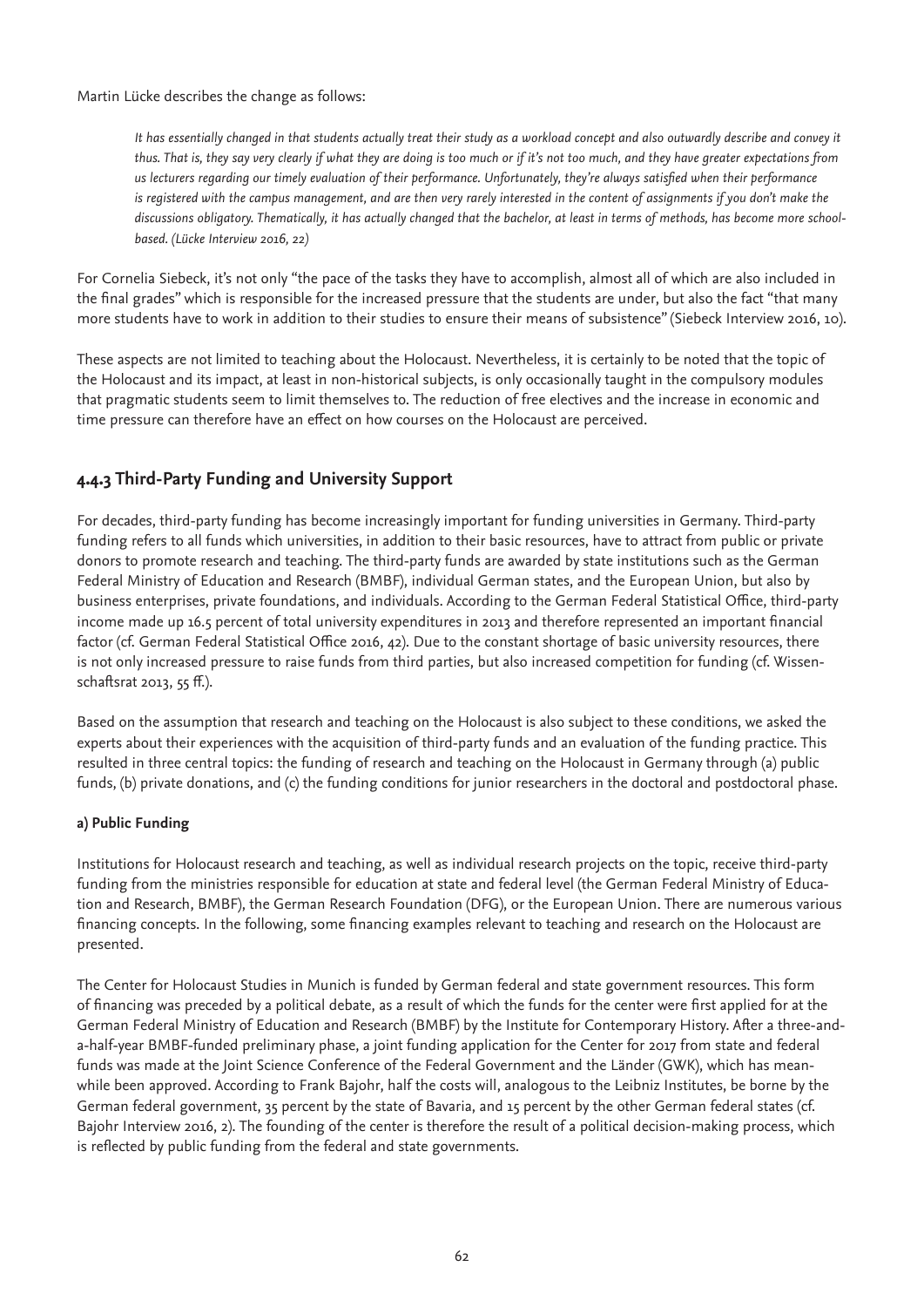In a number of cases, the goal of third-party funding is the creation of structures. Sascha Feuchert describes the significance of third-party financing for the construction of the Research Unit for the Study of Holocaust Literature in Giessen thus:

*We've just been given a special budget by the Hessen State Ministry for Higher Education, Research and the Arts for the next five years. That's about one million euros. Above all, employee positions have been created. In return, the university intends to set up a full professorship here with a focus on Holocaust literature, because that doesn't exist here at the moment. I'm just an honorary professor, but here in Giessen I'm employed as an academic advisor with that focus, and that will now become a full professorship.77 So that's a significant developmental step that has now taken place. This is very important, as we are an institution that is partially financed in the long-term by third-party sources: more than one-third of the basic salary is paid by a foundation, namely the Ernst Ludwig Chambré Foundation in Lich. So this is actually a classic public-private partnership that has been realized here. (Feuchert Interview 2016, 2)*

Another example is the "Visualizations: Representations of the Shoah in a Comparative Perspective" graduate school at Universität Hamburg. "The graduate school started on January 1st, 2015 and ends on December 31st, 2017," reports Susanne Rohr. "We are currently funded by the Landesforschungsförderung ("State Funding for Research") in Hamburg. We have an initial funding for three years." (Rohr Interview 2016, 1). Due to a lack of follow-up financing, the graduate school cannot be continued in 2018. This example illustrates the importance and risks of third-party funding: infrastructure can be created with the aid of third-party funds, but their sustainability is bound to the continued funding by these third-parties.

Since 1968, the German Research Foundation (DFG) has funded so-called Special Areas of Research (SFB) from federal and state funds. The SFBs are research institutions in which academics work together across disciplines, and which can be funded by the DFG for up to twelve years. Thus far there had been no SFB that had the history or aftermath of National Socialism and the Holocaust as its topic. In 1997-2008, the SFB 434 "Remembrance Cultures" was supported at Justus Liebig University, where, among other topics, the culture of the remembrance of National Socialism also played a role albeit a minor one.78

Since 2005, the DFG has been funding the extensive academic publishing project "The Persecution and Murder of the European Jews by Nazi Germany, 1933–1945" as well as the translation of the individual volumes into English. The coordinator of the project, Susanne Heim, reports that it was a deliberate decision to apply to the DFG for funding for the project:

*The idea was also that the Germans are obligated to bring out such a publication. It could be seen as scandalous that if you look at the fact that for decades there has been a huge documentation about displaced Germans, but not about the persecution of the Jews. In that sense, the idea that it should be financed with German funds was not based on the idea that Germans could do it better, but because it was overdue. (Heim Interview 2016, 8)*

Overall, she regards the relationship to the DFG as constructive and the reactions of the reviewers as "positively encouraging" and "supportive" (ibid.). Because the project is very extensive, it is examined by the DFG's main committee, which consists of reviewers from different disciplines, for whom the application must accordingly be formulated in a generally understandable way. In this context, Susanne Heim says "that there is a lot of competition, especially in the field of humanities, and that the reviewers have to decide: if they spend so much money for this publication, then they can't sponsor other projects "(Ibid., 9).

The European Holocaust Research Infrastructure (EHRI) project is another important publicly funded project, and is supported by the European Commission as part of the Horizon 2020 EU Research and Innovation Programme. The core of the project is to make data about archival material on the Holocaust from institutions in and outside of Europe accessible online in the EHRI portal. The first phase of the EHRI project ran from 2010 to 2015. The continuation project, which was requested by 23 research institutes from 17 European countries and Israel, has received a grant of almost 8 million euros and will run until 2019. In Germany, the Center for Holocaust Studies at the Institute for Contemporary History, the German Federal Archives, and the International Tracing Service (ITS) are involved in the project. In the first phase of

<sup>77</sup> Note: Sascha Feuchert started the professorship described in the interview on 01.06.2017, www.uni-giessen.de/fbz/zmi/das-zmi/angehoerige/mitarbeiter-zmi/feuchert-sascha, May 30, 2018.

<sup>78</sup> Cf. www1.uni-Gießen.de/erinnerungskulturen/home/sfb-konzept.html, May 30, 2018.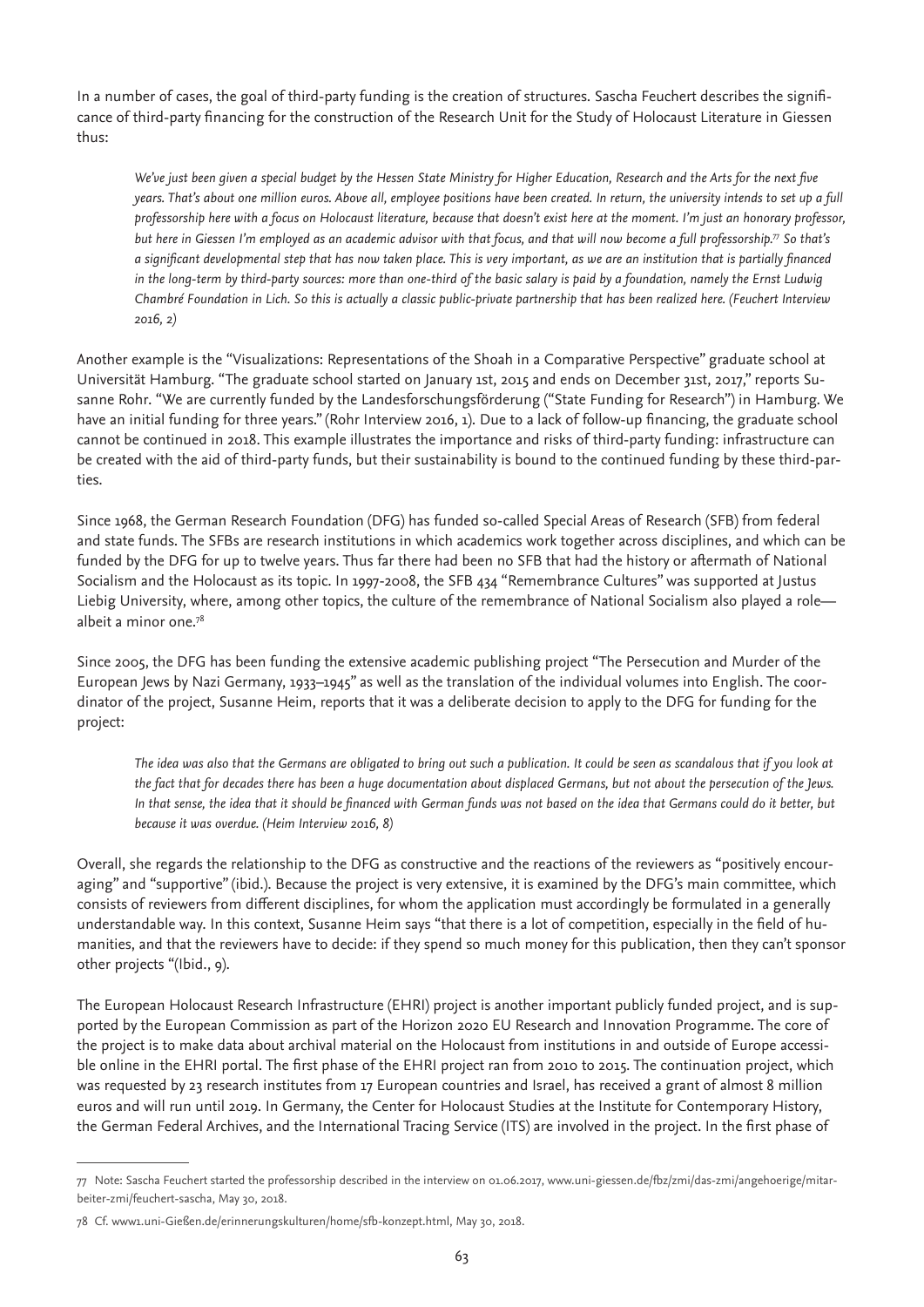the project, Georg-August-Universität Göttingen and the Foundation Memorial to the Murdered Jews of Europe were the German partner institutions.79 The EHRI is of great importance for international Holocaust research, as it centrally registers archival holdings throughout the world and makes it easier for researchers to access them. In addition, within the EHRI project, cooperative work and networking by numerous international participants and junior researchers in the doctoral phase will take place in the field (see Chapter 4.2.7).

In summary, it can be stated that the interviewees do not assess the chances of funding Holocaust research projects through state subsidies as being any different than other research topics. The historical-political relevance of the topic is perceived as conducive in this context.

### **b) Private Funding**

Several of the aforementioned institutions for research and teaching on the Holocaust are funded by private donations. This form of research funding is not very common in the humanities in Germany. It is therefore particularly worth mentioning that the long-standing visiting professorships at the Fritz Bauer Institute in Frankfurt am Main as well as the Jena Center 20th Century History are financed by private donors.

Nicolas Berg describes the funding of the Frankfurt visiting professorship as a transition to a permanent chair as follows:

*In fact, I've been teaching here this semester by means of a private endowment of Frankfurt residents, who felt that the fact that there is no Holocaust professorship in Germany was something that needed to be corrected. And they said that the Fritz Bauer Institute is the right place to start something like this for a five-year period. I'm talking about the support of Michael Hauck and Oliver Puhl, entrepreneurs who made it a matter of honor to make this possible for Frankfurt. If the professorship can be set up within this five-year period, their request will have been realized. (Berg Interview 2016, 2)* 

Norbert Frei summarizes the importance of private funding for his institution as follows:

*The Jena Center 20th Century History is an institution at the Historical Institute, but is not a directly organizational part of the Institute. It's an institution that's been made possible above all by the fact that—for that time, 2005, still quite unusual in the humanities—a private donor was found who pledged to make the funds initially available for this center for five years. This year we're celebrating our 10th anniversary, and thankfully he's still with us. (Frei Interview 2016, 1)* 

Frei emphasizes that in contrast to funding from public sources, private funding provides great flexibility and doesn't require the need to write new applications for funding every two years. (cf. ibid., 12).

The M.A. program "Holocaust Communication and Tolerance" is only partially financed by students' tuition fees. However, since this is not a typical private tuition but set rather at the relatively low rate of 720 euros per semester plus administrative fees (cf. Touro College, 2016), according to Peter Klein, the program operates at a loss—from the point of view of educational profitability. The American Touro College guaranteed funding because it wanted the program to be part of Touro College (cf. Klein Interview 2016, 1). In fact, it can be said that the founder of Touro College, Bernard Lander, ensures the financial existence of the only M.A. program on the topic of the Holocaust in Germany.

#### **c) Funding Conditions for Junior Researchers in the Doctoral Phase**

The funding of the doctoral phase in humanities and social sciences in Germany is fundamentally precarious. The classical academic career development, in which doctoral candidates are employed as academics during their qualification time at a university, is no longer a standard. Firstly, there are many more doctoral candidates than corresponding qualification positions, and secondly, the existing positions are limited in part to short periods of time and employed doctoral candidates have little time, in addition to their teaching duties and activities in their jobs and committees, to devote to their doctoral theses (cf. GEW, 2010). In addition to the academic staff employed at universities, there are therefore numerous junior researchers in the doctoral phase who do their doctorate independently and take care of the funding themselves. Since humanities and social science doctorates are rarely funded by business enterprises, many doctorates in this area are supported by scholarships from party-affiliated, trade union, or church foundations. It can be assumed that this is also the case for doctorates in the field of Holocaust research.

<sup>79</sup> Cf. www.ehri-project.eu/ehri-partners, May 30, 2018.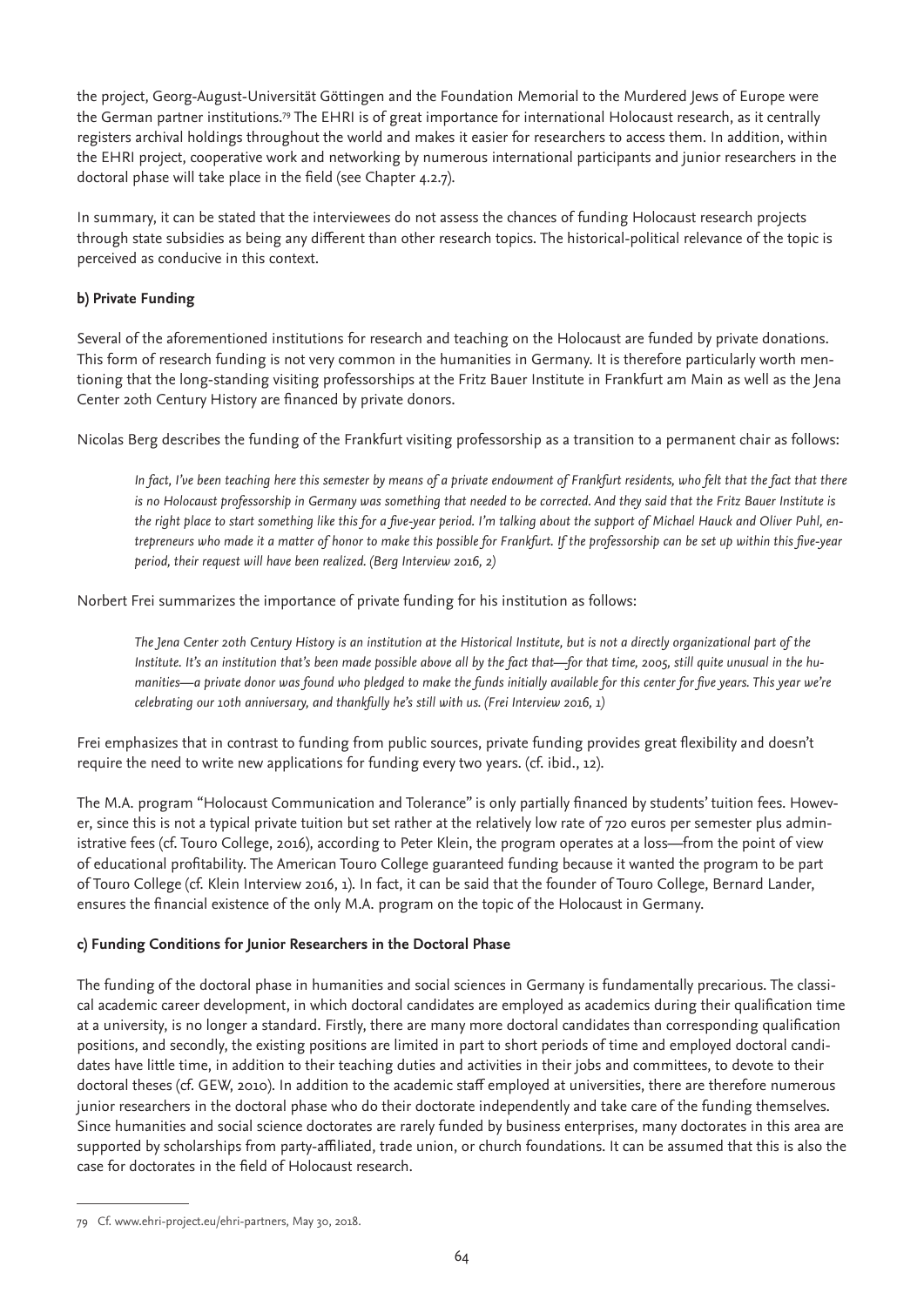In this context, Norbert Frei questions the development that funding institutions' policies influence the content of the doctoral programs they sponsor:

*I see this as especially critical in funding doctorates, for example through political party foundations, that with the specialized professionalization that has taken place on this academic administration level, these people are of the opinion that they also have to get involved with the contents of the doctorates they sponsor. This is an intrusion into the freedom of research and teaching. If a grant is bestowed, then the responsibility lies with the supervising university teachers and with the candidate. (Frei Interview 2016, 1)*

Christina Brüning points out that due to the few funding opportunities—in relation to the relatively high demand, especially in the field of Holocaust—competition for funding is high:

*It's indeed the case that there is simply a surplus of students pursuing the topic of the Holocaust, and it's very difficult to get funding for it. So I've seen that there's often a requirement among Jewish foundations that Holocaust topics not be explicitly promoted, and that where the topic is specifically the Shoah or the Holocaust, the number of applicants is very large. (Brüning Interview 2016, 9)*

There are only a few interdisciplinary graduate schools in Germany. Junior researchers who are doing their doctorate in the field of Holocaust research can attend graduate schools in Jena and Hamburg or try to locate their project at the Selma Stern Center for Jewish Studies Berlin-Brandenburg. In order to improve this situation, the Center for Holocaust Studies in Munich plans to announce doctoral scholarships in the field of Holocaust research starting in 2017, for which interested people from other German federal states can also apply (cf. Bajohr Interview 2016, 3).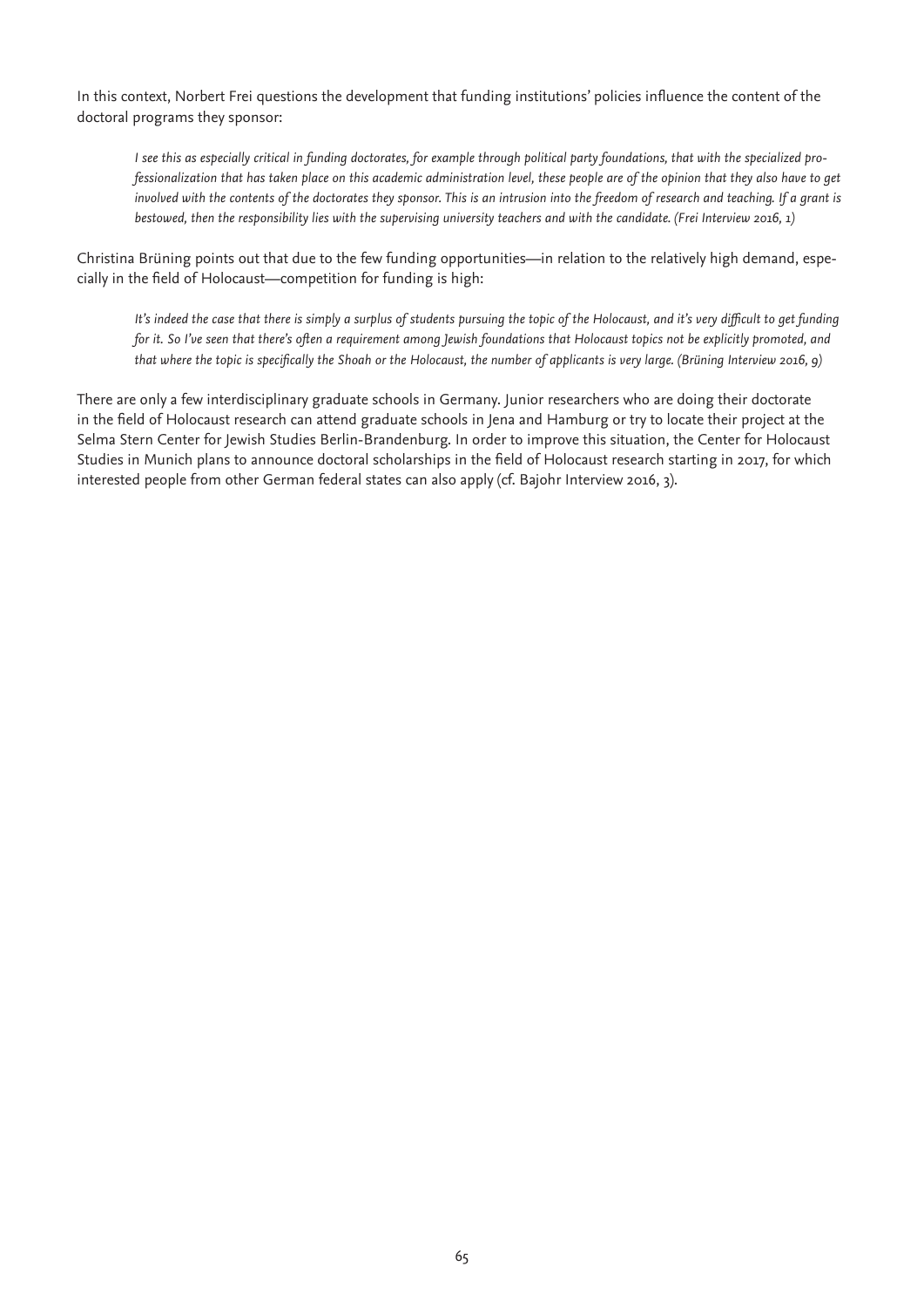# 4.4.4 Specialization I: M.A. Study Program "Holocaust Studies"

Unlike the examples of the US and Israel, teaching about the Holocaust in Germany has a lesser degree of institutional incorporation (cf. Lower 2012, 51). Thus in Germany, with the exception of the M.A. program at Touro College in Berlin, there is no field of study in the area of Holocaust studies.

Just as the differentiation of M.A. study programs in line with the Bologna Process is cited by the interviewees as being generally problematic, so too is the demand for a specialized "Holocaust Studies" study program mostly viewed with skepticism and criticism. Historians especially see the thematic narrowing of Holocaust studies and the resulting risk of the topic becoming isolated in research and teaching as being problematic.

The following statement by Andrea Löw may be paradigmatic for the skepticism expressed by several others.

*I'm rather skeptical about an isolated "Holocaust Studies" study program. I believe that this can only work with a sensible embedding. [...] We can't talk about the Holocaust without telling a general history of the Second World War, of the history of the occupation, and of National Socialism. (Löw Interview, 2016, 10)* 

The dominant position is that there is a need to embed teaching about the Holocaust into the overall history of National Socialism and the Second World War and, more generally, into 19th and 20th century German and European history. Concerning a specialized course of studies on the Holocaust, the fear was often expressed, also in regard to American Holocaust Studies, that such a narrowing of content would lead to students' over-specialization. Frank Bajohr formulates it thus:

*For historians, I don't believe it's wrong to have a broader context of knowledge and approach, and then to specialize in the Holocaust within the framework of a doctoral degree, rather than being narrowly focused on it through a specialized master and actually have no idea of its historical context. (Bajohr Interview 2016, 13)* 

"There are colleagues," criticizes Stefanie Schüler-Springorum, "who really work mainly with the periods 1933-1945 or 1941-1945. And I believe that something is lost if you don't have a broader context in mind. It's less about knowledge than about a sense of history" (Schüler-Springorum Interview 2016, 9).

The M.A. study course "Holocaust Communication and Tolerance" at Touro College is, despite this skepticism, widely appreciated. In several interviews it is noted that the necessary historical contextualization of the topic is performed there, and this is mostly attributed to the presence of Peter Klein. Concerning the meaning of Holocaust-specialized M.A. study programs, the question arises as to their orientation: Is their primary goal research-oriented, in order to prepare students for a doctorate and a further academic career, or is it to qualify its students for employment at memorial sites, museums and other places for the institutionalized culture of remembrance of the Holocaust?

The M.A. degree program at Touro College can be described as a hybrid. Peter Klein points out that the students attending the "Holocaust Communication and Tolerance" study program come with very specific interests, for which Touro College is currently the only starting point in Germany: "This differing specific interest is actually defined by the fact that these people want to deal with this and only this topic later on in their professional lives, whether as influencers, academics, educators, or as media representatives "(Klein Interview 2016, 11). Klein emphasizes that the M.A. study program at Touro College has a clear practical focus, as it simultaneously meets American expectations for a Jewish Studies and Holocaust Studies degree program as well as German requirements for universities of applied sciences (cf. ibid., 2).

This combined objective is also reflected in other specialized historical M.A. programs, such as the "Public History" degree program at Freie Universität Berlin and the "Interdisciplinary Anti-Semitism Research" M.A. program at the Research Center on Anti-Semitism at Technische Universität Berlin. Stefanie Schüler-Springorum emphasizes that she has, with regard to the orientation, endeavored "to make the course of study as practical as possible. Although it's called a research-oriented study program, it's nevertheless designed in such a way that opportunities for a broad occupational field are opened up to graduates through internships at memorial sites, museums and NGOs. Especially in light of the problematic nature of this specialization" (Schüler-Springorum, Interview 2016, 4). And Martin Lücke also discusses the advantages for the career prospects of graduates through the specialized "Public History" master program. He describes how the combination of historical expertise and experience in the conveyance work of Public History graduates makes for a particularly high demand for them in the labor market. In the meantime, they are working in positions previously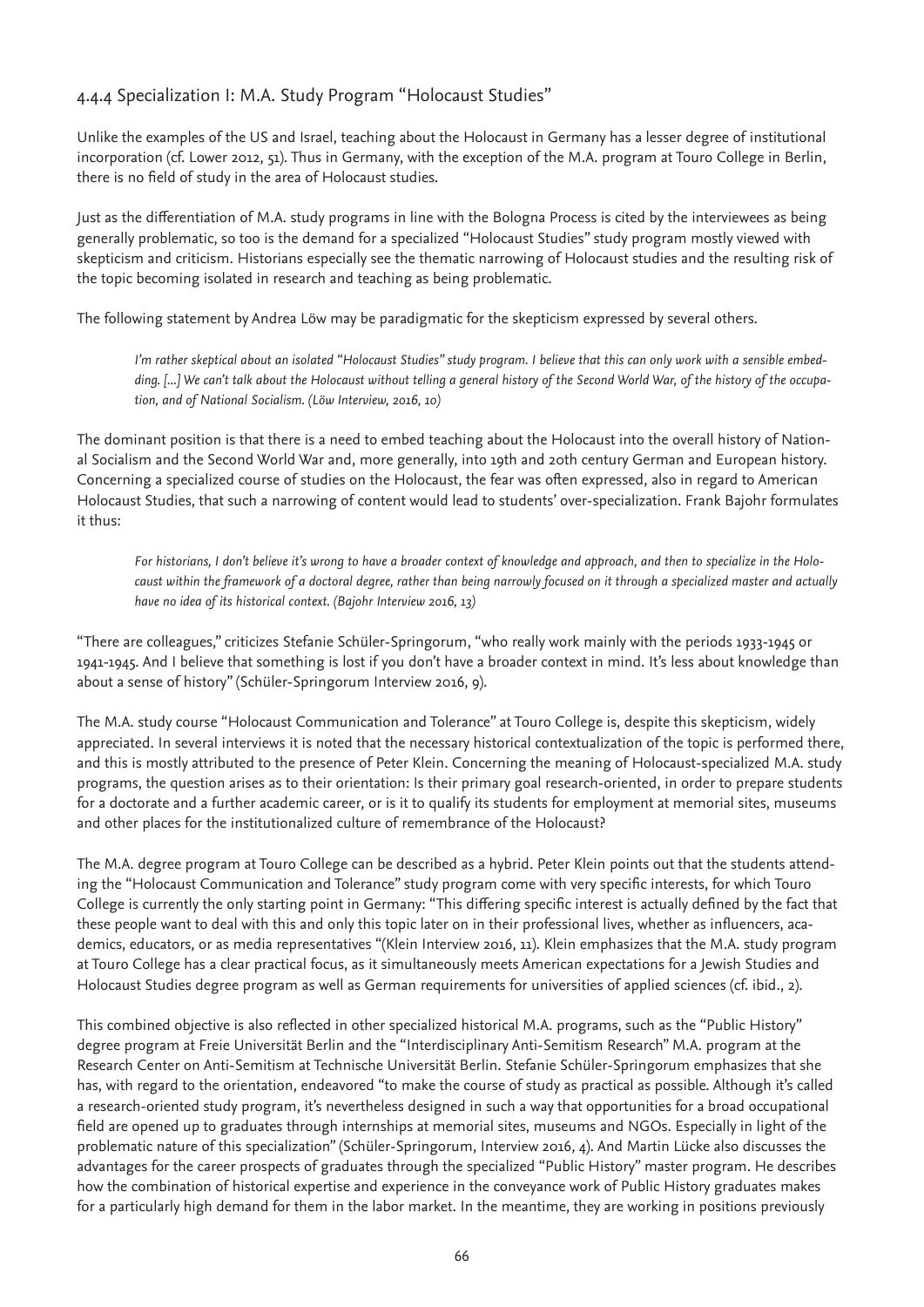occupied only by post-doctoral historians, for example as trainees at the German Historical Museum in Berlin (cf. Lücke Interview 2016, 20).

In addition, with regard to the need for M.A. programs specializing in the Holocaust, it's important to note the long-term demand for people working in the occupational field of the institutionalized culture of remembrance, such as museums, memorials, and foundations.

The M.A. program "Holocaust Communication and Tolerance" has engaged 39 persons altogether since its inception in 2006, 25 of whom have completed the M.A. Touro College has surveyed that 90 percent of its graduates have found employment in their profession or have opted for a postgraduate academic qualification (doctorate). The low number of students is explained by the concept of the program and the fact that it is a fee-based course of studies. Nevertheless, these findings can also be interpreted in such a way that there doesn't seem to be a great need for further programs of this kind in Germany—especially since the graduates, who have an interest in the Holocaust, share a profile and professional field with graduates of the "Public History" and "Contemporary History" degree programs.

For the majority of students in Germany, the questions to what extent and in what ways the topics of National Socialism and the Holocaust are integrated into the regular history studies are more relevant.

### 4.4.5 The Holocaust as an Aspect of Contemporary, Modern, and Recent History

Nearly all historians interviewed are of the opinion that the Holocaust should, for logical reasons, be taught as part of 19th and 20th century European history studies. Frank Bajohr, for example, argues—beyond a separate study program for a thematic institutionalization of the subject at universities. Rather, the topic of the Holocaust should be thematically incorporated into existing master programs (cf. Bajohr Interview 2016, 13).

As part of the empirical evaluation of the courses in this study, general overview contemporary history courses were only surveyed if one of the specified search terms appeared in the course title or description, and if the description indicated that the focus of the course content was on the Holocaust or National Socialism (see Chapter 3.1.2). It can therefore be assumed that there have been other overview courses with more general titles, in which the Holocaust was at least one topic among others. This raises the question of the extent to which this takes place and the quality of the presentation of these overviews.

Accordingly, we asked the interviewed experts how they embed the topic of the Holocaust in their lectures. This is how Wolfgang Benz explains it:

*I myself have always, in my teaching, devoted my main lecture to general contemporary history. But that could also mean that I offered a lecture on "Genocides in the 20th century," in which the Holocaust, of course, came to the forefront. I have taught many courses on National Socialism as overview courses—once as a three-part course over three semesters—in which the persecution of the Jews up to the Holocaust naturally occupied a lot of space. (Benz Interview 2016, 2)* 

Norbert Frei tells how teaching the history of National Socialism and the Holocaust at his chair of Modern and Contemporary History in Jena is an epochal focal point alongside those of the Weimar period, the two German states and the recent past. He emphasizes the importance of thematizing a European perspective as well as economic, social and cultural-historical aspects: "Contemporary legal history plays an important role for us, but media history as well. In fact, the topic of the Holocaust is one of many, but it also appears in courses that are not Holocaust seminars" (Frei Interview 2016, 8).

Susanne Heim finds it problematic that while there are outstanding teaching figures, such as Norbert Frei or Ulrich Herbert<sup>80</sup>, who know how to embed the topic of the Holocaust in general contemporary history seminars, these are exceptions rather than the rule (cf. Heim Interview 2016, 21). It can't therefore be assumed that the topic in the average historical overview course will be treated in such a way that sufficient basic knowledge is conveyed. Andrea Löw summarizes the arising problem: "You can very well attend a teacher training course or master's program for modern history at a German

<sup>80</sup> Prof. Dr. Ulrich Herbert occupies the chair of Modern and Recent History at the University of Freiburg. Cf. http://herbert.geschichte.uni-freiburg.de/ herbert, 01.06.2016.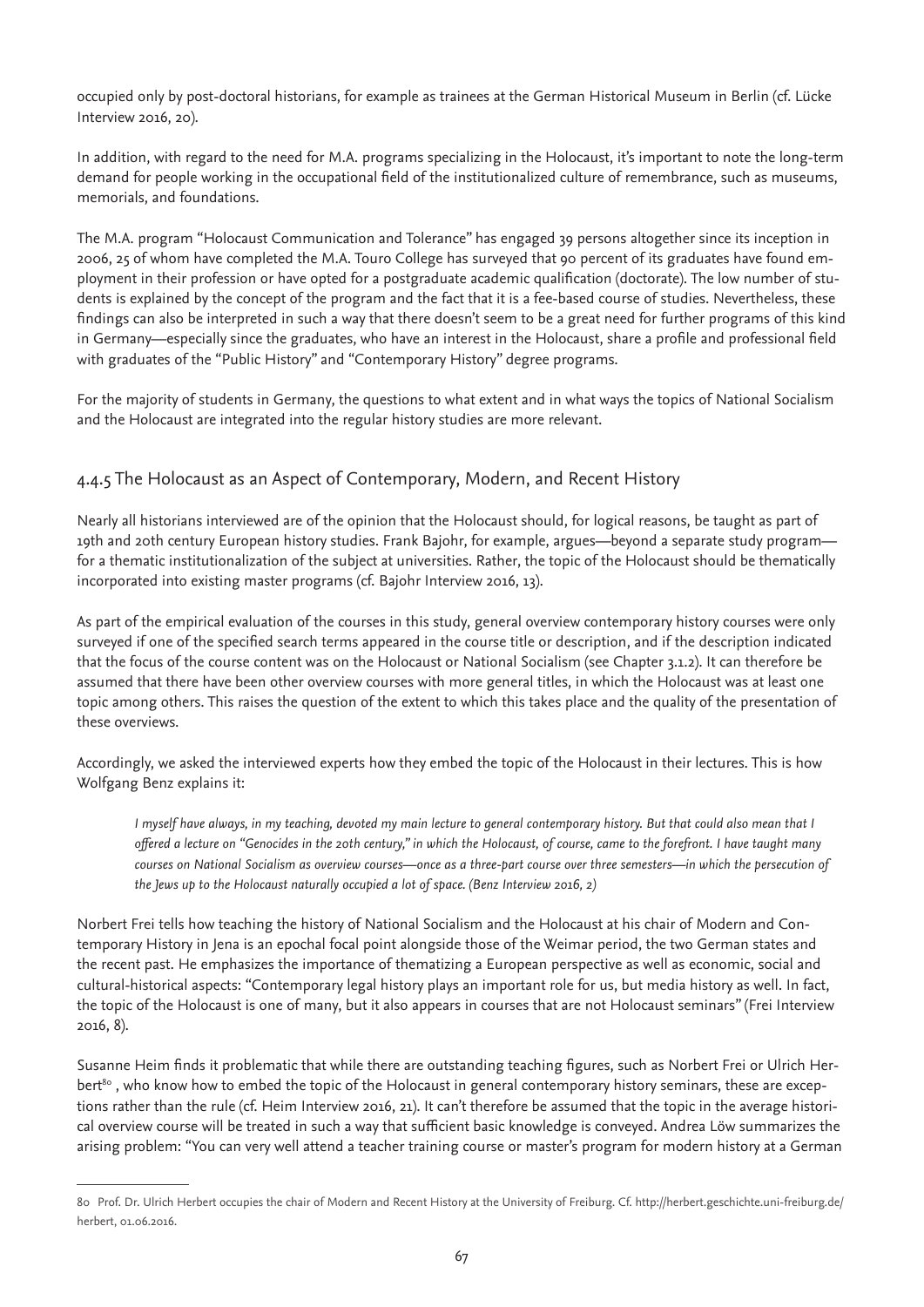university without having ever had a seminar on the Holocaust." (Löw Interview 2016, 14). This finding is confirmed by the results of the empirical evaluation of the courses. The challenge thus arises as to how to ensure a comprehensive and high-quality curriculum on the Holocaust in the field of history.

# 4.4.6 Specialization II: The "Holocaust Studies" Chair

For a long time there was criticism that in Germany, unlike in the English-speaking realm, there were no chairs explicitly dedicated to Holocaust research (cf. i.a. Longerich 2012, 20). There has only been a chair with an explicit working focus on the general topic of National Socialism since 2009, the chair for "German History in the 20th Century with a Focus on National Socialism" at Humboldt-Universität zu Berlin,<sup>81</sup> occupied by Prof. Michael Wildt. After a long preliminary phase, the occupation of the Holocaust chair at the Department of Philosophy and History of Goethe University in Frankfurt am Main in summer semester 2017 established the first chair specializing in Holocaust research (cf. HMKW 2017).

The question of assessing such a specialized chair is often discussed in the interviews. The fact that there had thus far been no such professorship is widely perceived as a deficiency and late development.

Susanne Heim criticizes that the topic of the Holocaust—with the exception of Humboldt-Universität—was not institutionalized with clear professorial designations from universities. The topic is "often only covered by assistant lecturers" (Heim interview 2016, 21). Peter Klein sees the late establishment of the chair in Frankfurt as the expression of a development in which academics are playing catch-up with something that has already been established in remembrance culture: "The fact that this comes now and comes so late has to do with a realistic perception in Germany of what is happening out there on the topic. Better late than never." (Klein Interview 2016, 13).

At the same time, however, the interviews are dominated by skepticism about specialization in the field of Holocaust studies. Wolfgang Benz formulates it very clearly:

*I don't think very highly of Holocaust chairs. I've always argued for a more holistic view: every new modern historian, or at least every contemporary historian, has to deal with and offer the topic of the Holocaust. That was always my position and demand. A Holocaust chair, exactly like a chair of Research on Anti-Semitism, threatens to become elitist—an exotic subject, an orchid. (Benz Interview 2016, 17)*

Various interviewees distance themselves from the American model of an institutionalization of Holocaust Studies—Norbert Frei, for example, emphasizes:

*Yes, of course I see that it has taken up till now for there to be a chair in Germany specifically for the Holocaust—in Frankfurt am Main. On the other hand, you also have to say that in a certain way, we went against the trend. Well, Holocaust studies, which I've always found to be somewhat problematic, above all from 2000-2010 in the US, is now obviously on the decline again. Germans did not take any part in this, and perhaps it's not so bad that Germans didn't immediately latch onto this trend, but rather perceived their tasks to be in concrete archive-based work. The latter has spawned a generation of Holocaust experts who have worked empirically in archives. (Frei Interview 2016, 4)*

In this context, the interviewees stressed the fundamental difference between chair designations in Germany and other countries, especially the US. While professorships in specialized work areas are common there, in Germany, especially in history, much wider fields are covered by one chair. Andrea Löw also emphasizes this difference:

We have a different university system, so some things just don't work here that work in the US. And you just have to accept that there *are differences. I don't want to assess that at all right now. For me, it's not at all about better or worse, but it's a different system and we cannot—and why should we?—make an exact copy of this now and create a Holocaust studies chair at every university. (Löw Interview 2016, 26)*

<sup>81</sup> Cf. www.geschichte.hu-berlin.de/de/bereiche-und-lehrstuehle/dtge-20jhd, 01.06.2017.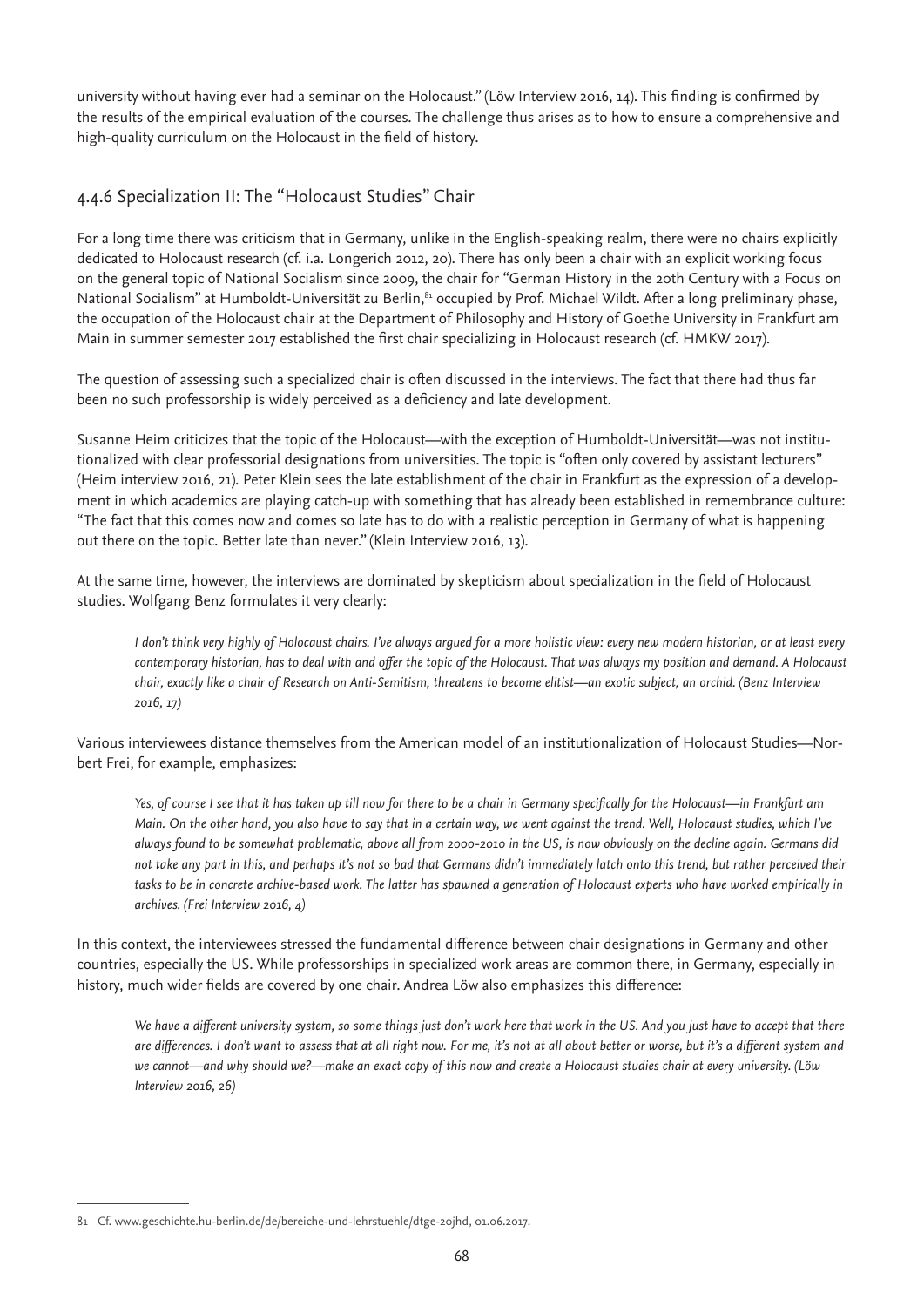#### Norbert Frei describes the different systems as follows:

*When Holocaust studies in the US were booming, our American colleagues repeatedly asked: "Why is there no Holocaust chair in Germany?" I think that it's not only due to the belief of many of our colleagues that this field would be too narrow, but it's also due to the slower pace of change in German universities and the chair system. Just take the point that in the German system even today, for the habilitation or "second book," you can't use same topic that you earned your doctorate with. This is quite different in the Anglo-Saxon system. So you have to be broader in Germany, if only because the chair designations are broader. (Frei Interview 2016, 4)* 

In summary, most interviewees positively interpret the establishment of the Holocaust studies chair in Frankfurt am Main as a late development. However, they clearly aren't calling for any more specialized Holocaust chairs. They distance themselves from the interpretation that the state of Holocaust research in Germany is particularly bad because there are so few chairs. However, it is acknowledged that the establishment of a Holocaust chair in Frankfurt am Main as well as a chair focusing on National Socialism at Humboldt-Universität zu Berlin is an expression of the intent of these universities to actively incorporate the topic into teaching and research that is missing at other universities.

# 4.4.7 Commitment of Individuals

Although a clear improvement in the institutional incorporation of the Holocaust topic is referred to in many of the interviews, many still criticize "that teaching about the Holocaust at German universities is still based too heavily upon the individual initiative of individual teaching staff" (Bajohr Interview 2016, 13). One reason for this is that there are no clear guidelines for course contents in Germany, as course topics arise rather from teachers' personal research interests. Universities nevertheless have an influence on the implementation of contentual focal points through their recruitment policies.

As the empirical examination of academic calendars has shown, it is not even remotely possible to attend a course on the actual history of the Holocaust every semester at every German university (see Chapter 3.2.4). Andrea Löw observes: "If there isn't any initiative on the part of individual teaching staff to offer this, then the topic doesn't appear" (Löw Interview 2016, 14). This fact that the topic's availability depends on the commitment of individuals consequentially means that even at universities where the topic was taught during the period of investigation, there was no guarantee that the topic would be regularly offered. Christina Brüning, for example, describes the extent to which the range of courses on the Holocaust at her university depends on her own choices, and that there have been almost no courses on this topic since she left for a research period at Selma Stern Center for Jewish Studies Berlin-Brandenburg (cf. Brüning Interview 2016, 18). Susanne Heim refers by way of example to Freie Universität Berlin and the University of Bielefeld, neither of which have an incorporated focus on the topic of the Holocaust. A large part of the relevant teaching is covered there by freelance assistant lecturers who do not occupy permanent positions (cf. Heim Interview 2016, 19). Thus the opportunities for— and responsibility of—individual universities are made clear: to ensure through their recruitment policies that the appropriate teaching staff is hired in order to at least be able to cover the topic of the Holocaust.

FFrank Bajohr and Andrea Löw see the role of the Center for Holocaust Studies at the Institute for Contemporary History in Munich as being to promote teaching and research on the Holocaust in Germany by bringing out basic publications that address precisely this teaching staff. In their interviews, they refer to their 2015 publication *Der Holocaust: Ergebnisse und neue Fragen der Forschung*, published by Fischer Verlag (Bajohr/Loew 2015), as well as a textbook on the Holocaust in the Seminar series planned by Oldenbourg De Gruyter. The aim of these publications is to encourage and enable faculty members to offer courses at universities where the topic is not institutionalized by a particular area of research or chair (cf. Bajohr Interview 2016: 3).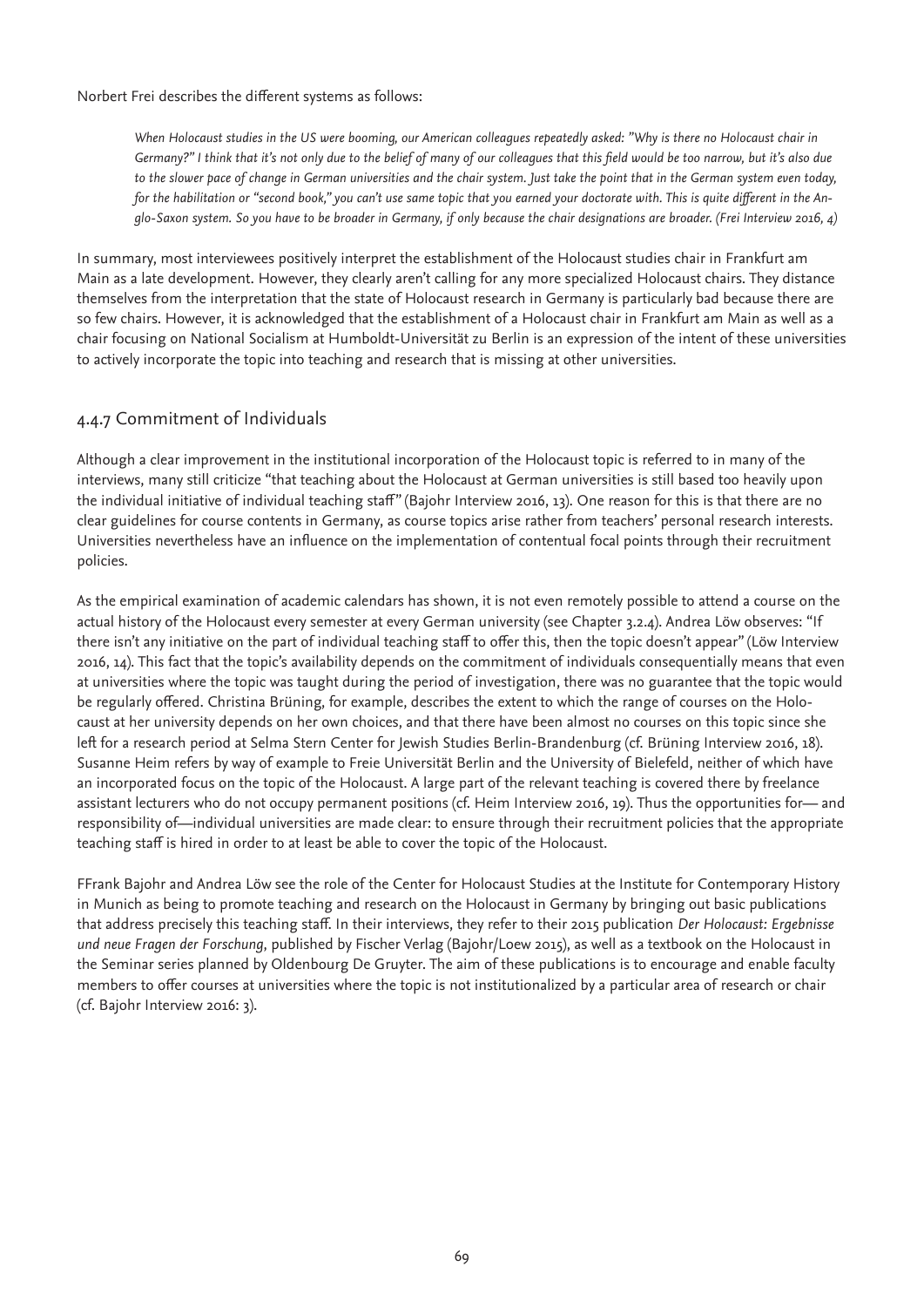Susanne Rohr presents the graduate school "Visual Presentations: Representations of the Shoah in a Comparative Perspective" at Universität Hamburg as an example of how the commitment of various teachers can achieve an institutional incorporation of the topic:

*When I came to Hamburg in 2006, it happened at one fell swoop that more and more colleagues were appointed to different disciplines that also focus on the Holocaust. At some point a critical mass had been reached, and we thought it would make sense to start a larger cooperative project and coordinate our research. The idea for the graduate school came from this. At the moment, we consist of nine professors from very different disciplines. (Rohr Interview 2016, 1)* 

This example of the University of Hamburg shows how recruiting practices and the initiative of individuals can institutionalize teaching about the Holocaust.

# 4.4.8 The Importance of the Holocaust in Teacher Education

In the Federal Republic of Germany, and in Germany since the reunification in 1990, there has been an educational requirement to teach about democracy. The Standing Conference of the Ministers of Education and Cultural Affairs of the Länder in the Federal Republic of Germany (KMK) calls education for democracy a primary goal, to which all school subjects and especially social sciences are obligated:

*Students in the early lower secondary level should already be acquiring a sound knowledge of our recent history. The experiences from German history in the 20th century, from the Weimar Republic, from the time of National Socialism, from 60 years of democracy experienced in the Federal Republic, from the time of the GDR, and from the peaceful revolution play key roles in the context of a democratic education too. (KMK 2009, 2)*

This requirement is institutionalized in different ways in the 16 federal states' school laws and framework curricula. For example, the school laws of the State of Berlin, like that of some other states, include a prefixed section that specifies the schools' mission and defines forming the identities of students so that they are "capable of categorically countering the ideology of National Socialism and all other political doctrines that support dictatorships"(SchulG 2004: §1) as a goal.

This assignment is a challenge, especially for history education, but also for social studies or political education, since it must in fact be implemented mainly in these subjects in the few available weekly hours. Christina Brüning points out that the educational requirement should, for logical reasons, also be reflected in teacher training. It would thus be obvious and explicable to also offer regular courses on National Socialism and the Holocaust to those students in teacher education who aren't studying social sciences or cultural studies (Brüning Interview 2016, 20).

A large proportion of history students are studying for the teaching profession. Several of the interviewees agree that it is important for these future teachers to have the opportunity to complete at least one overview lecture on the history of the Holocaust as part of their studies. "I have always pleaded," Wolfgang Benz explains, "to include the subject of the Holocaust in general education. No one who will become a teacher should leave the university without having thoroughly learned the necessary things about the Holocaust. But I see a problem here, since you can't make attending a Holocaust course mandatory" (Benz Interview 2016, 17).

Using the example of Freie Universität Berlin, Martin Lücke argues that it is possible for teacher training students to circumvent the topic of the Holocaust. Thus, it is by no means guaranteed that all graduates have a basic knowledge of National Socialism and the Holocaust:

*It's not quaranteed, and it's not mentioned structurally in our study regulations as a desirable goal. Not even for students studying to become teachers. They can deepen their studies in different ways, and you're not only able to avoid the topic there in the area of modern and recent history, but we very rarely have concrete offers here on the topic of National Socialism and the Holocaust. (Lücke Interview 2016, 15)* 

As a consequence, Lücke emphasizes the "almost old-fashioned idea" of incorporating this content prominently in the university curriculum (cf. ibid.).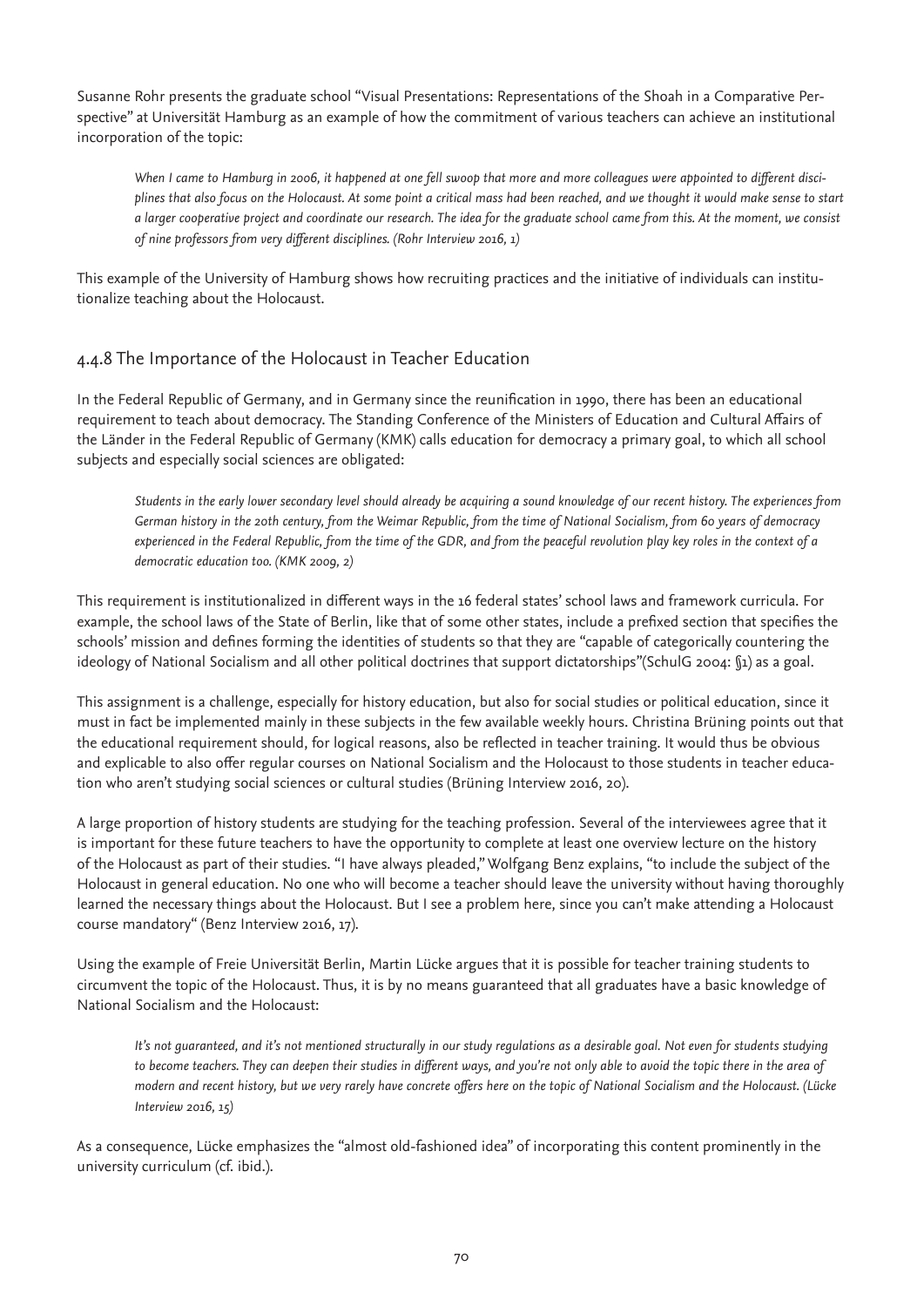Because of the few hours that are available to teachers in schools for teaching about National Socialism and the Holocaust, general overview courses with concrete references to future lessons are important for students studying to become teachers. "I have the impression that overly-specialized Holocaust topics do not go down so well with classic students studying to become teachers," emphasizes Frank Bajohr, "because they like to attend courses that are more broadly themed, where they can directly relate the seminar to the lesson subject" (Bajohr Interview 2016, 22).

Christina Brüning points to the peculiarity of teacher education at Pädagogische Hochschule Freiburg, where students do not become teachers at high school and college level, but rather teachers in elementary, lower secondary, and middle secondary schools. "We have a larger number of students who have doubts about themselves, perhaps because they have fears about going to the 'real' university. Perhaps they don't dare to say that, and say instead, 'I'm only doing lower and middle secondary school'" (Brüning Interview 2016, 14). History is one subject among many in the teacher studies program for lower and middle secondary schools. Some students study three or four subjects and accordingly only have the opportunity to study two modules of history really in-depth. (cf. ibid.). "This leads to a certain superficiality, which we then try to stave off in teaching internships. There, at the very latest, students studying to become teachers notice that it's bad, because when they are only one step ahead of the students, the lessons are slipping away from them" (ibid.). Again and again, students expressed their gratitude to Brüning for the seminars that were offered on National Socialism and the Holocaust: "They also said, that's what we need in the schools. 'We have to deal with that, especially as lower and middle secondary school teachers, this is a huge subject area in grades 9 and 10 and we don't feel well-trained there up to that point'" (ibid., 11).

Sascha Feuchert, who teaches German didactics at Justus Liebig University Giessen, strongly supports the need to intensify teaching on the topic of the Holocaust in the teaching professions. He describes how the Research Unit for the Study of Holocaust Literature invests a great deal of time in the conception of German didactics courses, which go beyond their calling and specifically cover the practicalities of education at schools (cf. Feuchert Interview 2016, 2). His lectures on Holocaust literature in schools, which are about the works of Ruth Klüger, Jean Améry, and Imre Kertész, are in great demand and are part of the standard course for student teachers in Giessen (cf. ibid., 13). Feuchert furthermore emphasizes the importance of cooperation between German and history didactics in this field, and advocates an interdisciplinary teaching about the Holocaust (cf. ibid., 2).

In summary, it should be noted that the particular relevance of the topic in teacher education is emphasized in the interviews. Interviewees who specialize in didactics particularly emphasized the challenges that students and teachers face in teacher education in this respect, and the need for regular, interdisciplinary, and even compulsory Holocaust-related overview course offers.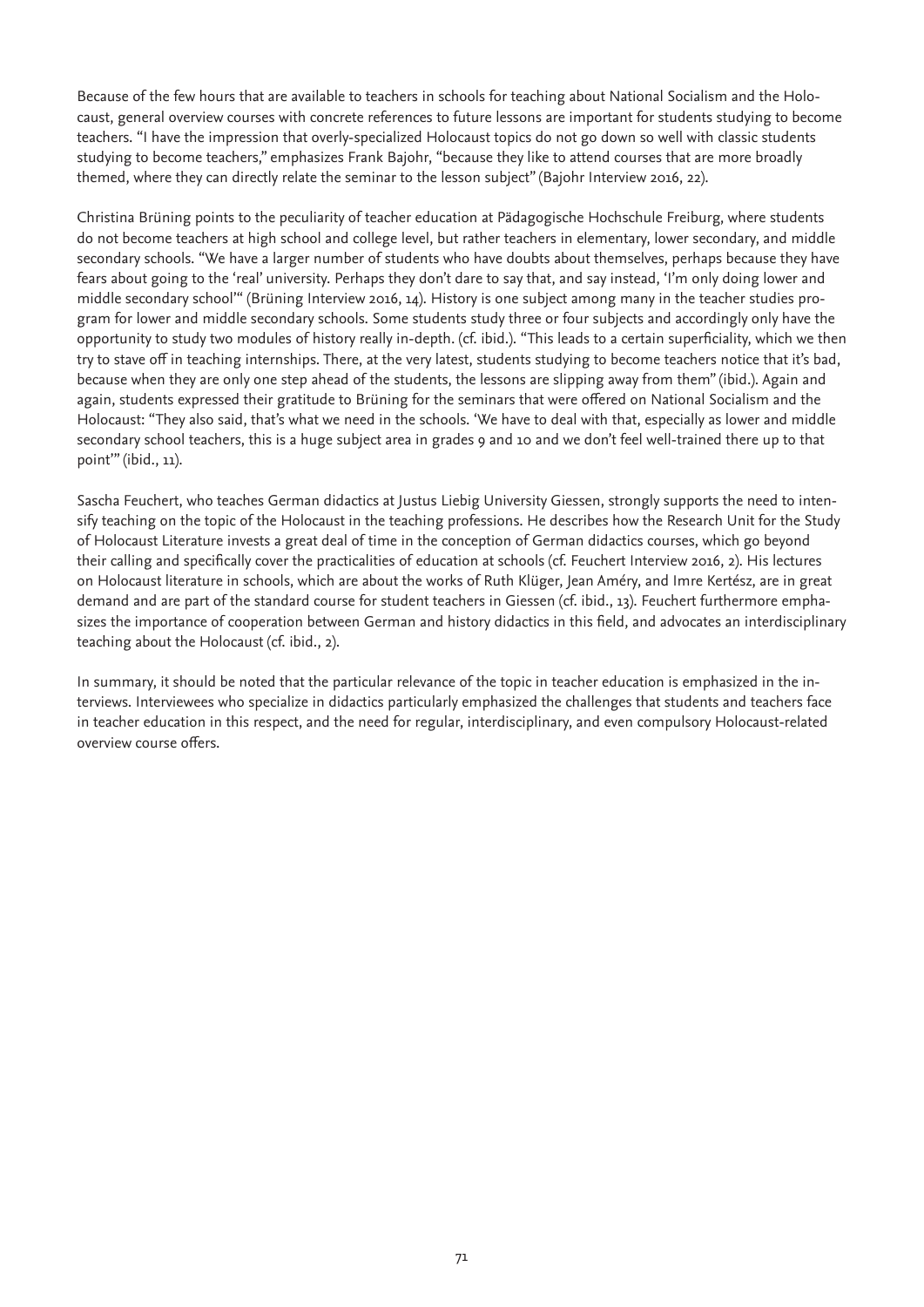# 4.5 Developments and Discussions in Holocaust Research in Germany

The state of research on the Holocaust is, in the best case, reflected in the teaching on the topic. For this reason, the following chapter provides an overview, based on the expert interviews, of key developments and specialist discussions about Holocaust research in Germany.

The following topics are especially highlighted in the interviews: (1) the intensified internationalization tendencies of research on the Holocaust, (2) the importance of numerous literary and publication projects since the end of the 1990s, and (3) the special role of concentration camp memorials in Germany for Holocaust research. In addition, the significance of comparative genocide research in Germany is specifically discussed in the interviews (4). Furthermore, the relationship (5) between event-historical and impact-historical questions in historical Holocaust research is examined, as well as (6) the growing importance of cultural research about the Holocaust.

The topics dealt with in the interviews could easily have been expanded and deepened through corresponding discussions in the available literature. The following presentation, however, is limited to a summary of the statements of the interviewed experts. This includes not only specialist discussions, but also anecdotes and narratives that are important for the study. A special focus is the elaboration of cross-disciplinary controversies and discussions. As the example of the assessment of cultural studies research approaches shows, it is about technical limitations and their academic validity.

# 4.5.1 The Holocaust as a National and International Field of Research

A key characteristic of Holocaust research is that the interviewed experts agree that it is an international research field. This is evident, according to the statements, not only in history, but also in cultural and literary sciences. For Holocaust research in Germany, this results in two key aspects that will be discussed below: (a) the connection of historical Holocaust research in Germany to international research and (b) specific national particularities of Holocaust research in Germany.

#### **a) The Connection of German Holocaust Research to International Research**

Numerous interviewed experts emphasize internationality as a central characteristic of Holocaust research and the international connectivity of German research as a central development since the 1990s.

Norbert Frei, for example, points out that the question of how National Socialism came into being was also of interest to other western democracies (and thus historians) from a wide range of countries in early contemporary history research in the 1950s. This internationality has continued to accompany research on National Socialism and is a feature of current Holocaust research. Frei notes "that many things are published in English from the outset and that, in this sense, national borders don't really play a major role anymore. At any rate, this has been the case since the end of the 1980s or the beginning of the 1990s, when empirical Holocaust research in Germany really took place to a certain extent" (Frei Interview 2016, 3).

In numerous interviews, the current international connectivity of German Holocaust research is attributed to its development in the field of historical-empirical research in the 1990s, which opened up opportunities for access and dialog for the international research community. Although the Holocaust was not perceived by German research as a European event in its thematic range until the 1980s, the regional studies on the Holocaust that have emerged since the 1990s, especially in Eastern Europe, have succeeded in connecting with international research (cf. Bajohr Interview 2016, 8). In this context, the importance of acquiring language skills is also emphasized (cf. Heim Interview 2016, 15).

Several interviewees stressed the relevance of the international discussion exchange promoted by Fellowships at Yad Vashem and the United States Holocaust Memorial Museum (USHMM). Some of the interviewees were Fellows in Jerusalem or Washington D.C. and stress the importance of this exchange for their academic work.

Internationality, and most especially the influence of American research, are also mentioned as important features for literary and cultural academic research on the Holocaust. For example, Sascha Feuchert refers to the works of Susan E. Cernyak-Spatz, who opened the research field with her 1985 dissertation and coined the term *Holocaust Literature* (cf.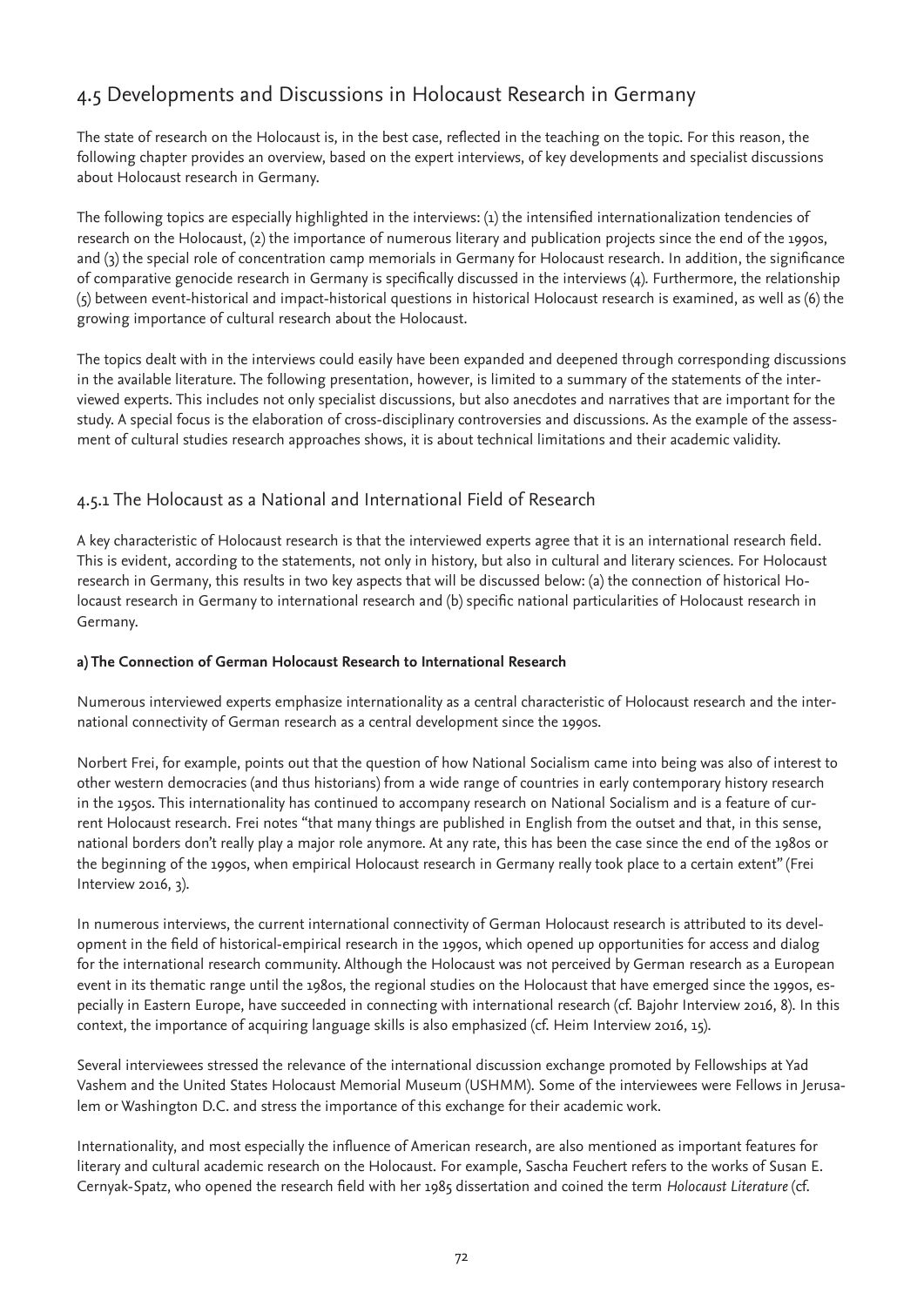Cernyak-Spatz 1985), and James E. Young, whose book *Writing and Rewriting the Holocaust* (cf. Young 1988) has been a central stimulus for the literary-academic examination of the Holocaust.

### **b) National Differences and Particular Features of Holocaust Research**

Although Holocaust research is described as very international, the interviews identify particular national features.

Nicolas Berg thus points out that there are inner-Jewish debates—such as the question of the role and the limits of scope of action of the so-called Judenräte—which non-Jewish researchers can't easily or don't want to participate in, and that are mainly taking place in Israel (cf. Berg Interview 2016, 16).

A pronounced focus on perpetrator research is pointed out as a distinctive feature of German research that has only been replaced by more integrative research approaches since the 1990s. Frank Bajohr describes this development as follows:

*For a long time, Germans were not very occupied with the Jewish victims, more often it was classic research on the perpetrators. These classic national perspectives on the Holocaust have not completely disappeared, they are still virulent, but they have grown weaker. There is perpetrator research in Israel and we've developed victim research in Germany. That didn't exist in this form earlier. And that's why in fact the Holocaust is, like no other topic, an international field of research. (Bajohr Interview 2016, 7)* 

Andrea Löw also emphasizes the opening up of German Holocaust research since the middle of the 1990s to questions about Jewish victims of persecution and their scopes of action (Löw Interview 2016, 10). However, according to Frank Bajohr, there is still a kind of cooperative division of labor in the internationalized field of research. While aftermath history is increasingly gaining international attention, he sees it as a task of German Holocaust research—also because of the German-language sources—to place the focus on classic approaches to Holocaust history, such as the genesis of central decision-making processes and structures. Against a backdrop of increasing debates throughout Europe about the responsibility of European societies, he sees it as the task of future German research to bear in mind the correlations between the center and the periphery (cf. Bajohr Interview 2016, 7). For Peter Klein, too, the development is such that Holocaust research in Germany first opened up recently with the history of mentalities and structural history of Eastern Europe. In his view, there is still a tradition in Germany that places a strong focus on individual perpetrators and on the history of Jews in Germany (cf. Interview 2016, 10). The historians interviewed nevertheless largely agree that national boundaries, which have long determined research priorities, are now less dominant, especially for empirical Holocaust research.

Significant country-specific features can be seen, however, in the area of historical-political reappraisal and conveyance discourses. Martin Lücke thus describes differences in history didactic research in Israel, the US, and Germany. In all three countries, the Holocaust is a central topic of historical learning. However, a comparison of the approaches shows that, in Germany and Israel, the question as to why the subject matter is important is asked far less often than in the US. The focus in Germany, rather, is on how something that is undisputed can be didactically implemented, while in the US it is much more necessary to justify why the topic is relevant (Lücke Interview 2016, 9).

Christina Brüning places the country-specific differences in relation to, among other things, the respective social narratives that are connected with the Holocaust:

*In Israel, Holocaust education is even more important. With Yom Hashoah [Holocaust Memorial Day] and the sirens sounding, children have logical questions that need to be answered somehow at the much earlier age of three or four years. There are many more obligatory visits. In Germany, it's still not compulsory to visit a memorial site with the school. And in the US too, I had the feeling that colleges and even schools really do a lot on this topic, but from a different perspective, of course. They are the country that defeated Hitler and they produce a different narrative about it, but there's definitely a lot of teaching. (Brüning Interview 2016, 11)* 

The example of teaching the Holocaust in schools shows that different national perspectives, social contexts and historiographic developments in the field of reappraisal and conveyance continue to be significant.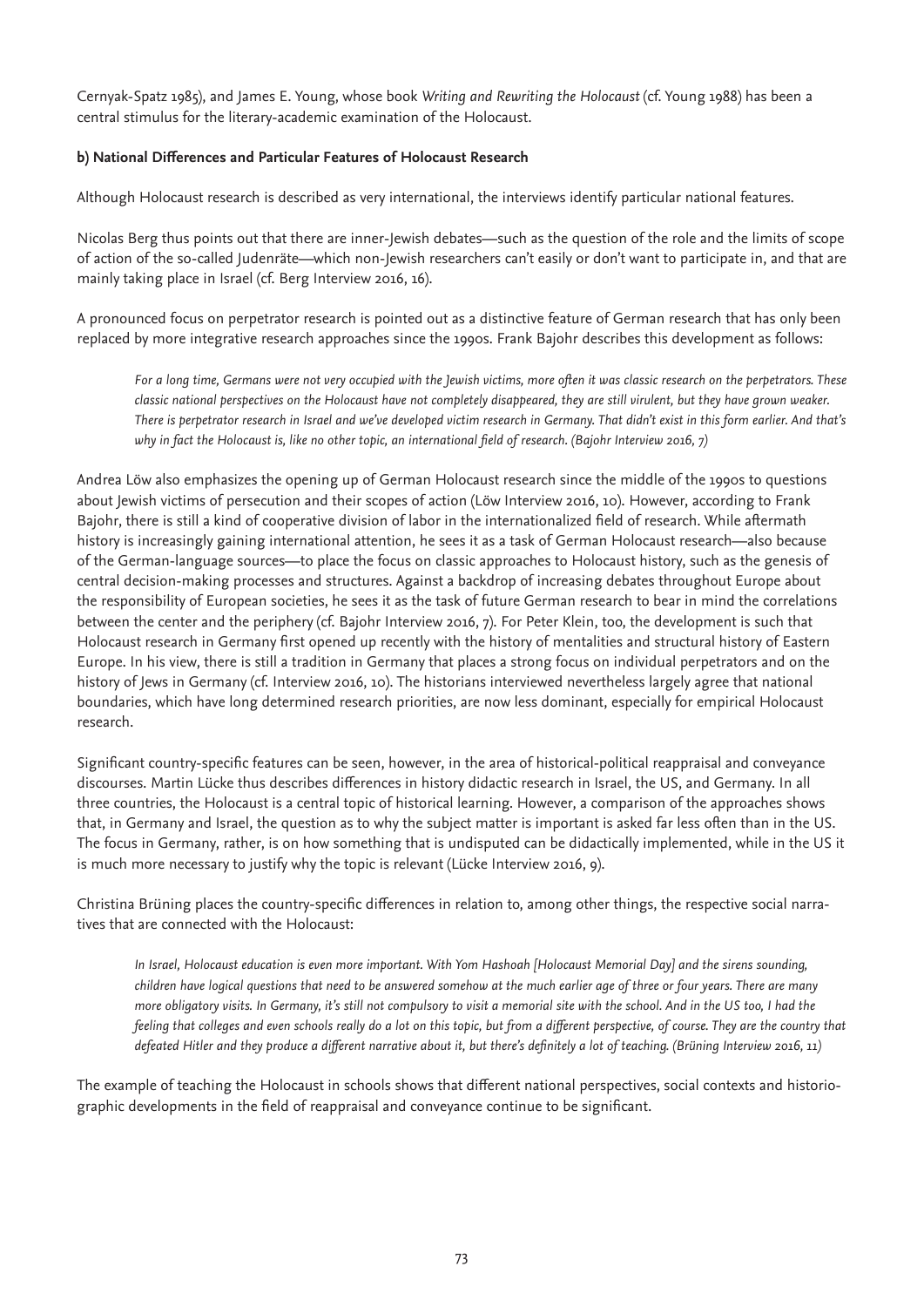These different approaches also become clear when dealing with oral history interviews, for example, as Christina Brüning explains. While she notes that there is a "sacralization of testimonies" (ibid., 4) in Israel, which includes an "unassailable interaction" (ibid.) with the testimonies of survivors, research in the US is, for example, much more open to comparing the testimonies of victims of different genocides. In Germany, a more cautious approach could be observed, which differs "because survivors' testimonies are always dealt with differently in the country of the perpetrators" (ibid.).The comparison of different research cultures in the field of oral history makes it clear how strongly these are related to the specific national history and the respective socio-political conflicts. The example of the different approaches of researchers who are descendants of victims, or descendants of perpetrators, or who are only indirectly or not at all biographically linked to the Holocaust shows that, despite the internationalization, biographical references, particularly in Germany and Israel, are still part of the discourse.

The importance of different national narratives about the Holocaust is also particularly clear in relation to the different possibilities of reception and representation that Susanne Rohr addresses.

*In America, the liberation of Europe from fascism, from dictatorship, is celebrated as a great victory for democracy, a victory for freedom, for liberal thought. The Americans have very much acquired this discourse. And you also see, something that irritates many people to this day, that Washington D.C. has a huge Holocaust Memorial Museum. In a way, Americans [apart from survivors who emigrated to the US] have nothing to do with the Holocaust. Holocaust discourse is nevertheless dominant and very influential in the*  US. The discourse in Germany, the so-called "coming to terms with the past," is completely different. In France there is yet another *discourse: What do you do about certain acts of collaboration that you'd rather not think about? These are national discourses that strongly color the different representations of the event. (Rohr Interview 2016, 2)*

In summary, it can be said that research on the Holocaust is perceived as an internationally connected field of research in which a lot is published in English. The interviewees emphasize that German historical-empirical Holocaust research has been successful in connecting with international research since the 1990s and that the previously strong focus on perpetrator research is decreasing. Despite country-specific focal points that still exist in the work, national boundaries, which for a long period defined the research, are perceived as less dominant and interviewees emphasize an international willingness for cooperation and exchange.

It is noticeable that despite the very international discussions, national narratives remain in focus, particularly in dealing with aftermath history, reappraisal, and the cultural-academic research topics of reception and representation.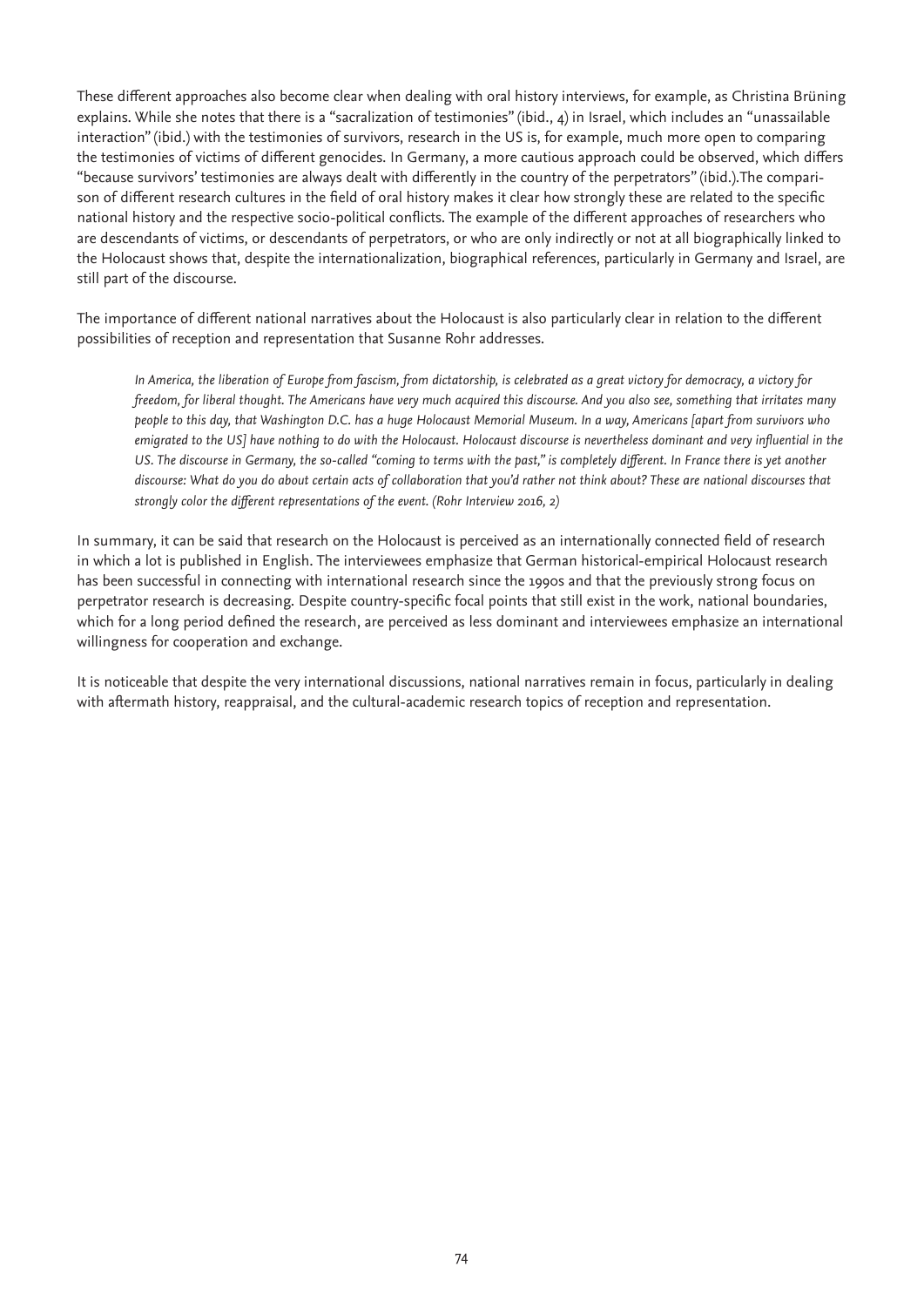## 4.5.2 Publications as an Example of the Development of Holocaust Research in Germany

As a key indication of the ongoing development of Holocaust research in Germany, various experts highlighted the large body of relevant research literature published over the last 25 years. According to interviewees, the large number of publications, journals, and large encyclopedias and ongoing publication projects demonstrates an increased academic interest in the topic and the expanded international relevance of German Holocaust research.

The importance of numerous monographs on the Holocaust in Eastern Europe published since the 1990s partly as theses for academic qualification by researchers who have acquired appropriate language skills is particularly emphasized. Several interviewees cite the works of Dieter Pohl, Thomas Sandkühler, Christian Gerlach, Christoph Diekmann, Andrej Angrick, Peter Klein, Sybille Steinbacher and Götz Aly as examples of this development (cf. Bajohr Interview 2016, 8; Berg Interview 2016, 15). Norbert Frei accounts for this "boost of empirical Holocaust research in Germany" with, among other things, the changed travel and archival research possibilities in the successor states of the former Soviet Union (Frei Interview 2016, 4).

In addition to these individual publications, various series of journals emerged in the 1990s that decisively shaped the development of Holocaust research in Germany. Nicolas Berg describes the emergence of the journal *Beiträge zur Geschichte des Nationalsozialismus82* as an example of the development of Holocaust research in Germany:

*This can be seen wonderfully in this magazine, whose founding by Götz Aly in the late 1980s, almost hand-copied originally—as a kind of resistance to the academic establishment—where he illuminates the social and demographic policies of the Third Reich. The volumes have had a great impact on the discussion—controversial, but greatly influential. These volumes have now been relaunched and revamped with a new group of editors and contributors and a less cumbersome title and has become one of the major reference organs of Holocaust research. (Berg Interview 2016, 16)* 

Furthermore, the series *Dachauer Hefte* (cf. Benz/Distel 1985–2009), published by Wolfgang Benz and Barbara Distel from 1985 to 2009, and the *Jahrbücher zur Geschichte und Wirkung des Holocaust*, published by the Fritz Bauer Institute*83*, are cited as examples of the establishment and institutionalization of Holocaust research in Germany in the 1990s.

Various interviewees thus emphasize how various lexicon and publishing projects have emerged and developed since the year 2000 that are important not only for research, but also for university studies on the topic of the Holocaust. There is, first of all, the comprehensive encyclopedia Der Ort des Terrors, published by Wolfgang Benz and Barbara Distel in nine volumes with entries for a total of 24 main camps and 1,000 satellite camps (cf. Benz/Distel 2003–2009). Sybille Steinbacher describes the work in a review of the first three volumes as "a nearly unsurpassable lexical collection in terms of both information and detail" (Steinbacher 2006) and emphasizes its significance for experts on the topic at universities, institutes and memorials, but also for students, pupils and the general public (cf. ibid.).

The two-volume *Handbuch des Antisemitismus: Judenfeindschaft in Geschichte und Gegenwart*, published by Wolfgang Benz between 2008 and 2015, is also lexical in character. (cf. Benz 2008-2015).

In addition, there is the *Encyclopedia of Jewish History and Culture*, published from 2011 to 2015 by Dan Diner in seven volumes at the Simon Dubnow Institute for Jewish History and Culture at the University of Leipzig (cf. Diner 2011-2015) "the goal of which [...] is the development, systematization and conceptual saturation of Jewish life in Europe."84 Nicolas Berg, who worked on this project, points out how the immanent role of the Holocaust for Jewish culture is expressed in the *Encyclopedia*:

*You don't have a main entry for "Holocaust"—the entry "Holocaust" doesn't comprise the de facto event, but rather the meaning that the film series had for the public discussion in America and Germany—but you have hundreds of long entries per volume that make topics of Jewish places of memory, for example, either because they were destroyed or because they were central to the Holocaust. And from this, a memory formation—a negative memory formation—has emerged, so to speak: Babi Yar, Riga, Kovno [Kaunas] and, of course, Auschwitz too. At the same time, there are also terms in the lexicon, events with which we have tried since 1945 to cope with in some form, intellectually too. You have an entry "dialectic of enlightenment" and thus a reference to the critical theory of Adorno* 

<sup>82</sup> Cf. www.beitraege-ns.de/, May 30, 2018.

<sup>83</sup> Cf. www.fritz-bauer-institut.de/jahrbuch.html, May 30, 2018.

<sup>84</sup> Quoted after: www.saw-leipzig.de/de/projekte/europaeische-traditionen-enzyklopaedie-juedischer-kulturen, May 30, 2018.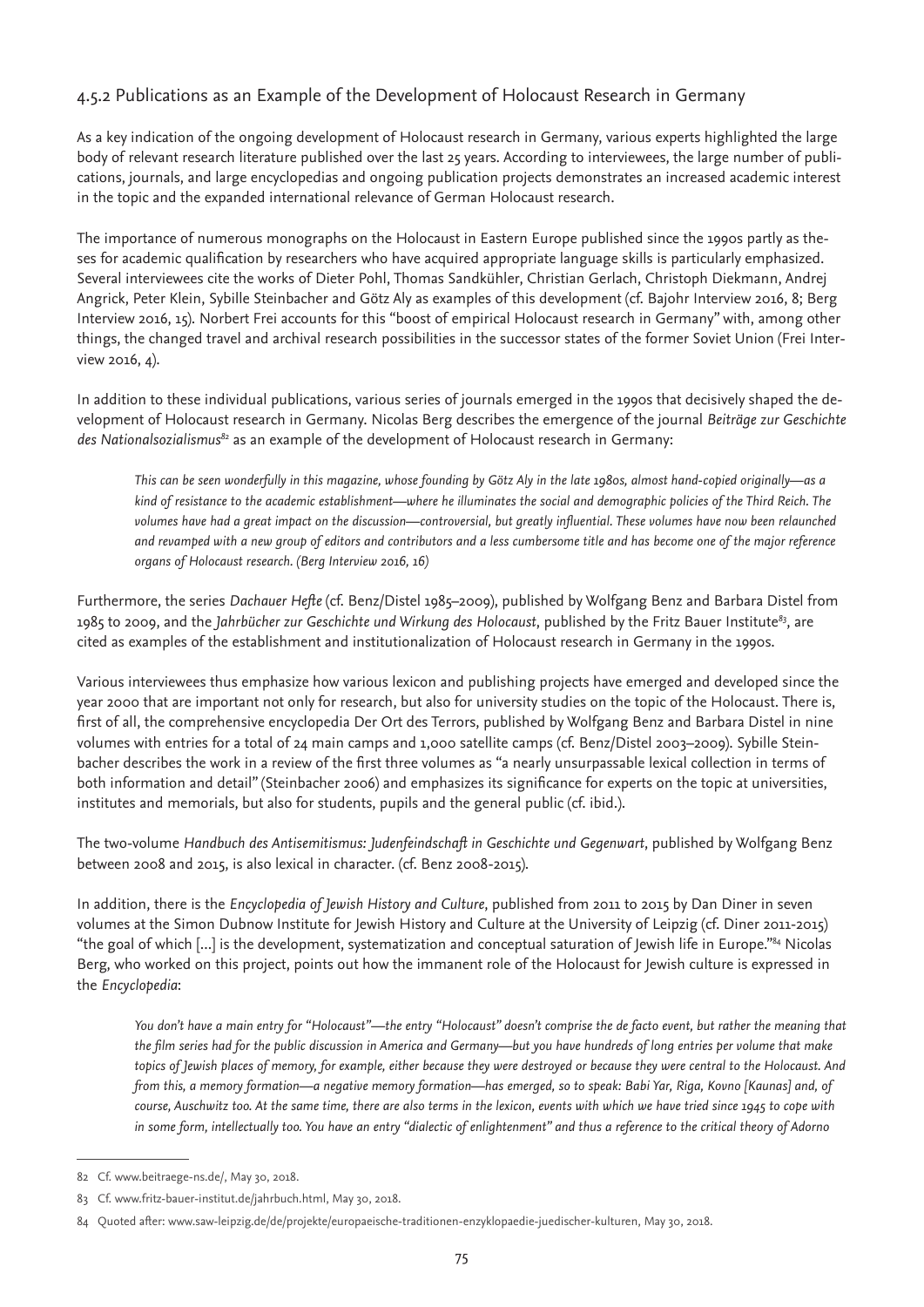*and Horkheimer. But you also have an entry "genocide," telling the story of Raphael Lemkin and his efforts to find a legal term to portray what happened. (Berg Interview 2016, 16)*

In addition to the encyclopedias and lexica mentioned above, Holocaust research publication projects that have emerged in Germany in the recent past are of international significance. Nicolas Berg characterizes them, as well as the encyclopedia and publication projects cited, as "large institutionalized publishing projects, from which one can see what happened between the 1990s and today: keeping up with international research" (ibid.).

Two examples of publication projects are presented here that have been specifically mentioned in the interviews: They are (a) the publication project "The Persecution and Murder of the European Jews by Nazi Germany 1933–1945" (VEJ) and (b) the *Chronicle* and *Encyclopedia of the Lodz-Litzmannstadt Ghetto*. 85

### **a) The Publication Project "The Persecution and Murder of the European Jews by Nazi Germany 1933–1945"**

The publication project "The Persecution and Murder of the European Jews by Nazi Germany 1933–1945" is published as a commission of the German Federal Archives, the Chair of Late Modern and Contemporary History at the Albert Ludwig University of Freiburg, and the Chair of Eastern Central European History at Freie Universität Berlin. Susanne Heim, who has been the head of the publication project since 2005, was interviewed as an expert in this study. Susanne Heim, Ulrich Herbert, Michael Hollmann, Horst Moeller, Dieter Pohl, Sybille Steinbacher, Simone Walther-von Jena, and Andreas Wirsching are the joint editors. Work began on the edition in 2004, comprising 16 volumes structured by chronology and territory, and is expected to be completed by the end of 2019. About 300 central sources per volume on the history of the persecution and murder of European Jews are edited and translated from the original languages into German and English. The project is funded by the German Research Foundation (DFG).86

Susanne Heim discusses the preliminary considerations for the edition, which are also relevant to the state of research on the Holocaust, since such a comprehensive documentation of the murder and extermination of the Jews hadn't existed previously. The idea arose at a time when research was also expanding due to the open archives in Eastern Europe and the fact that fundamental interpretational controversies were no longer so central. "For a long time before, it was all about the dispute between functionalists and intentionalists" (Heim Interview 2016, 5). Studies based on well-founded source information have also become more important again, because in the course of increasing digitization, many sources were accessible on the internet without any commentary or context. A comprehensive overview with commentaries on the sources is therefore provided. For the publication project, however, we don't resort to previously edited documents "because we've had the experience that edited documents are often not completely edited, and omissions haven't necessarily been identified, or changes had been made that are distorting in other ways" (Ibid. 2). Instead, the sources have been translated anew from the original language. The approximate 5,000 documents are selected according to specific criteria and the respective conditions in the individual countries are explained. This allows for the possibility of making comparisons between different countries (cf. ibid.).

*We try as much as possible to cover all of the regions of a country, and the most important events, of course. In the occupied countries, the fact that the initiative emanates from Berlin should not suddenly be swept under the table because we're only looking at regional events, but the attitude of the local population, the members of the occupation regime, and the collaborationist government or administration has to be documented at the same time. It also deals with churches' attitudes, what happened to the non-Jewish majority, what role the economic plundering of Jews played, also how Jewish organizations and institutions behaved, how countries abroad reacted to the persecution of Jews in occupied countries, and how the Vatican responded. (Heim Interview 2016, 3)*

According to Susanne Heim, the publication project aims to use the sources to depict the European dimension of the Holocaust and lay the foundations for a less country-focused Holocaust research:

*This edition is intended as a starting point for getting a good overview of the overall events of the Holocaust through documents and very extensive introductions. We always find that there are big differences between countries, but on the other hand, there are many similarities, and the fact that we compile these documents according to certain criteria gives us the possibility of making comparisons. (Heim Interview 2016, 3)*

<sup>85</sup> Cf. www.holocaustliteratur.de/deutsch/Edition-der-Enzyklopaedie-des-Gettos-Lodz2FLitzmannstadt-1984/, May 30, 2018.

<sup>86</sup> Cf. www.edition-judenverfolgung.de, May 30, 2018.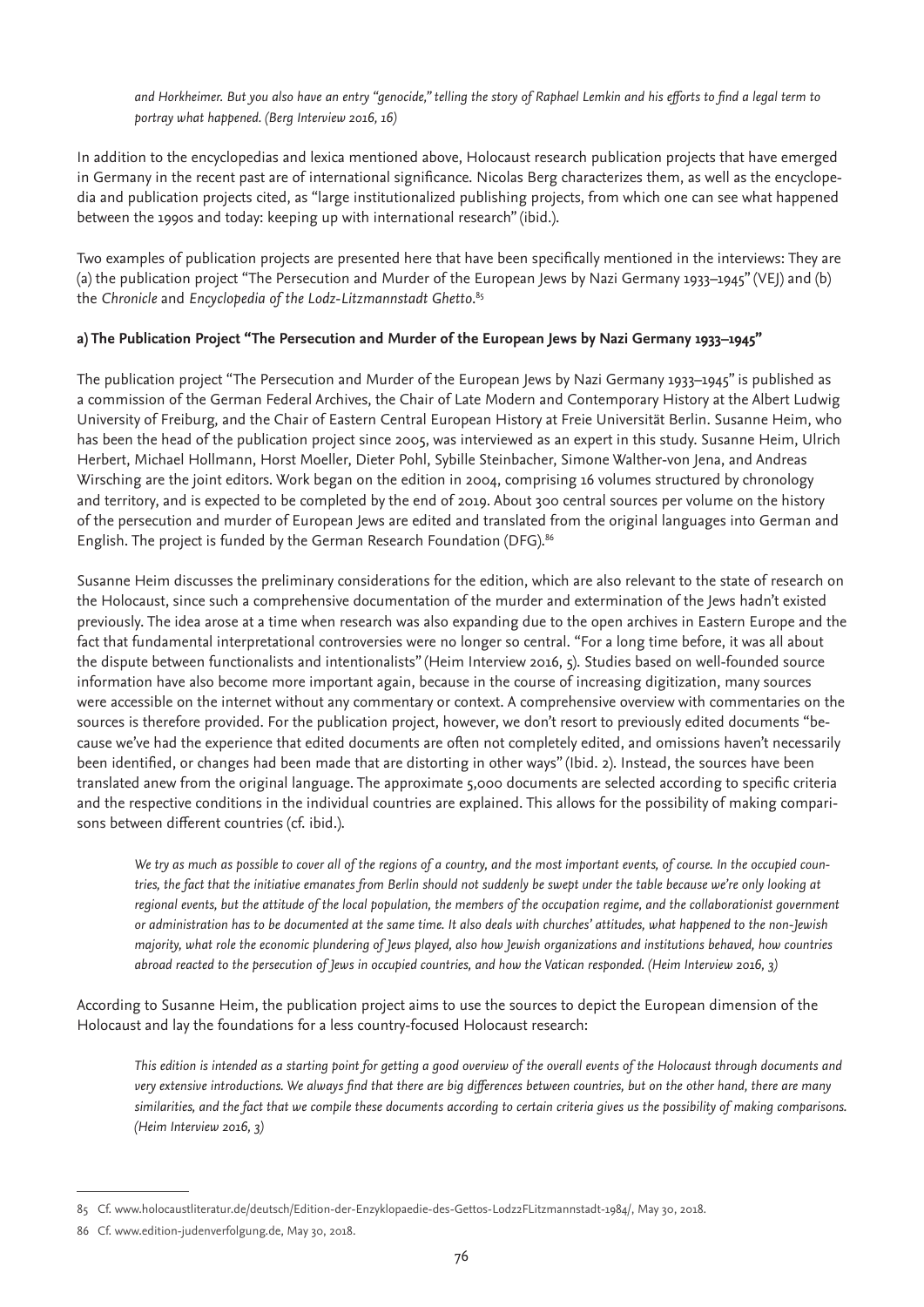In addition, Susanne Heim emphasizes that the publication of the original sources from different countries is also about "moving towards grounding" (ibid., 4) the discussion of Holocaust research in Germany again and loosening the focus on the meta level of memorial politics and literary representation. Furthermore, she emphasizes—and this is important for the topic of this study—that researchers are not the sole target group. The publication is explicitly directed towards an informed but non-specialist public (cf. ibid.).

### **b) The Chronicle of the Lodz-Litzmannstadt Ghetto and the Encyclopedia of the Lodz-Litzmannstadt Ghetto**

The main research focus of the Research Unit for the Study of Holocaust Literature in Giessen in recent years has been on the development and publication of texts from the Lodz/Litzmannstadt Ghetto. For example, the first complete edition of the so-called Ghetto Chronicle was prepared in a multi-year German-Polish project that was funded by the DFG in cooperation with the university and the State Archives in Lodz. The Ghetto Chronicle was created from 1941 to 1944 in the archive of the Jewish ghetto administration by victims in the Lodz/Litzmannstadt Ghetto. The events in the ghetto were documented "like a daily newspaper without a reader" (Feuchert Interview 2016, 1) on about 3,000 pages here. (df. Feuchert/Leibfried/Riecke 2007).

Sascha Feuchert emphasizes that, regarding the philologically-stipulated long and elaborate publication process, that it is a philological project with an additional historiographical approach: "This is an advantage over historians. Historians use this publication today, but we are the experts for producing the editions" (Feuchert Interview 2016, 1).

In the meantime, Feuchert and his colleagues have dedicated themselves to the publication of the *Encyclopedia of the Lodz-Litzmannstadt Ghetto* in cooperation with Prof. Dr. Jörg Riecke and the Center for Holocaust Studies in Munich. With the publication of this work created in 1943–1944, the authors of the ghetto's chronicle wanted to document life in the ghetto for posterity by means of a lexicon containing entries on the central concepts of ghetto language, institutions of administration, important personalities and events.<sup>87</sup>

Sascha Feuchert explains the particular features of this lexicon:

*The authors who made this ghetto chronicle made an interesting decision in 1944, namely that they changed the kind of document and said, "We're going to make a lexicon about the ghetto experience." And now you can make a philological observation: in the chronicle, the present tense is often used, the same way you would report in a daily newspaper. In this encyclopedia, there is a simple past tense: "The little red house was the building of the criminal police." Even in the linguistic treatment you had already anticipated the aftermath, and the focus is once again more clearly placed on conveying to posterity what kind of extreme experience that was. (Feuchert Interview 2016, 1)*

As has already been made clear, the numerous publications, encyclopedias, and edition projects published since the 1990s are not only an expression of intensified research on the Holocaust, but also illustrate an improved starting point for learning and teaching about the Holocaust. According to Nicolas Berg, this is where projects came into being that did not exist in the 1980s and 1990s and "which we, as students, could only dream about" (Berg Interview 2016, 16). In light of the results of the survey, the question arises as to whether these improved opportunities will be utilized and how it will be possible for more sophisticated research on the Holocaust to be reflected in teaching.

<sup>87</sup> Cf. www.holocaustliteratur.de/deutsch/Edition-der-Enzyklopaedie-des-Gettos-Lodz2FLitzmannstadt-1984/, May 30, 2018.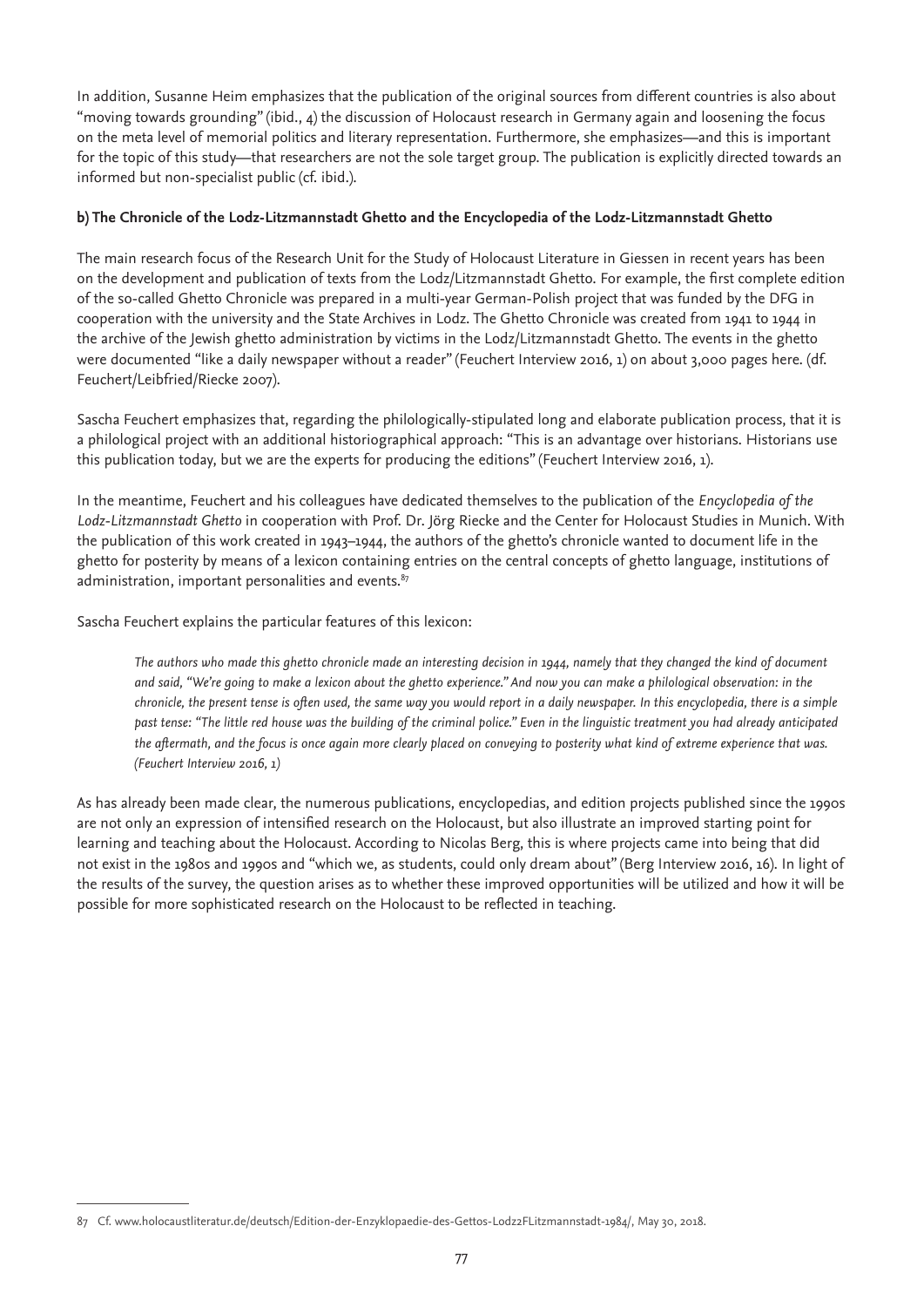## 4.5.3 The Importance of Concentration Camp Memorial Sites for Holocaust Research in Germany

The memorial sites at locations of Nazi crimes, now institutionalized as an integral part of political culture in Germany, have a very different developmental history in East and West Germany. While in West Germany they were the result of tough civic social engagement—mainly of survivors—in the GDR they were part of the state's history politics (cf. Siebeck 2015, 21). After reunification, a state-sponsored and institutionalized memorial politics developed in the 1990s: concentration camp memorial sites became central places of political education in Germany (cf. ibid., 39).

The current relevance of memorials on the sites of former Nazi concentration camps in Germany for purposes of political education is also manifested in university teaching. As the empirical examination of the courses on the Holocaust has shown, 101 of the 468 courses offered on the Holocaust included an excursion to a memorial site located in a former concentration camp (see Chapter 3.2.1).

The above-mentioned development and transformation of concentration camp memorial sites is also reflected in their relevance for Holocaust research in Germany. As historical places of Nazi crimes, they are important reference points also for Holocaust research. At the same time, as Wolfgang Benz pointed out in his interview for example, they were largely ignored by perpetrator-centered historical Nazi and Holocaust research until the late 1980s (cf. Benz Interview 2016, 4).

Wolfgang Benz, in connection with the emergence of the *Dachauer Hefte* journal series that he published from 1985 to 2009 together with the then head of the Dachau Concentration Camp Memorial, Barbara Distel (cf. Benz/Distel 1985- 2009), reports on the changing perception of memorials and survivors in historical research:

*At the time when I, as a relatively young historian, started practicing my trade at the Institute for Contemporary History in Munich in the 1970s, there was no culture of remembrance and there was no mention of commemoration. It was a sensation that, together with the head of the Dachau Concentration Camp memorial site, I had founded a journal that not only made an academic presentation of concentration camps, the terror system, persecution and the Holocaust, but for the first time contemporary witnesses and survivors were allowed to speak on equal terms. [...] I think that with the Dachauer Hefte we've made a significant contribution to the breakthrough of Holocaust research, because even up to that point, the memorial sites had been left to former prisoners. Historians who had prided themselves and were ambitious about their careers had avoided it. (Benz Interview 2016, 4 and 17)* 

Wolfgang Benz clarifies this previous distancing of historical research from the topic of the Holocaust with an anecdote, at the same time describing how strongly the social climate has changed in this respect:

*I met a fellow study colleague at a train station somewhere in the province, and he said that he'd heard about me now and again, and that I would indeed distinguish myself with memorial work. He himself wouldn't be able to do that, as he had never been to a concentration camp memorial and nor could he bear to. In other words, that was the kind of work to be delegated to rougher types. We have people like you because we're too delicate to do that. I think that attitude is to some degree over and past. Not least because of the many young and capable people who do highly professional, good and accepted work in the memorial sites. I also noticed the aversion, the cold contempt with which the community leaders, the former mayor of Dachau confronted the memorial. Those days are long gone. (Benz Interview 2016, 14)* 

Christina Brüning, too, has had the experience "that for quite some time, there was an arrogance on the part of university teachers, who thought that memorial sites were offering tours by led by random people. The fact that this was not the case and that research took place there went unnoticed for a long time." (Brüning, Interview 2016: 26).

Cornelia Siebeck describes the political relevance of memorial sites in the 1990s and how the debates about the proper handling of history polarized and thus even encouraged academic research:

*In the German Federal Republic, the restoration of the German nation state once again triggered some unique dynamics. It was about a reorganization of national history from the viewpoint of a new present situation, above all the role of the Nazi past in this history, which had already been disputed in the old Federal Republic of Germany. Another question was how to deal with the ruins of the GDR history landscape and particularly the dogmatic anti-fascism that was present in Berlin and the new German federal states and how memory of the communist SED regime should be shaped. There was a lot of debate about all this in the 1990s. Remarkably, they were particularly ignited in actual places and construction projects, that is, in practical questions. It should not be underestimated how reflexivity, including academic reflexivity, has a lot to do with practice: the moment decisions are made, let alone when*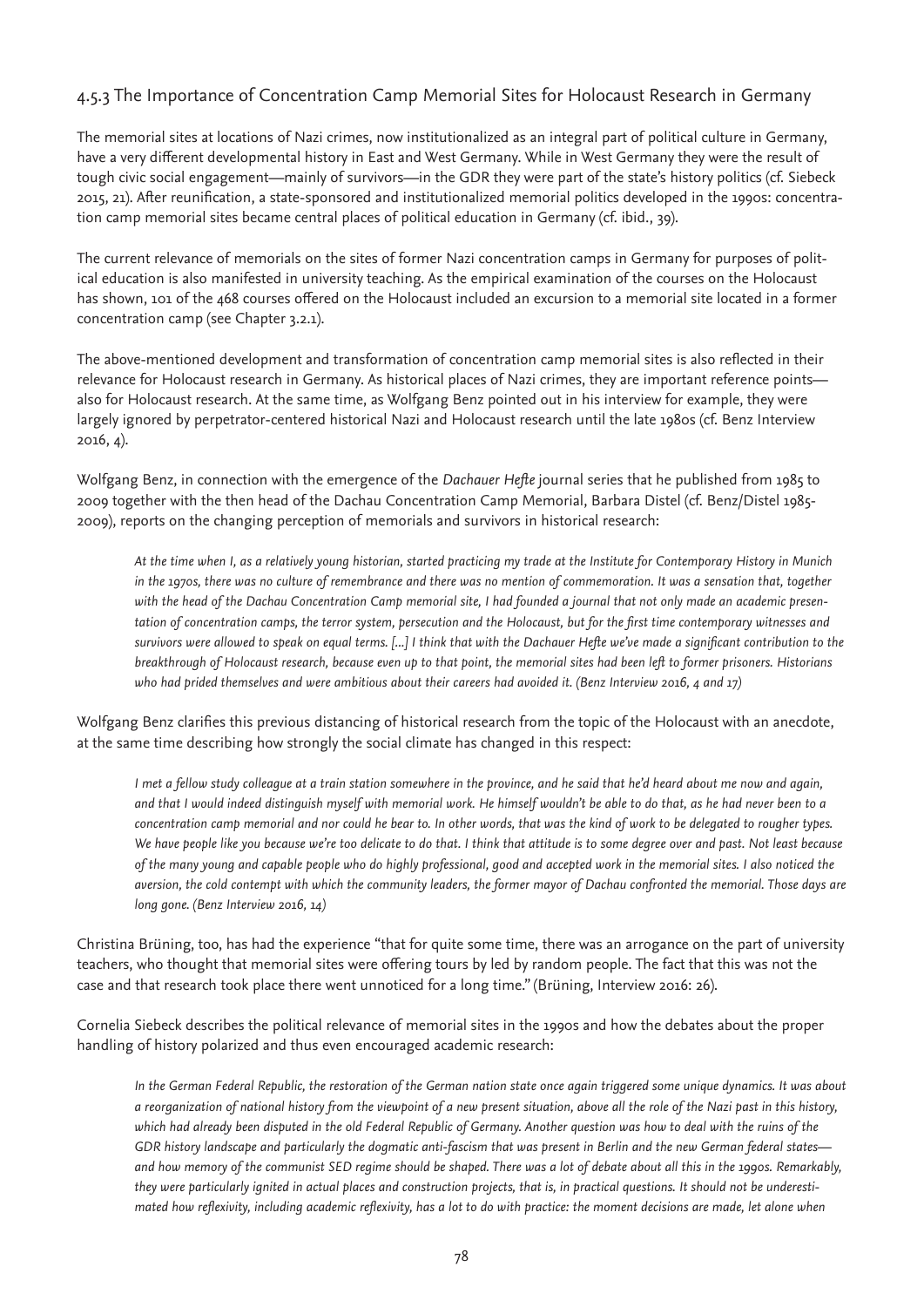conflicts arise, it becomes obvious that decisions could be made differently, and this creates room for reflection. This has triggered not *only all sorts of historical research in this country, for example on Nazi camps, but also a boom in historical cultural studies. (Siebeck Interview 2016, 4)*

The interviews reflect how universities' interest in integrating memorial site visits into teaching is relatively new. Cornelia Siebeck recalls that as part of her own history studies in the second half of the 1990s, questions of memorial culture and history politics were themselves a novelty, as well as group visits to exhibitions or memorials. She felt at the time that a series of memorial site visits organized by Wolfgang Benz and Barbara Distel as part of a seminar on the history of Nazi concentration camps were an exceptional offer that shaped her subsequent research interests and professional career (cf. Siebeck Interview 2016, 5).

In the meantime, the memorials for victims of the Nazi regime are state-institutionalized places of remembrance and historical-political education, as well as places of research on the Holocaust. Accordingly, an increased interaction with universities has been reported (cf. Brüning Interview 2016, 26). As various interviewees emphasize, concentration camp memorials are increasingly perceived as occupational fields for graduates of master programs such as "Contemporary History," "Public History," and "Holocaust Communication and Tolerance" (see Chapter 4.4.4).

It should be noted that memorial sites today are institutionalized as places of research, extracurricular education as well as commemorative and memorial sites, and are also academically recognized. It becomes particularly clear, based on the accounts of Wolfgang Benz, that this was preceded by a lengthy recognition process. Memorial sites are still politically disputed places too, because among other things, various interest groups compete for interpretation privileges. This significance is reflected in courses on National Socialism and the Holocaust, in the framework of which—as will be explained later—excursions to memorials on the sites of the former Nazi concentration camps for victims of the Nazi regime are now frequently offered with different focal points (see Chapter 4.6.2).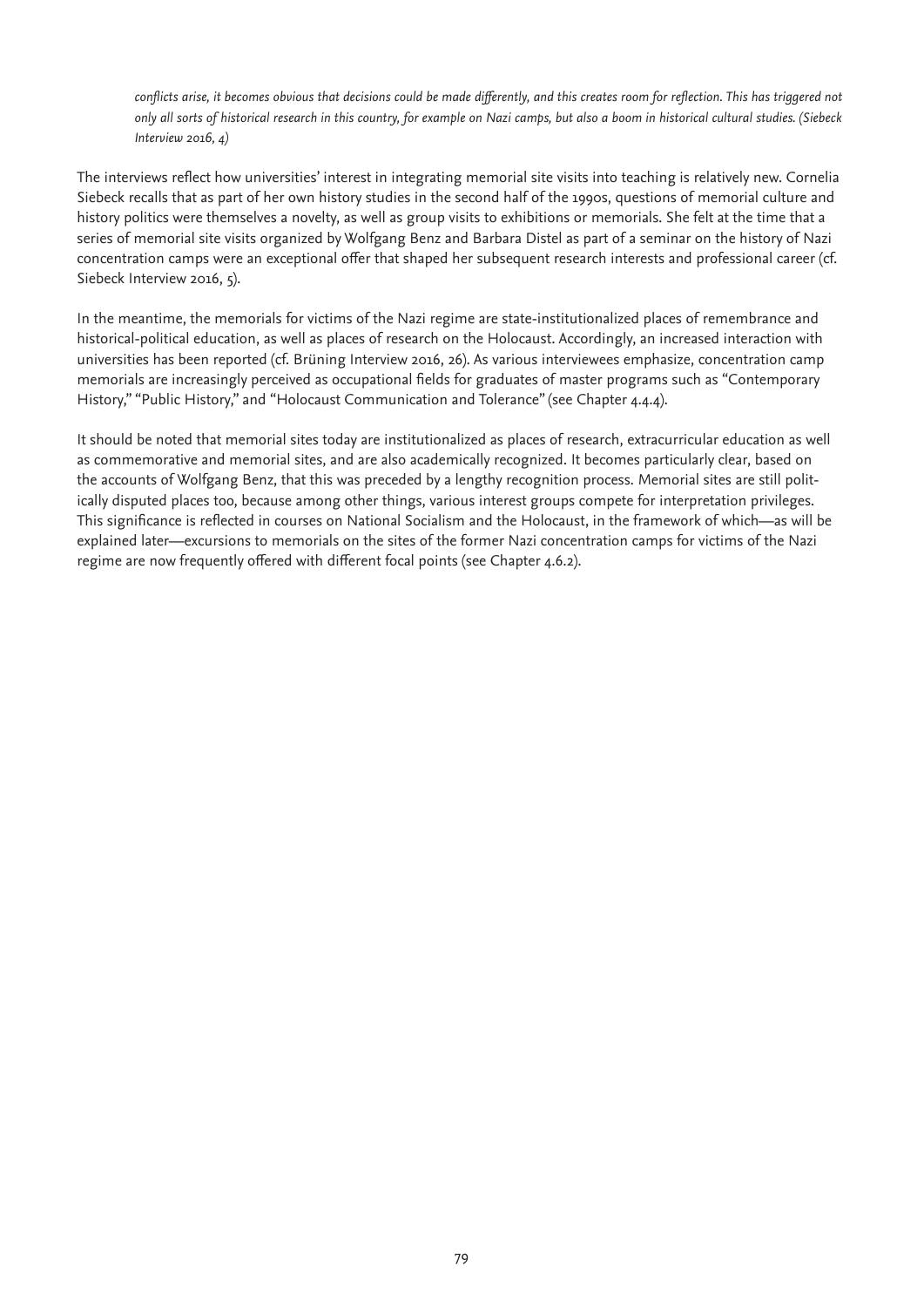## 4.5.4 The Relationship of Holocaust Research to Comparative Genocide Research

In Germany, as both the statements of experts and the results of the survey of the courses show, comparative genocide research is neither widespread nor very conspicuous. The Institute for Diaspora and Genocide Studies,<sup>88</sup> affiliated with the Historical Institute of Ruhr Universität Bochum, is the only institution in this topical field in Germany.

In the interviews, we did not explicitly ask about the relationship between Holocaust and genocide research, but in fact the topic was addressed by some of the experts themselves. It is noteworthy that none of the interviewees sees any competition between Holocaust and genocide research. Rather, the international incentives of Genocide Studies are seen in a positive sense as a way to embed the Holocaust in the larger context of a history of violence.

Susanne Heim states that, in her view, there is nothing to prevent Holocaust research from being extended to questions of genocide research if this happens in a qualified manner. As examples of a qualified thematization of the Holocaust in the larger context a history of violence, she mentions the work of the United States Holocaust Memorial Museum (USH-MM) in Washington D.C., which deals with a clear focus on the Holocaust within the topic of genocide, as well as the work of Yehuda Bauer on genocide research and prevention, and the chair occupied by Sybille Steinbacher (until summer semester 2017) at the University of Vienna with a focus on "Comparative Research of Dictatorship, Violence, and Genocide" (cf. Heim Interview 2016, 21).

Peter Klein also refers to Holocaust and Genocide Studies in the US—which integrate the Holocaust into a history of mass murder but do not consider the Holocaust as an isolated phenomenon—as an inspiration for recent German Holocaust research. He emphasizes that the topic also arouses growing interest among his students:

*A history of mass murders that does not stop in 1945, but just continues in Indonesia, the Balkans, and in Africa. Or where there have been precursors like the mass murders of the Armenians—that's an issue that has met with great interest and requires a considerable change of perspective and expansion from old school Holocaust researchers, so all at once from Armenia to Srebrenica, I basically have to know a lot more. That wasn't so easy to expect 15 or 20 years ago. That's a definite shift. (Klein Interview 2016, 8)*

As already mentioned in Chapter 4.5.1 b, academic perspectives and didactic concepts in German and US research differ significantly from one another. This is especially relevant for the significance of genocide research. While US research and teaching uses comparative genocide research, German researchers are hesitant about being open in this respect. Yet this research is not perceived as competition or threat to Holocaust research, but rather as an impetus associated with internationalization.

<sup>88</sup> Cf. www.ruhr-uni-bochum.de/idg, May 30, 2018.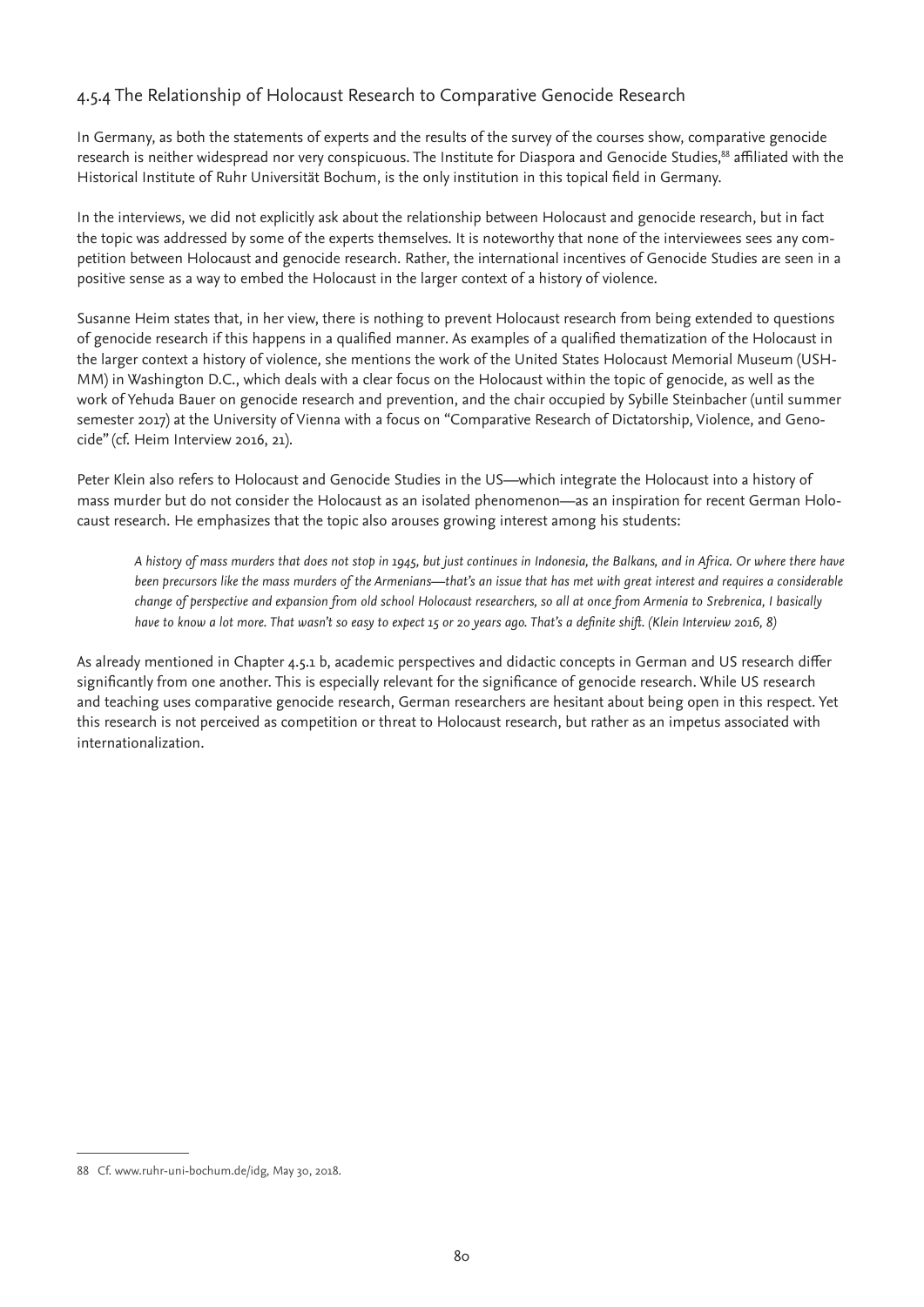## 4.5.5 The Relationship of Research on Actual History to Aftermath and Impact History

The survey of the courses on the Holocaust has shown that questions of reappraisal, meaning aftermath and impact history, make up a relatively part of teaching about the Holocaust. 49 percent of the courses on the Holocaust had questions of reappraisal, impact and representation as topics (see Chapter 3.2.1) This result was taken into account in the conception of the interview guidelines by explicitly asking for a classification of these research topics.

The interviewees all agreed that dealing with the aftermath and impact history is a research trend that is evident at international conferences as well as on applications for fellowships and scholarships (cf. e.g. Löw Interview 2016, 11; Heim Interview 2016, 16). However, this development is evaluated differently by the historians interviewed.

Since the 1990s an increasing number of publications have appeared that deal with questions about Germany's policies concerning its past and post-Nazi society's approach to the Holocaust and National Socialism. These contemporary publications were widely positively received by the interviewees. Frank Bajohr thus describes that the eventful history after 1945 offers many respective research opportunities for reception, perception and reappraisal. The question of how a country that organized an incomparable genocide could become a democratic nation without replacing many of its elites is an analytical challenge and a very exciting question, especially for German research—which suggests that appropriate attention should be paid to this topic (cf. Bajohr Interview 2016, 10).

At the same time, Bajohr sees it as problematic if the focus of aftermath historical research overlooks the classical approaches to Holocaust history. German historians traditionally assume that the Holocaust has been completely researched and that they can therefore turn to other questions of historical relevance, for example, to aftermath history. This false assumption must be counteracted (Bajohr Interview 2016, 10). Bajohr also interprets the focus on aftermath history as a kind of problematic avoidance:

*With this extraordinary focus on the Holocaust's aftermath, I also see a potential for dealing with the subject without having to face the actual murders. I think it's an instinctive avoidance of having to deal with absolute horror. And yet at the same time, you can sense a certain dedication in this topical area of so-called aftermath studies. (Bajohr Interview 2016, 11)*

Nicolas Berg, on the other hand, argues that the critique formulated by Ulrich Herbert and others in the 1990s that the increase of discourses on questions of historical memory enables an avoidance is now no longer up-to-date. He argues that at a time when the historical basis of the Holocaust had not yet been empirically explored, this argument was entirely justified, but that today the situation is different (Berg Interview 2016, 18). Cornelia Siebeck, who researches and teaches the historical formation of meaning, history culture and history politics, also clearly distances herself from the avoidance thesis. She considers it wrong to pit reception history against event history:

*Many do that indeed, mostly with the implication that reception history expands at the expense of "actual" history. Or even on the assumption that it is more comfortable to deal with reception history, that you just don't have to look into the abyss anymore. I can say for myself that I have done both and I find both important. But my current focus is on the historical culture and history politics of dealing with the Nazi past. (Siebeck Interview 2016, 7)* 

From her point of view, the history of National Socialism and the Holocaust and the history of dealing with this past for the last 70 years are separate fields of research. For the study of the latter,

*knowledge of the so-called "causal history" is a useful but not mandatory requirement. I can study a Bismarck monument without being a Bismarck specialist at the same time. Reference to the Nazi past was and is a central cultural and political factor. And to investigate and teach this has its own justification—not least in the sense of a significant part of "post-war history," which as such is not assumed to be working at the expense of the history of National Socialism. (Siebeck Interview 2016, 7)*

In response to the question "should aftermath and impact history be understood as part of Holocaust research?," several of the historians interviewed interpret these as independent contemporary history research topics and limit Holocaust research to the history of events. Wolfgang Benz thus states that the impact history—or, as he says, "mentality history and research"—is not part of Holocaust research, because "dealing with a catastrophe has nothing to do with researching the catastrophe" (Benz Interview 2016, 5). He nevertheless perceives a clear change that accompanies an intensified examination of cultural issues as well as the professionalization of commemoration and remembering. Disputes have shifted increasingly to the meta level (cf. ibid., 6).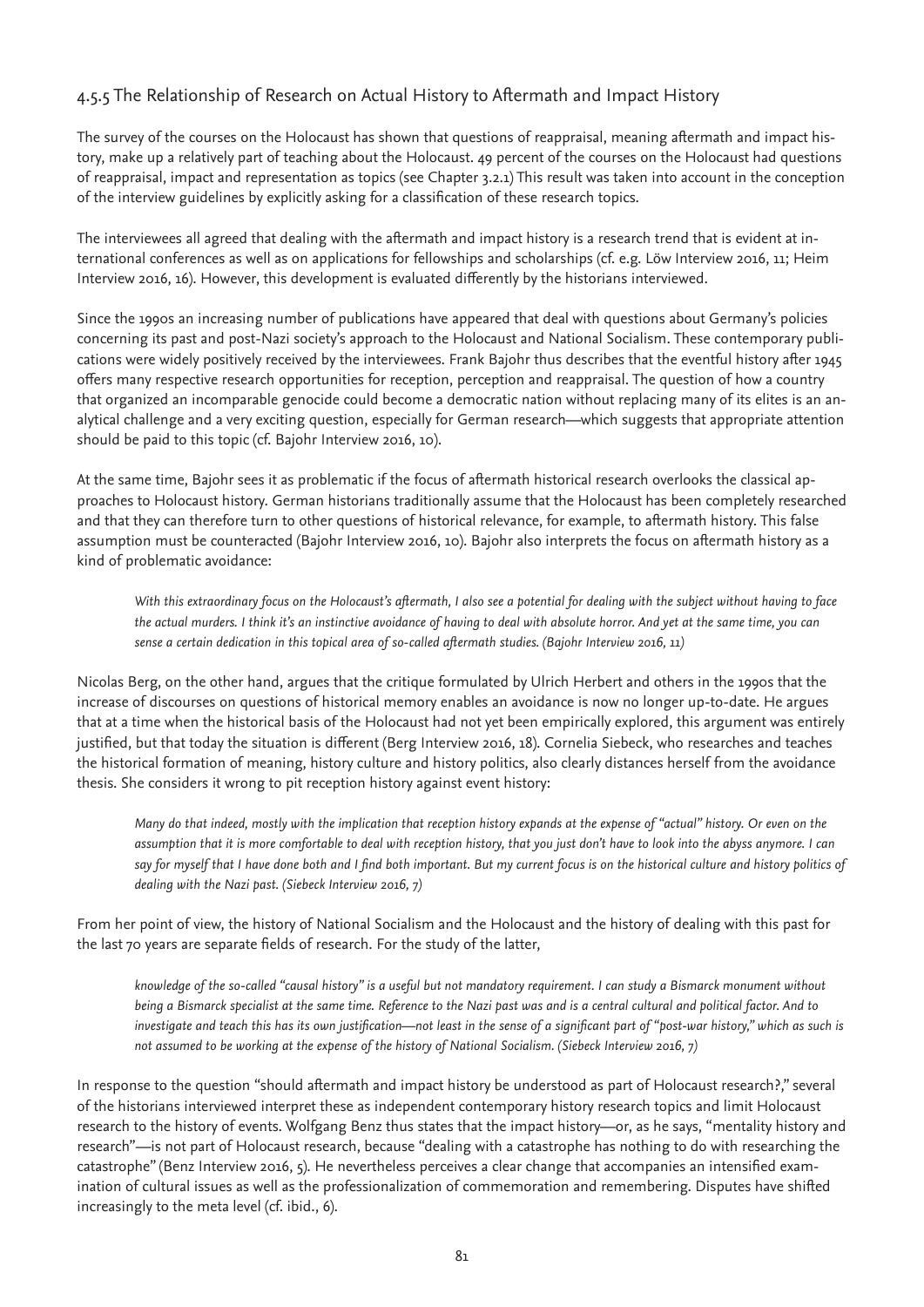Susanne Heim also places memory-political or memory-cultural questions outside of Holocaust research: "What the climate in the countries is, how it's dealt with legally [...] or when commemorative plaques or memorial days are introduced—that's all post-war history [...] it's not Holocaust research" (Heim Interview 2016, 17). Stefanie Schüler-Springorum puts it similarly: "Whether I'm doing a seminar on 'Operation Reinhardt' camps or a seminar on the Holocaust in film, it's part of the Holocaust topic for students. But strictly speaking as a historian, I would say that there are clearly two different areas" (Schüler-Springorum Interview 2016, 8). At the same time, she acknowledges that the example of the Fritz Bauer Institute, which as one of the important institutions for Holocaust research in Germany places an explicit focus on impact history, shows that the dividing line is not always so clearly drawn, however (cf. ibid.).

Nicolas Berg, on the other hand, uses his 2003 study *The Holocaust and the West German Historians* (Berg 2003) to describe how impact history is interwoven with event history:

*That was a standard approach back then. In the 1990s there was something about it in the air that I certainly didn't invent. I thought it was an approach that made total access to the material possible. The pure historiography of telling the story would be exciting enough, but then you limit yourself so strongly epistemologically that you become quasi immanent. Look, we're talking about a history that is itself dramatic event history, even research history is itself event history. This clearing the way for knowledge with books, essays and testimonies, that is also a form of event history, this is not just intellectual history for its own sake. These are in part, as in the case of Joseph Wulf, dramas that we have to tell here, especially when it comes to how Jewish historians apparently partake in the formation of the impression that we have of the event. And that was like the topic in the topic of my doctoral thesis. And I think that it still occupies us today. (Berg Interview 2016, 14)*

Martin Lücke, in turn, emphasizes the significance of historical cultural moments for Holocaust research. Remembering the Holocaust ultimately also always determines "with what intensity it's then respectively researched and with what interest. That means that what we know about the Holocaust is always related to the historical-cultural moments that initially make the Holocaust researchable" (Lücke Interview 2016, 11). From a history-didactic perspective, he emphasizes the importance that knowledge of event history has for the classification of political and social references to the Holocaust:

*The Holocaust is still used as an argument in current politics, so historically-minded students who learn about the history of the Holocaust are enabled to speak when it comes to the Holocaust. When the German Federal Minister of the Interior says that migrants must know about Auschwitz and recognize the right of the State of Israel to exist, it is a historical imagery—that people who have researched and worked on the subject of the Holocaust for a long time can better explain, understand, and also reflect, why that is being said today in this specific historical-cultural situation. (Lücke Interview 2016, 11)* 

Christina Brüning also argues for a teacher education that combines the teaching of historical facts with the examination of the social and political impact of the Holocaust:

*I also deal with memory and go to memorial sites with students to reflect on which narrative will be presented to us at this memorial. "What kind of interpretation of history actually happens here?" That is, I believe, a categorical insight that can be obtained in Holocaust memorial sites as well as in Bernauer Strasse [Berlin Wall Memorial] or in Hohenschönhausen in the Stasi prison, once you understand that everything that is put before you has a certain narrative and that's what you have to deconstruct. Then you have understood how good history teaching works, because this deconstruction competence is what we need to convey. (Brüning Interview 2016, 24)*

As outlined here based on interview statements, the controversy within historical Holocaust research on the relationship between event history and aftermath history reflects different research emphases and disciplinary approaches. It shows that Holocaust research in Germany is diverse, but also that the field of research is not as clearly defined as, for example, in US Holocaust Studies.

The question of defining what should and what should not be considered Holocaust research was also relevant to the research design of this study. We included all courses on aftermath history and impact history in the sample. This decision significantly influences the results, since otherwise far fewer courses would have been surveyed. At the same time, the difficulty of demarcation described in the chapter is also reflected in the courses. Thus, there were numerous courses that included event-historical as well as impact-historical and educational teaching components and which were not clearly assignable to one of those categories.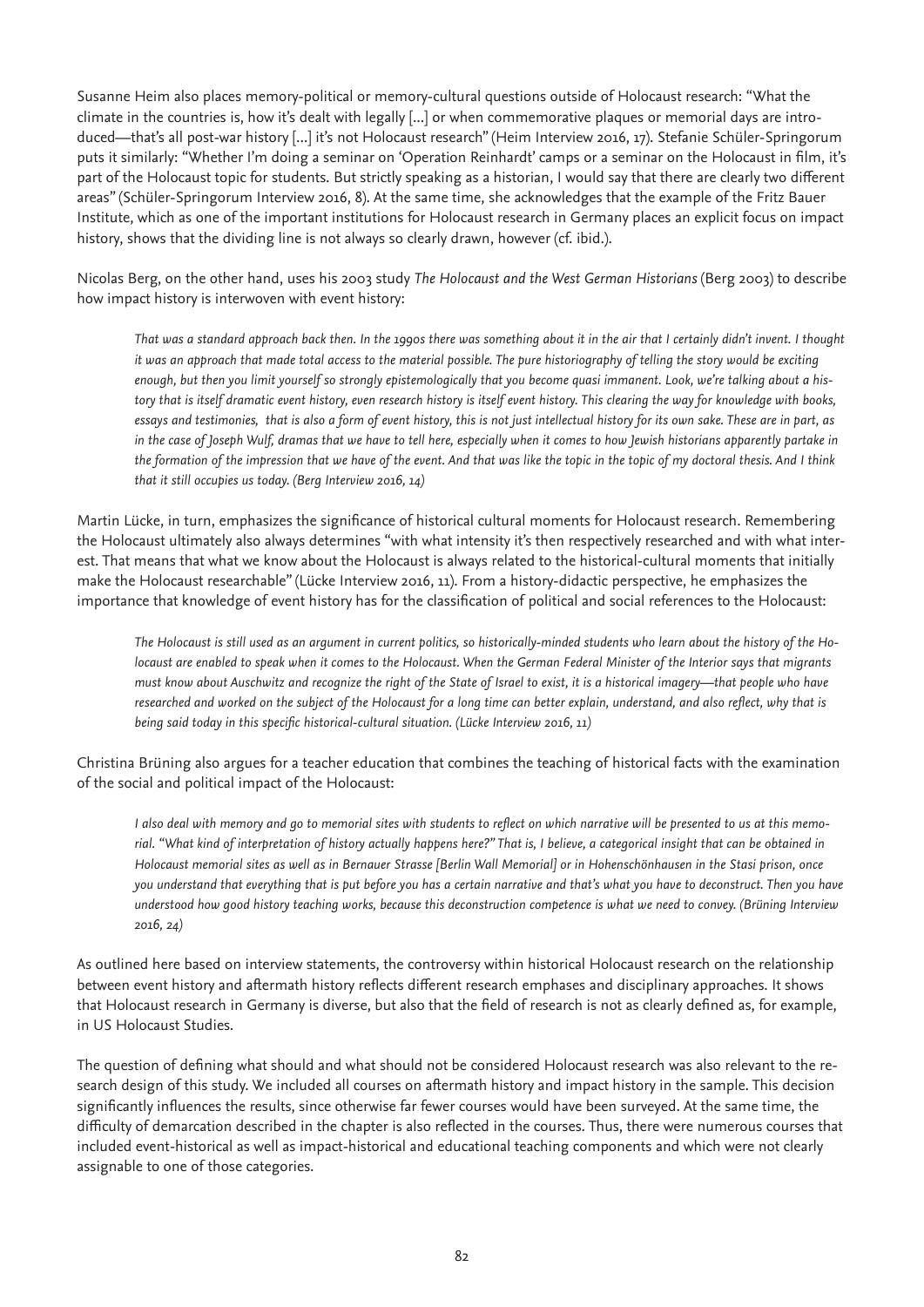## 4.5.6 The Discussion about Cultural Studies Research on the Holocaust

As the survey of the courses confirmed, the Holocaust is a subject of study in numerous disciplines. 45 of the 468 courses held still took place in cultural studies courses, in addition to 80 courses in literary studies and another 20 in foreign language philologies (see Chapter 3.2.2). As stated above, around half of all Holocaust-related courses dealt with questions of reappraisal, impact and representation (see Chapter 3.2.1). Thus, the assumed increasing importance of cultural studies topics in teaching about the Holocaust has also been confirmed.

In the interviews, the experts' opinion on the increasing relevance of remembrance culture and the literary and media treatment of the Holocaust was therefore explicitly asked.

The reactions of the interviewees overlap in part with the above-described positions on the increasing importance of research and teaching on aftermath history and impact history. Many of the historians interviewed strongly associated cultural research with a "boom" of research on remembrance culture, which they are largely skeptical about. This skepticism mainly refers to the trend towards memorial cultural research topics in history itself, but also to the study of the Holocaust in other disciplines. At the same time, however, various interviewees stressed that greater interdisciplinarity is perceived as an enrichment to Holocaust research.

In numerous interviews, research on the memory of the Holocaust is referred to as "being in great demand" (Frei), a "boom" (Brüning), in "fashion" (Feuchert) or a "trend" (Bajohr), which after a high point in the 1990s is now in decline. Norbert Frei describes this development as follows:

*When I was writing my habilitation dissertation, the term "remembrance culture" was practically nonexistent. And because the term has often been abused, I see with some relief that the peak of the boom seems to be over. Ten years ago, almost everything in the field of history of National-Socialism and its aftermath was viewed only in the medium of memory and reception. No longer the thing in itself, but the memory of the matter was at the center of research and, in part, of teaching too. I saw the latter very critically, because many of our students were able to boast breezily about how the remembrance culture of the Holocaust in the German Federal Republic supposedly or actually evolved, but they knew very little about the Holocaust. In the meantime, this has calmed down a bit. (Frei Interview 2016, 5)*

Despite the fundamental emphasis of the need to open up historical Holocaust research for new research perspectives raised by cultural studies questions, the interviewees expressed a general skepticism. The following assessment by Stefanie Schüler-Springorum is paradigmatic for the attitude of the historians interviewed:

*I think it's all very interesting. I listen to this with open eyes and ears, but I'm an innately old-fashioned social historian of the 1980s, that's what I learned, and I do think sometimes that the banal basic knowledge is a bit lacking. (Schüler-Springorum Interview 2016, 8)* 

Various interviewees formulated the criticism that many cultural-historical works lack a historical-empirical basis. Frank Bajohr thus stresses that Holocaust research must open up to current historiographic trends and not be allowed to isolate itself. At the same time, however, he argues that cultural-historical works stand fundamentally under the suspicion that "in the end they're not academic at all, but rather a morally charged fact-checking" (Bajohr Interview 2016, 12). Precisely for this reason, Holocaust research cannot afford to neglect methodological standards in favor of moral approaches, as he observed in some cultural-historical research (ibid.).

The discomfort described on the part of various historians is juxtaposed with the perception of American studies academic Susanne Rohr, who problematizes an unwillingness of historians to open themselves to cultural discourses. She has the impression that historians perceive themselves

*as leading the master discourse, about how it really was. And we literary and cultural academics entwine ourselves around it and can make our nice statements and discuss our artworks. And I think it's really difficult that there are still so many colleagues among the historians who insist that there is this master discourse. (Rohr Interview 2016, 16)*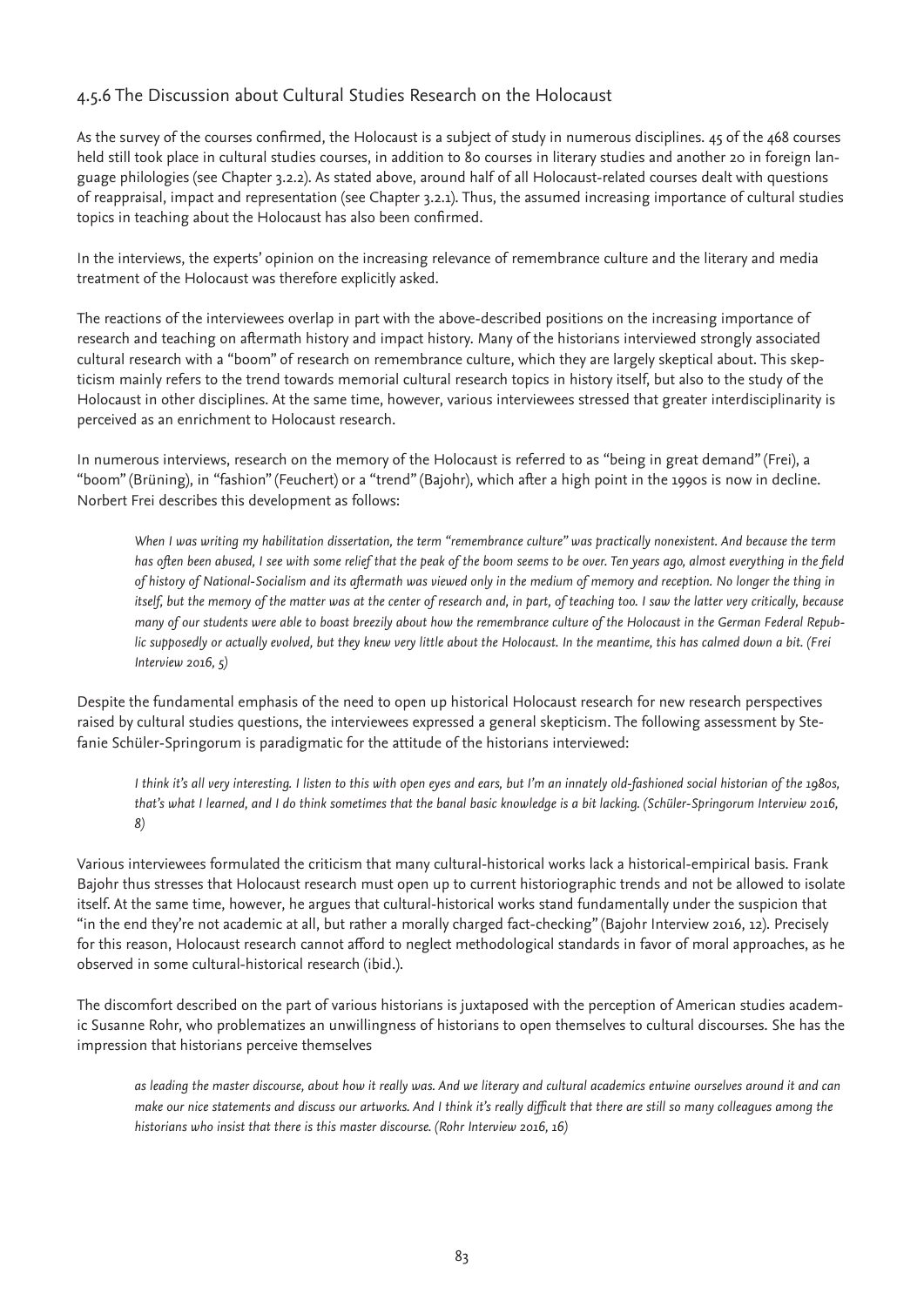In her opinion, this controversy is ultimately about mutual recognition and the legitimacy that you attribute to the respective other research approach (cf. ibid.).

Overall, however, the interviews in this study do not paint a particularly confrontational picture. Some of the historians also stressed that they find cultural-academic questions and interdisciplinary cooperation fruitful. Peter Klein, for example, emphasizes that the cultural-academic questions that his students bring to him are definitely also an asset:

*Some of my students' questions would not have occurred to me, but they are enriching. Yes, I really evaluate that as an innovative boost. I love empiricism. I come from such a very dry, empirical school of historians, where the truth in the archive is written on paper, but that doesn't stop me from reading very different things on the topic that are of value. (Klein Interview 2016, 13)* 

Andrea Löw also makes it clear that Holocaust research benefits from multidisciplinary research in which different questions and methods are implemented:

*And it is also something else, if for example a psychologist deals with how memory works and why the contemporary witness's memory of these things changes over time. This is research from which we have massively benefited, but which we ourselves cannot do so well because we simply lack the craft. I think it's about different questions and methods, and as a historian I may be interested in other things than a cultural studies specialist. (Löw Interview 2016, 12)* 

Nicolas Berg, in particular, emphasizes that he does not want to participate in a discourse on demarcating the disciplines, and argues in favor of interdisciplinary Holocaust research because he had already "as a student and up to this day wondered again and again: Why should I deny myself the opportunity to read Paul Celan? It is, so to speak, a bundle of texts that are incorporated into the testimony. And if I can use that, then it's a historical text like any other"(Berg Interview 2016, 17). From his point of view, specialist divisions make it impossible to learn from other disciplines and their approaches:

*I don't like this sort of allocating—that's literature, it belongs under literary studies, that's a sociological text, it's what sociologists should research, that's history, I'm a historian, it's mine. I think that's inappropriate and unworthy of the matter. This limits you in a completely arbitrary way and doesn't convey anything for anyone. This is not even about divided responsibilities, there would still be an argument for having divided responsibilities. That's perfectly legitimate, but defending disciplinary boundaries is a problem for me. I believe that, for example, you can learn to read texts or define or understand concepts from literary studies in history. If you keep the subject boundaries it's a defensive discourse from which I find nothing to gain. (Berg Interview 2016, 19)* 

Sascha Feuchert notes a growing interest among historians in matters of remembrance, and advocates the interdisciplinary expansion of Holocaust research:

*How will it be remembered, what is being remembered, and what are the consequences? A broad specialist discourse has emerged and Holocaust research has been extremely broadened overall. Above all, interdisciplinary approaches have increased significantly and I think that's also very good. (Feuchert Interview 2016, 9)* 

Using the Research Unit for the Study of Holocaust Literature as an example, he makes it clear how such interdisciplinary research can work:

*We also always have a historian at the Research Unit. We couldn't do that without a permanent specialist discourse with the historiography. I'll show you this with the Ghetto Chronicle. Of course, there are a lot of philological commentaries—that's purely an editorial philology, so to speak. But then you see here: there is a huge historical annotation to some of the historical circumstances. We couldn't do our work appropriately without historians. And of course, the same applies to our research on other texts and memories. The things that historians have researched and found out about respective matters always play a role. (Feuchert Interview 2016, 14)*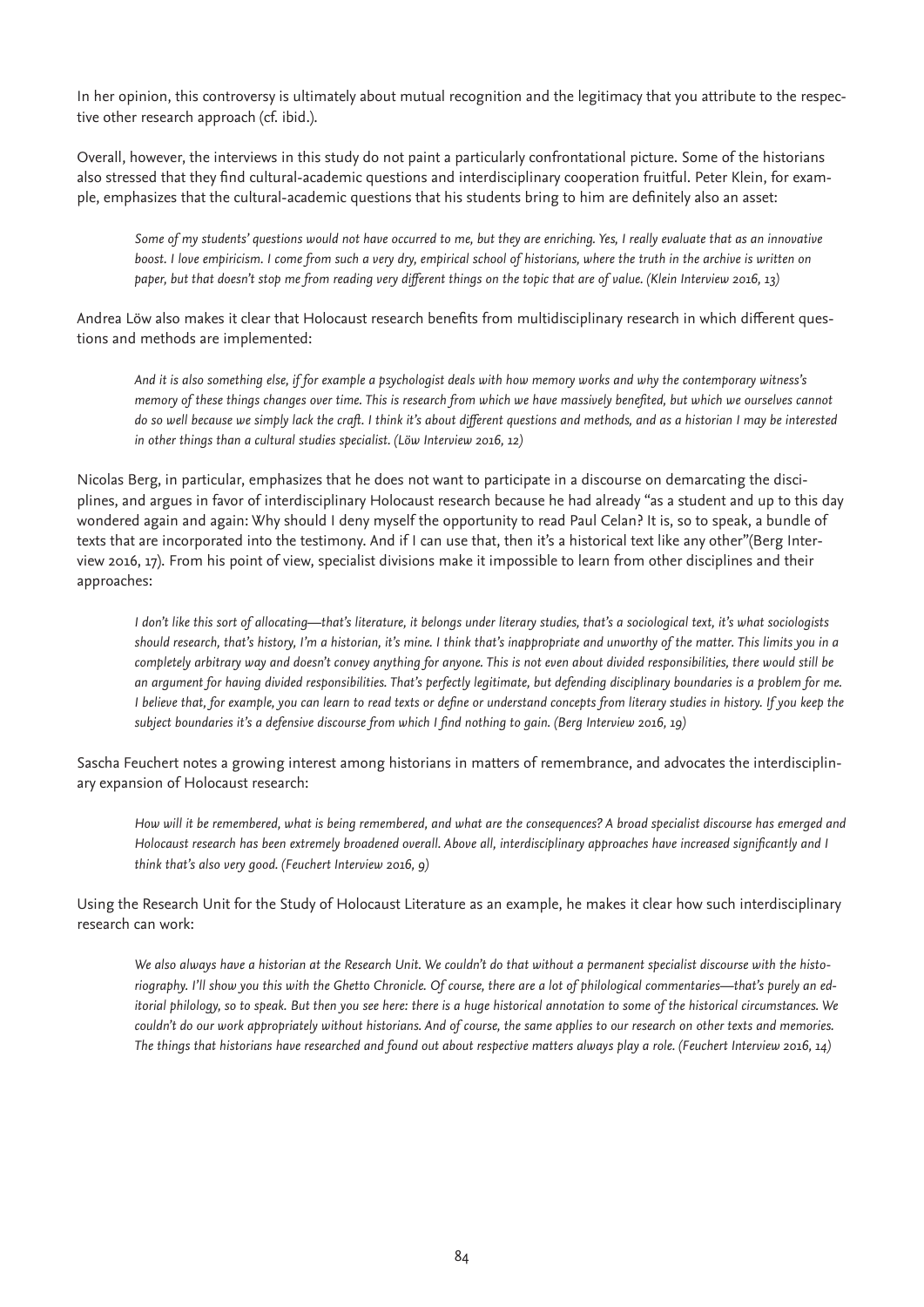The question of how a well-founded historical basis can be ensured in literary and cultural studies courses is discussed by Sascha Feuchert and Susanne Rohr. Using the example of one of his courses, Sascha Feuchert underlines the necessity of a historical basis for the literary examination of the Holocaust:

*II had a seminar on camp literature about Buchenwald and memorial work. This was prepared in two intensive block seminars, and one of these block seminars was dedicated exclusively to the history of Buchenwald Concentration Camp and concentration camps in Germany. So this basis has to be there, otherwise they can only discuss literary representations meaninglessly, to a great extent, because they don't know how the presentation actually relates to that which is represented. For this they need this historical knowledge. (Feuchert Interview 2016, 16)* 

The American studies specialist Susanne Rohr also affirms this necessity, as well as the concern of historians stated above that the facts could be overshadowed by the forms of representation. "I think you can have this fear, you must have it, and you should have it" (Rohr Interview 2016, 17). She describes how, for example, she builds her classes on Holocaust comedies, and that she begins with an exploration of documentary representations like Night and Fog in order to have the opportunity of taking "the distance that the comedy form creates between itself and the events" (ibid.). In the interview, Susanne Rohr deals proactively with the problem of possible evasion described above:

*In class, I also noticed that it is important here in Germany to pull away this protective layer that certain forms of representation offer us, such as the comedy. It may also be a psychological question, that we like to get into it because it is easier to bear. You always have to make sure that you take this protection away and expose oneself to the horror. Without that it is not possible, that is my experience after many years of dealing with this topic. (Rohr Interview 2016, 18)* 

The statements of the interviewees on the increasing importance of cultural studies in Holocaust research make it clear that Holocaust research in Germany is traditionally dominated by historical-empirical approaches. In the course of the increasing general significance of cultural-historical research, a cautious opening for corresponding questions seems to take place. Several interviewees also highlight the relevance of interdisciplinary cooperation, with cultural and literary scholars particularly emphasizing the need to incorporate the historical perspective into their research. For university teaching, this results in the challenge of ensuring a sound historical basis for literary and cultural studies courses.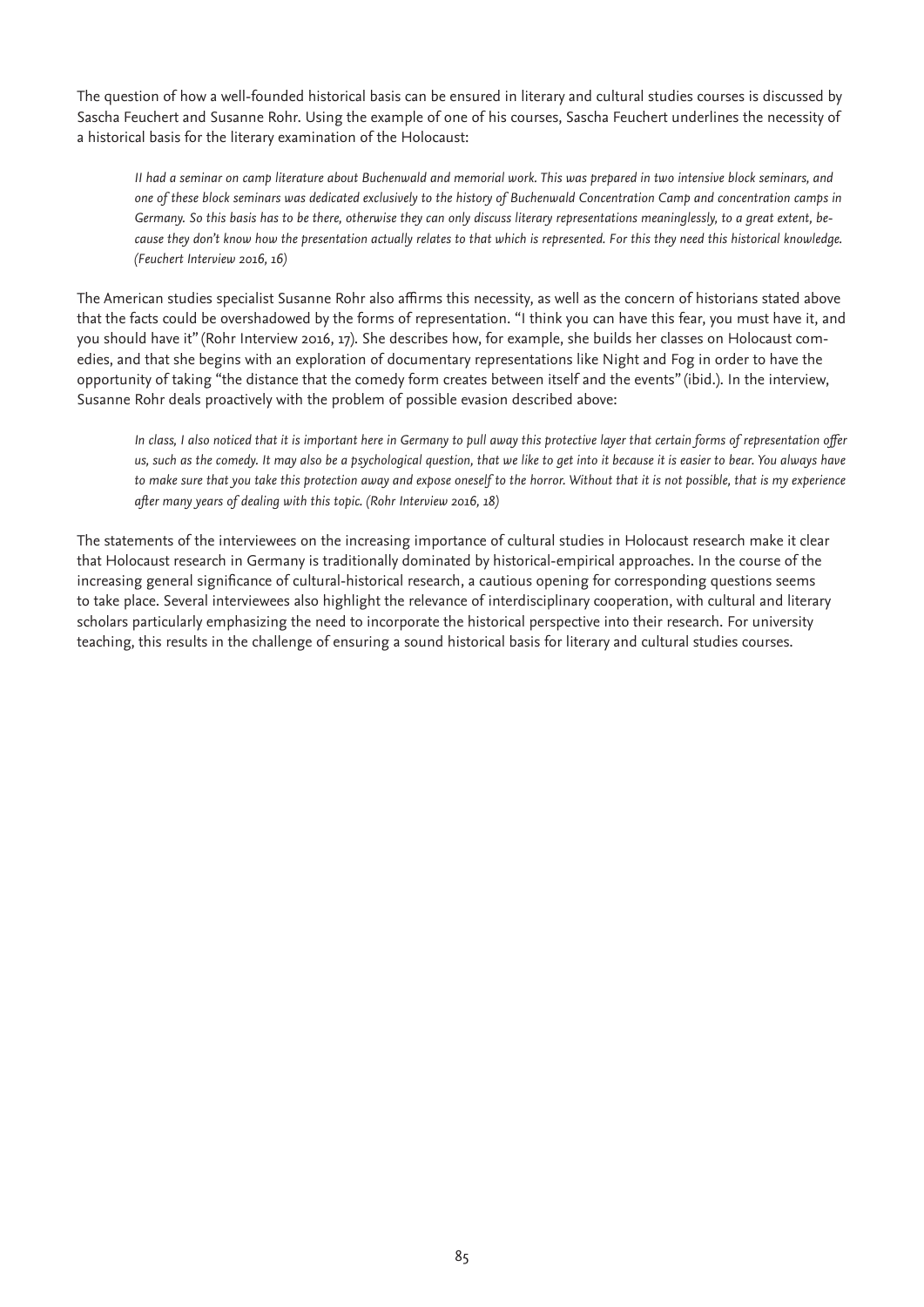## 4.6 Teaching about the Holocaust in Germany

In order to be able to illustrate the current state of university teaching about the Holocaust in Germany, the results of the empirical study of academic calendars described in chapter 3 are supplemented below with experts' individual teaching experiences as expressed in the interviews.

One of the central assumptions of this study was that teaching the history of National Socialism and the Holocaust in the country of the perpetrators poses special challenges. This assumption, which was explicitly taken up in the interviews, is confirmed by almost all interviewees and substantiated in various aspects.

After a presentation of what is described by the interviewees as the particularities of the academic examination of the Holocaust in Germany (1) a second section is devoted to the resulting special teaching scenarios and activities described in the interviews (2) The following describes how the interviewees perceive the interest and motivation of the students (3) and what forms of defense mechanisms they encounter (4). Finally, the research-leading questions on the role of family biographical connections (5) and the importance of migrant backgrounds and experiences in the interviewees' day-to-day teaching are addressed (6).

## 4.6.1 Teaching about the Holocaust in Germany

Most of the experts we surveyed generally agree with the statement that teaching the history of the Holocaust in Germany poses particular challenges not only for students, but also for teachers.

German responsibility for the Holocaust has implications for conveying the topic. For example, Nicolas Berg emphasizes the peculiarity that the history of National Socialism and the Holocaust in Germany is about their own history, about the "we-history." The fact that the history is about parents, grandparents or great-grandparents makes the approach special: "We do not get it into an enclosed space, in which it is sitting almost archivally. It is the inheritance, there is a presence, as it were, up to the materiality of the traditional—through the places or through the traditions that are connected with them" (Berg Interview 2016, 29). Norbert Frei also points to a "political-moral difference" in dealing with the Holocaust in Germany, which is due to the—albeit now less significant—biographical references: "The subject is still, now as before, not just any old historical topos" (Frei Interview 2016, 5).

In this context, Frank Bajohr emphasizes the challenge of analyzing the moral implications of historical responsibility academically:

*At the same time the academic claim must, of course, be that of being able to approach such a topic, even with a correspondingly distant, analytical perspective. These things need to be clear so that they can be included in the historical analysis or even made the subject of analysis: to what extent are there family ties and traditions that still determine the approach to this topic today? You can make that a topic analytically as well. (Bajohr Interview 2016, 24)*

Some of the interviewees regard dealing with emotional reactions as a special challenge for teaching. Using the example of the master program at Touro College, Peter Klein describes how when designing courses about the Holocaust, it must generally be taken into consideration that dealing with the topic can be both emotionally demanding and overtaxing for students.

*We have a topic here that you have to approach with a certain emotional budget. During the study we had two persons who said: Although I'm doing exactly what I imagined, I have to tell you honestly now that I cannot endure it. It takes a certain emotional attitude, and if I put something like the working with survivors' memories into focus right away in the first semester, then it can backfire. (Klein Interview 2016, 14)* 

Sascha Feuchert describes this particular feature with the example of his perception of different reactions of German and American students during a visit to the Buchenwald Memorial:

*While German students are tense and try to classify that emotionally, the American students I was there with often went according to the motto "We Americans ended this. We freed this camp." They had different interests, and they therefore even dealt with the texts quite differently. (Feuchert Interview 2016, 21)*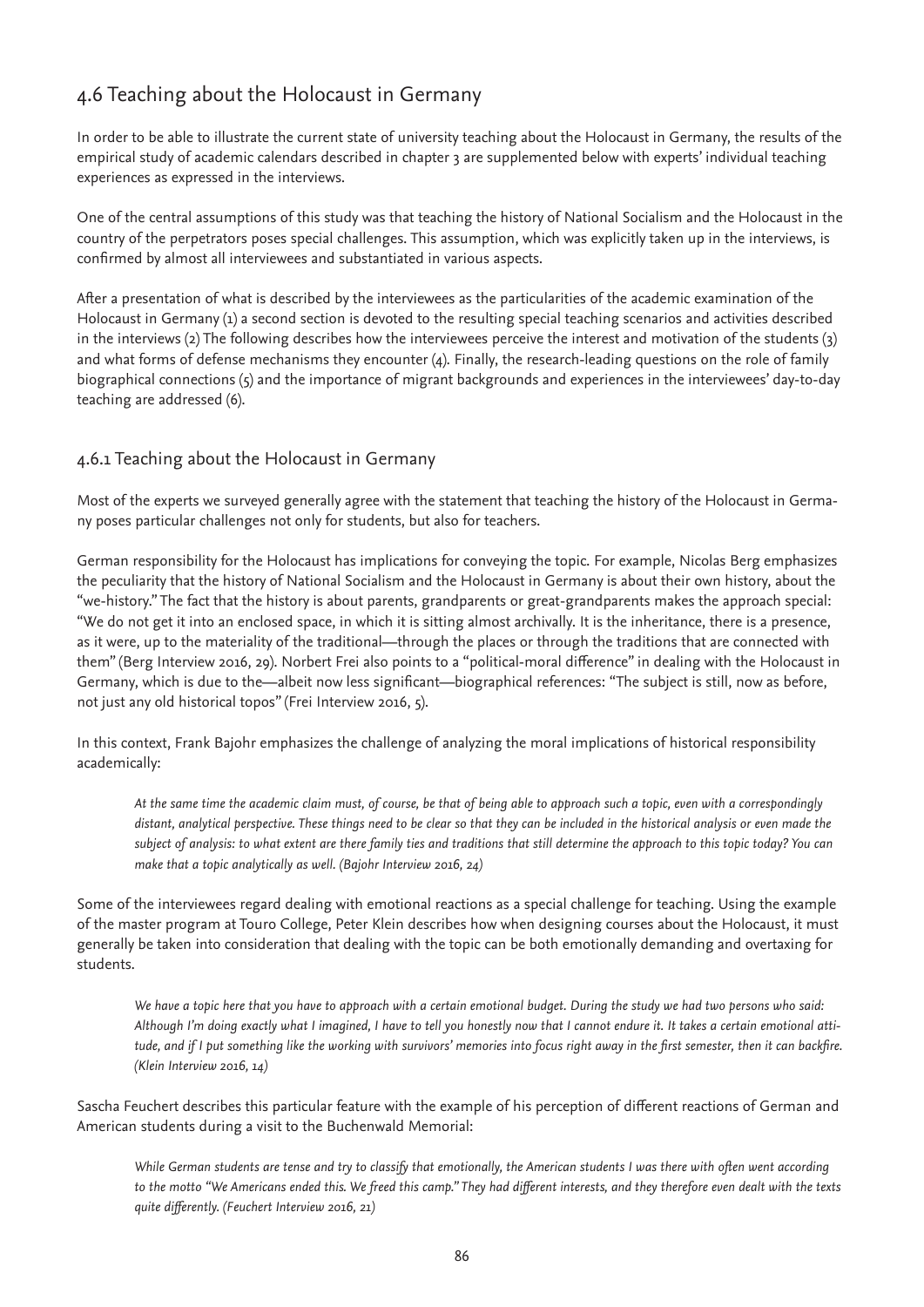The fact that every examination of the Holocaust requires thinking about German responsibility affects not only the students, but the teachers too. Susanne Rohr thus addresses the importance of dealing with the question of guilt and emphasizes that for her, as a German who teaches in Germany about the Holocaust, it is a particular challenge to take up this question meaningfully in teaching:

*Of course this is a question that is very different in Germany than, for example, in the US. That's the key difference, and I think it's important that it's not forgotten or put aside. For me this is also the challenge in terms of my own position as a teacher, how do I* take this up and not flee into the representation form. (Rohr Interview 2016, 26)

## **4.6.2 Methodological Challenges in Teaching**

The particularities of examining the Holocaust in Germany outlined above are met by the interviewees with various methodical teaching scenarios. Didactic aspects were not explicitly addressed in the interviews. Nonetheless, exemplary methodological questions and approaches can be worked out that show how the interviewees deal specifically with the described particularities in teaching. Here (a) the tension between emotional involvement and academic distance is taken up and (b) special challenges in teacher education are addressed. In addition, (c) excursions are highlighted as an important methodological approach.

### **a) Dealing with the tension between emotional involvement and academic distance**

The moral implications of the topic and the resulting emotional responses of students are simultaneously perceived as positive and challenging. Frank Bajohr thus emphasizes the need to consider emotional responses and to deal with them competently. The emotional involvement of the students has a positive impact because it generates interest in the topic. At the same time, a certain emotional distance is necessary to assume an analytical position. The teaching must do justice to this tension (cf. Bajohr Interview 2016, 24). Dealing with this tension is brought up in various interviews.

Norbert Frei reasons similarly to Bajohr and emphasizes that it is important that he himself, through analogous questions such as family connections, not introduce "a sentimentalization or simple prescientific emotionalization, which the students certainly bring along in many cases" (Frei Interview 2016, 10) into the lectures. Instead, it is up to the instructor to convey that it is also about treating the topic of the Holocaust with academic professionalism. He clearly points out that this does not mean that he "wants to have a 'cold talk' on this topic" (ibid.), but rather that he would like to convey to the students that the topic is to be dealt with precisely and not with an everyday vocabulary (cf. ibid.).

Peter Klein describes an example of how, in teaching, he deals with emotional involvement and students' feeling overwhelmed by leaving room for discussion and processing in order to then be able to continue working on the topic:

*How can you describe "Operation Reinhardt" or the uprising of the Sonderkommando in Auschwitz without getting really close to the topics? At such fixed points or crystallization points, you notice that they are majorly struggling with the text or the situation. And then you just have to leave room for something like that to be silently accepted and then articulated. So especially for individual documents that are really particularly brutal, you also want to address, as a historian, what is behind it. I'll then ask to take a break and then I open the windows. Then you notice how they all get back on their feet again. (Klein Interview 2016, 19)* 

Nicolas Berg emphasizes the importance of students' first encounter with the topic of the Holocaust. Using the example of a course he taught at Goethe University Frankfurt, he describes his approach of enabling students to place their personal approaches and personal experiences on an academic level:

*People's first encounter with the topic of the Holocaust should be taken seriously. In the process, you also realize that you yourself as a teacher don't know everything either. Since the students chose the topics in my seminar, a very special canon of topics and texts was created that I could not have planned for. I did not want to duplicate my own 1990s canon, and so I had more foreknowledge than the speakers at about half of the sessions; at the other half of the sessions, I sat down and made an effort to get up to speed with the students, so to speak. I call this seminar "basic questions"[Grundfragen]—basic questions, not foundations [Grundlagen]—and have concluded every session and tried to distill from the presentation something like the basic question that can be applied again on other occasions. People were worried about their choice of topic and then tried, encouraged by me, to understand it, to make it academic, and to see it in a more detached way. (Berg Interview 2016, 22)*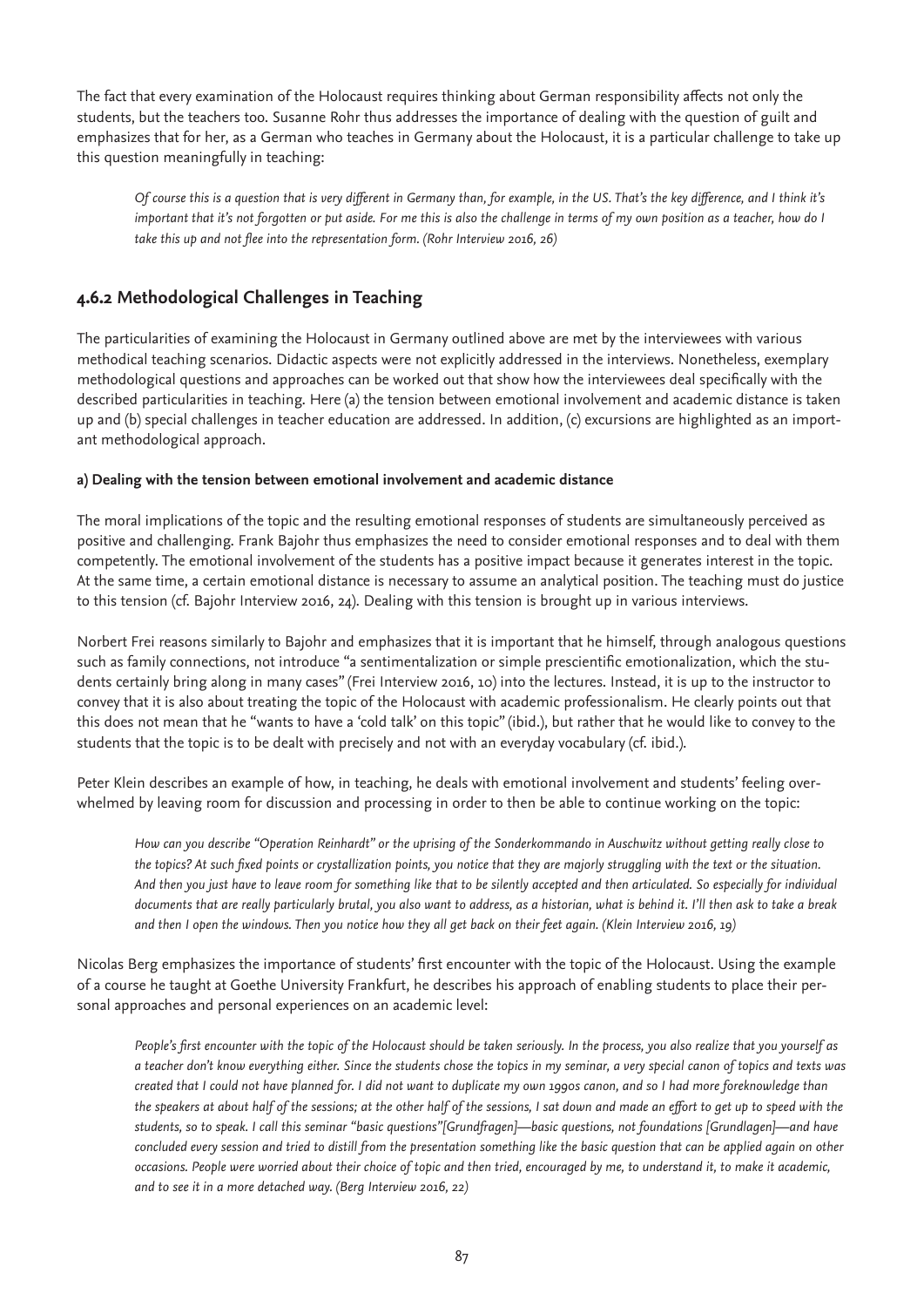Christina Brüning emphasizes that the fact that the Holocaust still plays a special role in the public sphere, in social debates and also in school lessons in Germany, has consequences for its conveyance in university teaching (cf. Brüning Interview 2016, 21). Andrea Löw accordingly sees a key challenge in, for example, finding a way of narrating that ensures that interest in the topic is aroused. "So to find some way of teaching that will make sure you do not arrive at this 'But I know it all, I know that and I cannot bear to hear it anymore.' That's the very special thing about this topic, because it's so important" (Löw Interview 2016, 24). According to Löw, in terms of methodology it functions thus, for example, with access through biographies and individual cases.

Susanne Rohr too talks about the need to arouse interest in the topic. She explicitly mentions the medium of film or graphic novel in order to attract students of American and cultural studies to the topic. "In my opinion, students are very interested in the topic, but only if they are involved with the topic in a very specific way. And that works especially well if you stay in the forms of presentation that the students know "(Rohr Interview 2016, 22).

The challenges that faculty face in higher education also affect teacher education, which is discussed below.

#### **b) Special Challenges of Teacher Education**

Chapter 4.4.8 was already dedicated to institutional questions about teaching the Holocaust in teacher education. The following section describes the challenges and concrete teaching practices mentioned in interviews with three didactics experts. The aspect of "arousing interest" is particularly relevant for students studying to become teachers. It is necessary to arouse interest in dealing with the history of National Socialism and the Holocaust so that teachers will later be able to teach the topics in an up-to-date way in school lessons. In principle, it cannot be the goal of teacher training to treat all specialist topics in the study in detail. Rather, students should be enabled to acquire knowledge on various topic areas themselves and to prepare this knowledge didactically.<sup>89</sup>

According to the history didactics experts interviewed, for many aspiring teachers the topic of the Holocaust is burdened with concerns that high social expectations are placed on history teaching on the topic, and that school students may react both defensively and as if oversaturated with the topic. There is therefore a desire to teach a solid basic knowledge on the topic. Christina Brüning describes that prospective lower and middle secondary school teachers, who later have to teach many different subjects, particularly require a very broad knowledge of various topics and disciplines that is difficult to cover during their studies. "This leads to the school-teaching being very book-heavy sometimes, because a teacher who is insecure picks up a book, sticks to it, and says now we're learning on a page-by-page basis" (Brüning Interview 2016, 17).

Martin Lücke describes how the discourse about students' alleged lack of interest in the topic of the Holocaust influences the approach of students, who in principle have a great interest in getting to know didactic concepts of conveyance:

*The students know this is a relevant topic, that's important, and then they're just thinking about how they can teach it so it flashes and crashes and then somehow rains feathers from the ceiling of the classroom. You then have to say, "No, take the topic seriously and try to develop realistic didactic concepts." And then they are also very motivated to go to school with the concepts. They are then actually surprised that the students' interest is so great. There is indeed a great interest in school to do something that sounds conservative at first sight: first of all, to convey data and facts about the Holocaust. The students have all already read the Diary of Anne Frank, but they lack a basic overview knowledge. (Lücke Interview 2016, 15)*

<sup>89</sup> The relationship between academic and didactic competencies expected of history teachers and the reality of university teacher education has long been criticized (cf. e.g. Pandel 2005, 45-48).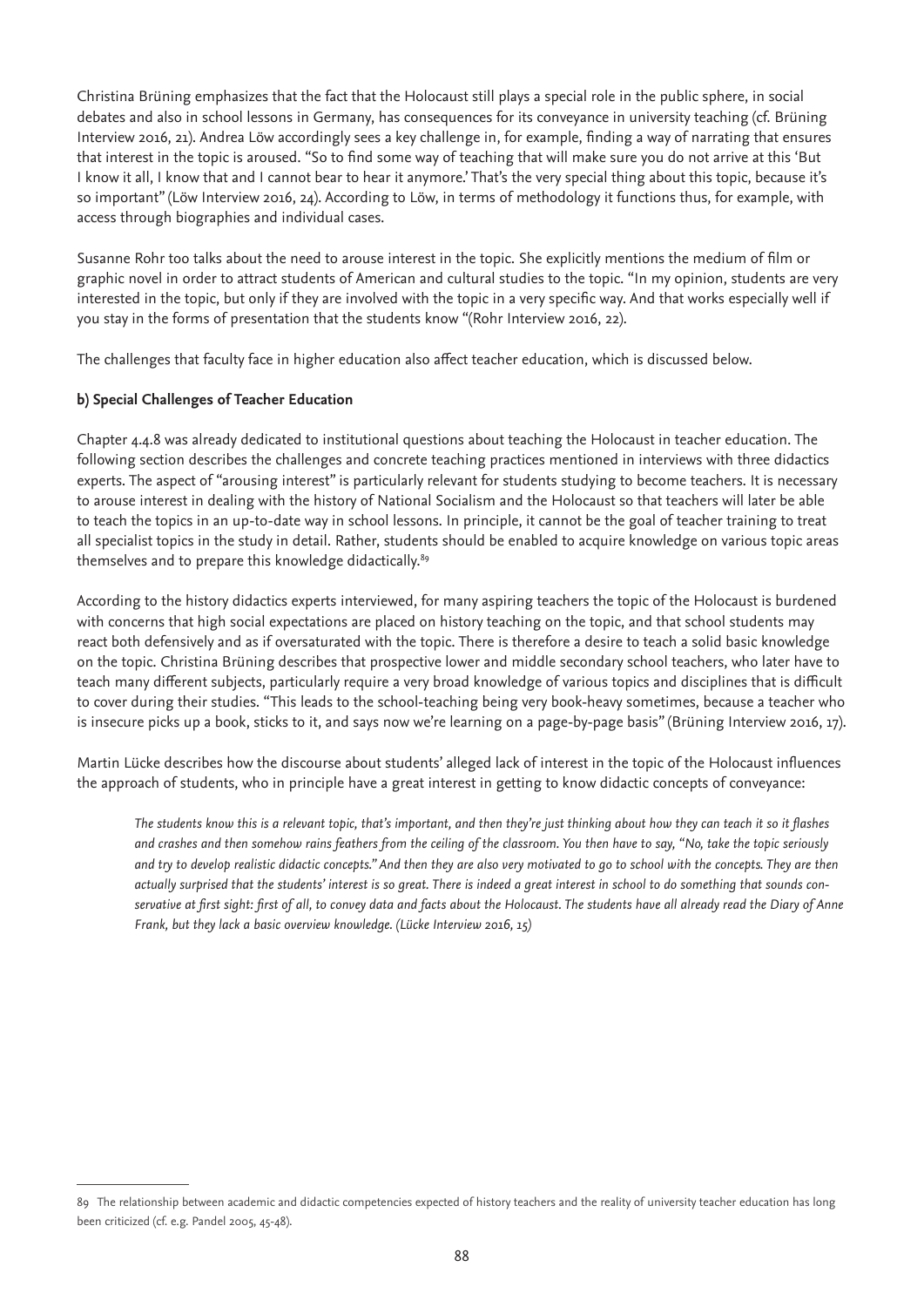Sascha Feuchert subsequently describes the challenge of literary didactics using the example of one of his seminars, in which three novels were examined to determine whether they were suitable for school lessons. He stresses the need, as Martin Lücke explained earlier, to convey historical facts before students can turn to the fictional text and later use it in the classroom:

*So the seminar had a clear didactic focus. We watched David Safier's 28 Tage lang ["For 28 Days"] [Safier 2015], Gudrun Pausewang's Der einhändige Briefträger ["The One-Handed Postman] [Pausewang 2015] and John Boyne's The Boy in Striped Pajamas [Boyne 2009]. We have evaluated whether these texts are suitable for school or not. And especially The Boy in Striped Pajamas, which is currently being used heavily in schools and, as I fear, is being dealt with in an unreflective manner, caused some really controversial discussions to emerge, which I think is very good. If you are not very careful with this novel and work very well with the learning group, you convey a completely false picture of the Holocaust. (Feuchert Interview 2016, 17)*

Martin Lücke and Sascha Feuchert make it clear that in particular, the different points of time at which the Holocaust is addressed in various school subjects poses a challenge: Only in grade 9 [students between the ages of 14 and 15] does the syllabus include history lessons on National Socialism and the Holocaust. At this point, students have already dealt with the topic in other subjects, such as German and religion. For the teachers of these subjects, the challenge arises to teach historical basics on the topic. For this reason, history teachers are often confronted with students' feeling oversaturated. This problem cannot be solved in higher education. Interdisciplinary offers for teachers of various disciplines could however at least lead to teachers who are better qualified.

### **c) The Importance of Excursions to Places of Nazi Crimes**

As the survey of the courses showed, an excursion was offered in almost a quarter of the Holocaust courses (see Chapter 3.2.1). The importance of excursions to memorial sites for the victims of Nazi Regime is also evident in the interviews. Nicolas Berg, Susanne Rohr, Sascha Feuchert, Christina Brüning, and Cornelia Siebeck report about their experiences with excursions in their interviews. Although the descriptions show that the excursions were associated with very different approaches and issues, the interviews show how important topographical references are for teaching. In order to clarify the different approaches, in the following examples, different goals and issues of memorial visits mentioned by the interviewees in the context of courses are presented.

Nicolas Berg describes the meaning of the sites of National Socialist crimes for the conveyance and understanding of history:

*The crazy thing about the topic of the Holocaust is that no matter where you are, you can make an excursion to original sites. You don't have to go to Auschwitz, you can stay in the vicinity: forced labor camps in the city, concentration camps, Gestapo prisons. In Bremen as well as in Überlingen on Lake Constance or from Freiburg to nearby Alsace, where Natzweiler-Struthof Concentration Camp is located. That alone is an insight that has to be acquired. This is not just a lesson in a seminar session, but it suddenly comes to mind that there are remnants of the event everywhere. There is a pre-linguistic element: of course, you prepare an excursion and give a presentation and listen to a lot and read a lot, that's all verbal, but then to inspect such a place, that's something else, something that remains partially pre-linguistic and is sustainable too. (Berg Interview 2016, 27)* 

Christina Brüning also refers to the sustainability described by Berg. She addresses the criticism of some history didactics experts that historical-political learning at memorial sites for victims of the Nazi Regime is problematic because students are so overwhelmed by the "erratic" places that the emotional distance necessary for a reflected historical consciousness is no longer available. She counters this:

*I know that shock is not a goal of learning, but in fact being emotionally affected when entering a memorial can also be a good starting point for historical learning. But what has to be done afterwards is the critical reflection of this concern." (Brüning Interview 2016, 25)*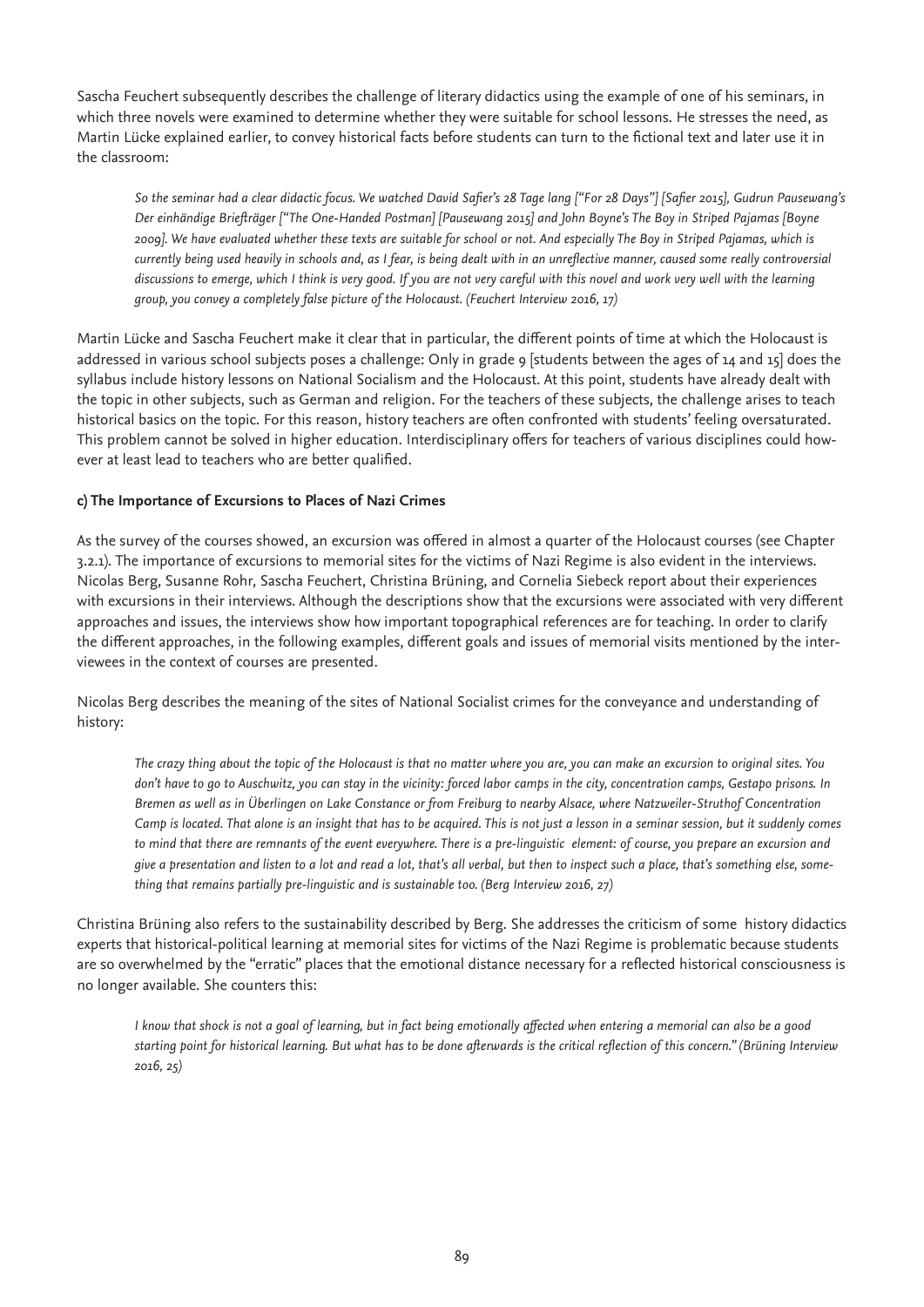When she visits memorial sites with students, she is less concerned with conveying historical facts than with "reflecting: which narrative is presented at this memorial? What interpretation of history is actually taking place?" (ibid.). For her, it is important to give her students the insight that "everything that is presented as historical culture, whether it is a museum or a memorial or a radio piece, has a certain narrative [...] that you have to deconstruct. Then you have understood how good history teaching works. Because this deconstruction competence is what we have to convey" (ibid.).

Cornelia Siebeck, whose courses focus on the historical formation of meaning in public space, also describes "understanding the non-self-explanatory nature" of memorial sites as the central goal of her courses:

*I do not tell stories about places in my classes, as you might do on an excursion with a historic topic that can be illustrated at specific sites. My aim is to teach the students a reflexive-analytical view of spatial memory practices. This means to understand that monuments and memorials are not self-explanatory. In the sense that it becomes clear that such sites do not exist, because their existence*  is the most natural thing in the world. But that they have emerged under certain historical and historical cultural conditions and that *there are always socio-politically motivated actors who have specific agendas and want to tell certain stories and incorporate them in the public space. (Siebeck Interview 2016, 13)* 

The three challenges extracted from the interviews and the methodological approaches described exemplify how teachers deal practically with the particularities of teaching about the Holocaust. In particular, the tension between emotional involvement (and possibly being overwhelmed) and the necessary academic distance is emphasized as a special challenge. In addition, the educators interviewed emphasize the special difficulties they face in teacher education about the Holocaust because prospective teachers are afraid of the topic. This situation made it all the more urgent that basic historical knowledge and didactic concepts of conveyance on the topic of the Holocaust be taught to students of various disciplines studying to become teachers. In addition, the interviewees confirm the great importance that topographical references have for teaching about the Holocaust. It is interesting that the descriptions of the interviewees make it clear that excursions to memorial sites for victims of the Nazi Regime are associated with very different goals and issues.

## 4.6.3 Student Interest and Motivation

In the interviews, the experts were asked how they perceived the interest and motivation of students attending their classes. The fact that the interviewees regard the students as fundamentally interested and open-minded towards the topic may be related, among other things, to the fact that virtually all the courses offered by the interviewees about the Holocaust are not compulsory but elective.

Norbert Frei states that "intrinsic motives" are strong among students in courses on the Holocaust and "that compared to an averagely attended advanced seminar, interest in such a topic is still above average. So I would not say that topics like the Holocaust or the Nazi era are more attractive than any others, but they attract more than average. That is my impression" (Frei Interview 2016, 10). Various interviews illustrate how this intrinsic interest is expressed. For example, Sascha Feuchert reports that he sees a great deal of student interest in his seminars.

This can be seen in the evaluations "and also by the fact that quite a few come back. You often have that in courses like this. For example now, five or six students from the last seminar, who simply want to participate, have just registered for the new seminar" (Feuchert Interview 2016, 19). Susanne Heim reports similar in the field of political science, where students took part in her seminars without the need for a certificate of achievement (Heim Interview 2016, 23).

Another particular feature that becomes clear in the courses is students' pronounced extracurricular commitment in the museum and memorial area. Students often bring a great deal of prior knowledge with them that they have attained in internships or activities at memorial sites for victims of the Nazi Regime. Cornelia Siebeck summarizes the importance of this aspect:

*There are actually always three or four people who already know a lot and and are sound theoretically too. They can give great support to a seminar. And these are students who often give the impression that they are moving towards a doctorate and who then do internships at memorial sites and museums—who are very active in this area. (Siebeck Interview 2016, 15)*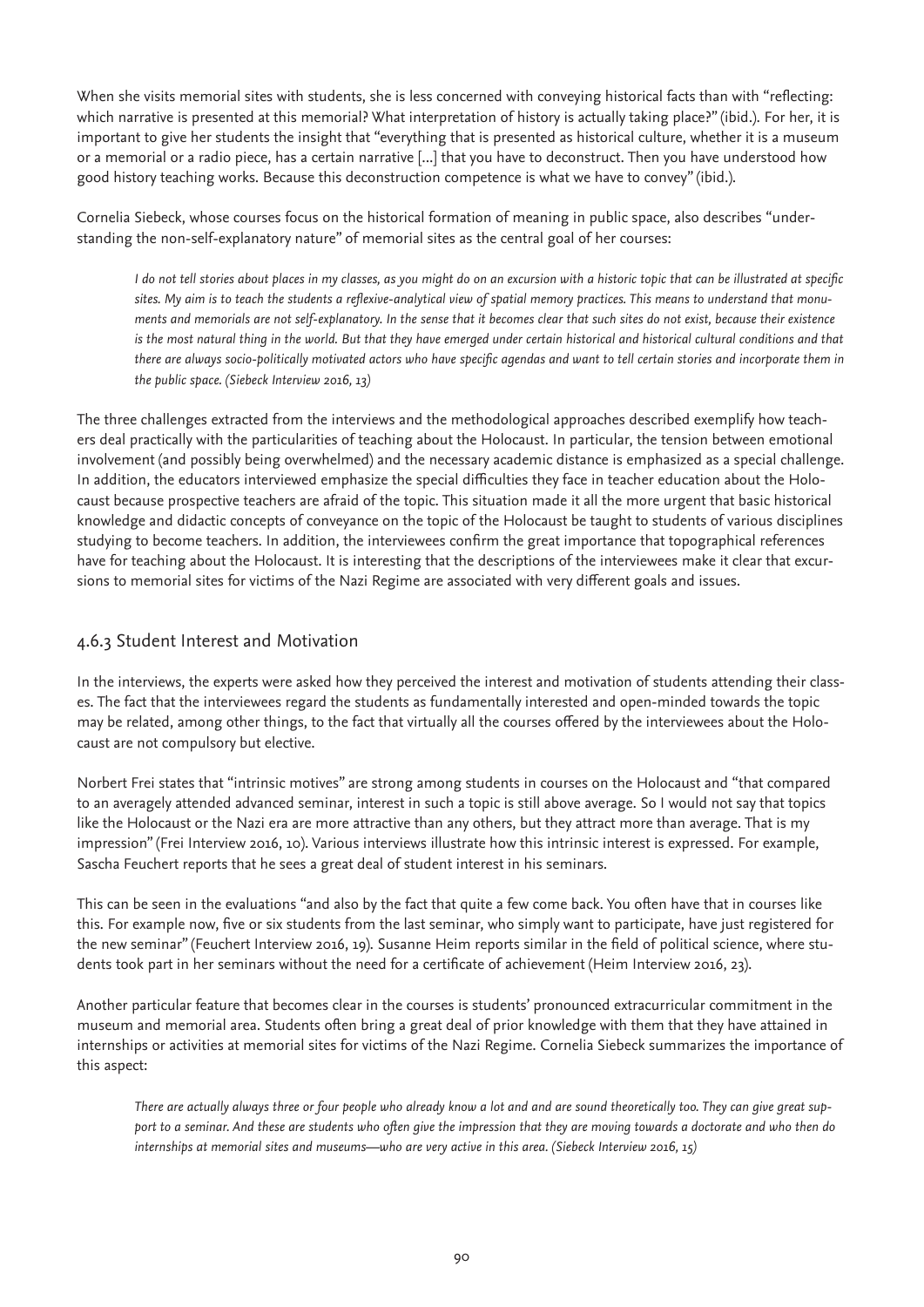Christina Brüning also emphasizes the interest and socio-political commitment of students outside the university "which brings another level of reflection into the seminars" (Brüning Interview 2016, 14). This working atmosphere also makes it easier and more interesting for her as a lecturer to teach the subject (ibid.). "I have the impression," explains Frank Bajohr, "that there is a particularly dedicated type of student at these courses, people for whom the topic is not just any old topic, but one that they consider important in a special way." (Bajohr Interview 2016, 21). He also has the experience that this commitment manifests itself in activities in extracurricular institutions such as memorial sites in Dachau or Hadamar. Susanne Heim confirms these statements with her experiences at the Otto Suhr Institute for Political Science at Freie Universität Berlin: "There are often people here who worked in the Holocaust Memorial, the Jewish Museum, or the House of the Wannsee Conference. And they are, of course, often very advanced in terms of knowledge and interest in specific issues" (Heim Interview 2016, 23).

Nicolas Berg describes how the special political commitment and special interest of the students for the academic debate in teaching can also be a challenge:

*There were very informed people who were well-read and also interested in politics. It was not so easy to depoliticize that a little bit, because of course there are also discussions about Auschwitz that don't have a political character, in either a positive or a negative sense. Sometimes I have the feeling that the more epistemological interest in the Holocaust there is, the more sustainable it is. This should not invalidate the fact that to develop a left-wing identity you'll need, after 1945, to have a concept of the event context of "Auschwitz." But it's also a burden for the matter. It does not automatically help to have a leftist access to history. (Berg Interview 2016, 24)* 

In addition to the described intrinsic interest, pragmatic motivations are also mentioned. For example, Susanne Heim reports that political science students express the motivation to have appropriate historical knowledge for later political debates. At the same time, they would also choose the courses according to pragmatic study criteria (Heim Interview 2016, 23). The motivation of students studying to become teachers is often to be better prepared for their later work. Christina Brüning and Martin Lücke both agree that future teachers are motivated by the fear that they won't know enough about the Holocaust and thus not be sufficiently prepared for their role as history teachers, as well as having a great interest in pondering the concrete concepts of conveyance (cf. Brüning Interviews 2016, 15; Lücke Interview 2016, 16).

In summary, many of the students attending Holocaust courses have a special interest in the topic and are motivated to learn more. It often happens that students are also involved with the topic outside the university. For some students, left-wing political attitudes also play a role, and that can pose a challenge for university teachers. In the field of history didactics, the motivation of students studying to be teachers is foremost to be well-prepared for school teaching.

## 4.6.4 Experiences with Students' Defensive Reactions

The question of students reacting defensively against the course topics or trying to avoid them was discussed in the interviews. As already mentioned, in most cases the students chose the courses themselves. The experts interviewed reported predominantly motivated students who showed few openly defensive reactions.

Cornelia Siebeck reports on a situation in which the discussion of the Nazi past initially encountered a defensive reaction. As part of a module on social sciences didactics, she offered a seminar on the preparing of memorial site visits, in which a multi-day excursion to Buchenwald Memorial was to take place:

*There were students who came here because they were interested. But for many it was a compulsory course that followed a previous course. And some of them were initially defensive. Their argument was that they had not expected it and that it was now simply required of them. They thought that this was an imposition to suddenly have to deal with this topic and then have to even spend entire days at Buchenwald. The attendance was, of course, not actually mandatory. Two or three of them did not come along either, but made a shorter trip to a memorial in the region on their own. I was able to convert all the others, so to speak. Over time it became clear to me that some of them were just afraid to go to Buchenwald. These are not people who are constantly involved with memorials and with this past. For them, a memorial on such a site is a threatening monolith that expects something from them that they cannot live up to. We then systematically dealt with what a memorial really is, how it works, and everything that you can do there. Thus it became a real place for them, and when we were there they realized that it was an opportunity for them to pursue their own questions and interests. (Siebeck Interview 2016, 15)*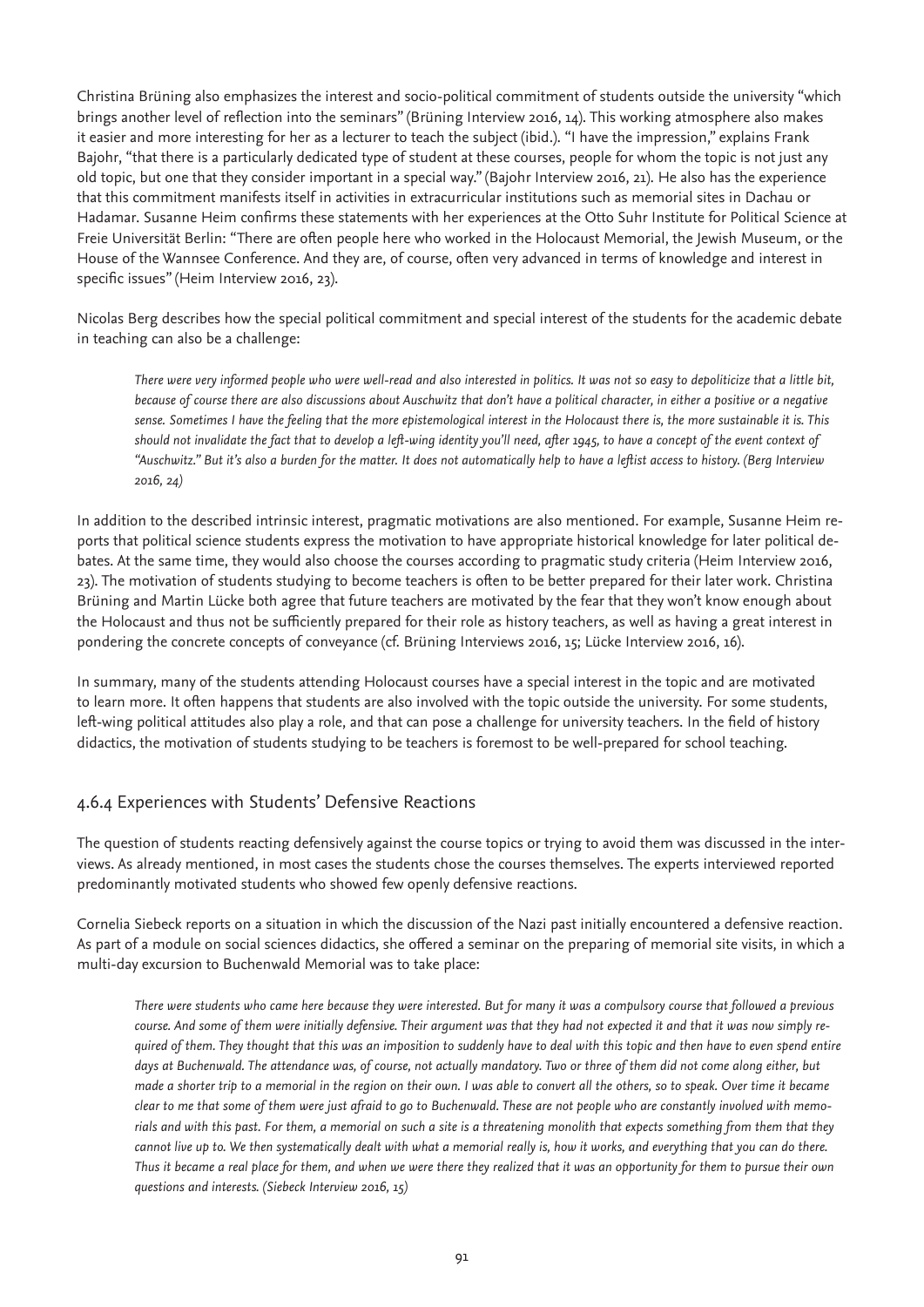The fact that the course mentioned is the only compulsory course reported in this study could explain why no refusals and few openly articulated defensive reactions were otherwise perceived.

"It may well be," Frank Bajohr remarks in this context, "that the correspondingly large commitment, which applies to some of the students, is also faced by others who do not want to have anything to do with the topic a priori. But they never come into our field of vision" (Bajohr Interview 2016, 22). Wolfgang Benz sees it similarly:

*First of all, those who have reservations about the topic didn't show up; secondly, if you have something against Jews, you aren't go*ing to say that to the director of the Research Center on Anti-Semitism. There was never a rejection from students. Of course, I don't *know who may have gotten disgusted after three visits to lectures and then never came back. (Benz Interview 2016, 11)* 

While students who attend events that deal explicitly with the history of National Socialism and the Holocaust rarely articulate an openly defensive reaction, Cornelia Siebeck occasionally makes other observations in her thematically more general seminars:

*Emotional reactions to the Nazi topic have, in my opinion, by no means been resolved. I observe this in my courses, how some feel attacked. It's more about these historical-cultural and historical-political issues. But always in the post-Nazi context. And then the topic comes through the back door, so to speak, when you look at how different actors dealt with this past at different times. And when dealing with this meta-level, these German emotional states also surface again and again. When there is a controversial discussion, some people quickly find themselves feeling misunderstood, attacked and delegitimized. This may be different in seminars dealing explicitly with Nazi history or the Holocaust. Those who want to may go there, and those who do not volunteer will know what they need to be prepared for and what the language rules are. (Siebeck Interview 2016, 17)* 

Even if the interviewees unanimously report that their students seldom openly refuse to respond to the courses, various hidden or more indirect forms of defense are also perceived. For example, Norbert Frei reports that the simultaneous observation of an articulated oversaturation on the one hand and the lack of historical knowledge on the other hand (cf. Zülsdorf-Kersting 2007), which is familiar from research on school teaching, can also apply to university teaching:

*Young people in particular are full of normative demands and postulates, and they react to the teacher in school when he uses the term "Holocaust" by closing their eyes, because they have heard this a hundred times. But if you ask more precisely or if you start to take an interest in a particular point, you find out—contrary to the postulate "But we all know that, we have already heard it a thousand times": they actually know very little and you can command their attention. I still think that with concrete documents, with a concrete story that is perhaps age-appropriate too, you can still arouse their interest and not just ask their opinions. This is ultimately true for university students too, not just in schools. (Frei Interview 2016, 6)*

Various experts also perceive forms of guilt-based defensive reactions. Thus Frank Bajohr describes the reactions of students to questions in which the guilt and responsibility of Germans as a whole is an issue:

*Particularly in courses that involve societal participation, a being part of it, students ask themselves more quickly about how they might have behaved and also accept this as a form of personal challenge. Or they may find themselves involved in a different way with regard to their own family members or ancestors. And that leads some to—as Harald Welzer has already worked out—suddenly*  assume strangely defensive positions that are neither asked for nor required. (Bajohr Interview 2016, 24; with reference to Welzer et *al., 2002)* 

Susanne Rohr too emphasizes the necessity of dealing with questions of guilt and responsibility in courses when students respond defensively and formulate, for example, that "they had nothing to do with it" (cf. Rohr Interview 2016, 26). Christina Brüning reports that students emphasize the suffering of Germans during the Second World War and thus carry out exculpatory perpetrator-victim shifts:

*These are stories their grandparents had experienced as children, and that's where I first experienced a tense shift, because they quickly equate the topic of the Holocaust with the war, and then these refugee stories often come out about the granny from Silesia. And that may be a terminological lapse linguistically, but you can also say that it is a sign of a shift in society that the victim status of the dominant German society is emphasized: "We indeed have suffered too," and then the story comes out about refugee grandparents, and the focus goes away from the real perpetrator-victim perspective, and people who have worked as flak artillery assistants are equated with those who were in concentration camps. (Brüning Interview 2016, 23)*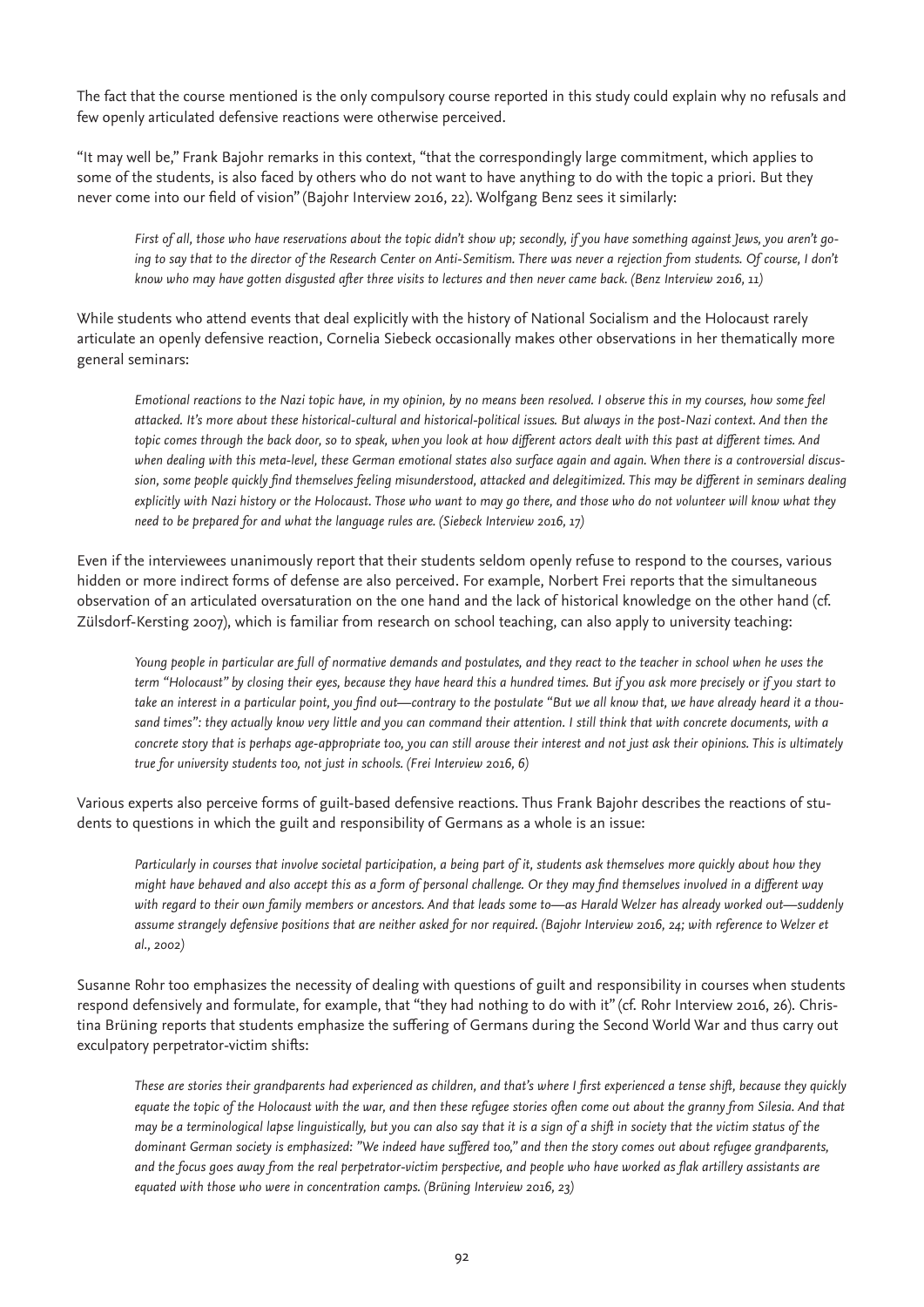Susanne Heim has found that students approach the Holocaust in an emotional way that prevents them from really engaging with the topic: "Some say it's all terrible, deal with it emotionally and think, with conviction and inner distancing, that they're done. Instead of looking at it and thinking about what actually happened or even developing questions" (Heim Interview 2016, 25). She also refers to latent defensive attitudes and the downplaying of National Socialism that are unconsciously expressed by students. It happens that students in lectures are "uncertain about the vocabulary" and "unthinkingly adopt Nazi technocratic terms, and then think that eugenics and euthanasia are the same thing."

*I have never had anyone in a seminar out themselves as a Holocaust denier or right-wing extremist. It's more of about uncertainty, lack of awareness, and not engaging in it intensively, and then such linguistic faux pas can occur. (Heim Interview 2016, 26)* 

Using the example of a seminar session on the topic of memorial site pedagogy in a seminar on the preparing of memorial visits, in which some students alleged in a generalizing way that Jewish memorial site visitors had "thoughts of revenge," Cornelia Siebeck describes the challenge of encountering such resentment on a reflexive level without having the seminar participants accuse each other of being anti-Semitic or right-wing extremists:

*A tense mood prevailed, even with me. At the same time, I didn't want that to escalate. I then solved this in such a way that I discussed different experiences with the Nazi topic in various Jewish contexts. This is what other participants have done, and it became clear that at least none of us had ever come up with "thoughts of revenge," and a single "Jewish perspective" does not exist. On this basis, we could then talk about German fear of revenge and anti-Semitic projections. (Siebeck Interview 2016, 18)*

In these and similar situations, Cornelia Siebeck got the impression that students are sometimes surprised by their own resentment when dealing with the Nazi past:

*I often wonder who or what is actually speaking in those moments. My experience is that when you question that and open it up for reflection, people are surprised at what they themselves said. At least those who claim to be otherwise reasonably informed. (Siebeck Interview 2016, 18)*

It should be noted that interviewees report that most students were very motivated and rarely reacted in an openly negative way towards the courses. Nevertheless—and this is particular to Germany—in connection with questions of guilt and responsibility, it is possible to observe defensive and exculpatory reactions and resentments again and again on the part of students. The interviewees are also able to report on a latent defensiveness and a downplaying of National Socialism, mostly voiced unconsciously.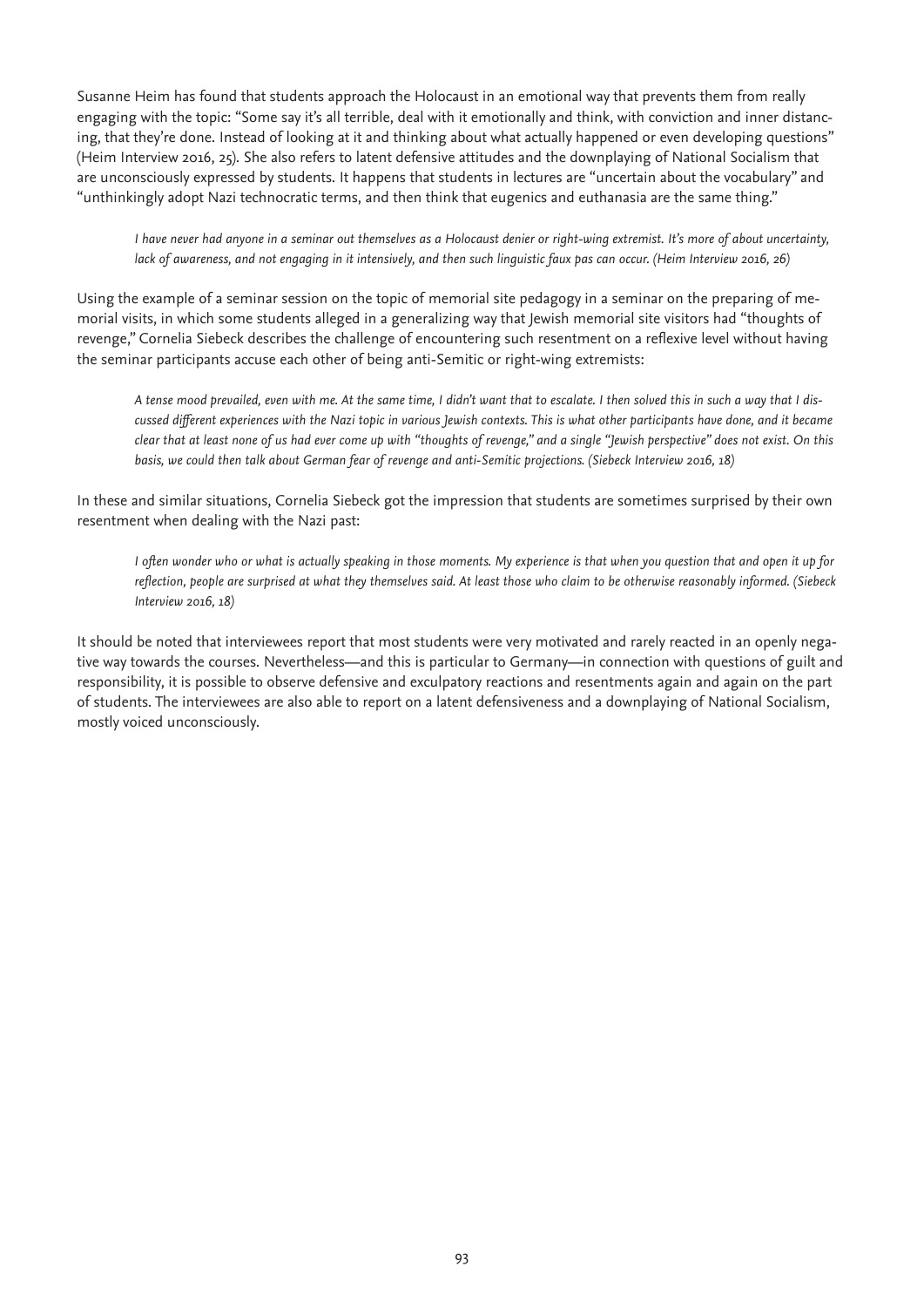## 4.6.5 Students' Biographical Family References

One of the assumptions of the present study was that biographical family connections in the country of the perpetrators are significant for the teaching of the history of National Socialism and the Holocaust. The question arose as to what role the "communicative transmission" of victim or hero narratives from the generations of children and grandchildren, as described in the 2002 study Grandpa wasn't a Nazi, played with students in 2017 (cf. Welzer et al. 2002: 11). Since today's students are only linked through their families to the so-called war generation in the third or even fourth generation, the probability that many of them have had personal contact with people who consciously experienced the Nazi era is low. Assuming that family transmission of certain narratives can nevertheless be significant, the experts were asked in the interviews if students in the courses thematized biographical references.

As already stated, the relevance of German responsibility for the Holocaust in teaching the topic in universities becomes clear at various points in the interviews. Nicolas Berg particularly emphasizes the relevance of the fact that the history of National Socialism and the Holocaust in Germany is that of the parents, grandparents or great-grandparents, and thus a "we-history" and an "inheritance" (cf. Berg Interview 2016, 29). The forms of defensive reactions to remembrance and guilt described in the last chapter are to be interpreted as reactions to this "inheritance."

Various interviewees reflect situations in which students have thematized family relationships, but at the same time describe their perception that these relationships are decreasing. For example, Wolfgang Benz reports on previous experiences with students who wanted to research family members who were Nazi perpetrators or victims. "It does not usually prove to be either conducive or stimulating to research. Of course, I have always strongly discouraged doing the state exam or master's thesis on their own grandparents" (Benz Interview 2016, 12).

Frank Bajohr had also been approached by students or visitors at public lectures because they recognized their own great-uncle in his lecture, for example. Such direct references, however, are becoming increasingly rare as the distance to historical events increases. Students do talk about their great-grandparents, "but in many cases they are no longer alive.

In that sense, the direct biographical reference has become looser, I think, but it is probably still hidden there in many cases" (Bajohr Interview 2016, 23). Bajohr reports that this hidden relevance of family relationships is particularly evident in courses that address the behavior of the German population in the Nazi era. As described above, students would often take the question of German guilt and responsibility "as a form of personal challenge" (ibid., 24). Susanne Heim also describes how in her courses, family relationships are rarely brought up, but if they are, then it is mostly about distant relatives. She had the impression that the students know biographical references "as a figure of argumentation, but not necessarily from their own family" (Heim Interview 2016, 24). .

Using the example of a German-Israeli seminar in which students from both countries could exchange their biographies on an online learning platform, Martin Lücke describes differences between Israeli and German students in the thematization of family relations to National Socialism and the Holocaust: While Israeli students described the persecution history of their grandparents as part of their own biographies, German students, to characterize themselves, reported that "they are interested in critical theory, that they have a cat, and that they are now looking for an apartment in Neukölln" (Lücke Interview 2016, 19). In the subsequent discussion of how this non-thematization of family ties may be a form of concealment, it became clear that references to National Socialism and the Holocaust do not seem to be evident or have played any role in many German families. Martin Lücke emphasizes that this does not mean that German students would deny the responsibility of German society. Family relationships to it are no longer produced and have been replaced by references to historical culture. The students "criticize the way of dealing with this responsibility without withdrawing from it" (ibid.).

Lücke's description is contrasted with the experiences of other experts, who clearly answer the question of the thematization of biographical references and include them in the courses. Peter Klein, for example, reports on students at Touro College:

*When I come out of the German Federal Archives with my students and they noticed that they can access all of the Nazi Party membership cards and research SS memberships there, then as a rule my forthcoming consultation hours will be full. And everyone says the same thing: we would like to get a grip on our great-grandfather or great-grandmother, so to speak. (Klein Interview 2016, 19)*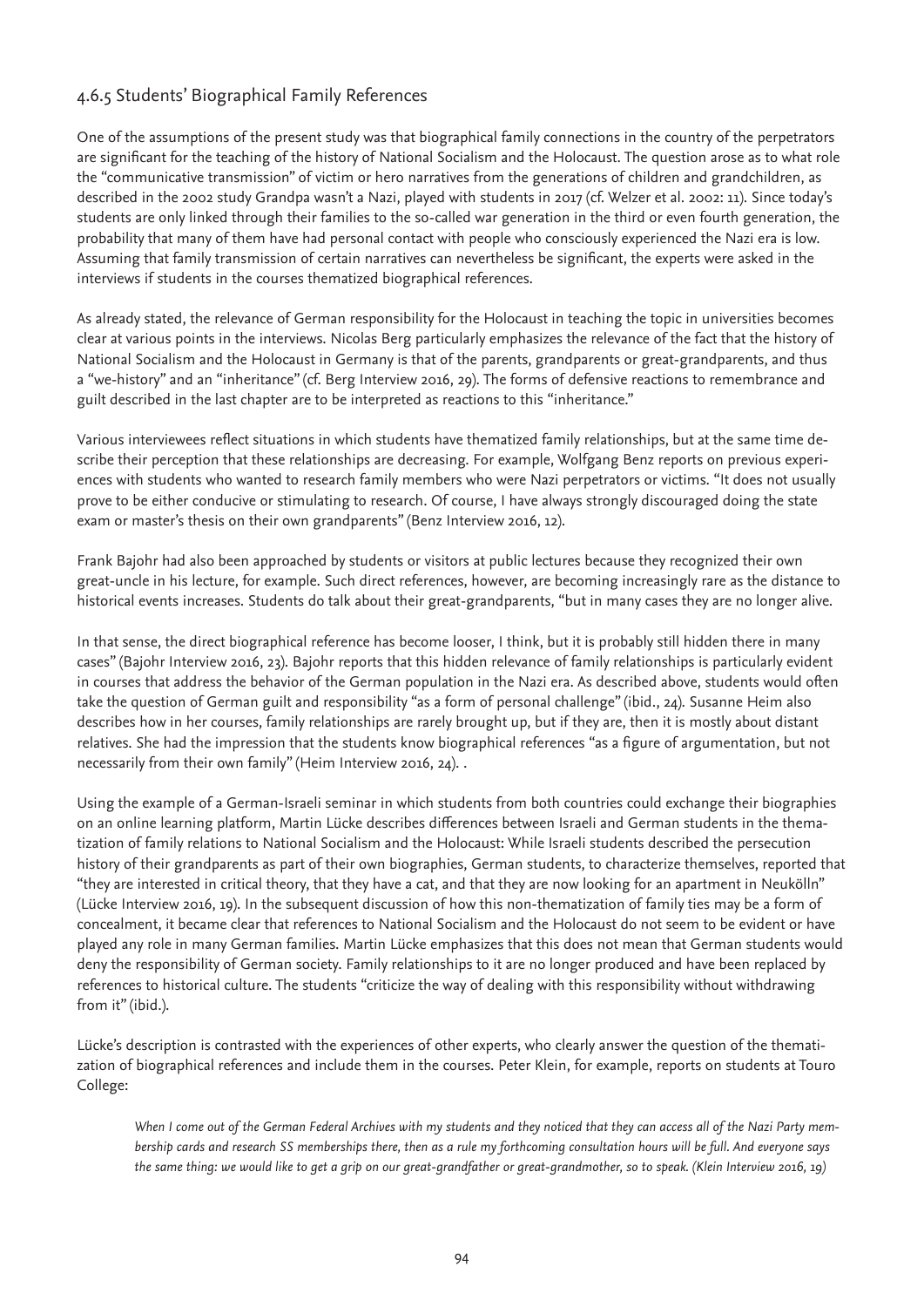Sascha Feuchert describes how he utilizes family biographical references in teaching to some extent.

*Especially when we do memorial site seminars with literature, the students may undertake family research and can reflect this back into the seminar. Didactically, this is also called the creation of a reference to the surrounding world. This is very important and they can do this very directly here: the reference to the surrounding world is namely their own family. (Feuchert Interview 2016, 20)* 

At the same time he also mentions students who, without this activation, deal with the fact that they are descendants of victims or perpetrators. When asked whether the importance of family relationships has decreased, he answers:

Families are still families. What changes is the reference. In my generation it was our grandparents, whom we often personally knew, *who were part of the generation that experienced these events. With today's students it is their great-grandparents, whom they most likely never knew personally. In this respect, however, their interest is also less burdened and more free. (Feuchert Interview 2016, 20)* 

The interviewees' descriptions confirm the assumption that family biographical connections in Germany are important for teaching the history of National Socialism and the Holocaust. In spite of the fact that, with an ever-increasing distance from historical events, direct family relationships are becoming rarer, various interviewees report that family history is thematized in courses and also deliberately used didactically to some extent. The fact that the history of National Socialism is "our own" history plays an important role, particularly in dealing with German guilt and responsibility.

## 4.6.6 A Culturally Diverse Society

The structure of German society has changed significantly since the end of the Second World War due to various migration processes. A significant number of today's students have no direct family connection to the Holocaust. On the question of how the history of National Socialism and the Holocaust should be conveyed in schools in a migrant or immigrant society, various studies have appeared in the past 15 years (cf. i.a. Alavi 1998, Georgi 2003, Hormel/Scherr 2004, Gryglewski 2013, Fava 2015). According to the 20th Social Survey of Student Services, 23 percent of students in Germany have a migrant background (cf. BMBF 2013, 520). Based on the assumption that the challenges described in the studies mentioned could also be relevant for university teaching, it was asked in the experts' interviews if the migrant background of students plays a role in the daily routine of the interviewees. The majority of the experts interviewed answered this question in the negative.

Several interviewees have the impression that few students with migrant backgrounds attend their courses. The experts interviewed who have had experiences with this group of students in their courses do not report, for example, any particular defensive reactions. Against the background of this experience, Wolfgang Benz clearly rejects taking the migrant background of students in his history course into account:

*The Holocaust is a topic of German history, it is treated thus, and it must be received thus. It does not matter if I'm from Syria, Albania, or Italy. I have always made that clear and never had such a problem, for example, as if Muslims were to reveal to me that, because of their origin and religiosity, it doesn't concern them. That was never the case. On the contrary, there have always been people from Islamic or other religions who have sought contact with this institute [Research Center on Anti-Semitism] and have worked in this field. (Benz Interview 2016, 12)*

Overall, it became clear in the interviews that the topic was very widely perceived as a research subject. This particularly applies to the works of Viola Georgi (Georgi 2003) and Rosa Fava (Fava 2015). In terms of teaching, however, it is above all the didactic experts interviewed—Christina Brüning, Sascha Feuchert and Martin Lücke—who emphasize the importance of dealing with the topic. Sascha Feuchert reports on his experiences with students studying to become teachers with migrant backgrounds in his courses on Holocaust literature:

*We have a relatively large number of students of Turkish descent who study at the University of Giessen, where interest is much more pronounced. There are also frequently reconfirming questions if we have already completed the historic section. I clearly noticed that there is a greater interest in facts. Why this is so, I cannot say exactly at the moment, but I notice that. Anything I could say now would be a generalization and would probably be wrong. But perhaps these students' interest is greater because they attended school here themselves with a migration experience, and are now considering how as future teachers they can make it different and better later on. In any case I have not asked them yet. (Feuchert Interview 2016, 22)*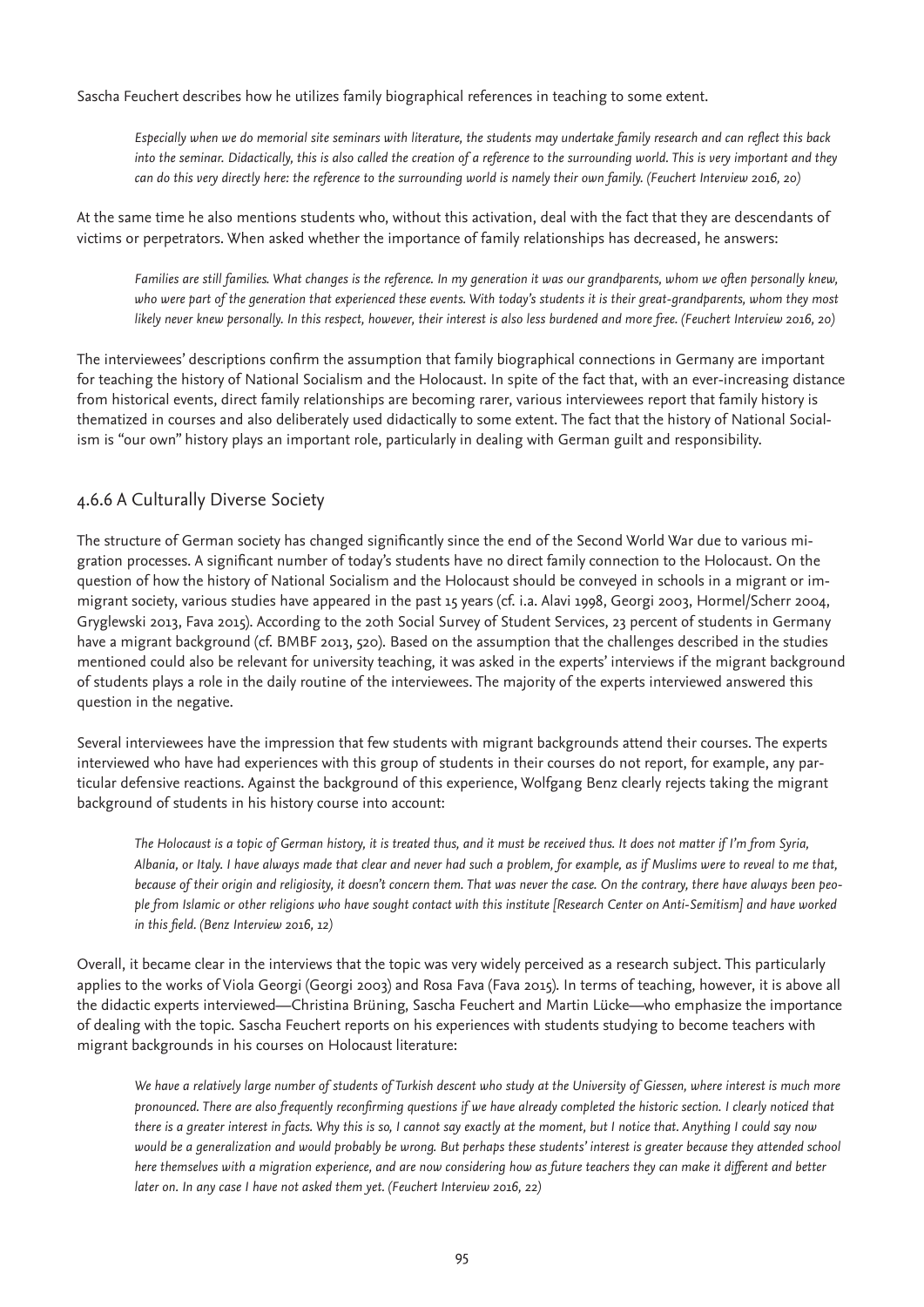Martin Lücke has also noticed that a comparatively high number of students with migrant backgrounds are studying at Freie Universität Berlin:

*We have a lot of students, especially in our teacher training studies, who we would describe with the "migration background" label. But in fact almost only in teacher training studies. Teacher training courses are, classically, a bit like degree programs for the upwardly mobile. We have the largest share of non-academic children, we have the largest proportion of people with a so-called migration background. That means, it is actually a quantitatively attested phenomenon. (Lücke Interview 2016, 17)*

It should be noted, however, that in total the migrant background of students plays no role in the teaching routine of interviewees: There have been neither reports of any particular defensive responses nor of any particular interest shown on the part of students with migration backgrounds. The didactic experts emphasize that according to what they see, a comparatively high number of students with migration backgrounds are studying to become teachers. As an object of historical-didactic teaching and research, however, the topic plays an important role.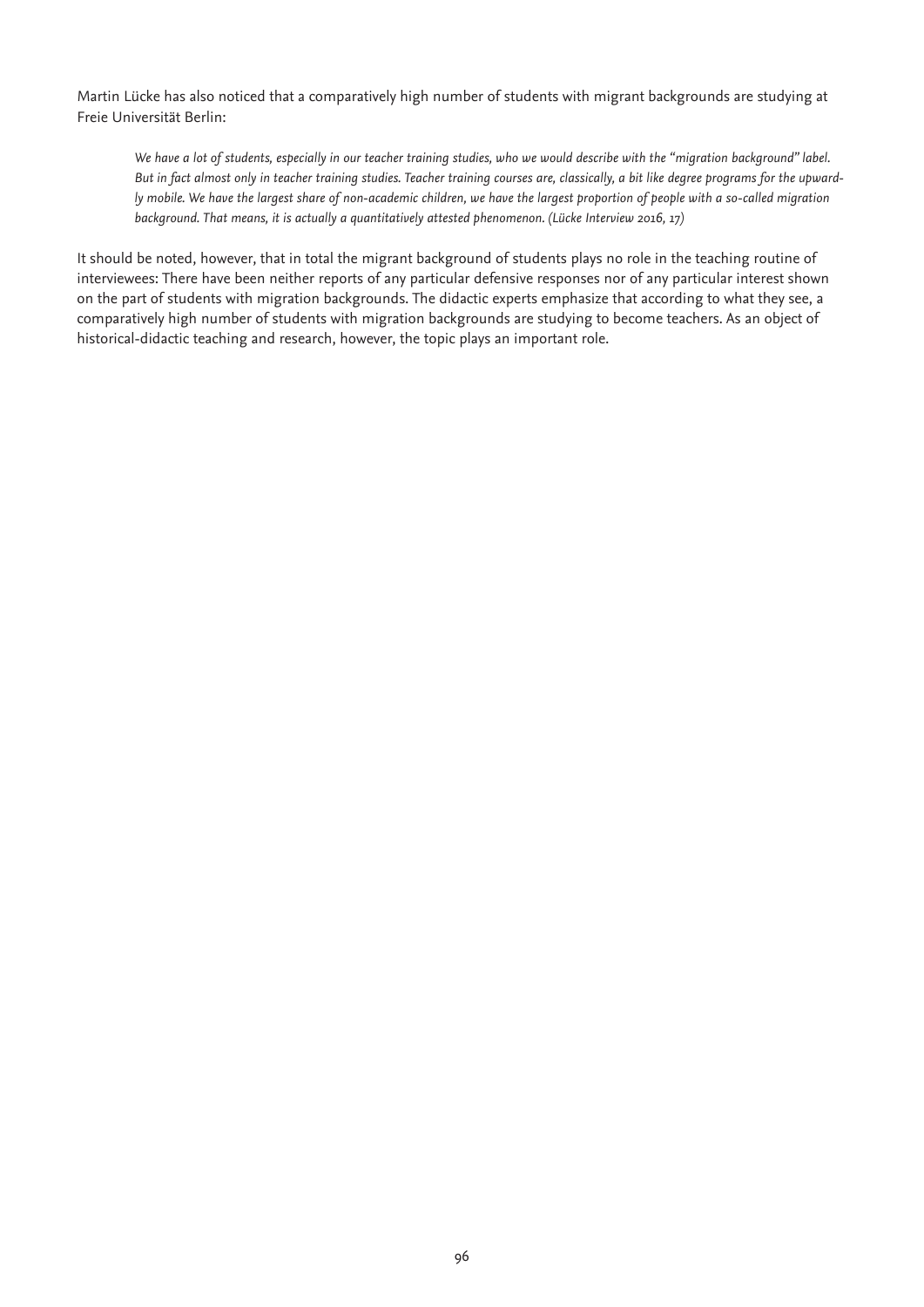# **5 Conclusion**

Teaching about the Holocaust at German universities had up till now been inadequately researched. For this reason, we are breaking new ground with this study: for the first time, a systematic overview of the scope and content of academic teaching about the Holocaust in Germany has been provided. The two-stage survey method, which combines an empirical evaluation of the academic calendars of a total of 79 universities with a content analysis of interviews with 13 designated experts, makes it possible to gauge the status quo both quantitatively and qualitatively. The combination of the collected data with the experiences and assessments of the experts makes it possible to draw a differentiated picture of academic teaching about the Holocaust in Germany, highlighting particularities, answering questions, and showing what still remains to be done.

### **How extensive is teaching on the topic of the Holocaust in Germany?**

The basic question of the extent to which the Holocaust is taught at German universities can be initially answered in the results of the evaluation of the academic calendars: In the four semesters studied, 468 courses on the Holocaust and 526 courses on National Socialism were offered at 79 universities. The result of around 117 courses per semester about the Holocaust appears at first like more than it is upon closer inspection. This means that at each of the 79 universities, an average of 1.5 interdisciplinary Holocaust-related courses were offered per semester (see Chapter 3.2.1, Figure 1).It should be noted that this study deliberately used a relatively broad definition of what constitutes a Holocaust-based course. The term "Holocaust" included the persecution and murder of the Sinti and Roma, and the patients of sanitariums and nursing homes. Also included were courses dedicated to the gradual disenfranchisement and exclusion of Jews in Germany during the 1930s and in the occupied territories from the beginning of the war. Furthermore, the survey was not limited to the actual history of the Holocaust, but also included lectures from different disciplines on the aftermath and impact history, as well as the pedagogical, literary and medial reappraisal of the topic. A limitation to courses that only relate to the historical events in the period from 1933 to 1945 would have produced a completely different picture: We have surveyed about 38 such courses per semester, which is an average of half an event per university per semester (see Chapter 3.2.1, Table 2). This finding demonstrates that there is no guarantee of regular and basic courses of study on the history of the Holocaust at all higher education institutions.

In the course of the investigation, we consciously focused on whether the Holocaust is addressed in teaching as an aspect of the general history of National Socialism and its system of rule, or whether it is taught as an isolated topic. Interestingly, it was relatively easy to differentiate the courses thematically and to decide whether they were courses about National Socialism or courses about the Holocaust. With some exceptions, it can therefore be postulated that the two topics are less interconnected in teaching than might be expected. A comparison of the number of courses on National Socialism and on the Holocaust shows a relatively balanced picture: around 47 percent of the courses we surveyed focused on the topic of the Holocaust (see Chapter 3.2.1, Table 1). This finding differs from the results of the investigation by Andreas Wirsching, who was able to identify only 101 courses dealing explicitly with the history of the Holocaust among the 936 courses on National Socialism and the Holocaust surveyed over a period of six years (cf. Wirsching 2012, 75). This difference cannot, however, be attributed to a rapid proliferation in Holocaust courses, but can be explained by the different data sources: our study was not limited to history courses.

### **Are there enough courses on the topic of the Holocaust?**

The evaluation of academic calendars presents a sobering picture of the state of teaching about the Holocaust at German universities: 22.8 percent of the universities examined offered a course on the topic in none or only one of the four semesters surveyed (see Chapter 3.2.4, Figure 1). In contrast, the experts paint a comparatively positive picture of the opportunities for studying the Holocaust in Germany and note an improved basic coverage in the field of teaching.

The experts' generally positive perception probably has to do with the significantly improved institutional incorporation of the topic. With the consolidation of the Center for Holocaust Studies in Munich, the occupancy of the Holocaust professorships in Frankfurt am Main and Giessen, and the MA program at Touro College Berlin, the institutional incorporation of Holocaust research in Germany in 2017 is better than ever before. This also has consequences for study opportunities. Students who want to specialize in the topic in their studies may find, at least at the aforementioned universities, a good selection of course offerings. At the same time, however, it is not guaranteed at all universities that students can attend at least one overview course per semester on National Socialism and the Holocaust.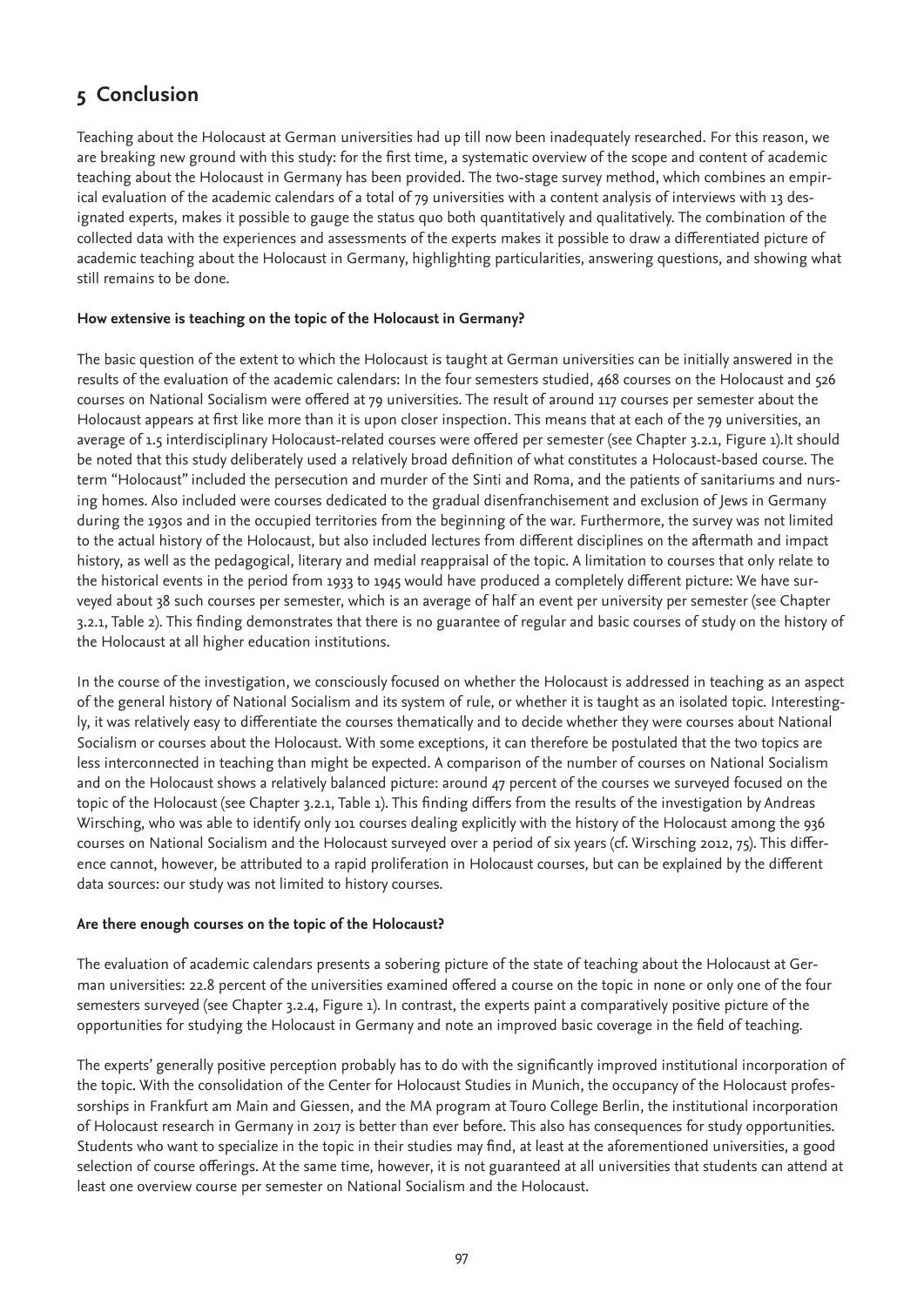The evaluation of the academic calendars showed that there were a comparatively high number of courses about the Holocaust, especially at universities where the topic is institutionally incorporated with research centers, chairs, or where the courses are distributed over many different subjects (see Chapter 3.2.3, Figure 7).

#### **In which disciplines is the Holocaust mainly taught and what are main topics?**

The hypothesis that the Holocaust is a topic that is the subject of teaching and research in various disciplines was confirmed by the survey of the academic calendars: courses on the Holocaust are offered in different disciplines, and often across disciplines as well. The fact that in many cases it was not possible to assign the courses to a field of study shows how often the topic is taught interdisciplinarily. Although most courses were offered in historical studies (196), it is clear that the Holocaust is also a topic in literary studies (80), cultural studies (45), and pedagogical and educational courses (45). A comparatively high number of courses took place in the political and social sciences (26), in Jewish studies (24), and in theological study courses (24). Compared with courses on National Socialism, which focused more on the study of history, it is notable that the topic of the Holocaust is mostly taught across different disciplines (see Chapter 3.2.2, Figure 4).

The distribution of courses among the study subjects matched the results of the categorization of the main topics of the courses. Only about a third of the surveyed courses on the Holocaust focused on actual history, and nearly half of them dealt with questions of historical relevance for the remembrance and reappraisal of the Holocaust, which includes social, political, literary and media reappraisal. Impact and representation thus play an important role in teaching about the Holocaust across different disciplines (see Chapter 3.2.1, Figure 1). This finding is similar to the perceptions of the experts interviewed, who agree that dealing with the aftermath and impact history is a research trend. The differing interpretations of this trend and the controversial assessments about whether impact history should or should not be considered a part of Holocaust research show how diversified Holocaust research is in Germany—and that despite all interdisciplinarity, disciplinary boundaries and presuppositions play a role. It should be mentioned that a number of experts were concerned that increased attention to aftermath and impact history may the expression of a need to avoid dealing with the horror of the Holocaust at the expense of dealing with actual history. These concerns are not, however, shared by all the experts. There were interviewees who clearly distanced themselves from the avoidance thesis. They attributed great relevance to research questions about the sociopolitical reappraisal and political culture, especially in Germany, and did not see these as being in competition with historical events (see Chapter 4.5.5).

The survey of the courses has shown that it was difficult for many courses to be clearly categorized in terms of the distinction between actual history and impact history. In fact, numerous courses about the Holocaust were held that not only addressed students from different fields of study, but also included event-historical as well as impact-historical and pedagogical elements. These courses are paradigmatic for an already established connection of actual history and impact history in teaching practice.

Also the increasing importance of cultural studies in the field of Holocaust research is expressed in the topics of the courses (see Chapter 3.2.1, Figure 1 and Chapter 3.2.2, Figure 4).In the expert interviews, a cautious opening up of historical-empirical Holocaust research in Germany for questions of cultural studies was expressed. The challenge is to open up new questions without neglecting historical-empirical research (see Chapter 4.5.6). This can also be applied to teaching: it is a major task to ensure a sound historical basis in courses with literary and cultural studies topics.

### **Particular features of the German university system**

A central aspect of the study was to identify specifics of the German university system that affect teaching about the Holocaust. Probably the most essential feature of teaching about the Holocaust in Germany is that, unlike in the US and Israel, it is far less institutionally incorporated. For many years there were neither specialized chairs nor study programs on the topic. University teaching about the Holocaust in Germany is included in different courses of study in various disciplines, in particular the study of 19th and 20th century European history and contemporary history (see Chapter 3.3.2, Figure 4). The differentiation of subjects in Germany within the framework of the Bologna Process was received rather skeptically in the expert interviews. Accordingly, in the interviews an increased introduction of specialized study programs into the field of Holocaust studies is not required, but rather a thematic incorporation of the topic into existing historical master programs (see Chapter 4.4.4). The example of the M.A. program at Touro College, with 25 graduates since 2006, shows a limited demand on the part of students, who appear to be largely opting for thematically broader studies (cf. ibid.). This finding can certainly be explained by the very limited opportunities in the occupational field of Holocaust research and in the institutionalized culture of remembrance in Germany on the topic of the Holocaust. Graduates of the master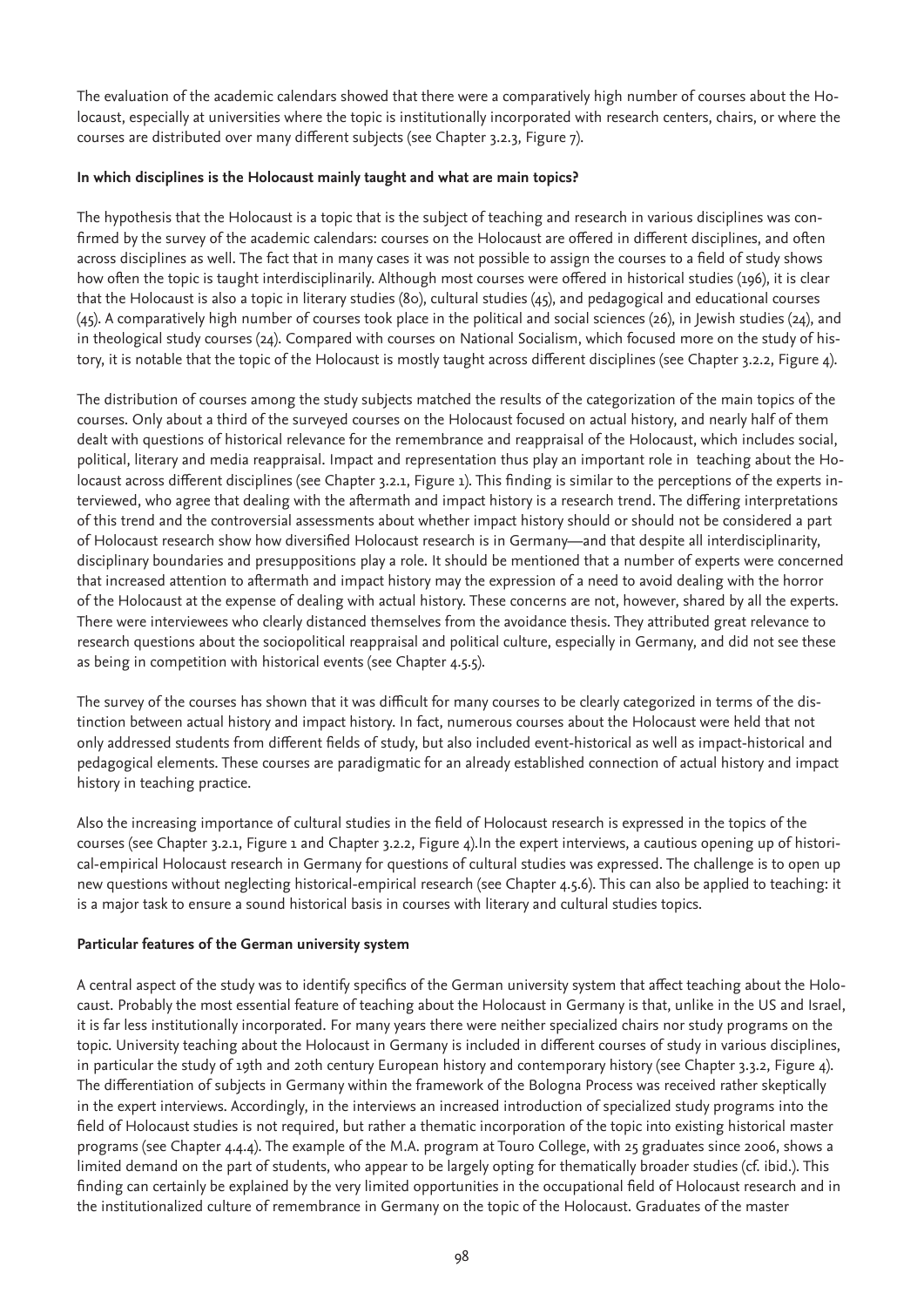program "Holocaust Studies" compete with contemporary history and public history graduates for the few available positions in the museum and memorial fields (cf. ibid.).

Although Holocaust research topics are still attractive doctoral topics in terms of content, and these essays for academic qualification are of great significance for Holocaust research in Germany, career prospects for young researchers specializing in Holocaust research are precarious in Germany. Due to the two-tier personnel structure and chair-dependent employment conditions, there are hardly any opportunities for academics in the field of Holocaust research at German universities after completing their dissertations. Unlike many other countries, the academic carreer in Germany is still linked to habilitation, which requires candidates to have a significantly different habilitation topic (second book) than the topic addressed in their dissertation (first book). Researchers who have a doctorate on topics of Holocaust research are therefore forced to work on other topics. The general problems of poor planability and the long-term precariousness of academic careers in Germany is particularly evident in Holocaust research due to the few chairs specializing in research on National Socialism and the Holocaust (see Chapter 4.4.1 c).

After many years of demands from abroad to set up such Holocaust-specialized chairs in Germany, there is a clear change in this respect in 2017: In addition to the professorship at Goethe University in Frankfurt am Main for the research of the history and impact of the Holocaust, chaired by Sybille Steinbacher in the summer semester 2017, a chair for Holocaust and camp literature and its didactics, occupied by Sascha Feuchert, was established at Justus Liebig University in Giessen. Furthermore, the head of the Center for Holocaust Studies, Frank Bajohr, has been appointed adjunct professor at Ludwig-Maximilians-Universität in Munich. These examples show that—if universities and the German federal states show sufficient political resolve—it is also possible in Germany to establish chairs specializing in the Holocaust. Nonetheless, it should be noted that the scope and quality of Holocaust research cannot be determined solely by the number of such specialized chairs (see Chapter 4.4.6).

At this point, key differences between the German and American higher education system become particularly apparent: nearly all of the historians we interviewed are of the opinion that integrating Holocaust studies into 19th and 20th century European history studies makes sense, and are rather skeptical about Holocaust-specific study programs. Institutionalizing the topic of the Holocaust into German university teaching does not necessarily mean that many new M.A. programs and Holocaust professorships have to be established, but lends importance to ensuring that the topic is given a guaranteed place in the existing courses of study—for example, in contemporary history and in the teacher education—and ensuring this is not solely dependent upon the commitment of individuals or upon a random or arbitrary hiring process.

### **Specifics of research and teaching about the Holocaust in Germany**

The interviewed experts share the view that German historical-empirical Holocaust research has been successful in connecting with international research since the 1990s. They emphasize that the focus on classic perpetrator research—which was a particularly pronounced focal point previously—has declined, and that international cooperation and exchange are increasingly taking place (see Chapter 4.5.1). This development is also reflected in the large body of relevant research literature published over the last 25 years. The numerous monographs, especially on the Holocaust in Eastern Europe, as well as such large lexicon and publication projects like "The Persecution and Murder of European Jews by Nazi Germany, 1933-1945," testify to the increased academic interest in the topic and the increased international orientation of German Holocaust research (see Chapter 4.5.2). This development provides an improved starting point for teaching about the Holocaust, because there is currently much more literature available in German and English, and many more sources from countries occupied during the Nazi era have been translated and edited. The development of Holocaust research away from a strong focus on perpetrator research is evident in the courses surveyed. The increasing importance of cultural and cultural history issues is also perceptible. Nevertheless, it should be noted that only a few of the titles and descriptions of the courses held contained references to recent research developments.

The fact that traces of the Nazi regime and its crimes are still visible today in many places is a feature specific to Germany. Particularly memorial sites, which memorialize the Holocaust at the locations of former concentration camps, have become an integral part of political culture in Germany and are important protagonists in historical and political education as well as in research. As assumed, this relevance also manifests itself in university teaching: excursions were offered in 21.6 percent of courses on the Holocaust (see Chapter 3.2.1, Figure 3). The interviews also emphasized the importance of these topographical references.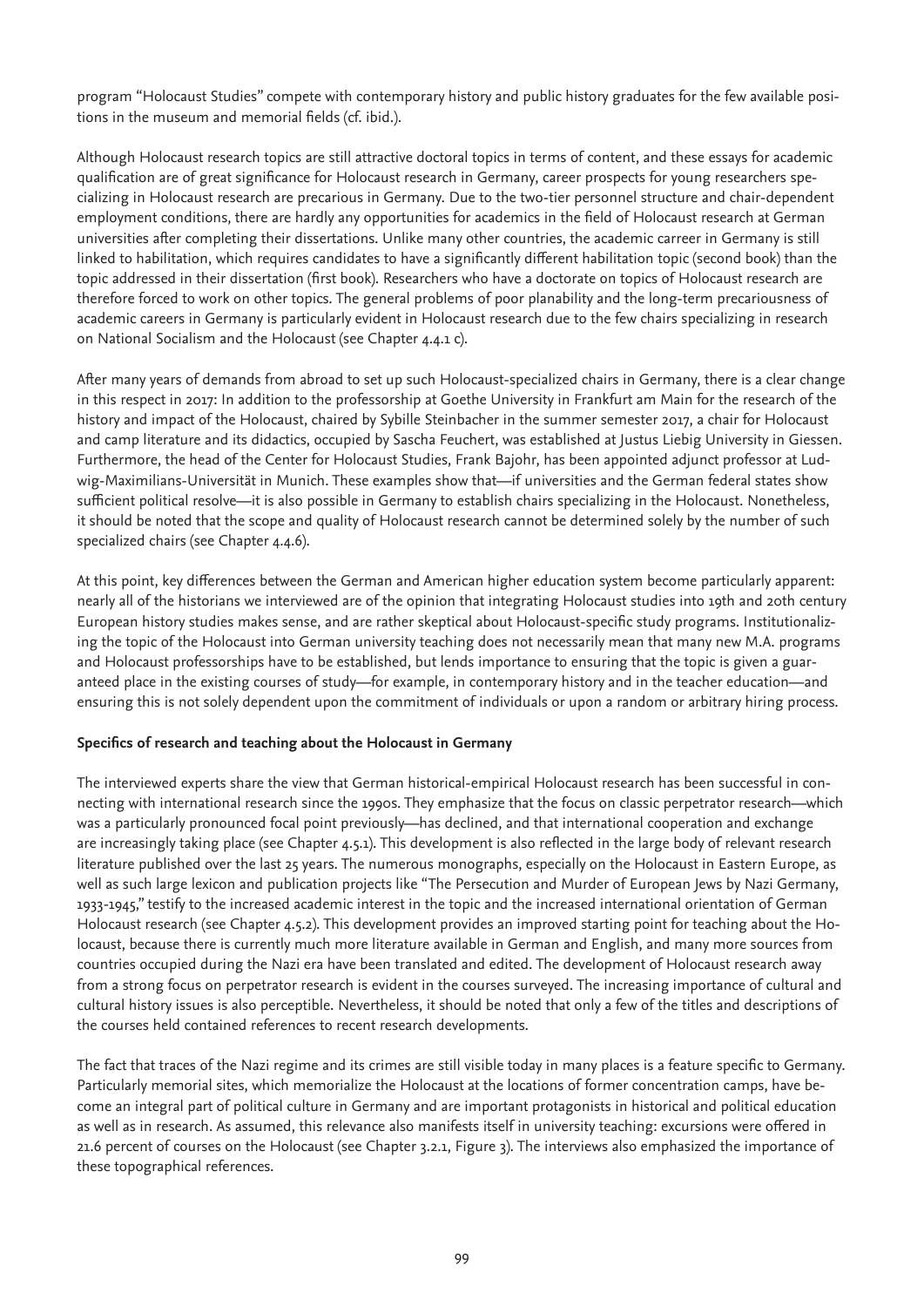Another peculiarity that is striking in international comparison, which became clear in the survey of the courses and in the expert interviews, is the as yet negligible impact of comparative genocide research in Germany. For example, we could only find four courses with the key word "genocide" in which a comparison of the Holocaust with other genocides was the topic (see Chapter 3.2.1). This relatively minor relevance, which is certainly also due to the specifics of Holocaust research in Germany, may be one reason why comparative genocide research is not considered—at least by the experts we interviewed—to be competition or a threat to Holocaust research, but was perceived rather as a positive stimulus (see Chapter 4.5.4).

### **Catching up: The topic of the Holocaust in teacher training studies**

Especially for prospective teachers, who make up most of the history and literature students, the fact that there are not Holocaust courses at every university every semester is a serious problem—they are required to teach this mandatory topic later in schools. There is a considerable backlog here. Society's high standards and expectations for conveying the topics of National Socialism and the Holocaust in schools, which history and social studies teachers above all are expected to teach in their school lessons, must also be reflected in teacher training. It is therefore important for future teachers that they have the opportunity to study the history of National Socialism and the Holocaust intensively during their studies so that they will be able to offer up-to-date instruction on the topic later. This study shows that this is not always guaranteed, even for history students studying to become teachers. For students studying other subjects such as politics or German studies it is rarely the case. (see Chapter 4.4.8). According to the interviewed didactic experts, the topic of the Holocaust is, for many aspiring teachers, fraught with the concern that particularly high social expectations are placed on the lessons, and that school students could react defensively and express feelings of oversaturation with the topic. For this reason, there is a particular desire among students studying to become teachers to be provided a solid basic knowledge of the history of the Holocaust and practical instructions how to teach the topic (see Chapter 4.6.2 b).

Accordingly, the two interviewed history didactics experts strongly advocate for the introduction of regular, possibly even compulsory, overview courses on the topics of National Socialism and the Holocaust in university teacher training.

### **Challenge: Teaching about the Holocaust in the country of the perpetrators**

Germany, the country primarily responsible for the persecution and systematic extermination of more than six million Jews and other victims of racist persecution, as well as the innumerable victims of the Second World War, has a special sociopolitical responsibility for this history. Accordingly, one of the central assumptions of this study was that teaching in Germany about National Socialism and the Holocaust faces particular challenges. This assumption was explicitly taken up in the expert interviews and was confirmed by almost all of the interviewees: German responsibility for the Holocaust has implications for the teaching of the topic, for the students as well as for the teaching staff. (see Chapter 4.6.1). The particular feature that in Germany, it is about our own history or that of our parents, grandparents, or great-grandparents, distinguishes the subject from other historical research topics. That any discussion of the Holocaust requires considerations of German responsibility is a fact that has implications for students and teaching staff. Various interviewees report a particular emotional involvement of students: this can generate particular interest, but can also lead to the students feeling overwhelmed, while at the same time confronting the teaching staff with the challenge that it makes it difficult for students to assume analytical positions (see Chapter 4.6.2 a). The interviewees also perceive defensive and exculpatory reactions as well as resentfulness from the students, especially in connection with questions of guilt and responsibility (see Chapter 4.6.4).

The perceptions of students' interest and defensive reactions described in the interviews are largely similar. For the most part, highly motivated students were mentioned, who are often active on a historical-political level outside the university. There were hardly any mentions of open rejection of the topic. It should be noted, however, that in the context of the expert interviews, only one compulsory course was discussed. It can thus be assumed that a representative survey of students from various disciplines about their knowledge and ideas regarding university Holocaust teaching would lead to different, probably more critical, results. At this point, a limitation of the present study is apparent: In order to make more accurate statements about the motivation and attitudes of students, their opinions must be evaluated.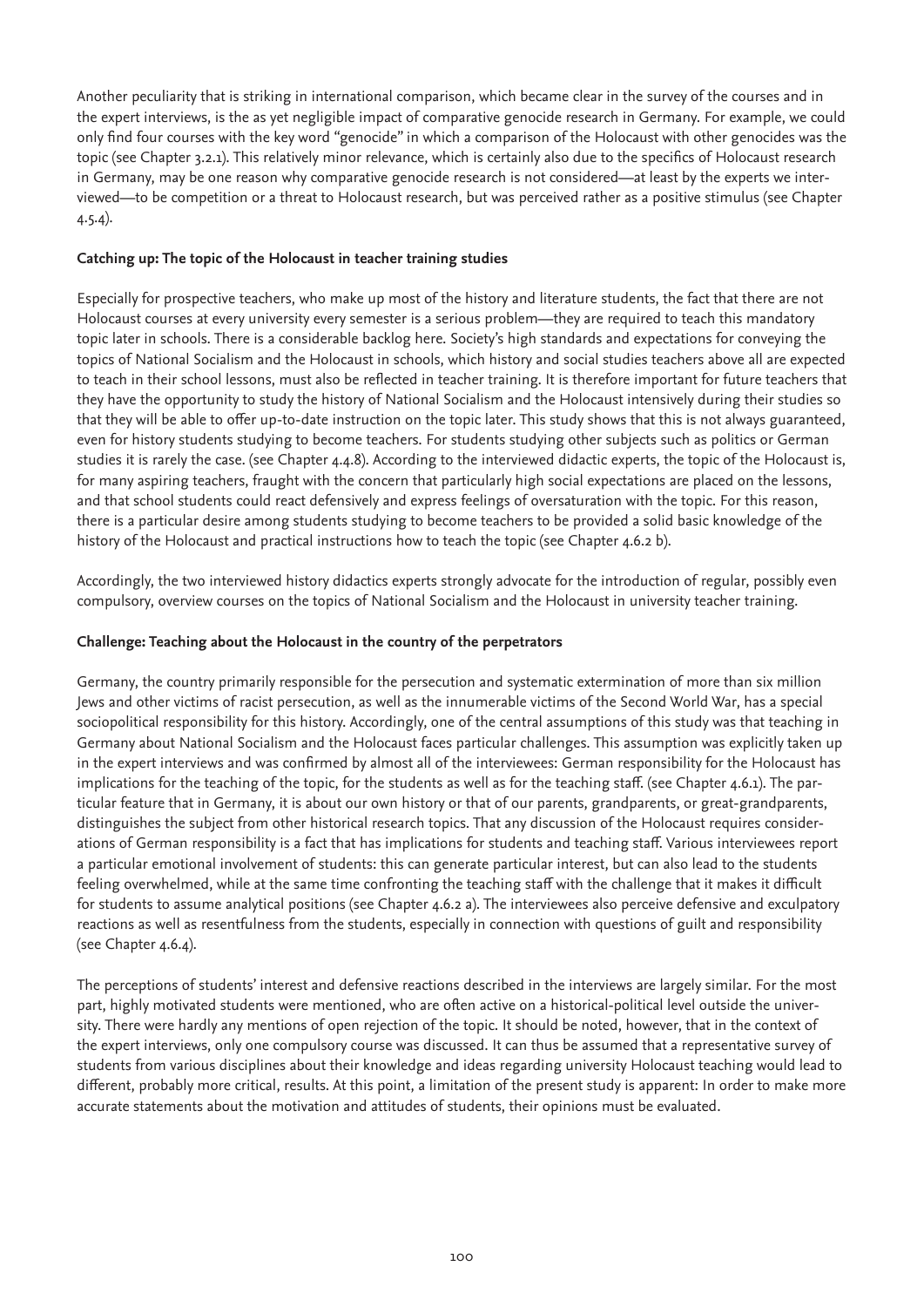#### **What remains to be done?**

With the right-wing AfD party, a political party has entered German parliament for the first time since the 1950s that positions itself clearly to the right of the conservative CSU party and expresses itself using nationalist, racist, and homophobic terms. Björn Höcke, the AfD group chairman in the Thuringian state parliament, described the Memorial to the Murdered Jews of Europe as a "monument of shame" in a speech and called for a "180 degree turn in the culture of remembrance." Right-wing extremist violence in Germany has increased steadily in recent years, and asylum seekers and their homes are exposed to regular attacks. At the same time, there has been an alarming increase of hate speech on the internet, promoting the spread of anti-Semitism, conspiracy theories and racist resentment (cf. BMI 2017).

This sociopolitical development shows how important education about the history of National Socialism and the Holocaust still is today. This need leads to the following central postulations derived from the findings of our study:

(1) There is a need for the systematic improvement of teacher education in the field of conveying the history of National Socialism and the Holocaust. In order to meet the requirement of democratic education as a cross-sectional task of school education in the teaching profession as well, the introduction of general studies for students of all subjects studying to become teachers should be considered, in which, among other things, the history of National Socialism and the Holocaust, but also the basic issues of democracy education and human rights, are being taught.

(2) It must be ensured that the topic of the Holocaust is included in average overview history courses in such a way that sufficient basic knowledge is conveyed. It is the responsibility of all universities, through their hiring policies and the development of curricula, to ensure that there is a high-quality curriculum on the topic of the Holocaust—beyond that already offered by the specialized research centers.

(3) There is a need for fundamental, textbook-like publications, such as those planned by the Center for Holocaust Studies. Such an offer could also be implemented online. It would make it easier for teaching staff that has no explicit research focus on the Holocaust to integrate the topic into their courses. Such an offer would also be helpful for teaching staff who give literary and cultural studies courses and who would like to ensure the conveyance of a basic knowledge of actual historical events.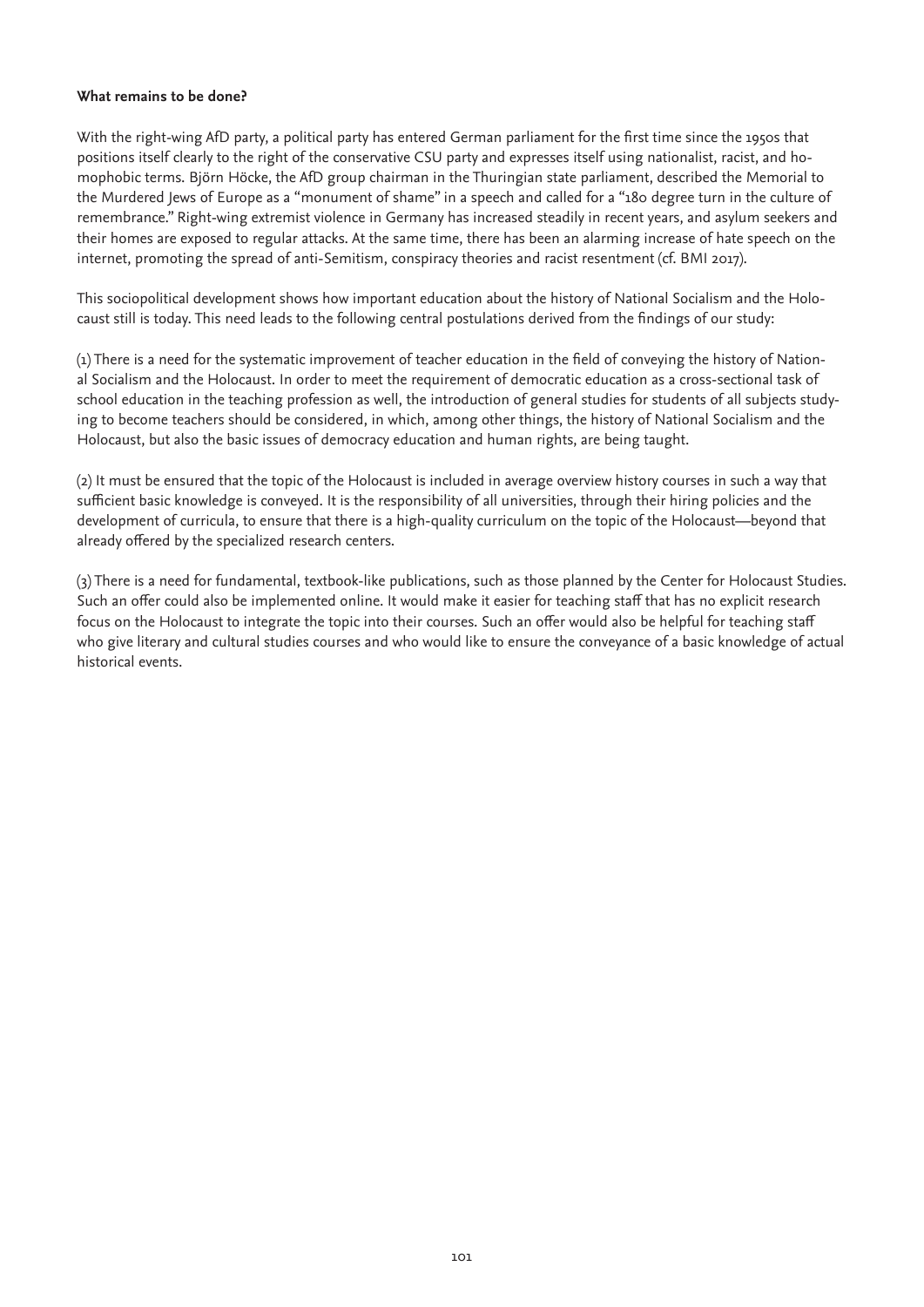# **6 References**

- Agamben, Giorgio (2003): Was von Auschwitz bleibt. Das Archiv und der Zeuge. Frankfurt/Main.
- Alavi, Bettina (1998): Geschichtsunterricht in der multiethnischen Gesellschaft. Eine fachdidaktische Studie zur Modifikation des Geschichtsunterrichts aufgrund migrationsbedingter Veränderungen, Frankfurt/Main.
- Assmann, Aleida (2013): Das neue Unbehagen an der Erinnerungskultur. Eine Intervention, München.
- Bajohr, Frank (2016): Zwei Jahre Zentrum für Holocaust-Studien am Institut für Zeitgeschichte, in: Vierteljahreshefte für Zeitgeschichte (VfZ) 64, Berlin, S. 139-149.
- Bajohr, Frank; Löw, Andrea (Hrsg.) (2015): Der Holocaust. Ergebnisse und neue Fragen der Forschung, Frankfurt/ Main.
- Barricelli, Michele; Lücke, Martin (Hrsg.) (2012): Handbuch Praxis des Geschichtsunterrichts, Schwalbach.
- Becker, Jurek (1969): Jakob der Lügner, Berlin.
- Berg, Nicolas (2003): Der Holocaust und die westdeutschen Historiker. Erforschung und Erinnerung, Göttingen.
- Bergmann, Klaus (2000): Geschichtsdidaktik. Beiträge zu einer Theorie historischen Lernens, Schwalbach.
- Bleek, Wilhelm (2001): Geschichte der Politikwissenschaft in Deutschland, München.
- Bogner, Alexander; Littig, Beate; Menz, Wolfgang (2009): Experteninterviews in der qualitativen Sozialforschung. Zur Einführung in eine sich intensivierende Methodendebatte, in: dies. (Hrsg.): Das Experteninterview. Theorien, Methoden, Anwendungsfelder, Wiesbaden, S. 7-31.
- Borries, Bodo v.(2006): "Fremdverstehen" "Empathieleistung" "Abenteuerfaszination"? Zu Chancen und Grenzen interkulturellen Geschichtslernens, in: Boatcă, Manuela u. a. (Hrsg.): Des Fremden Freund, des Fremden Feind. Fremdverstehen in interdisziplinärer Perspektive, Münster u. a., S. 65-84.
- Bortz, Jürgen; Döring, Nicola (2005): Forschungsmethoden und Evaluation für Human- und Sozialwissenschaftler, Heidelberg.
- Boschki, Reinhold (2001): Auschwitz elementarisieren? Sackgassen und Chancen einer religionspädagogischen "Kultur der Erinnerung", Religionspädagogische Beiträge 46, S. 81-84.
- Botsch, Gideon (Hrsg.) (2012): Islamophobie und Antisemitismus ein umstrittener Vergleich, Berlin.
- Boyne, John (2009): Der Junge im gestreiften Pyjama, deutsche Übersetzung von Brigitte Jakobeit, Frankfurt/Main.
- Brenner, Michael; Strnad Maximilian (Hrsg.) (2012): Der Holocaust in der deutschsprachigen Geschichtswissenschaft. Bilanz und Perspektiven, Göttingen.
- Brüning, Christina (2013): Historisches Lernen mit videographierten Zeitzeug\_inneninterviews in (sozio-)kulturell und religiös heterogenen Lerngruppen, in: Zeitschrift für Genozidforschung, Sonderheft "Holocaust Education". Perspektiven und Herausforderungen 14/2013, S. 138-167.
- Brumlik, Micha (2004): Aus Katastrophen lernen? Grundlagen zeitgeschichtlicher Bildung in menschenrechtlicher Absicht, Berlin.
- Cernyak-Spatz, Susan E. (1985): German Holocaust Literature, New York, Bern, Frankfurt/Main.
- Claussen, Detlev (1995): Die Banalisierung des Bösen. Über Auschwitz, Alltagsreligion und Gesellschaftstheorie, in: Werz, Michael (Hrsg.): Antisemitismus und Gesellschaft. Zur Diskussion um Auschwitz, Kulturindustrie und Gewalt, Frankfurt/Main, S. 13-28.
- Fava, Rosa (2015): Die Neuausrichtung der Erziehung nach Auschwitz in der Einwanderungsgesellschaft: Eine rassismuskritische Diskursanalyse, Berlin
- Feldkamp, Michael F. (2000): Pius XII. und Deutschland, Göttingen.
- Frei, Norbert (1996): Vergangenheitspolitik. Die Anfänge der Bundesrepublik und die NS-Vergangenheit, München.
- Gautschi, Peter; Zülsdorf-Kersting, Meik; Ziegler, Beatrice (Hrsg.) (2013): Shoa und Schule. Lehren und Lernen im 21. Jahrhundert, Zürich.
- Georgi, Viola B. (2004): Entliehene Erinnerung. Geschichtsbilder junger Migranten in Deutschland, Hamburg.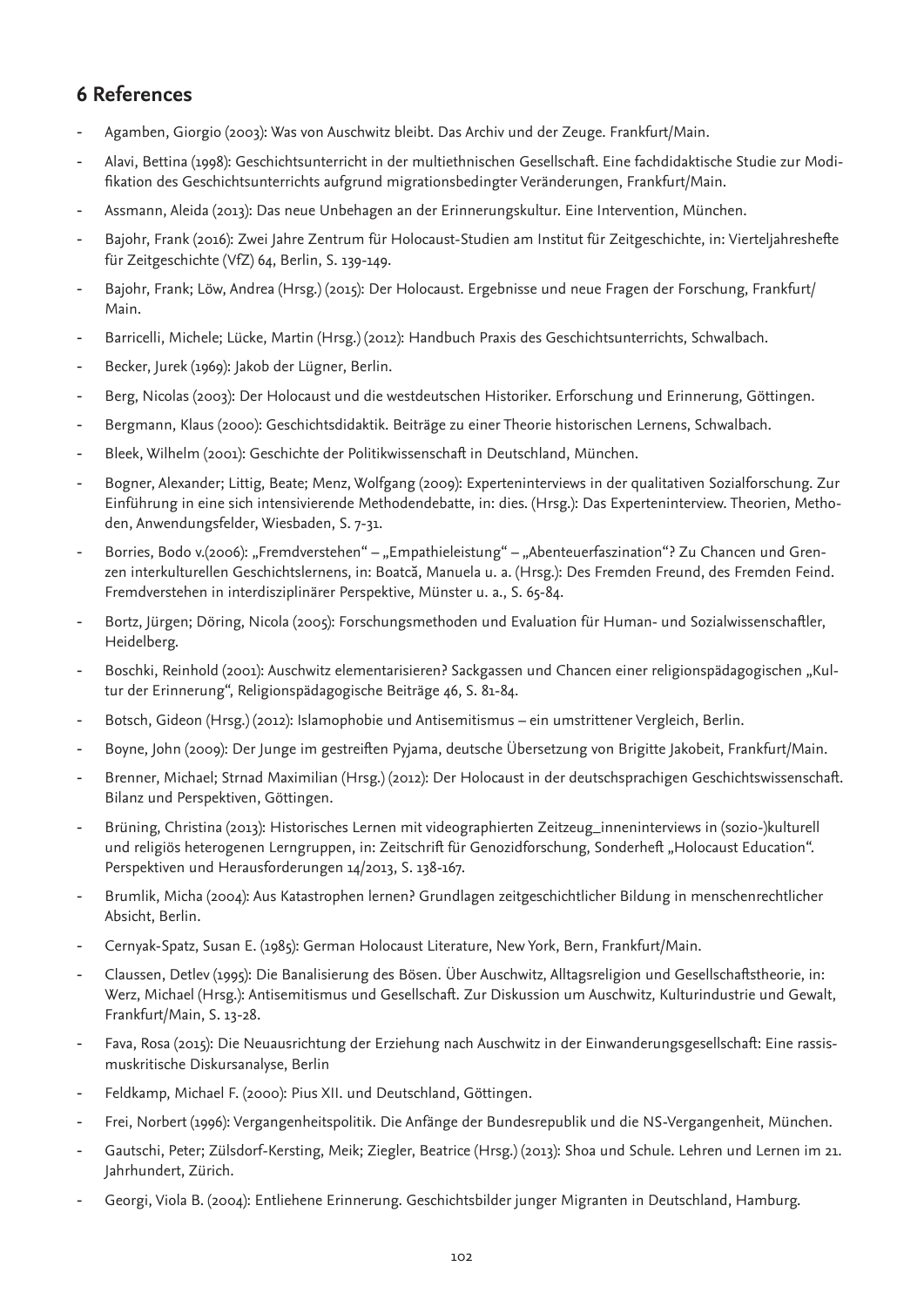- Gläser, Jochen; Laudel, Grit (2004): Experteninterviews und qualitative Inhaltsanalyse als Instrumente rekonstruierender Untersuchungen, Wiesbaden.
- Gryglewski, Elke (2013): Anerkennung und Erinnerung. Zugänge arabisch-palästinensischer und türkischer Berliner Jugendlicher über den Holocaust, Berlin.
- Gryglewski, Elke; Haug, Verena; Kößler, Gottfried; Lutz, Thomas; Schikorra, Christa (Hrsg.) (2015): Gedenkstättenpädagogik. Kontext, Theorie und Praxis der Bildungsarbeit zu NS-Verbrechen, Berlin.
- Heesch, Johannes; Braun, Ulrike (2006): Orte erinnern. Spuren des NS-Terrors in Berlin: Ein Wegweiser, Berlin.
- Hochhuth, Rolf (1963): Der Stellvertreter. Ein christliches Trauerspiel, Reinbek.
- Hormel, Ulrike; Scherr, Albert (2004): Bildung für die Einwanderungsgesellschaft. Perspektiven der Auseinandersetzung mit struktureller, institutioneller und interaktioneller Diskriminierung, Wiesbaden.
- Humboldt, Wilhelm von [1810] (1993): Über die innere und äußere Organisation der höheren wissenschaftlichen Anstalten in Berlin, in: ders.: Werke in 5 Bänden. Bd. 4: Schriften zur Politik und zum Bildungswesen, Darmstadt, S. 255-266.
- Jureit, Ulrike; Schneider, Christian (2010): Gefühlte Opfer. Warum wir unsere Vergangenheit nicht aufarbeiten können, Stuttgart.
- Klüger, Ruth (1992): Weiter leben. Eine Jugend, Göttingen.
- Klundt, Michael; Salzborn, Samuel; Schwietring, Marc; Wiegel, Gerd (Hrsg.) (2003): Erinnern, verdrängen, vergessen. Geschichtspolitische Wege ins 21. Jahrhundert, Gießen.
- Kühlwein, Klaus (2013): Pius XII. und die Judenrazzia in Rom, 2. Auflage, Berlin.
- Levy, Daniel; Sznaider, Natan (2001): Erinnerung im globalen Zeitalter. Der Holocaust, Frankfurt/Main.
- Loewy, Hanno (Hrsg.) (1992): Holocaust: Die Grenzen des Verstehens. Eine Debatte über die Besetzung der Geschichte, Reinbek.
- Massing, Peter (2007): Die Infrastruktur der politischen Bildung in der Bundesrepublik Deutschland Fächer, Institutionen, Verbände, Träger, in: Sander, Wolfgang (Hrsg.): Handbuch politische Bildung, 2. Auflage, Bonn.
- Matthäus, Jürgen (2012): Holocaust-Forschung in Deutschland, in: Brenner, Michael; Strnad, Maximilian (Hrsg.): Der Holocaust in der deutschsprachigen Geschichtswissenschaft. Bilanz und Perspektiven, Göttingen, S. 27-41.
- Matthäus, Jürgen; Bajohr Frank (2015): Alfred Rosenberg. Die Tagebücher von 1934 bis 1944, Frankfurt/Main.
- Mayring, Philipp (2002): Einführung in die qualitative Sozialforschung. Eine Anleitung zu qualitativem Denken, Weinheim/Basel.
- Nägel, Verena (2012): Video-Interviews mit Überlebenden der Shoah als wissenschaftliche Quelle, in: Abenhausen, Sigrid; Apostolopoulos, Nicolas; Körte-Braun, Bernd; Nägel, Verena (Hrsg.): Zeugen der Shoah. Die didaktische und wissenschaftliche Arbeit mit Video-Interviews des USC Shoah Foundation Institute, Berlin, S. 13-15.
- Pandel, Hans-Jürgen (2013): Geschichtsdidaktik. Eine Theorie für die Praxis, Schwalbach.
- Pandel, Hans-Jürgen (2005): Geschichtsunterricht nach PISA. Kompetenzen, Bildungsstandards und Kerncurricula, Schwalbach.
- Pausewang, Gudrun (2015): Der einhändige Briefträger, Ravensburg.
- Petersen, Birte (1998): Theologie nach Auschwitz? Jüdische und christliche Versuche einer Antwort, 2. Auflage, Berlin.
- Plessow, Oliver (2013): "Just a very special genocide?". Ein deutsch-amerikanischer Vergleich zur Beschäftigung mit der Shoa im Rahmen bildungsbezogener Genozidvergleiche, in: Zeitschrift für Genozidforschung, Sonderheft "Holocaust Education". Perspektiven und Herausforderungen 14/2013, S. 190-234.
- Puvogel, Ulrike; Stankowski, Martin (2000): Gedenkstätten für die Opfer des Nationalsozialismus. Eine Dokumentation, Band II, Bonn.
- Puvogel, Ulrike; Stankowski, Martin (1995): Gedenkstätten für die Opfer des Nationalsozialismus. Eine Dokumentation, Band I, Bonn.
- Rathenow, Hanns-Fred; Weber, Norbert H. (Hrsg.) (2005): Nationalsozialismus und Holocaust. Historisch-politisches Lernen in der Lehrerbildung, Hamburg.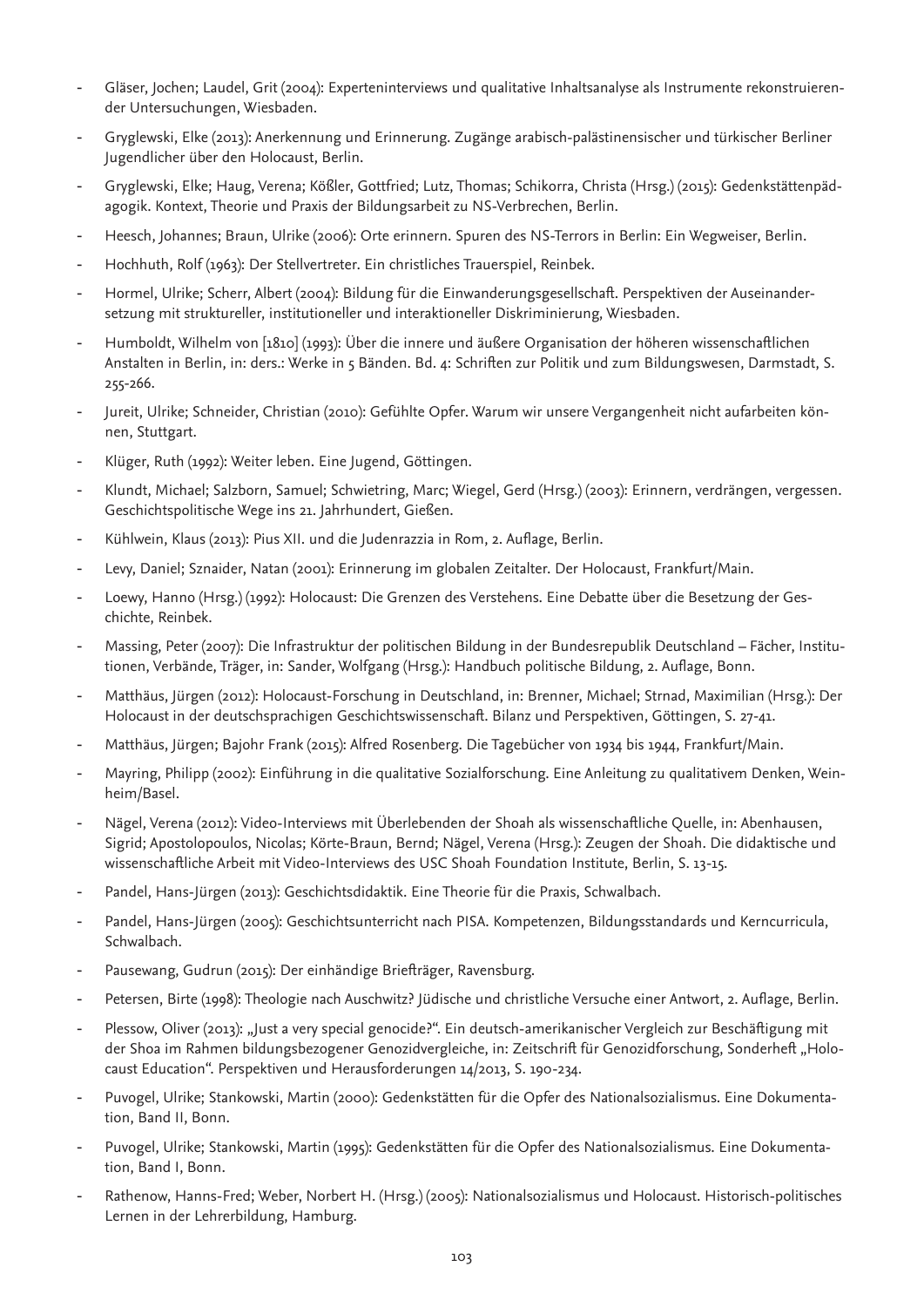- Rathenow, Hanns-Fred; Wenzel, Birgit; Weber, Norbert H. (Hrsg.) (2013): Handbuch Nationalsozialismus und Holocaust. Historisch-politisches Lernen in Schule, außerschulischer Bildung und Lehrerbildung, Schwalbach.
- Reichel, Peter (2007): Erfundene Erinnerung Weltkrieg und Judenmord in Film und Theater, Frankfurt/Main.
- Reichel, Peter (2001): Vergangenheitsbewältigung in Deutschland. Die Auseinandersetzung mit der NS-Diktatur von 1945 bis heute, München.
- Rigano, Gabriele (2014): Jenseits von "schwarzer und weißer Legende". Eine Diskussion über Pius XII. und die Deportation der römischen Juden, in: Quellen und Forschungen aus italienischen Archiven und Bibliotheken, Bd. 94, S. 311-337.
- Rothfels, Hans (1953): Zeitgeschichte als Aufgabe, in: Vierteljahreshefte für Zeitgeschichte (VfZ) 1/1953, S. 1-8.
- Safier, David (2014): 28 Tage lang, Reinbeck.
- Schroeder, Klaus; Deutz-Schroeder, Monika; Quasten, Rita; Schulze Heuling, Dagmar (2012): Später Sieg der Diktaturen? Zeitgeschichtliche Kenntnisse und Urteile von Jugendlichen, Studien des Forschungsverbundes SED-Staat an der Freien Universität Berlin. Bd. 17., Frankfurt/Main.
- Terhart, Ewald (2007): Die Lehre in den Zeiten der Modularisierung, in: Müller, Hans-Rüdiger; Stravoravdis, Wassilios (Hrsg.): Bildung im Horizont der Wissensgesellschaft, Wiesbaden, S. 129-148.
- Thimm, Barbara; Kößler, Gottfried; Ulrich, Susanne (Hrsg.) (2010): Verunsichernde Orte. Selbstverständnis und Weiterbildung in der Gedenkstättenpädagogik, Frankfurt/Main.
- Tietz, Christiane (2013): Dietrich Bonhoeffer. Theologe im Widerstand, München.
- Touro College Berlin (Hrsg.) (2016): Gebührenordnung (GO) Touro College Berlin gGmbH Master of Arts in Holocaust Communication and Tolerance MA Jewish Studies/Holocaust Studies, Berlin.
- Tuchel, Johannes (1992): Am Großen Wannsee 56-58. Von der Villa Minoux zum Haus der Wannsee-Konferenz, Berlin.
- Vogt, Jochen (1998): "Er fehlt, er fehlte, er hat gefehlt ...". Ein Rückblick auf die sogenannten Väterbücher, in: Braese, Stephan et al. (Hrsg.): Deutsche Nachkriegsliteratur und der Holocaust, Wissenschaftliche Reihe des Fritz Bauer Instituts, Bd. 6, Frankfurt/Main, S. 385-400.
- Welzer, Harald; Moller, Sabine; Tschuggnall, Karoline (2002): "Opa war kein Nazi". Nationalsozialismus und Holocaust im Familiengedächtnis, Frankfurt/Main.
- Wirsching, Andreas (2012): Geschichte des Nationalsozialismus oder des Holocaust. Schwerpunktsetzungen in der akademischen Lehre, in: Brenner, Michael; Strnad, Maximilian (Hrsg.): Der Holocaust in der deutschsprachigen Geschichtswissenschaft. Bilanz und Perspektiven, Göttingen, S. 71-82.
- Young, James E. (1989): Writing and Rewriting the Holocaust. Narrative and the Consequences of Interpretation, Indiana.
- Zülsdorf-Kersting, Meik (2007): Sechzig Jahre danach: Jugendliche und Holocaust. Eine Studie zur geschichtskulturellen Sozialisation, Münster.
- Žižek, Slavoj (2000): Camp Comedy, in: Sight and Sound 4/2000, S. 26-29.

#### **Online Sources**

- Bologna-Erklärung (1999): Der Europäische Hochschulraum. Gemeinsame Erklärung der Europäischen Bildungsminister 19. Juni 1999, Bologna, www.hrk.de/fileadmin/redaktion/hrk/02-Dokumente/02-03-Studium/02-03-01-Studium-Studienreform/Bologna\_Dokumente/Bologna\_1999.pdf, 15.11.2017.
- Bundesministerium des Inneren (BMI) (2017): Verfassungsschutzbericht 2016, www.verfassungsschutz.de/embed/ vsbericht-2016.pdf, 15.11.2017.
- Bundesministerium für Bildung und Forschung (BMBF) (Hrsg.) (2013): Die wirtschaftliche und soziale Lage der Studierenden in Deutschland 2012, 20. Sozialerhebung des Deutschen Studentenwerks durchgeführt durch das HIS-Institut für Hochschulforschung durch Elke Middendorff, Beate Apolinarski, Jonas Poskowsky, Maren Kandulla, Nicolai Netz, www.studentenwerke.de/sites/default/files/01\_20-SE-Hauptbericht.pdf, 15.11.2017.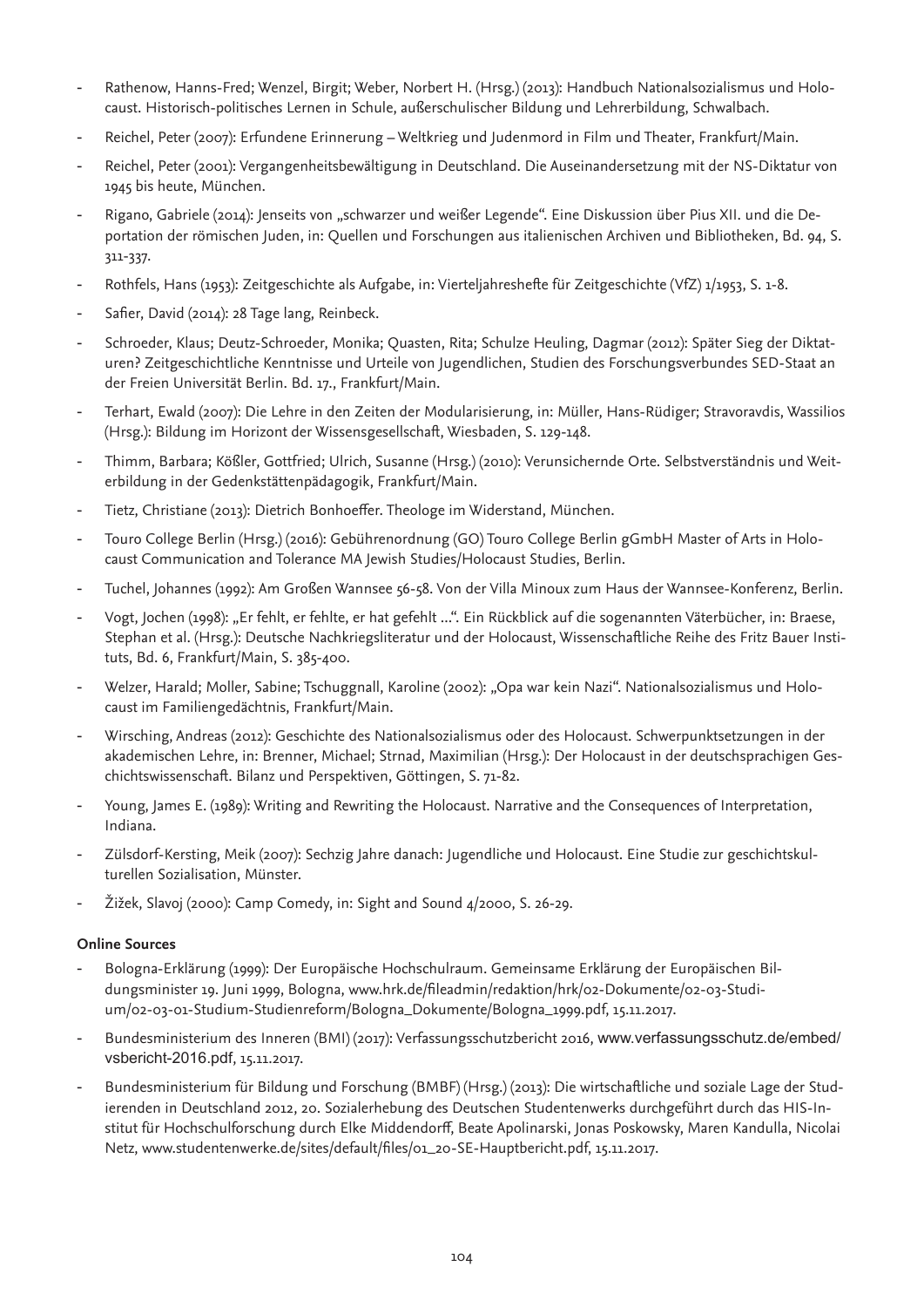- Der Präsident der Universität Hamburg (2015): Studienordnung für das Doktorandenkolleg Vergegenwärtigungen Repräsentationen der Shoah in komparatistischer Perspektive Amtliche Bekanntmachung, Nr. 10, 31.03.2015, www. gwiss.uni-hamburg.de/einrichtungen/graduiertenschule/vergegenwaertigungen-shoah/media/studienordnung-graduiertenkolleg-vergegenwaertigungen.pdf, 15.11.2017.
- Deutsche Forschungsgemeinschaft (DFG): Entwicklung der Ziele und Förderprogramme der DFG, www.dfg.de/dfg\_ profil/geschichte/foerderung\_gestern\_und\_heute/entwicklung\_ziele\_und\_programme/index.html, 15.11.2017.
- Editionsprojekt: Die Verfolgung und Ermordung der europäischen Juden durch das nationalsozialistische Deutschland 1933-1945 (VEJ), www.edition-judenverfolgung.de, 15.11.2017.
- Europäische Kommission (2009): ECTS-Leitfaden, Amt für amtliche Veröffentlichungen der Europäischen Gemeinschaften, Luxemburg, http://ec.europa.eu/education/tools/docs/ects-guide\_de.pdf, 15.11.2017.
- Forkel, Robert (2015): Die Stimmen der Enkel in der Literatur, 20.07.2015, https://erinnern.hypotheses.org/584, 15.11.2017.
- Gewerkschaft Erziehung und Wissenschaft (GEW) (2010): Templiner Manifest, 06.09.2010, www.gew.de/wissenschaft/ templiner-manifest/templiner-manifest-text, 15.11.2017.
- Greussig, Kurt (2014): NS- und Holocaust-Education in der LehrerInnenausbildung an österreichischen Universitäten und Pädagogischen Hochschulen, Bericht zum Pilotprojekt von erinnern.at, www.erinnern.at/bundeslaender/oesterreich/e\_bibliothek/ausstellungsprojekte/ns-und-holocaust-education-in-der-lehrerinnenausbildung-an-oesterreichischen-universitaeten-und-paedagogischen-hochschulen, 15.11.2017.
- Hessisches Ministerium für Wissenschaft und Kunst (HMWK) (2017): Sybille Steinbacher als bundesweit erste Holocaust-Professorin vorgestellt, Pressemitteilung des HMWK Hessen vom 17. Mai 2017, http://aktuelles.uni-frankfurt. de/forschung/sybille-steinbacher-als-bundesweit-erste-holocaust-professorin-vorgestellt/, 15.11.2017.
- Hochschulrektorenkonferenz: Liste aller Hochschulen in Deutschland im Hochschulkompass, www.hs-kompass2. de/kompass/xml/download/hs\_liste.txt,15.11.2017.
- International Holocaust Remembrance Alliance (IHRA) (2012): Country report Germany, June 2012, www.kmk.org/ fileadmin/Dateien/pdf/Bildung/AllgBildung/Laenderberichtengl\_Endversion-mit\_Deckblatt-ergaenzt.pdf, 15.11.2017.
- Marquardt, Wolfgang (2011): Neuere Entwicklungen der Hochschulfinanzierung in Deutschland, www.wissenschaftsrat.de/download/archiv/VS\_Bericht\_Juli\_2011.pdf, 15.06.2017.
- Schulgesetz für das Land Berlin (SchulG) (2004): § 41 zuletzt geändert durch Artikel 3 Nr. 3 des Gesetzes vom 07.07.2016 (GVBl. S. 430), http://gesetze.berlin.de/jportal/?quelle=jlink&query=SchulG+BE&psml=bsbeprod.psml& max=true, 15.11.2017.
- Sekretariat der Ständigen Konferenz der Kultusminister der Länder in der Bundesrepublik Deutschland (Hrsg.) (2014): Erinnern für die Zukunft. Empfehlungen zur Erinnerungskultur als Gegenstand historisch-politischer Bildung in der Schule (Beschluss der KMK vom 11.12.2014), Bonn, www.kmk.org/fileadmin/Dateien/veroeffentlichungen\_beschluesse/2014/2014\_12\_11-Empfehlung-Erinnerungskultur.pdf, 15.11.2017.
- Sekretariat der Ständigen Konferenz der Kultusminister der Länder in der Bundesrepublik Deutschland (Hrsg.) (2009): Stärkung der Demokratieerziehung, (Beschluss der KMK vom 06.03.2009), Bonn, www.kmk.org/fileadmin/ Dateien/veroeffentlichungen\_beschluesse/2009/2009\_03\_06-Staerkung\_Demokratieerziehung.pdf, 15.11.2017.
- Sekretariat der Ständigen Konferenz der Kultusminister der Länder in der Bundesrepublik Deutschland (Hrsg.) (2005): Unterricht über Nationalsozialismus und Holocaust, Bonn, www.kmk.org/fileadmin/Dateien/pdf/Bildung/ AllgBildung/Zusammenfassung-Holocaust-November-05\_01.pdf, 15.11.2017.
- Sekretariat der Ständigen Konferenz der Kultusminister der Länder in der Bundesrepublik Deutschland (KMK) (1997): Zur Auseinandersetzung mit dem Holocaust in der Schule. Ein Beitrag zur Information von Länderseite, Bonn, www. kmk.org/fileadmin/Dateien/veroeffentlichungen\_beschluesse/1997/1997\_00\_00\_Auseinandersetzung\_m\_d\_Holocaust.pdf, 15.11.2017.
- Statistisches Bundesamt (Hrsg.) (2016): Hochschulen auf einen Blick, Ausgabe 2016, www.destatis.de/DE/Publikationen/Thematisch/BildungForschungKultur/Hochschulen/BroschuereHochschulenBlick0110010167004.pdf?\_\_ blob=publicationFile, 15.11.2017.
- Statistisches Bundesamt (2015): Bevölkerung und Erwerbstätigkeit. Bevölkerung mit Migrationshintergrund Ergebnisse des Mikrozensus. Fachserie 1 Reihe 2.2, 2014, Wiesbaden, www.destatis.de/DE/Publikationen/Thematisch/Bev-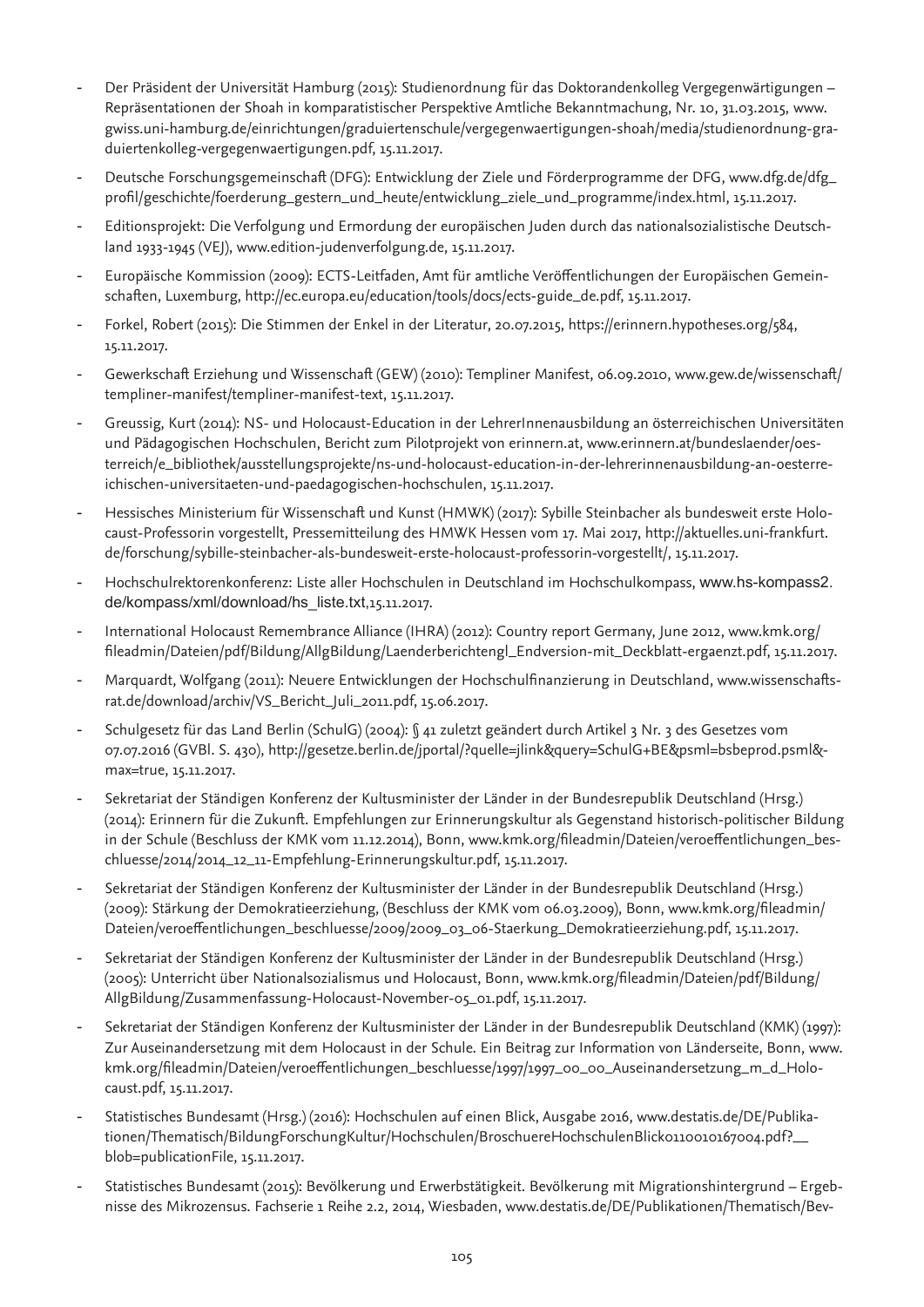oelkerung/MigrationIntegration/Migrationshintergrund2010220147004.pdf?\_\_blob=publicationFile, 15.11.2017.

- Task Force for International Cooperation on Holocaust Education, Remembrance and Research (Task Force) (2006): Holocaust Education in Task Force Member Countries, Germany, www.holocaustremembrance.com/sites/default/ files/holocaust\_education\_report-germany.pdf, 15.11.2017.
- United States Holocaust Memorial Museum (USHMM) (2015): Academic Summit, www.ushmm.org/research/competitive-academic-programs/summit-on-teaching-the-holocaust-at-german-universities, 15.11.2017.
- Vowinckel, Annette (2007): Zeitgeschichte und Kulturwissenschaft, in: Zeithistorische Forschungen/Studies in Contemporary History, Online-Ausgabe, 3/2007, www.zeithistorische-forschungen.de/3-2007/id=4741, 15.11.2017.
- Winter, Martin (2015): Bologna die ungeliebte Reform und ihre Folgen, 31.03.2015, http://m.bpb.de/gesellschaft/kultur/zukunft-bildung/204075/bologna-folgen?p=all, 15.11.2017.
- Wissenschaftsrat (2013): Perspektiven des deutschen Wissenschaftssystems (Ders. 3228-13), www.wissenschaftsrat.de/ download/archiv/3228-13.pdf, 15.11.2017.
- Zentrum für Holocaust-Studien am Institut für Zeitgeschichte München (2015): Teaching Summit. Lehre über den Holocaust an deutschen Universitäten: Eine Bestandsaufnahme, www.ifz-muenchen.de/aktuelles/themen/zentrum-fuer-holocaust-studien/konferenzen, 15.11.2017.
- Zündorf, Irmgard: Zeitgeschichte und Public History (2016), Version: 2.0, in: Docupedia-Zeitgeschichte, 06.09.2016, http://docupedia.de/zg/Zuendorf\_public\_history\_v2\_de\_2016,15.11.2017.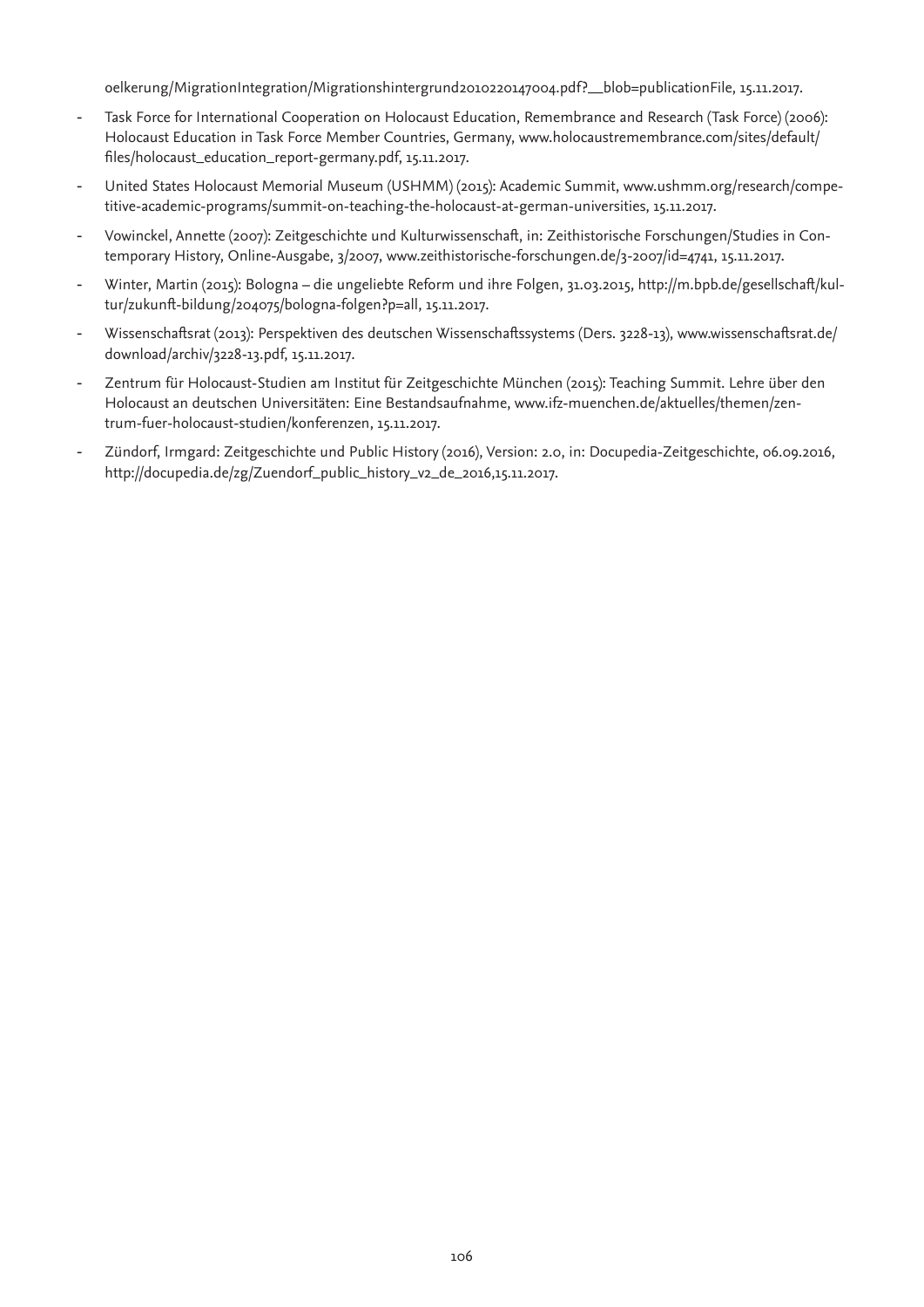# **7 Appendix**

## 7.1 Figures and Tables

- Fig. 1: Content-related focus of the courses on the Holocaust in the entire period of investigation. ( $N = 468$ ).
- Fig. 2: Comparison of the content-related focus of the courses on the Holocaust and National Socialism over four semesters.
- Fig. 3: Research-specific teaching methods in the courses on the Holocaust in the entire period of investigation (N = 468).
- Fig. 4: Comparison of the disciplines that offered courses on the Holocaust and National Socialism over four semesters.
- Fig. 5: Courses on the Holocaust according to state, (including the number of universities and students in the respective state ( $N = 468$ ).
- Fig. 6: Average number of courses by state on the Holocaust per university in the entire period of investigation (N=468).
- Fig. 7: Universities with the highest number of courses in the period of investigation (total =  $468$ ).
- Fig. 8: Courses on the Holocaust in the period of investigation (total = 79).
- Fig. 9: Courses on the History of the Holocaust over four semesters (total =  $79$ ).
- Fig. 10: Comparison of the courses offered on the historical events of the Holocaust and National Socialism in the research period (N=79).
- Table1: Exemplary categorization of the courses
- Table 2: Number of courses on the Holocaust and National Socialism throughout the entire period of investigation.
- Table 3: Thematic focus of the courses on the Holocaust over four semesters.
- Table 4: Average number of courses per university by state in the entire research period.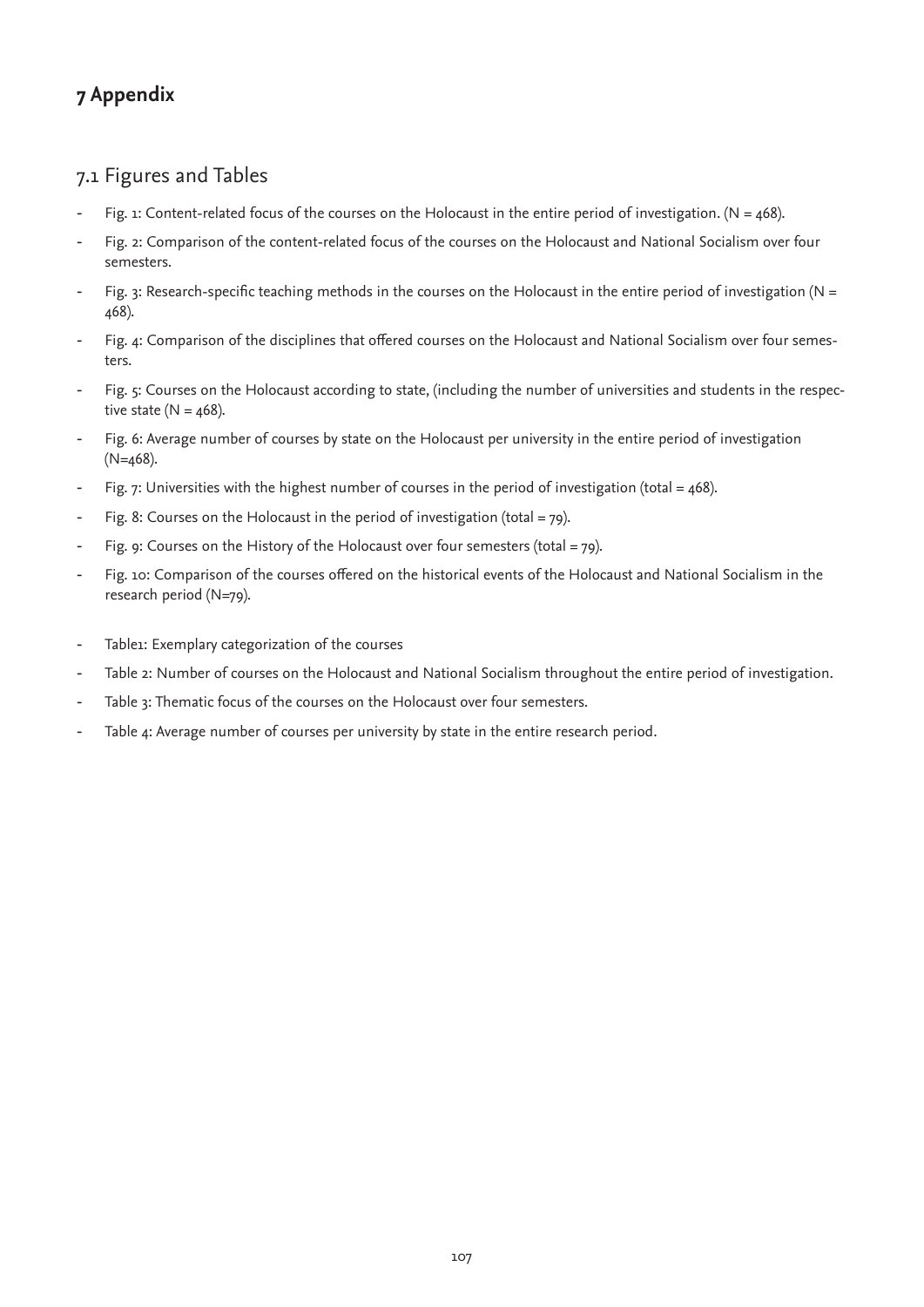## 7.2 Interviews with Experts

- Bajohr, Frank (2016): Interview conducted by Verena Nägel and Lena Kahle, Munich, 08.03.2016.
- Benz, Wolfgang (2016): Interview conducted by Verena Nägel and Lena Kahle, Berlin, 15.02.2016.
- Berg, Nicolas (2016) Interview conducted by Lena Kahle and Verena Nägel, Frankfurt/Main, 24.02.2016.
- Brüning, Christina (2016): Interview conducted by Verena Nägel and Lena Kahle, Berlin, 02.02.2016.
- Feuchert, Sascha (2016): Interview conducted by Lena Kahle and Verena Nägel, Berlin/Gießen, 24.03.2016.
- Frei, Norbert (2016): Interview conducted by Lena Kahle and Verena Nägel, Jena, 10.02.2016.
- Heim, Susanne (2016): Interview conducted by Verena Nägel and Lena Kahle, Berlin, 11.03.2016.
- Klein, Peter (2016): Interview conducted by Verena Nägel and Lena Kahle, Berlin, 19.02.2016.
- Löw, Andrea (2016): Interview conducted by Lena Kahle and Verena Nägel, Berlin, 08.03.2016.
- Lücke, Martin (2016): Interview conducted by Verena Nägel and Lena Kahle, Berlin, 13.04.2016.
- Siebeck, Cornelia (2016): Interview conducted by Lena Kahle and Verena Nägel, Berlin, 26.02.2016.
- Schüler-Springorum, Stefanie (2016): Interview conducted by Verena Nägel and Lena Kahle, Berlin, 17.03.2016.
- Rohr, Susanne (2016): Interview conducted by Verena Nägel and Lena Kahle, Hamburg/Berlin via Skype, 30.03.2016.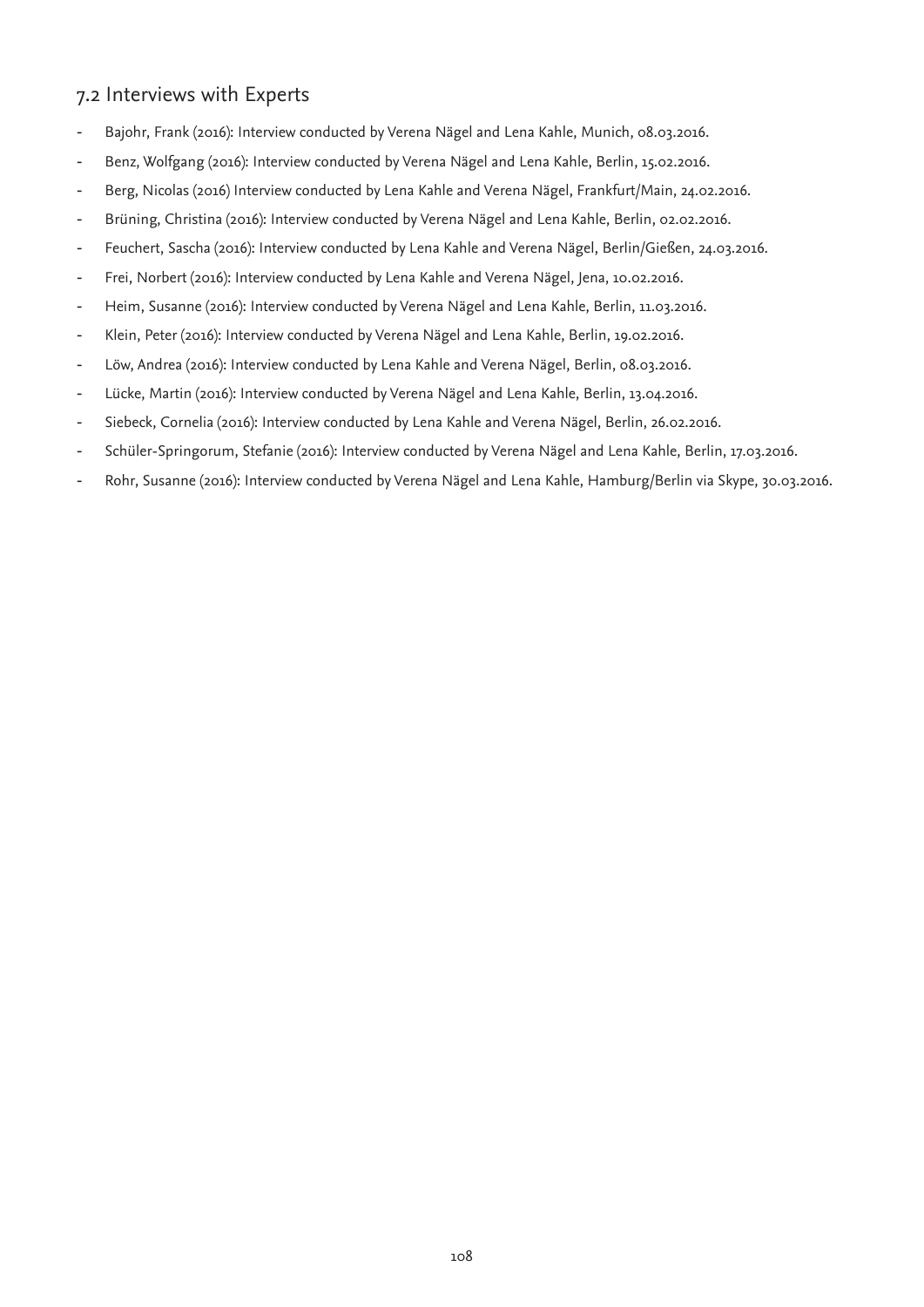### 7.3 Guide to Interviews with the Experts

#### **Introduction**

Thank you for taking the time for us. As we already wrote to you, we are currently working on a study on the current status of research and teaching on the Holocaust at German universities. The study will be carried out as part of a project at the Center for Digital Systems of the Free University Berlin and is funded by the Conference on Jewish Material Claims Against Germany and the University itself. Project leader is Prof. Dr. Apostolopoulos. Prof. Dr. Johannes Tuchel is the academic advisor of this survey. It is carried out by both of us and a student assistant at Freie Universität Berlin and has the goal to ascertain, describe, and point out special features and trends in the current state of the teaching about the Holocaust.

In order to determine the number and content of courses on the Holocaust, since October 2015 we have searched the academic calendars of the last four semesters of all relevant institutions of higher education and evaluated them by content analysis (a total of about 1,000 courses at 79 universities).

In the second step, we are currently conducting expert interviews with 13 selected Holocaust researchers from various disciplines. We have planned that the interview lasts 1 to 1.5 hours. The conversation is recorded with an audio recorder and afterwards transcribed and analyzed content-analytically. Before publication of the study, we have the cited statements authorized by you.

We will ask you about your experience in three main areas: At the beginning we will briefly ask you about your professional biography and your work. A second part of the interview will deal with the development of research on the Holocaust in Germany, and a third part will address issues of teaching on the subject.

#### **A Individual Start of the Interview**

(A short presentation of the expert adapted to each interviewee)

#### **A.1 Institution**

- You have been working as XXX at the Institution/University XX. Could you please present the history and the work of the institution to us?

- What role does the institution play in Holocaust research?
- What is the history of the institution?
- What is the role of the interviewee in this institution? How would you describe the special nature of your institution in the German research landscape?

#### **A.2 Main Areas of Work**

- What are your main areas of work? What are you currently working on?

#### **B Research**

#### **B.1 Questions about Holocaust Research in the respective Discipline**

- Could you outline the main research areas on the Holocaust in your discipline?
- Could you please describe the development of Holocaust research in your discipline in Germany?
- In your opinion, how did this development come about?
- Are there any special features in Germany and what are they?
- What is the level of international interest on the topic?
- **B.2 Questions about the Relationships of History and Cultural Studies Research and/or Actual History, Aftermath and Impact History, and Memory and Representation**
- Our survey of the courses shows that teaching about the Holocaust is not restricted to questions of the actual history but that questions of reappraisal and representation make up a relatively part of the courses. How do you perceive this development?
- Do you see a fundamental increase in cultural studies research topics? What is your opinion on this?
- How do you ensure that your students have some basic historical knowledge about the Holocaust? Or is that not necessary? [Especially for the interviewees without a focus on the actual history of the Holocaust]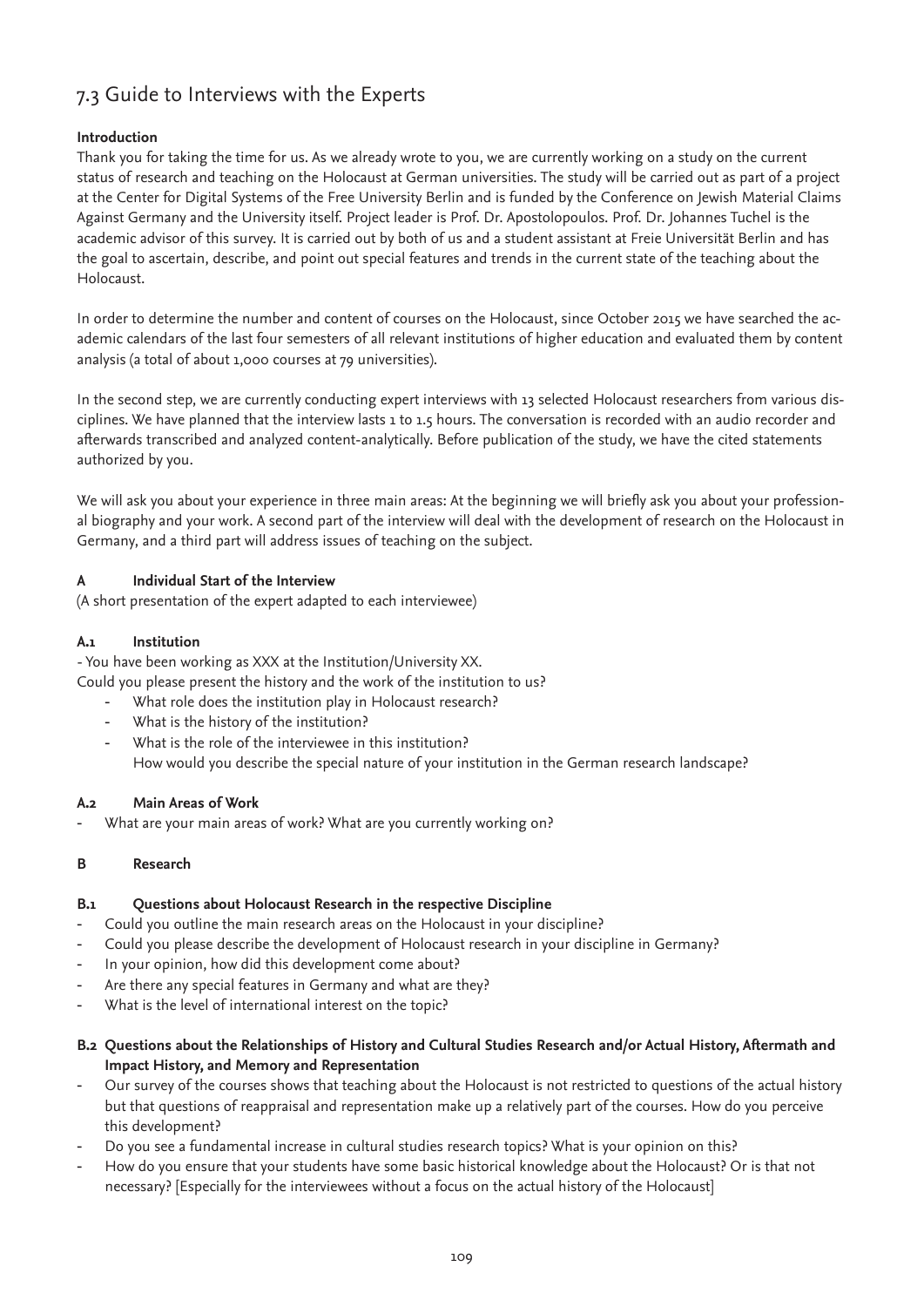#### **B.3 Young Scholars and Research Perspectives**

- How do you rate the possibilities to study in Germany on the subject of the Holocaust?
- If you put yourself in the position of young PhD students. Do you think it is advisable to specialize in Holocaust research if you are looking to pursue an academic career?
- Beyond that, what do you think about the prospects for young scholars who are researching the Holocaust?
- In your opinion, are there any particularities in Germany with regard to the research perspectives?

#### **C Teaching**

#### **C.1 Experiences with the last Course Taught**

- To get started, we would like to ask you to tell us about the last course you have taught? [ask if necessary:]]
	- What was the topic/ title of the course?
	- In what context did it take place?
- How was the participation in your course (feedback, reception, motivation of students)
- Who were the students? [ask if necessary:]
	- Did the students have prior knowledge about the Holocaust?
	- How did they react to the topic of the course?
- What are other topics that you are teaching?
- Who decides about the topics of the courses you teach?

#### **C.2 Students/Audience**

- What is your impression of the students who generally attend your courses? [ask if neccessary:]
- What are they studying?
- In which phase of their course of study are they (desired degree: B.A., M.A., teacher, age)
- What are special interests of the students?
- Are they motivated?
- Do you experience defensive reactions of the students?
- Have you perceived changes in your students over the years? (Which are these?)
- The discussion about teaching the Holocaust in a migration society plays an important role in the discussions about Holocaust education in schools, is this also relevant at the university?

#### **C.3 Specific challenges in Germany**

- Did students in your courses mention biographical references?
- What does it mean for you to teach about the Holocaust in Germany?
- Do you think there are particular challenges in teaching the history of National Socialism and the Holocaust in Germany? Which are they?

#### **C.4 Presence of the topic / institutional support**

- Do you think there are enough courses on the Holocaust offered in your university?
- In your experience, what is the institutional support of the teaching on the Holocaust?

#### **C.5 Development of the university system in Germany**

- Do you think there are peculiarities of the German university system that play a role in the academic teaching of the Holocaust?
- What has changed for you because of the Bologna process?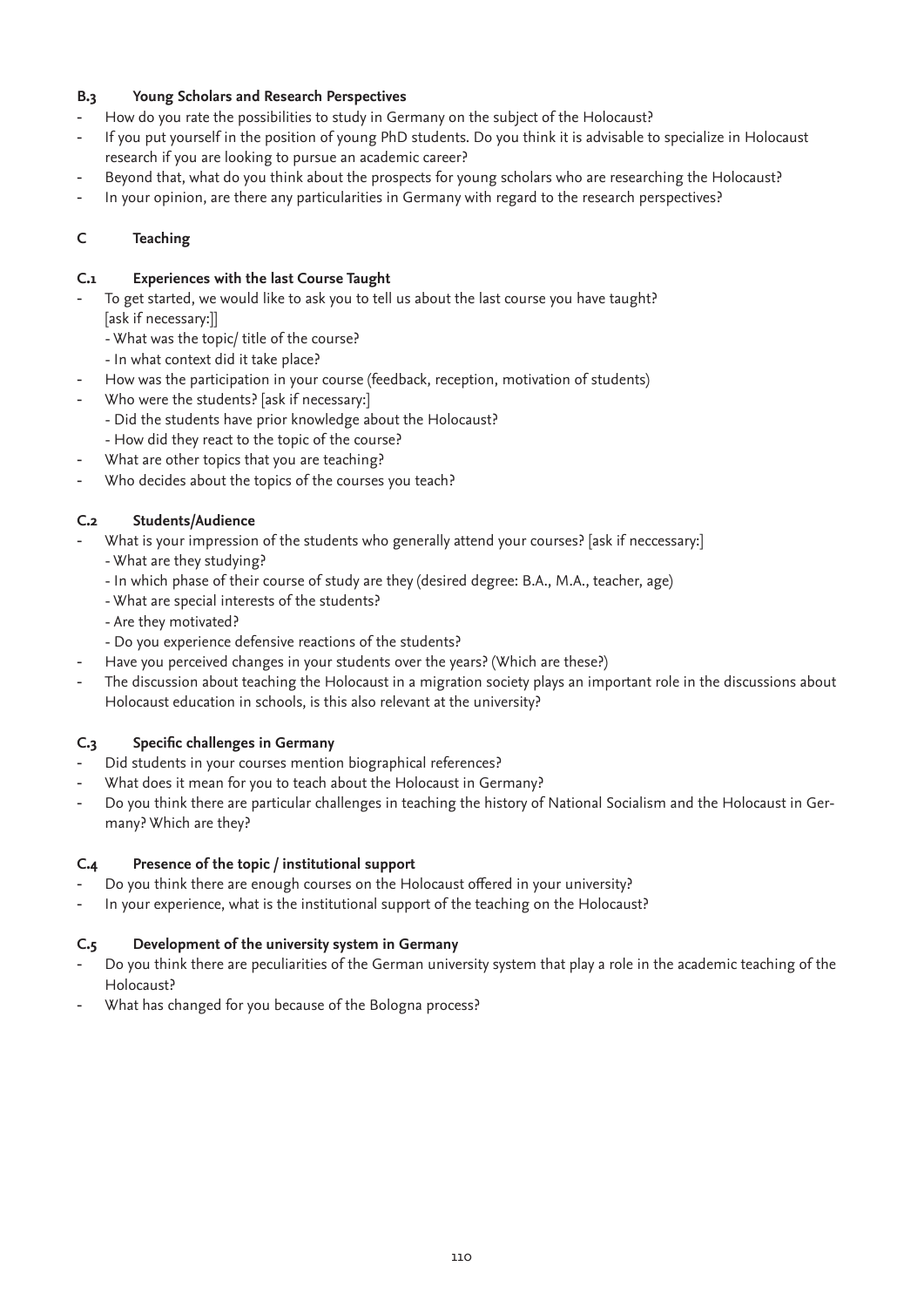## 7.4 Overview of the Universities Included in the Survey

| Name of Institution                               | Type of Institution                                                                                                  | Legal Form                   | <b>Federal State</b>        | Students | Courses<br>Holocaust | Courses<br>National<br>Socia-<br>lism |
|---------------------------------------------------|----------------------------------------------------------------------------------------------------------------------|------------------------------|-----------------------------|----------|----------------------|---------------------------------------|
| RWTH Aachen University                            | Universities and higher<br>education institutions<br>authorized to award<br>doctorates                               | public                       | North Rhine-West-<br>phalia | 43,716   | 3                    | 5                                     |
| University of Augsburg                            | Universities and higher<br>education institutions<br>authorized to award<br>doctorates                               | public                       | Bavaria                     | 19,858   | 6                    | 5                                     |
| University of Bamberg                             | Universities and higher<br>education institutions<br>authorized to award<br>doctorates                               | public                       | <b>Bavaria</b>              | 12,611   | 4                    | 5                                     |
| Universität Bayreuth                              | Universities and higher<br>education institutions<br>authorized to award<br>doctorates                               | public                       | Bavaria                     | 12,926   | 0                    | $\overline{2}$                        |
| Bard College Berlin, A<br>Liberal Arts University | Universities of applied<br>sciences and higher<br>education institutions<br>without the right to<br>award doctorates | privat, state-<br>accredited | Berlin                      | 139      | $\mathbf 0$          | 0                                     |
| Freie Universität Berlin                          | Universities and higher<br>education institutions<br>authorized to award<br>doctorates                               | public                       | Berlin                      | 34,962   | 23                   | 19                                    |
| Humboldt-Universität<br>zu Berlin                 | Universities and higher<br>education institutions<br>authorized to award<br>doctorates                               | public                       | Berlin                      | 32,979   | 21                   | 10                                    |
| Technical University<br>Berlin                    | Universities and higher<br>education institutions<br>authorized to award<br>doctorates                               | public                       | Berlin                      | 33,899   | 10                   | 1                                     |
| Touro College Berlin                              | University of applied<br>sciences and higher<br>education institutions<br>without the right to<br>award doctorates   | privat, state-<br>accredited | Berlin                      | 156      | 22                   | 1                                     |
| <b>Bielefeld University</b>                       | Universities and higher<br>education institutions<br>authorized to award<br>doctorates                               | public                       | North Rhine-West-<br>phalia | 23,811   | 9                    | 8                                     |
| Ruhr Universität<br>Bochum                        | Universities and higher<br>education institutions<br>authorized to award<br>doctorates                               | public                       | North Rhine-West-<br>phalia | 43,049   | 16                   | 10                                    |
| University of Bonn                                | Universities and higher<br>education institutions<br>authorized to award<br>doctorates                               | public                       | North Rhine-West-<br>phalia | 35,116   | 7                    | 6                                     |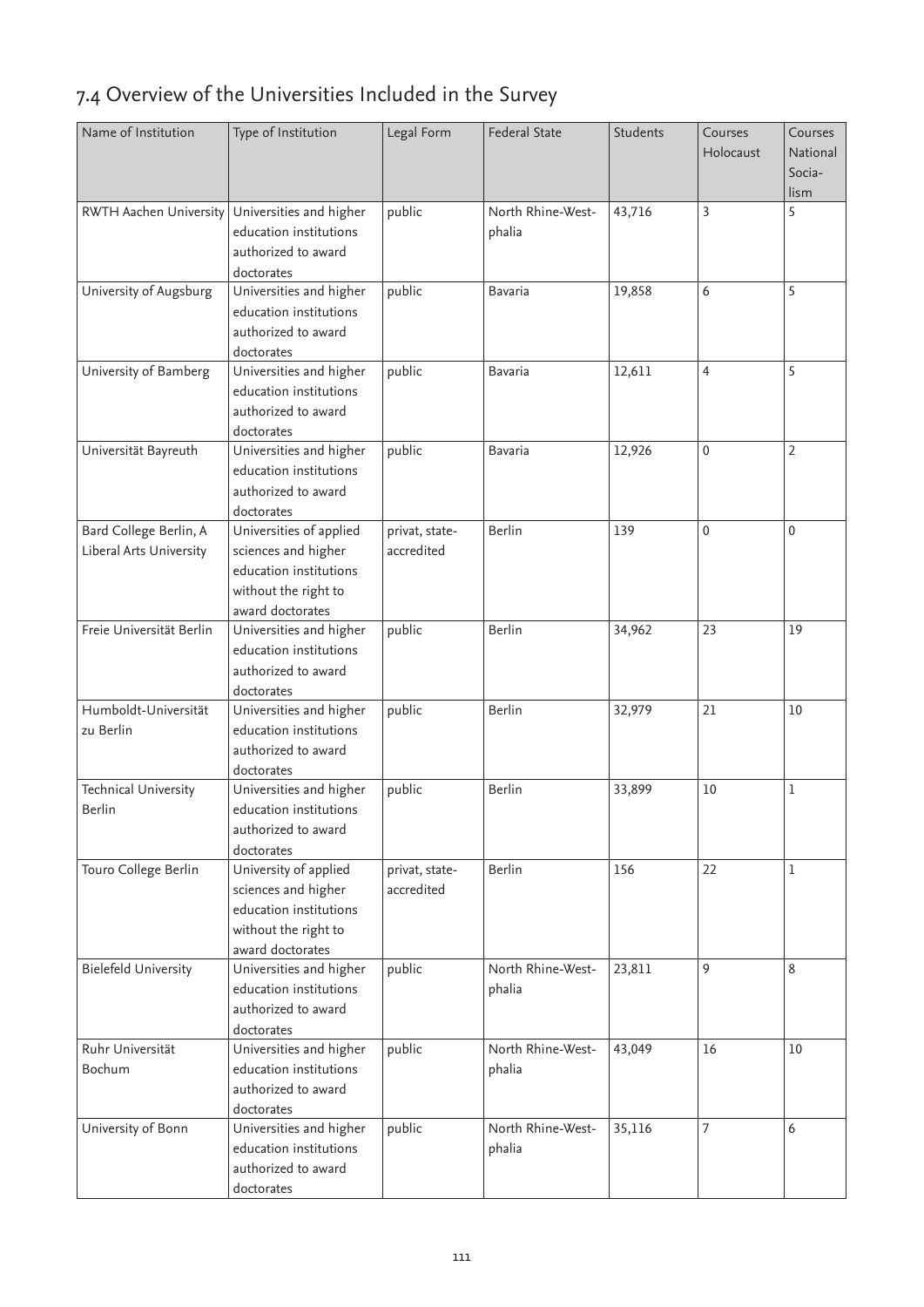| Braunschweig University<br>of Technology | Universities and higher<br>education institutions | public            | Lower Saxony       | 19,467 | 3              | 6           |
|------------------------------------------|---------------------------------------------------|-------------------|--------------------|--------|----------------|-------------|
|                                          | authorized to award<br>doctorates                 |                   |                    |        |                |             |
| University of Bremen                     | Universities and higher                           | public            | <b>Bremen</b>      | 18,864 | 9              | 10          |
|                                          | education institutions                            |                   |                    |        |                |             |
|                                          | authorized to award                               |                   |                    |        |                |             |
|                                          | doctorates                                        |                   |                    |        |                |             |
| Chemnitz University of                   | Universities and higher                           | public            | Saxony             | 11,051 | 1              | 3           |
| Technology                               | education institutions                            |                   |                    |        |                |             |
|                                          | authorized to award                               |                   |                    |        |                |             |
|                                          | doctorates                                        |                   |                    |        |                |             |
| Technische Universität                   | Universities and higher                           | public            | Hesse              | 26,417 | 1              | 1           |
| Darmstadt                                | education institutions                            |                   |                    |        |                |             |
|                                          | authorized to award                               |                   |                    |        |                |             |
|                                          | doctorates                                        |                   |                    |        |                |             |
| TU Dortmund University                   | Universities and higher                           | public            | North Rhine-West-  | 32,962 | 6              | 7           |
|                                          | education institutions                            |                   | phalia             |        |                |             |
|                                          | authorized to award                               |                   |                    |        |                |             |
|                                          | doctorates                                        |                   |                    |        |                |             |
| TU Dresden                               | Universities and higher                           | public            | Saxony             | 33,437 | 1              | 6           |
|                                          | education institutions                            |                   |                    |        |                |             |
|                                          | authorized to award                               |                   |                    |        |                |             |
|                                          | doctorates                                        |                   |                    |        |                |             |
| University of Duisburg-                  | Universities and higher                           | public            | North Rhine-West-  | 42,145 | 3              | 4           |
| Essen                                    | education institutions                            |                   | phalia             |        |                |             |
|                                          | authorized to award                               |                   |                    |        |                |             |
|                                          | doctorates                                        |                   |                    |        |                |             |
| Heinrich Heine                           | Universities and higher                           | public            | North Rhine-West-  | 32,050 | 6              | 10          |
| University Düsseldorf                    | education institutions                            |                   | phalia             |        |                |             |
|                                          | authorized to award                               |                   |                    |        |                |             |
|                                          | doctorates                                        |                   |                    |        |                |             |
| Catholic University of                   | Universities and higher                           | ecclesial, state- | Bavaria            | 5,330  | $\overline{2}$ | 5           |
| Eichstätt-Ingolstadt                     | education institutions                            | accredited        |                    |        |                |             |
|                                          | authorized to award                               |                   |                    |        |                |             |
|                                          | doctorates                                        |                   |                    |        |                |             |
| University of Erfurt                     | Universities and higher                           | public            | Thuringia          | 5,686  | $\overline{4}$ | 7           |
|                                          | education institutions                            |                   |                    |        |                |             |
|                                          | authorized to award                               |                   |                    |        |                |             |
|                                          | doctorates                                        |                   |                    |        |                |             |
| Friedrich-Alexander                      | Universities and higher                           | public            | Bavaria            | 38,912 | 8              | 9           |
| University Erlangen-                     | education institutions                            |                   |                    |        |                |             |
| Nürnberg                                 | authorized to award                               |                   |                    |        |                |             |
|                                          | doctorates                                        |                   |                    |        |                |             |
| University of Flensburg                  | Universities and higher                           | public            | Schleswig-Holstein | 5,135  | 1              | $\mathbf 0$ |
|                                          | education institutions                            |                   |                    |        |                |             |
|                                          | authorized to award                               |                   |                    |        |                |             |
| Viadrina European                        | doctorates<br>Universities and higher             | public            | Brandenburg        | 6,501  | 6              | 1           |
|                                          | education institutions                            |                   |                    |        |                |             |
| University Frankfurt                     | authorized to award                               |                   |                    |        |                |             |
| (Oder)                                   |                                                   |                   |                    |        |                |             |
| Johann Wolfgang                          | doctorates<br>Universities and higher             | public            | Hesse              | 45,539 | 16             | 20          |
| Goethe University                        | education institutions                            |                   |                    |        |                |             |
| Frankfurt (Main)                         | authorized to award                               |                   |                    |        |                |             |
|                                          |                                                   |                   |                    |        |                |             |
|                                          | doctorates                                        |                   |                    |        |                |             |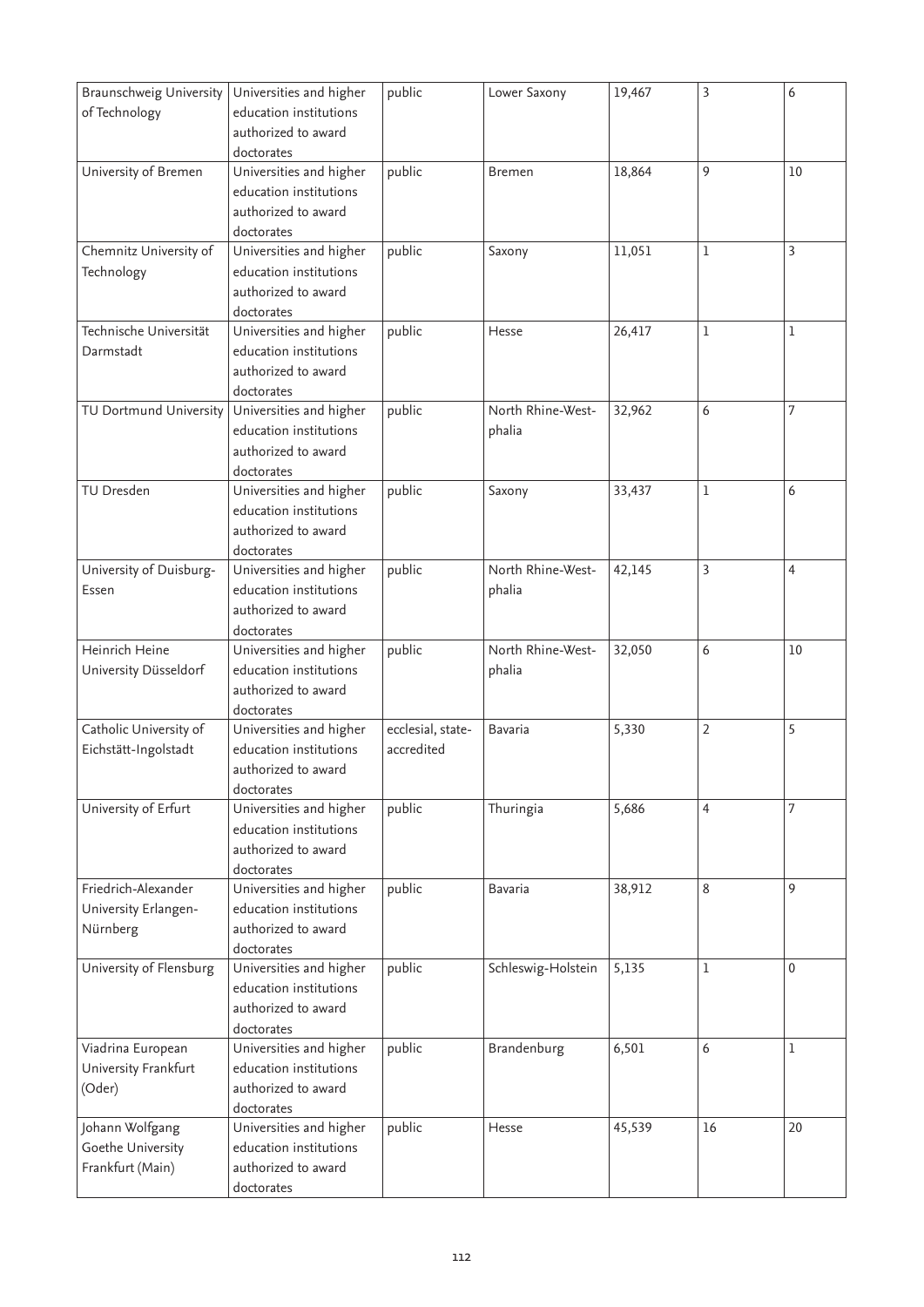| Freiburg University of   | Universities and higher | public         | Baden-Württem-    | 4,764  | 6  | $\mathbf{0}$   |
|--------------------------|-------------------------|----------------|-------------------|--------|----|----------------|
| Education                | education institutions  |                | berg              |        |    |                |
|                          | authorised to award     |                |                   |        |    |                |
|                          | doctorates (PH)         |                |                   |        |    |                |
| Albert Ludwig University | Universities and higher | public         | Baden-Württem-    | 24,698 | 3  | $\overline{4}$ |
| of Freiburg              | education institutions  |                | berg              |        |    |                |
|                          | authorized to award     |                |                   |        |    |                |
|                          | doctorates              |                |                   |        |    |                |
| Justus Liebig University | Universities and higher | public         | Hesse             | 28,225 | 11 | 11             |
| Giessen                  | education institutions  |                |                   |        |    |                |
|                          | authorized to award     |                |                   |        |    |                |
|                          | doctorates              |                |                   |        |    |                |
| University of Göttingen  | Universities and higher | public         | Lower Saxony      | 30,274 | 15 | 22             |
|                          | education institutions  |                |                   |        |    |                |
|                          |                         |                |                   |        |    |                |
|                          | authorized to award     |                |                   |        |    |                |
|                          | doctorates              |                |                   |        |    | 8              |
| University of Greifswald | Universities and higher | public         | Mecklenburg-Vor-  | 10,862 | 0  |                |
|                          | education institutions  |                | pommern           |        |    |                |
|                          | authorized to award     |                |                   |        |    |                |
|                          | doctorates              |                |                   |        |    |                |
| University of Hagen      | Universities and higher | public         | North Rhine-West- | 69,258 | 1  | 6              |
|                          | education institutions  |                | phalia            |        |    |                |
|                          | authorized to award     |                |                   |        |    |                |
|                          | doctorates              |                |                   |        |    |                |
| Martin Luther University | Universities and higher | public         | Saxony-Anhalt     | 18,921 | 3  | 11             |
| of Halle-Wittenberg      | education institutions  |                |                   |        |    |                |
|                          | authorized to award     |                |                   |        |    |                |
|                          | doctorates              |                |                   |        |    |                |
| Helmut Schmidt           | Universities and higher | public         | Hamburg           | 2,298  | 1  | 5              |
| University / Bundeswehr  | education institutions  |                |                   |        |    |                |
| University Hamburg       | authorized to award     |                |                   |        |    |                |
|                          | doctorates              |                |                   |        |    |                |
| University of Hamburg    | Universities and higher | public         | Hamburg           | 41,431 | 16 | 10             |
|                          | education institutions  |                |                   |        |    |                |
|                          | authorized to award     |                |                   |        |    |                |
|                          | doctorates              |                |                   |        |    |                |
| Gottfried Wilhelm        | Universities and higher | public         | Lower Saxony      | 26,318 | 8  | 17             |
| Leibniz Universität      | education institutions  |                |                   |        |    |                |
| Hannover                 | authorized to award     |                |                   |        |    |                |
|                          | doctorates              |                |                   |        |    |                |
| Center for Jewish        | University of applied   | privat, state- | Baden-Württem-    | 101    | 6  | 0              |
| Studies Heidelberg       | sciences and higher     | accredited     | berg              |        |    |                |
|                          | education institutions  |                |                   |        |    |                |
|                          | without the right to    |                |                   |        |    |                |
|                          | award doctorates        |                |                   |        |    |                |
| Heidelberg University of | Universities and higher | public         | Baden-Württem-    | 4,448  | 4  | 6              |
| Education                | education institutions  |                | berg              |        |    |                |
|                          | authorised to award     |                |                   |        |    |                |
|                          | doctorates (PH)         |                |                   |        |    |                |
| Heidelberg University    | Universities and higher | public         | Baden-Württem-    | 29,812 | 11 | 14             |
|                          | education institutions  |                | berg              |        |    |                |
|                          | authorized to award     |                |                   |        |    |                |
|                          | doctorates              |                |                   |        |    |                |
| University of Hildesheim | Universities and higher | public         | Lower Saxony      | 7,267  | 1  | 1              |
|                          | education institutions  |                |                   |        |    |                |
|                          | authorized to award     |                |                   |        |    |                |
|                          | doctorates              |                |                   |        |    |                |
|                          |                         |                |                   |        |    |                |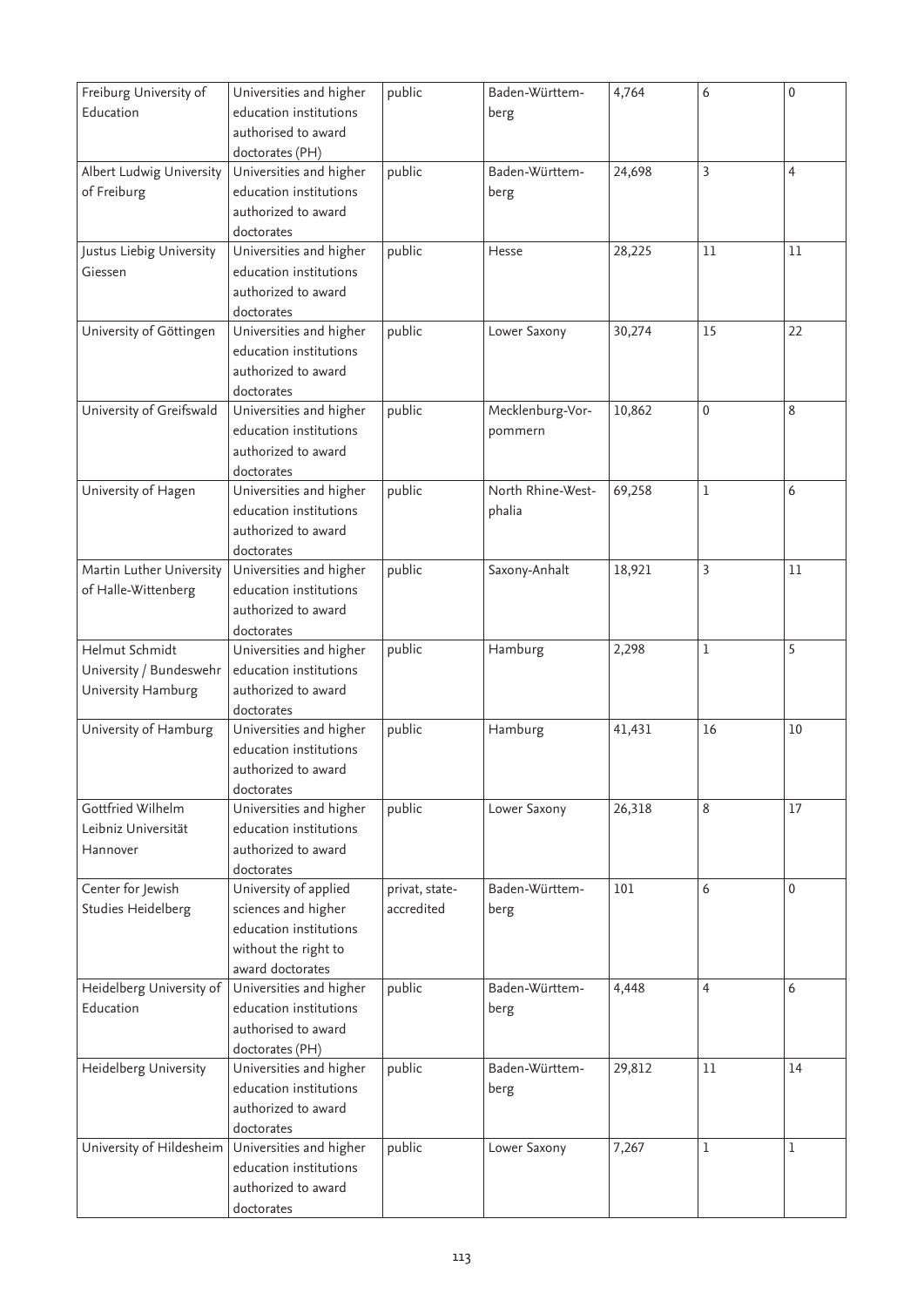| Friedrich Schiller      | Universities and higher           | public | Thuringia          | 17,794 | 11             | 13 |
|-------------------------|-----------------------------------|--------|--------------------|--------|----------------|----|
| University Jena         | education institutions            |        |                    |        |                |    |
|                         | authorized to award               |        |                    |        |                |    |
|                         | doctorates                        |        |                    |        |                |    |
| University of           | Universities and higher           | public | Rhineland Palati-  | 14,288 | $\mathbf 0$    | 2  |
| Kaiserslautern          | education institutions            |        | nate               |        |                |    |
|                         | authorized to award               |        |                    |        |                |    |
|                         | doctorates                        |        |                    |        |                |    |
| Karlsruhe University of | Universities and higher           | public | Baden-Württem-     | 3,685  | $\mathbf 0$    | 0  |
| Education               | education institutions            |        | berg               |        |                |    |
|                         | authorised to award               |        |                    |        |                |    |
|                         | doctorates (PH)                   |        |                    |        |                |    |
| Karlsruhe Institute of  | Universities and higher           | public | Baden-Württem-     | 24,429 | $\mathbf 0$    | 1  |
| Technology              | education institutions            |        | berg               |        |                |    |
|                         | authorized to award               |        |                    |        |                |    |
|                         | doctorates                        |        |                    |        |                |    |
| University of Kassel    | Universities and higher           | public | Hesse              | 24,306 | 4              | 5  |
|                         | education institutions            |        |                    |        |                |    |
|                         | authorized to award               |        |                    |        |                |    |
|                         | doctorates                        |        |                    |        |                |    |
| Kiel University         | Universities and higher           | public | Schleswig-Holstein | 25,362 | 5              | 7  |
|                         | education institutions            |        |                    |        |                |    |
|                         | authorized to award               |        |                    |        |                |    |
|                         | doctorates                        |        |                    |        |                |    |
| Koblenz University of   | Universities and higher           | public | Rhineland Palati-  | 9,056  | $\mathbf 0$    | 0  |
| Applied Sciences        | education institutions            |        | nate               |        |                |    |
|                         | authorized to award               |        |                    |        |                |    |
|                         | doctorates                        |        |                    |        |                |    |
|                         |                                   |        |                    |        |                | 3  |
| University of Koblenz   | Universities and higher           | public | Rhineland Palati-  | 15,592 | $\overline{4}$ |    |
| and Landau              | education institutions            |        | nate               |        |                |    |
|                         | authorized to award               |        |                    |        |                |    |
|                         | doctorates                        |        |                    |        |                |    |
| University of Cologne   | Universities and higher           | public | North Rhine-West-  | 52,297 | 15             | 22 |
|                         | education institutions            |        | phalia             |        |                |    |
|                         | authorized to award               |        |                    |        |                |    |
|                         | doctorates                        |        |                    |        |                |    |
| University of Konstanz  | Universities and higher           | public | Baden-Württem-     | 11,292 | $\overline{4}$ | 4  |
|                         | education institutions            |        | berg               |        |                |    |
|                         | authorized to award               |        |                    |        |                |    |
|                         | doctorates                        |        |                    |        |                |    |
| Leipzig University      | Universities and higher           | public | Saxony             | 27,014 | 5              | 11 |
|                         | education institutions            |        |                    |        |                |    |
|                         | authorized to award               |        |                    |        |                |    |
|                         | doctorates                        |        |                    |        |                |    |
| Ludwigburg University   | Universities and higher           | public | Baden-Württem-     | 5,592  | 2              | 4  |
| of Education            | education institutions            |        | berg               |        |                |    |
|                         | authorised to award               |        |                    |        |                |    |
|                         | doctorates (PH)                   |        |                    |        |                |    |
| Leuphana University of  | Universities and higher           | public | Lower Saxony       | 9,239  | 3              | 8  |
| Lüneburg                | education institutions            |        |                    |        |                |    |
|                         | authorized to award               |        |                    |        |                |    |
|                         | doctorates                        |        |                    |        |                |    |
| Otto von Guericke       | Universities and higher           | public | Sachsen-Anhalt     | 14,427 | $\overline{2}$ | 3  |
| University Magdeburg    | education institutions            |        |                    |        |                |    |
|                         | authorized to award<br>doctorates |        |                    |        |                |    |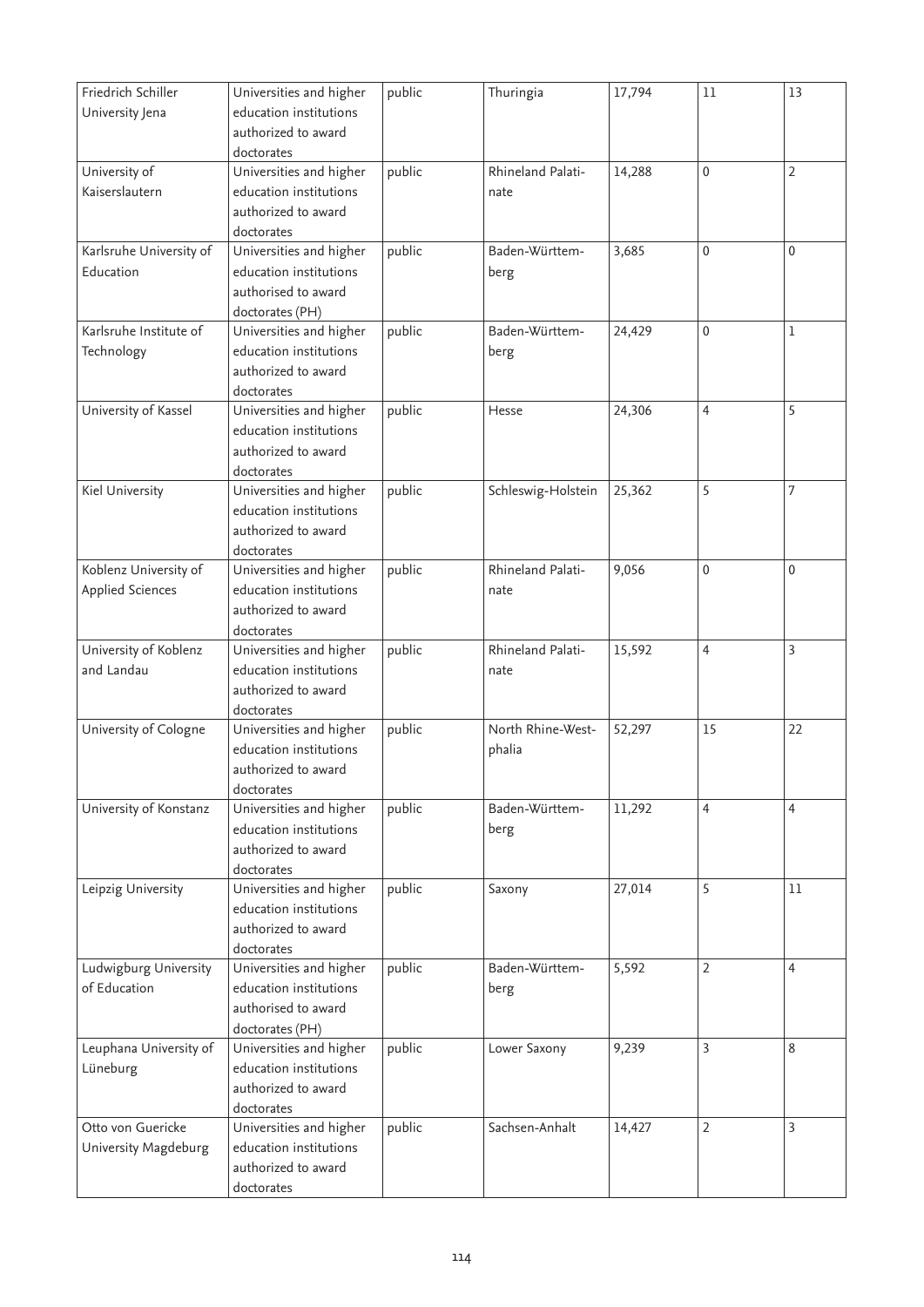| Johannes Gutenberg           | Universities and higher | public | Rhineland Palati- | 32,928 | 5              | 8  |
|------------------------------|-------------------------|--------|-------------------|--------|----------------|----|
| University Mainz             | education institutions  |        | nate              |        |                |    |
|                              | authorized to award     |        |                   |        |                |    |
|                              | doctorates              |        |                   |        |                |    |
| University of Mannheim       | Universities and higher | public | Baden-Württem-    | 11,970 | 0              | 3  |
|                              | education institutions  |        | berg              |        |                |    |
|                              | authorized to award     |        |                   |        |                |    |
|                              | doctorates              |        |                   |        |                |    |
| Philipps University of       | Universities and higher | public | Hesse             | 26,120 | 8              | 7  |
| Marburg                      | education institutions  |        |                   |        |                |    |
|                              | authorized to award     |        |                   |        |                |    |
|                              | doctorates              |        |                   |        |                |    |
| <b>Bundeswehr University</b> | Universities and higher | public | Bavaria           | 2,938  | 4              | 3  |
| Munich                       | education institutions  |        |                   |        |                |    |
|                              | authorized to award     |        |                   |        |                |    |
|                              | doctorates              |        |                   |        |                |    |
| Ludwig Maximilian            | Universities and higher | public | Bavaria           | 50,481 | 23             | 22 |
| University of Munich         | education institutions  |        |                   |        |                |    |
|                              | authorized to award     |        |                   |        |                |    |
|                              | doctorates              |        |                   |        |                |    |
| University of Münster        | Universities and higher | public | North Rhine-West- | 43,154 | 11             | 18 |
|                              | education institutions  |        | phalia            |        |                |    |
|                              | authorized to award     |        |                   |        |                |    |
|                              | doctorates              |        |                   |        |                |    |
| Carl von Ossietzky           | Universities and higher | public | Lower Saxony      | 14,202 | 7              | 8  |
| University of Oldenburg      | education institutions  |        |                   |        |                |    |
|                              | authorized to award     |        |                   |        |                |    |
|                              | doctorates              |        |                   |        |                |    |
| University of Osnabrück      | Universities and higher | public | Lower Saxony      | 13,444 | 12             | 5  |
|                              | education institutions  |        |                   |        |                |    |
|                              | authorized to award     |        |                   |        |                |    |
|                              | doctorates              |        |                   |        |                |    |
| Paderborn University         | Universities and higher | public | North Rhine-West- | 19,897 | 9              | 9  |
|                              | education institutions  |        | phalia            |        |                |    |
|                              | authorized to award     |        |                   |        |                |    |
|                              | doctorates              |        |                   |        |                |    |
| University of Passau         | Universities and higher | public | Bavaria           | 11,833 | $\overline{4}$ | 5  |
|                              | education institutions  |        |                   |        |                |    |
|                              | authorized to award     |        |                   |        |                |    |
|                              | doctorates              |        |                   |        |                |    |
| University of Potsdam        | Universities and higher | public | Brandenburg       | 20,592 | 12             | 5  |
|                              | education institutions  |        |                   |        |                |    |
|                              | authorized to award     |        |                   |        |                |    |
|                              | doctorates              |        |                   |        |                |    |
| University of Regens-        | Universities and higher | public | Bavaria           | 20,818 | 9              | 13 |
| burg                         | education institutions  |        |                   |        |                |    |
|                              | authorized to award     |        |                   |        |                |    |
|                              | doctorates              |        |                   |        |                |    |
| University of Rostock        | Universities and higher | public | Mecklenburg-West  | 13,731 | 3              | 8  |
|                              | education institutions  |        | Pomerania         |        |                |    |
|                              | authorized to award     |        |                   |        |                |    |
|                              | doctorates              |        |                   |        |                |    |
| Saarland University          | Universities and higher | public | Saarland          | 17,359 | 3              | 8  |
|                              | education institutions  |        |                   |        |                |    |
|                              | authorized to award     |        |                   |        |                |    |
|                              | doctorates              |        |                   |        |                |    |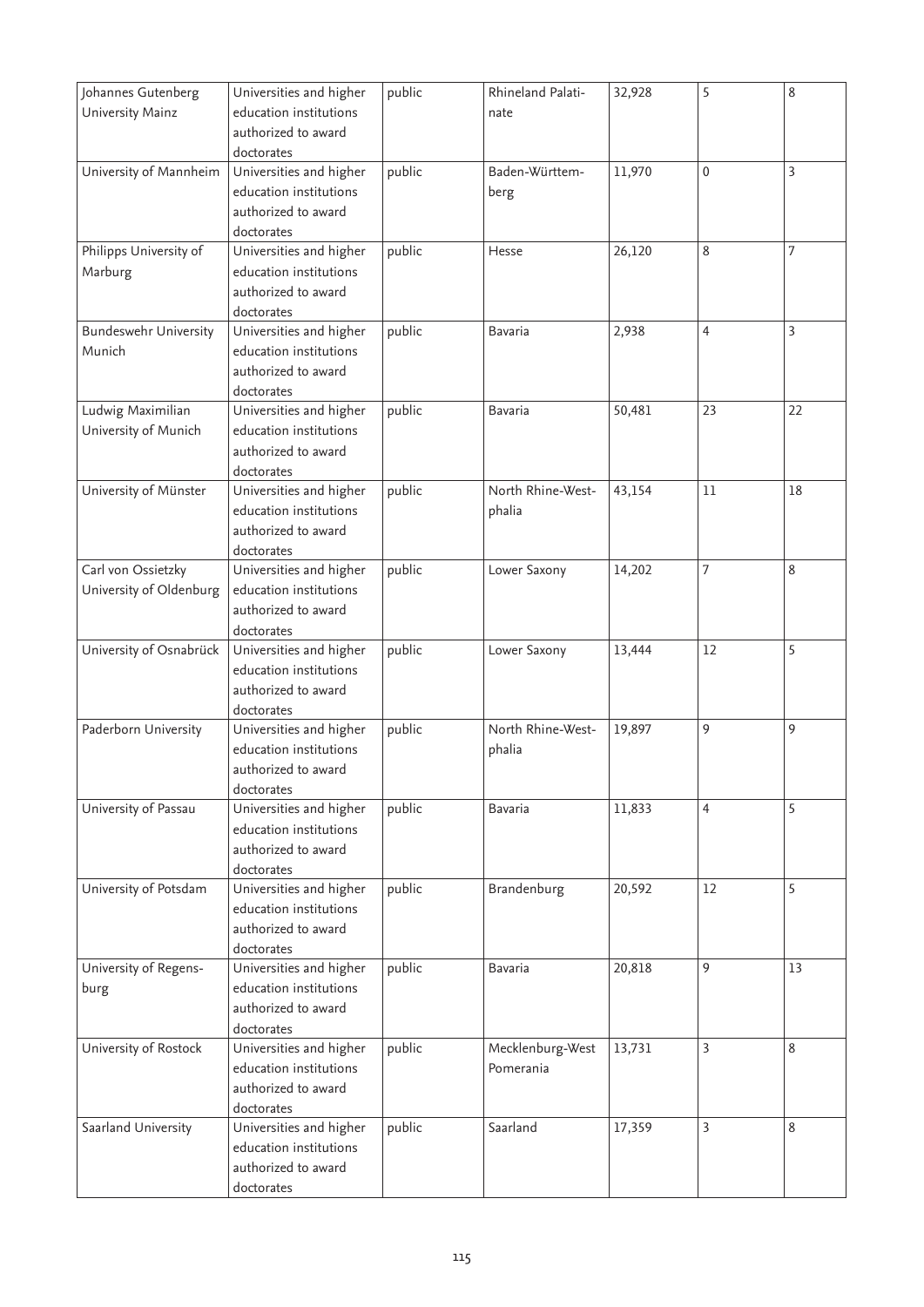| Schwäbisch Gmünd         | Universities and higher | public         | Baden-Württem-    | 2,690     | $\mathbf 0$ | $\overline{4}$ |
|--------------------------|-------------------------|----------------|-------------------|-----------|-------------|----------------|
| University of Education  | education institutions  |                | berg              |           |             |                |
|                          | authorised to award     |                |                   |           |             |                |
|                          | doctorates (PH)         |                |                   |           |             |                |
| University of Siegen     | Universities and higher | public         | Nordrhein-West-   | 19,513    | 2           | $\overline{2}$ |
|                          | education institutions  |                | falen             |           |             |                |
|                          | authorized to award     |                |                   |           |             |                |
|                          | doctorates              |                |                   |           |             |                |
| University of Stuttgart  | Universities and higher | public         | Baden-Württem-    | 27,084    | 5           | 13             |
|                          | education institutions  |                | berg              |           |             |                |
|                          | authorized to award     |                |                   |           |             |                |
|                          | doctorates              |                |                   |           |             |                |
| Freie Hochschule         | University of applied   | privat, state- | Baden-Württem-    | 256       | 0           | $\mathbf{0}$   |
| Stuttgart - Seminar für  | sciences and higher     | accredited     | berg              |           |             |                |
| Waldorfpädagogik         | education institutions  |                |                   |           |             |                |
|                          | without the right to    |                |                   |           |             |                |
|                          | award doctorates        |                |                   |           |             |                |
| University of Trier      | Universities and higher | public         | Rhineland Palati- | 13,639    | 3           | 4              |
|                          | education institutions  |                | nate              |           |             |                |
|                          | authorized to award     |                |                   |           |             |                |
|                          | doctorates              |                |                   |           |             |                |
| <b>Eberhard Karls</b>    | Universities and higher | public         | Baden-Württem-    | 27,947    | 7           | 10             |
| University of Tübingen   | education institutions  |                | berg              |           |             |                |
|                          | authorized to award     |                |                   |           |             |                |
|                          | doctorates              |                |                   |           |             |                |
| University of Vechta     | Universities and higher | public         | Lower Saxony      | 5,302     | 1           | 3              |
|                          | education institutions  |                |                   |           |             |                |
|                          | authorized to award     |                |                   |           |             |                |
|                          | doctorates              |                |                   |           |             |                |
| Weingarten University of | Universities and higher | public         | Baden-Württem-    | 3,277     | 0           | 0              |
| Education                | education institutions  |                | berg              |           |             |                |
|                          | authorised to award     |                |                   |           |             |                |
|                          | doctorates (PH)         |                |                   |           |             |                |
| Witten/Herdecke          | Universities and higher | privat, state- | North Rhine-West- | 2,195     | 3           | 1              |
| University               | education institutions  | accredited     | phalia            |           |             |                |
|                          | authorized to award     |                |                   |           |             |                |
|                          | doctorates              |                |                   |           |             |                |
| University of Wuppertal  | Universities and higher | public         | North Rhine-West- | 20,815    | 4           | 5              |
|                          | education institutions  |                | phalia            |           |             |                |
|                          | authorized to award     |                |                   |           |             |                |
|                          | doctorates              |                |                   |           |             |                |
| Julius Maximilian        | Universities and higher | public         | <b>Bavaria</b>    | 28,015    | 4           | 3              |
| University of Würzburg   | education institutions  |                |                   |           |             |                |
|                          | authorized to award     |                |                   |           |             |                |
|                          | doctorates              |                |                   |           |             |                |
| Total                    |                         |                |                   | 1,619,968 | 468         | 526            |